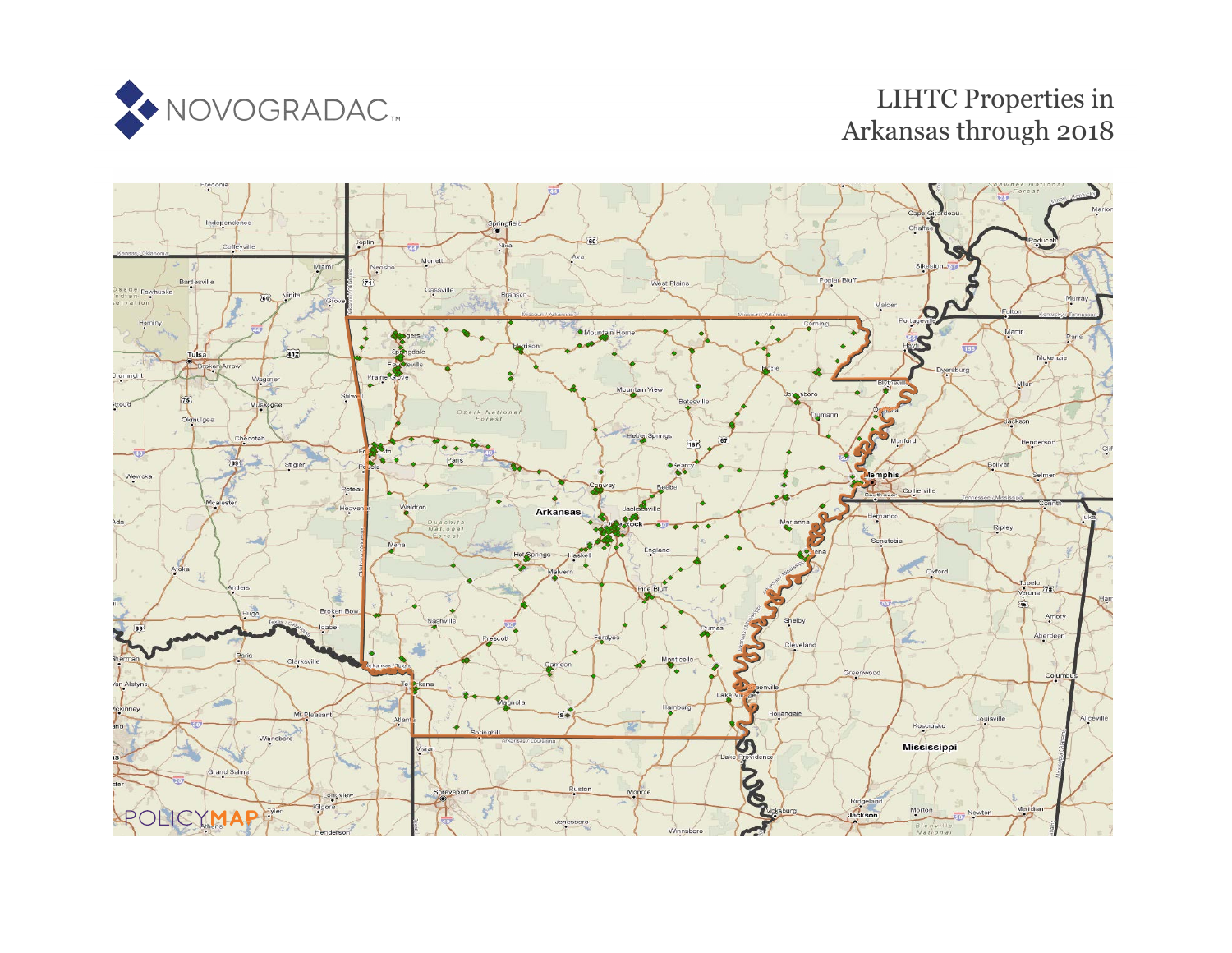| <b>Project Name</b>                                                               | <b>Address</b>                                            | City                    | <b>State</b>           | <b>Zip Code</b> | <b>Nonprofit</b><br><b>Sponsor</b> | <b>Allocation</b><br>Year | <b>Annual</b><br><b>Allocated</b><br><b>Amount</b> | <b>Year Placed<br/>in Service</b> | <b>Construction Type</b> | <b>Total</b><br><b>Units</b> | Low<br><b>Income</b><br><b>Units</b> | <b>Rent or</b><br><b>Income</b><br><b>Ceiling</b> | <b>Credit</b><br>Percentage                 | Tax-<br><b>Exempt</b><br><b>Bond</b> | <b>HUD Multi-</b><br><b>Family</b><br><b>Financing/Rental</b><br><b>Assistance</b> |
|-----------------------------------------------------------------------------------|-----------------------------------------------------------|-------------------------|------------------------|-----------------|------------------------------------|---------------------------|----------------------------------------------------|-----------------------------------|--------------------------|------------------------------|--------------------------------------|---------------------------------------------------|---------------------------------------------|--------------------------------------|------------------------------------------------------------------------------------|
| ST ANTHONY'S SENIOR $_{\,202\,\text{E}}$ GREEN ST $\,$ MORRILTON<br><b>LIVING</b> |                                                           |                         | AR                     | 72110           | No                                 | 2003                      | \$162,345                                          | 2005                              | Acquisition and Rehab 30 |                              | 24                                   |                                                   | 70 % present $\,$ No $\,$<br>value          |                                      |                                                                                    |
| SHERIDAN HEIGHTS<br><b>APARTMENTS</b>                                             | <b>601 S EAGLE ST SHERIDAN</b>                            |                         | $\rm{AR}$              | 72150           | $\mathbf{No}$                      | 2003                      | \$129,593                                          | 2005                              | <b>New Construction</b>  | 24                           | 24                                   | $60\%$ AMGI                                       | $70\,\%$ present $\,$ No value              |                                      |                                                                                    |
| <b>STONEWOOD</b><br><b>APARTMENTS</b>                                             | $3600$ SPRINGER $\;$ LITTLE ROCK<br>$\operatorname{BLVD}$ |                         | $\rm{AR}$              | 72206           | $\mathbf{N}\mathbf{o}$             | 2003                      | \$300,000                                          | 2005                              | <b>New Construction</b>  | 52                           | 41                                   | 60% AMGI                                          | $70$ % present $\,$ No value                |                                      |                                                                                    |
| <b>MOUNTAINVIEW</b><br><b>ESTATES</b>                                             | <b>11 SUNCHASE</b><br><b>CT</b>                           | GASSVILLE               | AR                     | 72635           | No                                 | 2003                      | \$278,532                                          | 2005                              | <b>New Construction</b>  | $32\,$                       | $32\,$                               | 60% AMGI                                          | 70 % present $\,$ No $\,$<br>value          |                                      |                                                                                    |
| <b>JENNING MILLS</b><br><b>APARTMENTS</b>                                         | <b>62 E 7TH ST</b>                                        | <b>FAYETTEVILLE</b>     | AR                     | 72701           | $\rm No$                           | 2003                      | \$81,411                                           | 2005                              | New Construction         | 14                           | 11                                   | 60% AMGI                                          | $70$ % present $\,$ No $\,$ value $\,$      |                                      |                                                                                    |
| <b>BIRCHTREE ACRES</b>                                                            | $1204$ E RED BUD $\,$ BERRYVILLE<br><b>ST</b>             |                         | $\mathbf{AR}$          | 72616           | No                                 | 2003                      | \$254,141                                          | 2005                              | <b>New Construction</b>  | 38                           | $30\,$                               |                                                   | $70$ % present $\,$ No $\,$<br>value        |                                      |                                                                                    |
| PECAN GROVE APTS                                                                  | 1905 N<br>WASHINGTON FORREST CITY<br>${\rm ST}$           |                         | AR                     | 72335           | $\mathbf{N}\mathbf{o}$             | 1994                      | \$57,312                                           | 2005                              | Not Indicated            | 32                           | $32\phantom{.0}$                     | 60% AMGI                                          | $30\%$ present No<br>value                  |                                      | Yes                                                                                |
| <b>NANTUCKET APTS</b><br>PHASE II                                                 | 663E<br><b>WAY</b>                                        | CHESAPEAKE FAYETTEVILLE | AR                     | 72701           | $\mathbf{N}\mathbf{o}$             | 2003                      | \$72,072                                           | 2005                              | <b>New Construction</b>  | 10                           | 10                                   | 60% AMGI                                          | $70\,\%$ present $_{\, \rm No}$<br>value    |                                      | Yes                                                                                |
| <b>ARRINGTON ESTATES</b><br>OF WEST MEMPHIS                                       | 719 N<br>ARRINGTON RD W MEMPHIS                           |                         | AR                     | 72303           | $\mathbf{N}\mathbf{o}$             | 2003                      | \$294,360                                          | 2005                              | New Construction         | 60                           | 48                                   | 60% AMGI                                          | $70\,\%$ present $\,$ No value              |                                      |                                                                                    |
| <b>CEDAR PARK</b><br><b>APARTMENTS</b>                                            | 111 DAYBREAK<br>DR                                        | <b>JONESBORO</b>        | $\mathbf{A}\mathbf{R}$ | 72401           | No                                 | 2003                      | \$300,000                                          | 2005                              | <b>New Construction</b>  | 48                           | 38                                   | 60% AMGI                                          | $70\,\%$ present $\,$ No value              |                                      |                                                                                    |
| <b>LINCOLN GARDENS</b>                                                            | 1205 E N ST                                               | <b>LINCOLN</b>          | AR                     | 72744           | $\mathbf{N}\mathbf{o}$             | 2003                      | \$251,072                                          | 2005                              | <b>New Construction</b>  | $32\,$                       | 31                                   | 60% AMGI                                          | $70\,\%$ present $\,$ No value              |                                      | Yes                                                                                |
| WHISPERING KNOLL<br><b>ASSISTED LIVING</b>                                        | 6812 S HAZEL<br>$\operatorname{ST}$                       | <b>PINE BLUFF</b>       | AR                     | 71603           | No                                 | 2003                      | \$201,030                                          | 2005                              | <b>New Construction</b>  | 40                           | 28                                   |                                                   | 70 % present $\,$ No $\,$<br>value          |                                      |                                                                                    |
| NORTHVIEW APTS OF 141 CLAYTON<br><b>DUMAS</b>                                     | DR                                                        | <b>DUMAS</b>            | $\mathbf{AR}$          | 71639           | No                                 | 2004                      | \$100,411                                          | 2005                              | Acquisition and Rehab 24 |                              | 23                                   |                                                   | <b>Both 30%</b><br>and 70%<br>present value | No                                   | No                                                                                 |

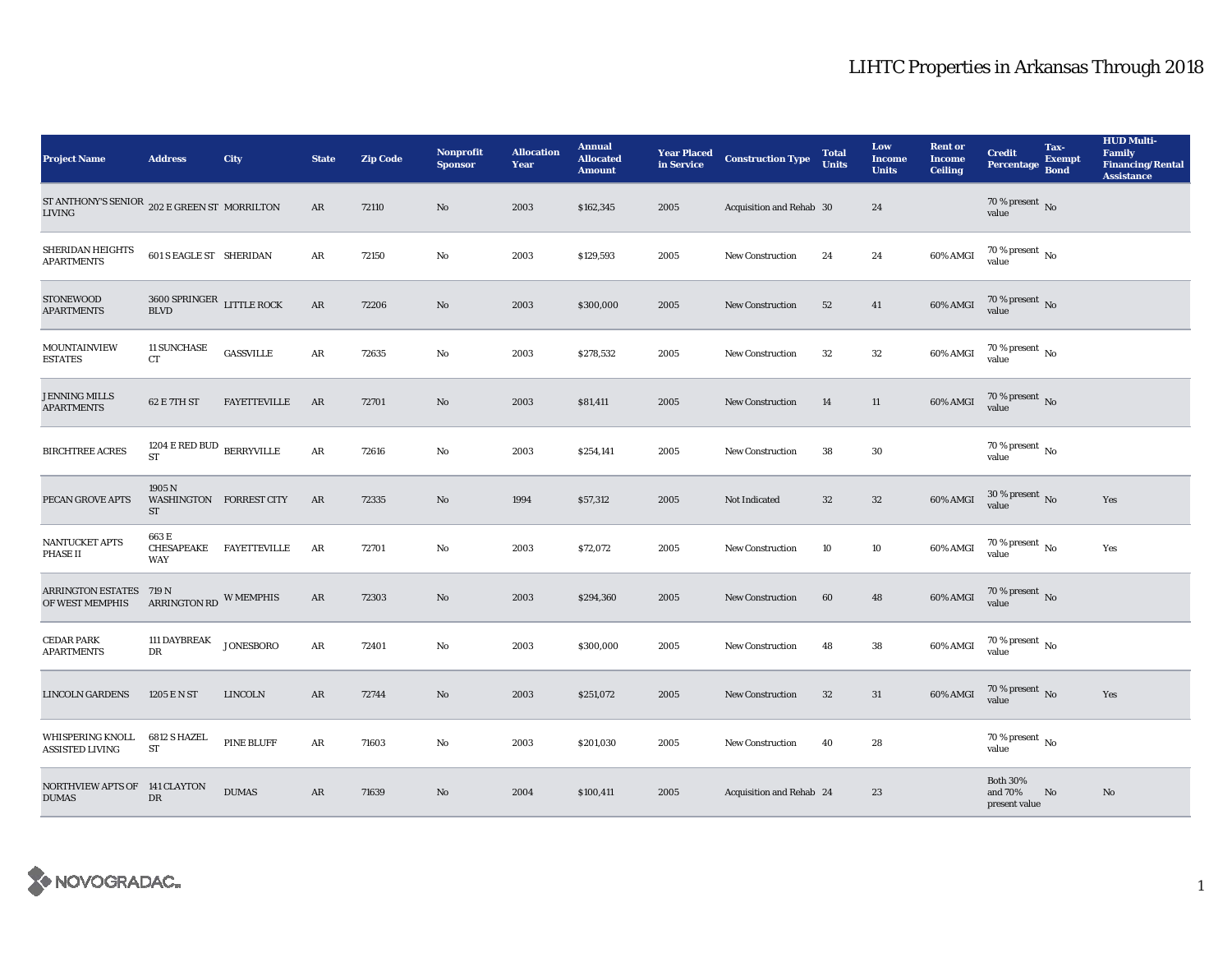| <b>Project Name</b>                            | <b>Address</b>             | City                | <b>State</b>  | <b>Zip Code</b> | <b>Nonprofit</b><br><b>Sponsor</b> | <b>Allocation</b><br>Year | <b>Annual</b><br><b>Allocated</b><br><b>Amount</b> | <b>Year Placed<br/>in Service</b> | <b>Construction Type</b>  | <b>Total</b><br><b>Units</b> | Low<br><b>Income</b><br><b>Units</b> | <b>Rent or</b><br><b>Income</b><br><b>Ceiling</b> | <b>Credit</b><br>Percentage                 | Tax-<br><b>Exempt</b><br><b>Bond</b> | <b>HUD Multi-</b><br>Family<br><b>Financing/Rental</b><br><b>Assistance</b> |
|------------------------------------------------|----------------------------|---------------------|---------------|-----------------|------------------------------------|---------------------------|----------------------------------------------------|-----------------------------------|---------------------------|------------------------------|--------------------------------------|---------------------------------------------------|---------------------------------------------|--------------------------------------|-----------------------------------------------------------------------------|
| <b>MIDTOWN PARK FKA</b><br><b>PLAZA TOWERS</b> | 6115 W<br><b>MARKHAM</b>   | <b>LITTLE ROCK</b>  | AR            | 72205           | No                                 | 2005                      | \$141,640                                          | 2005                              | Acquisition and Rehab 132 |                              | 107                                  | 60% AMGI                                          | $30$ % present $\,$ $\rm Yes$<br>value      |                                      |                                                                             |
| RIDGE AT SEARCY                                | 2001 QUALITY<br>DR         | <b>SEARCY</b>       | ${\bf AR}$    | 72143           | No                                 | 2003                      | \$325,000                                          | 2005                              | <b>New Construction</b>   | 64                           | 48                                   |                                                   | Not<br>Indicated                            |                                      |                                                                             |
| <b>RIDGE AT WEST</b><br><b>MEMPHIS</b>         | 210 W JACKSON<br>AVE       | <b>WEST MEMPHIS</b> | AR            | 72301           | No                                 | 2004                      | \$325,000                                          | 2005                              | <b>New Construction</b>   | 64                           | $51\,$                               |                                                   | Not<br>Indicated                            |                                      |                                                                             |
| <b>FULTON SQUARE</b><br><b>APARTMENTS</b>      | 801 MACK ST                | HOPE                | $\rm{AR}$     | 71801           | No                                 | 2004                      | \$85,824                                           | 2006                              | Acquisition and Rehab 40  |                              | 40                                   | 60% AMGI                                          | $30$ % present $\,$ No $\,$<br>value        |                                      |                                                                             |
| <b>ARBOR POINTE</b><br><b>APARTMENTS</b>       | 600 N OATS ST TEXARKANA    |                     | AR            | 71854           | No                                 | 2004                      | \$325,000                                          | 2006                              | <b>New Construction</b>   | 48                           | $\bf 47$                             | 60% AMGI                                          | $70$ % present $\,$ No $\,$<br>value        |                                      |                                                                             |
| <b>BUHRMAN-PHARR</b><br><b>LOFTS</b>           | 212 LAUREL ST TEXARKANA    |                     | AR            | 71854           | No                                 | 2006                      | \$324,085                                          | 2006                              | Acquisition and Rehab 40  |                              | $32\phantom{.0}$                     |                                                   | 70 % present $\hbox{~No}$<br>value          |                                      |                                                                             |
| <b>EASTVIEW TERRACE</b><br><b>APARTMENTS</b>   | 1200 GEYER ST LITTLE ROCK  |                     | AR            | 72202           | No                                 | 2005                      | \$362,538                                          | 2006                              | Acquisition and Rehab 100 |                              | 100                                  | 60% AMGI                                          | <b>Both 30%</b><br>and 70%<br>present value | No                                   |                                                                             |
| <b>FAIR OAKS</b><br><b>APARTMENTS</b>          | 9600 W 36TH ST LITTLE ROCK |                     | AR            | 72204           | No                                 | 2005                      | \$394,115                                          | 2006                              | Acquisition and Rehab 100 |                              | 100                                  |                                                   | <b>Both 30%</b><br>and 70%<br>present value | No                                   |                                                                             |
| <b>FOXFIRE</b><br><b>APARTMENTS</b>            | 11 FOXFIRE CR ASH FLAT     |                     | AR            | 72513           | No                                 | 2005                      | \$53,091                                           | 2006                              | Acquisition and Rehab 21  |                              | 20                                   | 60% AMGI                                          | <b>Both 30%</b><br>and 70%<br>present value | No                                   |                                                                             |
| LEAWOOD<br><b>APARTMENTS</b>                   | 850 N BEECH ST BEEBE       |                     | $\mathbf{AR}$ | 72012           | No                                 | 2005                      | \$64,641                                           | 2006                              | <b>New Construction</b>   | 24                           | 24                                   | 60% AMGI                                          | $30$ % present $\,$ No $\,$<br>value        |                                      |                                                                             |
| <b>OUACHITA VILLAGE</b><br><b>APARTMENTS</b>   | 11 CYPRESS RD ARKADELPHIA  |                     | AR            | 71923           | No                                 | 2004                      | \$154,920                                          | 2006                              | Acquisition and Rehab 72  |                              | 71                                   |                                                   | <b>Both 30%</b><br>and 70%<br>present value | No                                   |                                                                             |
| <b>OUR WAY APTS</b>                            | 10434 W 36TH<br><b>ST</b>  | LITTLE ROCK         | AR            | 72204           | Yes                                | 2005                      | \$400,000                                          | 2006                              | Acquisition and Rehab 144 |                              | 144                                  |                                                   | <b>Both 30%</b><br>and 70%<br>present value | No                                   | Yes                                                                         |
| RICHWOOD<br><b>APARTMENTS</b>                  | 10 TENANTS CV ASH FLAT     |                     | AR            | 72513           | No                                 | 2005                      | \$105,811                                          | 2006                              | Acquisition and Rehab 25  |                              | 25                                   |                                                   | <b>Both 30%</b><br>and 70%<br>present value | No                                   |                                                                             |

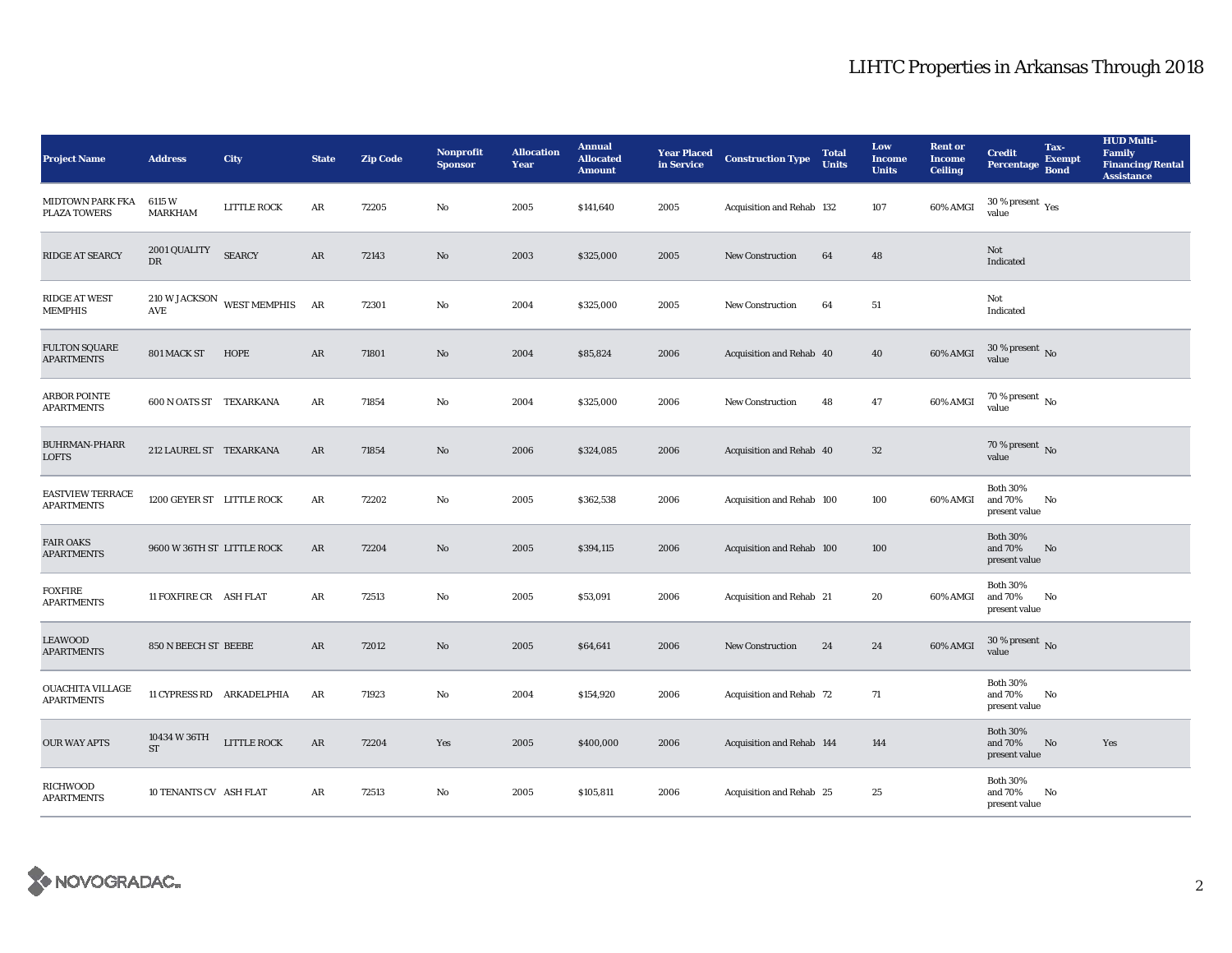| <b>Project Name</b>                                              | <b>Address</b>                         | City                          | <b>State</b> | <b>Zip Code</b> | Nonprofit<br><b>Sponsor</b> | <b>Allocation</b><br>Year | <b>Annual</b><br><b>Allocated</b><br><b>Amount</b> | <b>Year Placed<br/>in Service</b> | <b>Construction Type</b> | <b>Total</b><br><b>Units</b> | Low<br><b>Income</b><br><b>Units</b> | <b>Rent or</b><br><b>Income</b><br>Ceiling | <b>Credit</b><br><b>Percentage</b>          | Tax-<br><b>Exempt</b><br><b>Bond</b> | <b>HUD Multi-</b><br><b>Family</b><br><b>Financing/Rental</b><br><b>Assistance</b> |
|------------------------------------------------------------------|----------------------------------------|-------------------------------|--------------|-----------------|-----------------------------|---------------------------|----------------------------------------------------|-----------------------------------|--------------------------|------------------------------|--------------------------------------|--------------------------------------------|---------------------------------------------|--------------------------------------|------------------------------------------------------------------------------------|
| RIDGE AT FORT SMITH 4200 N 6TH ST FORT SMITH                     |                                        |                               | $\rm{AR}$    | 72902           | $\mathbf{N}\mathbf{o}$      | 2005                      | \$400,000                                          | 2006                              | New Construction         | 56                           | 44                                   | 60% AMGI                                   | 70 % present $\,$ No $\,$<br>value          |                                      |                                                                                    |
| <b>RIDGE AT WEST</b><br><b>MEMPHIS II</b>                        | $\operatorname{\mathsf{AVE}}$          | 210 W JACKSON WEST MEMPHIS AR |              | 72301           | $\mathbf{No}$               | 2005                      | \$425,000                                          | 2006                              | <b>New Construction</b>  | 64                           | 51                                   |                                            | $70$ % present $\,$ No $\,$<br>value        |                                      |                                                                                    |
| <b>RISON VILLAS</b>                                              | 300 RISON<br><b>VILLAS</b>             | <b>RISON</b>                  | AR           | 71665           | $\rm No$                    | 2005                      | \$154,812                                          | 2006                              | Acquisition and Rehab 41 |                              | 40                                   | 60% AMGI                                   | $30$ % present $\,$ No value                |                                      |                                                                                    |
| SUMMERHILL III<br><b>APARTMENTS</b>                              | <b>605 LINCOLN ST GASSVILLE</b>        |                               | AR           | 72635           | No                          | 2004                      | \$91,296                                           | 2006                              | Acquisition and Rehab 17 |                              | 16                                   | 60% AMGI                                   | <b>Both 30%</b><br>and 70%<br>present value | No                                   |                                                                                    |
| <b>TURRELL MEADOWS</b>                                           | <b>165 UPSHAW</b>                      | TURRELL                       | $\rm{AR}$    | 72384           | $\mathbf{N}\mathbf{o}$      | 2005                      | \$56,355                                           | 2006                              | <b>New Construction</b>  | 25                           | 24                                   |                                            | 30 % present $\,$ No $\,$<br>value          |                                      |                                                                                    |
| <b>VICTORIA WOODS</b><br><b>APARTMENTS</b>                       | 100 VICTORIA<br><b>WOODS BLVD</b>      | EUREKA SPRINGS AR             |              | 72632           | No                          | 2006                      | \$77,081                                           | 2006                              | Acquisition and Rehab 25 |                              | 24                                   |                                            | <b>Both 30%</b><br>and 70%<br>present value | No                                   |                                                                                    |
| <b>VILLAS OF WEST</b><br><b>MEMPHIS PHASE I</b>                  | <b>141 W JACKSON</b><br>AVE            | WEST MEMPHIS AR               |              | 72301           | $\mathbf{N}\mathbf{o}$      | 2005                      | \$425,000                                          | 2006                              | <b>New Construction</b>  | 60                           | $\bf{60}$                            | 60% AMGI                                   | $70$ % present $\,$ No value                |                                      | Yes                                                                                |
| <b>HICKORY SQUARE</b><br><b>APARTMENTS -</b><br><b>STUTTGART</b> | 1468 E 10TH ST STUTTGART<br><b>EXT</b> |                               | AR           | 72160           | No                          | 2004                      | \$110,442                                          | 2006                              | Acquisition and Rehab 40 |                              | 40                                   | 60% AMGI                                   | $30\,\%$ present $\,$ No $\,$<br>value      |                                      |                                                                                    |
| <b>WALNUT PARK</b><br><b>ESTATES</b>                             | 4101 WALNUT<br><b>PARK DR</b>          | <b>FORT SMITH</b>             | AR           | 72901           | $\mathbf{N}\mathbf{o}$      | 2004                      | \$292,020                                          | 2006                              | <b>New Construction</b>  | 33                           | 25                                   |                                            | 70 % present $\,$ No $\,$<br>value          |                                      |                                                                                    |
| PARK RIDGE AT<br><b>CONWAY</b>                                   | <b>1930 RICH</b><br><b>SMITH LN</b>    | <b>CONWAY</b>                 | $\rm{AR}$    | 72032           | No                          | 2004                      | \$300,000                                          | 2006                              | <b>New Construction</b>  | 48                           | 38                                   |                                            | Not<br>Indicated                            |                                      |                                                                                    |
| <b>VILLAS OF WEST</b><br><b>MEMPHIS</b>                          | $\operatorname{AVE}$                   | 141 W JACKSON WEST MEMPHIS AR |              | 72301           | $\rm No$                    | 2005                      | \$425,000                                          | 2006                              | New Construction         | 60                           | 48                                   |                                            | Not<br>Indicated                            |                                      |                                                                                    |
| <b>AUTUMN VILLAGE</b><br><b>APARTMENTS</b>                       | 1401 DAWSON<br>$_{\rm DR}$             | <b>HARRISON</b>               | AR           | 72601           | No                          | 2006                      | \$193,206                                          | 2007                              | Acquisition and Rehab 46 |                              | 45                                   |                                            | <b>Both 30%</b><br>and 70%<br>present value | No                                   |                                                                                    |
| DERMOTT TERRACE<br><b>FKA DERMOTT VILLAS</b>                     | 208 W ASH ST DERMOTT                   |                               | $\rm{AR}$    | 71638           | No                          | 2006                      | \$130,681                                          | 2007                              | Acquisition and Rehab 33 |                              | $32\phantom{.0}$                     |                                            | $30\,\%$ present $\,$ No value              |                                      |                                                                                    |

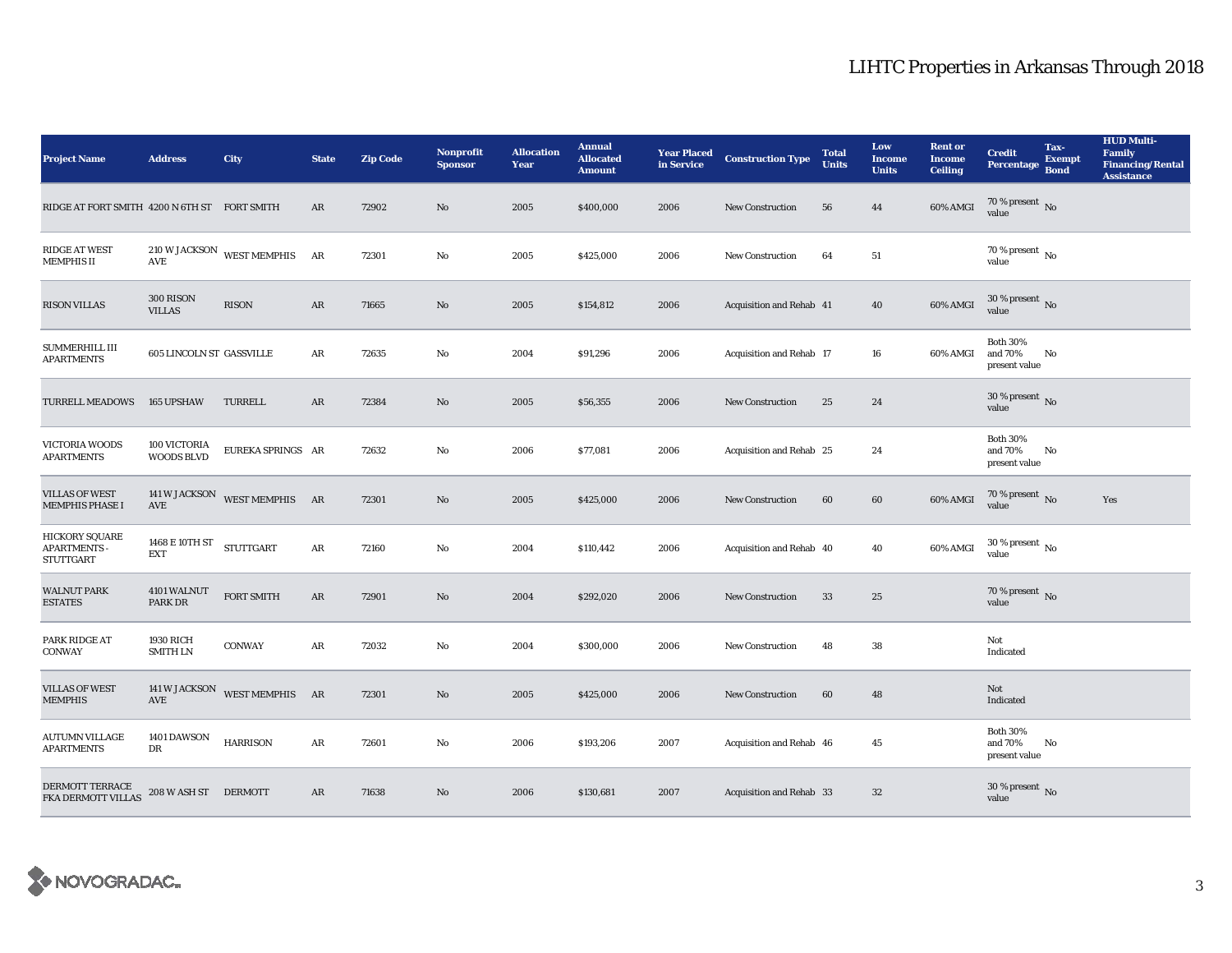| <b>Project Name</b>                                                             | <b>Address</b>                            | City                                       | <b>State</b> | <b>Zip Code</b> | <b>Nonprofit</b><br><b>Sponsor</b> | <b>Allocation</b><br>Year | <b>Annual</b><br><b>Allocated</b><br><b>Amount</b> | <b>Year Placed</b><br>in Service | <b>Construction Type</b> | <b>Total</b><br><b>Units</b> | Low<br><b>Income</b><br><b>Units</b> | <b>Rent or</b><br><b>Income</b><br><b>Ceiling</b> | <b>Credit</b><br><b>Percentage</b>          | Tax-<br><b>Exempt</b><br><b>Bond</b> | <b>HUD Multi-</b><br><b>Family</b><br><b>Financing/Rental</b><br><b>Assistance</b> |
|---------------------------------------------------------------------------------|-------------------------------------------|--------------------------------------------|--------------|-----------------|------------------------------------|---------------------------|----------------------------------------------------|----------------------------------|--------------------------|------------------------------|--------------------------------------|---------------------------------------------------|---------------------------------------------|--------------------------------------|------------------------------------------------------------------------------------|
| <b>EASTVIEW</b><br><b>APARTMENTS</b>                                            | 109 EASTVIEW<br>${\rm CT}$                | <b>GREEN FOREST</b>                        | AR           | 72638           | No                                 | 2006                      | \$155,898                                          | 2007                             | <b>New Construction</b>  | 26                           | 20                                   |                                                   | 70 % present $\,$ No $\,$<br>value          |                                      |                                                                                    |
| <b>GARLAND TOWER</b><br><b>APARTMENTS</b>                                       | 126 ORIOLE                                | <b>HOT SPRINGS</b>                         | $\rm{AR}$    | 71901           | No                                 | 2005                      | \$400,000                                          | 2007                             | Acquisition and Rehab 71 |                              | 70                                   | 60% AMGI                                          | <b>Both 30%</b><br>and 70%<br>present value | No                                   |                                                                                    |
| <b>KEYSTONE</b>                                                                 |                                           | 777 HWY 201 N MOUNTAIN HOME AR             |              | 72653           | No                                 | 2005                      | \$183,877                                          | 2007                             | Acquisition and Rehab 45 |                              | 44                                   |                                                   | <b>Both 30%</b><br>and 70%<br>present value | No                                   |                                                                                    |
| <b>NANTUCKET</b><br><b>APARTMENTS III</b>                                       | 517 E<br><b>WHITEFISH</b><br><b>BAYPL</b> | <b>FAYETTEVILLE</b>                        | AR           | 72701           | No                                 | 2005                      | \$307,072                                          | 2007                             | <b>New Construction</b>  | 42                           | 40                                   |                                                   | 70 % present $\,$ No $\,$<br>value          |                                      |                                                                                    |
| <b>NORTH POINTE</b>                                                             | 3300 N 6TH ST FORT SMITH                  |                                            | AR           | 72904           | No                                 | 2006                      | \$377,018                                          | 2007                             | <b>New Construction</b>  | 50                           | 40                                   |                                                   | $70$ % present $\,$ No $\,$<br>value        |                                      |                                                                                    |
| PINE MEADOWS APTS 890 PIERCE ST CAMDEN                                          |                                           |                                            | $\rm{AR}$    | 71701           | No                                 | 2007                      | \$122,384                                          | 2007                             | Acquisition and Rehab 51 |                              | $\bf{0}$                             |                                                   | Not<br>Indicated                            | No                                   |                                                                                    |
| RIDGE AT JONESBORO 1001 N PATRICK JONESBORO<br><b>PHASE II</b>                  | <b>ST</b>                                 |                                            | $\rm{AR}$    | 72401           | No                                 | 2006                      | \$400,000                                          | 2007                             | <b>New Construction</b>  | 48                           | ${\bf 38}$                           | 60% AMGI                                          | $70\,\%$ present $\,$ No value              |                                      |                                                                                    |
| VILLAGE AT SCULL<br><b>CREEK</b>                                                | ${\rm LN}$                                | $2619$ N QUALITY $\,$ FAYETTEVILLE         | AR           | 72703           | No                                 | 2005                      | \$400,000                                          | 2007                             | <b>New Construction</b>  | 54                           | 43                                   | 60% AMGI                                          | $70$ % present $\,$ No value                |                                      |                                                                                    |
| <b>VILLAS OF</b><br><b>JONESBORO</b>                                            | 979 N PATRICK<br>ST                       | <b>JONESBORO</b>                           | $\rm{AR}$    | 72401           | No                                 | 2006                      | \$400,000                                          | 2007                             | <b>New Construction</b>  | 48                           | 38                                   | 60% AMGI                                          | $70$ % present $\,$ No $\,$<br>value        |                                      |                                                                                    |
| <b>VALLEY ESTATES OF</b><br><b>MOUNTAIN HOME</b>                                | $_{\rm DR}$                               | $705$ RICHSMITH $\,$ MOUNTAIN HOME $\,$ AR |              | 72653           | $\mathbf{N}\mathbf{o}$             | 2006                      | \$400,000                                          | 2007                             | <b>New Construction</b>  | 48                           | ${\bf 38}$                           | 60% AMGI                                          | $70\,\%$ present $\,$ No value              |                                      |                                                                                    |
| <b>EASTSIDE LOFTS</b><br><b>PHASE II</b>                                        | 1400<br><b>CUMBERLAND</b>                 | LITTLE ROCK                                | $\rm{AR}$    | 72202           | No                                 | 2005                      | \$273,052                                          | 2007                             | Acquisition and Rehab 34 |                              | 30                                   |                                                   | <b>Both 30%</b><br>and 70%<br>present value | No                                   |                                                                                    |
| <b>ROCK CREEK</b><br><b>APARTMENTS OF</b><br>CONWAY                             | 375 MONROE ST CONWAY                      |                                            | $\rm{AR}$    | 72032           | No                                 | 2010                      | \$400,000                                          | 2007                             | <b>New Construction</b>  | 56                           | 44                                   |                                                   | 60% AMGI TCEP only No                       |                                      |                                                                                    |
| <b>HOMETOWNE AT</b><br><b>CONWAY AKA</b><br>GARDENS AT CONWAY COMMONS DR<br>COM | 1750 VILLAGE                              | <b>CONWAY</b>                              | AR           | 72032           | No                                 | 2005                      | \$400,000                                          | 2007                             | <b>New Construction</b>  | 102                          | 51                                   | 60% AMGI                                          | $70\,\%$ present $\,$ No value              |                                      |                                                                                    |

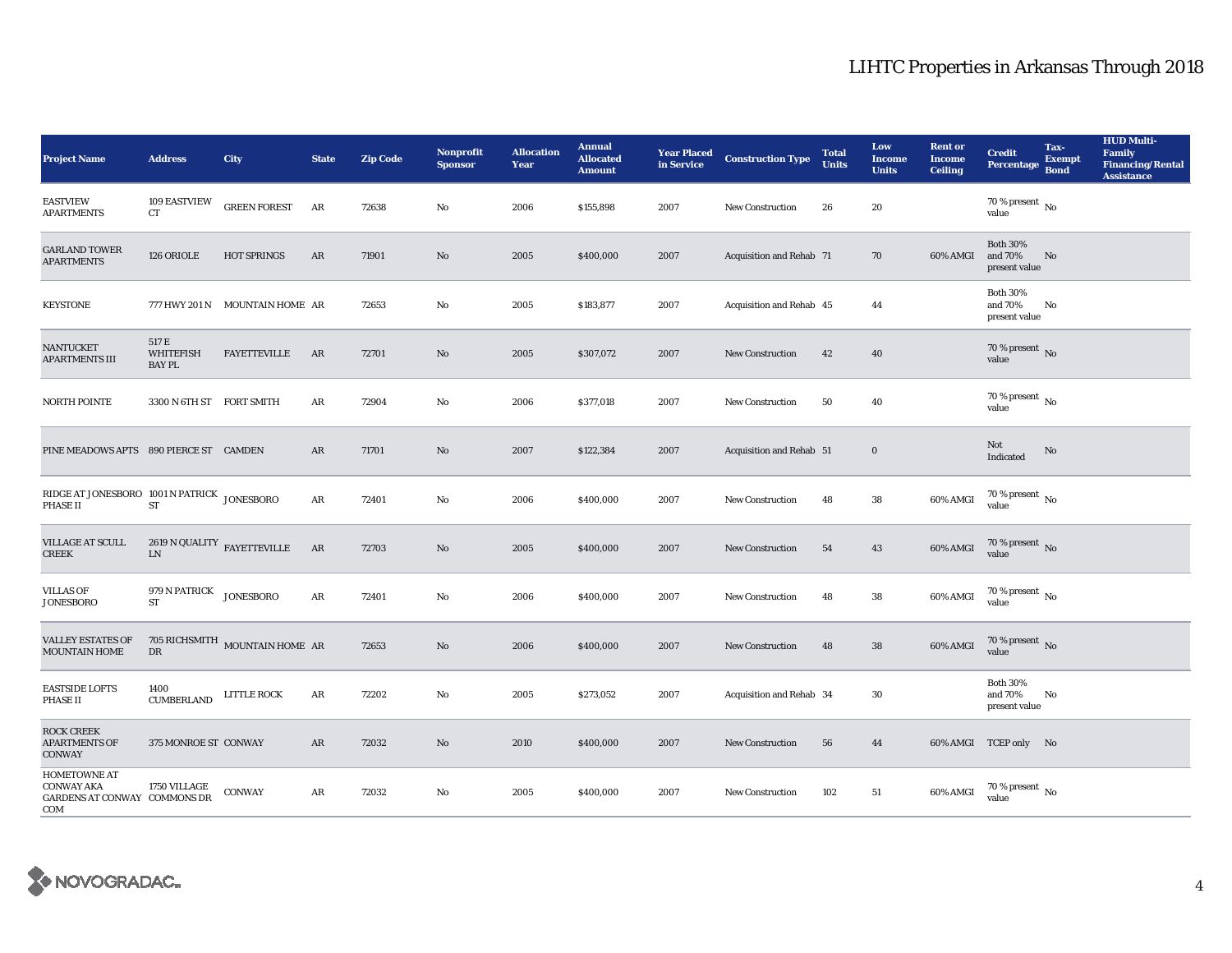| <b>Project Name</b>                                                              | <b>Address</b>                         | City                        | <b>State</b> | <b>Zip Code</b> | <b>Nonprofit</b><br><b>Sponsor</b> | <b>Allocation</b><br>Year | <b>Annual</b><br><b>Allocated</b><br><b>Amount</b> | <b>Year Placed<br/>in Service</b> | <b>Construction Type</b>  | <b>Total</b><br><b>Units</b> | Low<br><b>Income</b><br><b>Units</b> | <b>Rent or</b><br><b>Income</b><br><b>Ceiling</b> | <b>Credit</b><br><b>Percentage</b>          | Tax-<br><b>Exempt</b><br><b>Bond</b> | <b>HUD Multi-</b><br>Family<br><b>Financing/Rental</b><br><b>Assistance</b> |
|----------------------------------------------------------------------------------|----------------------------------------|-----------------------------|--------------|-----------------|------------------------------------|---------------------------|----------------------------------------------------|-----------------------------------|---------------------------|------------------------------|--------------------------------------|---------------------------------------------------|---------------------------------------------|--------------------------------------|-----------------------------------------------------------------------------|
| STONE RIDGE CEDAR 5201 GEYER<br><b>RIDGE</b>                                     | <b>SPRINGS RD</b>                      | LITTLE ROCK                 | AR           | 72209           | No                                 | 2010                      | \$160,351                                          | 2007                              | Acquisition and Rehab 155 |                              | 155                                  |                                                   | 30 % present $\gamma_{\rm{es}}$<br>value    |                                      | Yes                                                                         |
| <b>ROGERS COMMONS</b>                                                            | 2200 N 12TH ST ROGERS                  |                             | AR           | 72756           | No                                 | 2007                      | \$309,907                                          | 2007                              | <b>New Construction</b>   | 152                          | 152                                  | 60% AMGI                                          | $30\,\%$ present $\,$ Yes value             |                                      |                                                                             |
| <b>MOUNTAIN VIEW</b><br><b>APARTMENTS</b>                                        | 300<br><b>KALAMAZOO</b><br>RD          | PARIS                       | AR           | 72855           | No                                 | 2007                      | \$135,624                                          | 2008                              | Acquisition and Rehab 33  |                              | 32                                   |                                                   | <b>Both 30%</b><br>and 70%<br>present value | No                                   |                                                                             |
| ARRINGTON<br><b>APARTMENTS II</b>                                                | <b>6301 CAMP</b><br><b>ROBINSON RD</b> | NORTH LITTLE<br><b>ROCK</b> | AR           | 72118           | No                                 | 2006                      | \$564,484                                          | 2008                              | <b>New Construction</b>   | 36                           | 36                                   | 60% AMGI                                          | 70 % present $\hbox{~No}$<br>value          |                                      |                                                                             |
| <b>AUGUSTA SQUARE</b><br><b>APARTMENTS</b>                                       | 1225 SPRUCE ST AUGUSTA                 |                             | AR           | 72006           | No                                 | 2007                      | \$128,955                                          | 2008                              | Acquisition and Rehab 24  |                              | 23                                   |                                                   | <b>Both 30%</b><br>and 70%<br>present value | No                                   |                                                                             |
| BROADWAY TERRACE 1401 VILLAGE<br>(WEST MEMPHIS)                                  | DR                                     | WEST MEMPHIS AR             |              | 72301           | No                                 | 2006                      | \$262,000                                          | 2008                              | <b>New Construction</b>   | 27                           | 21                                   |                                                   | 70 % present $\,$ No $\,$<br>value          |                                      | Yes                                                                         |
| EUDORA TERRACE FKA $_{\rm 234~LYNN~ST}$<br><b>EUDORA VILLAS</b>                  |                                        | <b>EUDORA</b>               | AR           | 71640           | $\mathbf{N}\mathbf{o}$             | 2007                      | \$151,857                                          | 2008                              | Acquisition and Rehab 33  |                              | $32\phantom{.0}$                     |                                                   | 30 % present $\gamma_{\rm{es}}$<br>value    |                                      |                                                                             |
| <b>KENSETT</b><br><b>APARTMENTS</b>                                              | 600 DONIPHAN KENSETT<br><b>ST</b>      |                             | ${\bf AR}$   | 72082           | No                                 | 2006                      | \$247,570                                          | 2008                              | Acquisition and Rehab 25  |                              | 25                                   | 50% AMGI                                          | <b>Both 30%</b><br>and 70%<br>present value | No                                   |                                                                             |
| PARK RIDGE AT<br>TEXARKANA                                                       | <b>600 PRICE LN TEXARKANA</b>          |                             | AR           | 71854           | $\mathbf{N}\mathbf{o}$             | 2007                      | \$400,000                                          | 2008                              | <b>New Construction</b>   | 48                           | 38                                   | 60% AMGI                                          | 70 % present $\,$ No $\,$<br>value          |                                      |                                                                             |
| PARK WEST VILLAGE                                                                | 810 EMBASSY<br><b>PKWY</b>             | MOUNTAIN HOME AR            |              | 72653           | No                                 | 2006                      | \$400,000                                          | 2008                              | <b>New Construction</b>   | 42                           | 41                                   | 60% AMGI                                          | 70 % present $\,$ No $\,$<br>value          |                                      |                                                                             |
| <b>RAINER VILLAGE</b>                                                            | 1400 VILLAGE<br>DR                     | WEST MEMPHIS AR             |              | 72301           | No                                 | 2006                      | \$400,000                                          | 2008                              | <b>New Construction</b>   | 40                           | $32\phantom{.0}$                     |                                                   | 70 % present $\overline{N_0}$<br>value      |                                      |                                                                             |
| <b>RIDGE AT SEARCY II</b>                                                        | 2001 QUALITY<br>DR                     | <b>SEARCY</b>               | AR           | 72143           | No                                 | 2007                      | \$400,000                                          | 2008                              | <b>New Construction</b>   | 48                           | 38                                   | 60% AMGI                                          | $70$ % present $\,$ No $\,$<br>value        |                                      |                                                                             |
| <b>ROCK CREEK</b><br>APARTMENTS OF FORT 3020 N 50THST FORT SMITH<br><b>SMITH</b> |                                        |                             | AR           | 72904           | No                                 | 2007                      | \$400,000                                          | 2008                              | <b>New Construction</b>   | 56                           | 45                                   |                                                   | 70 % present $\overline{N_0}$<br>value      |                                      |                                                                             |

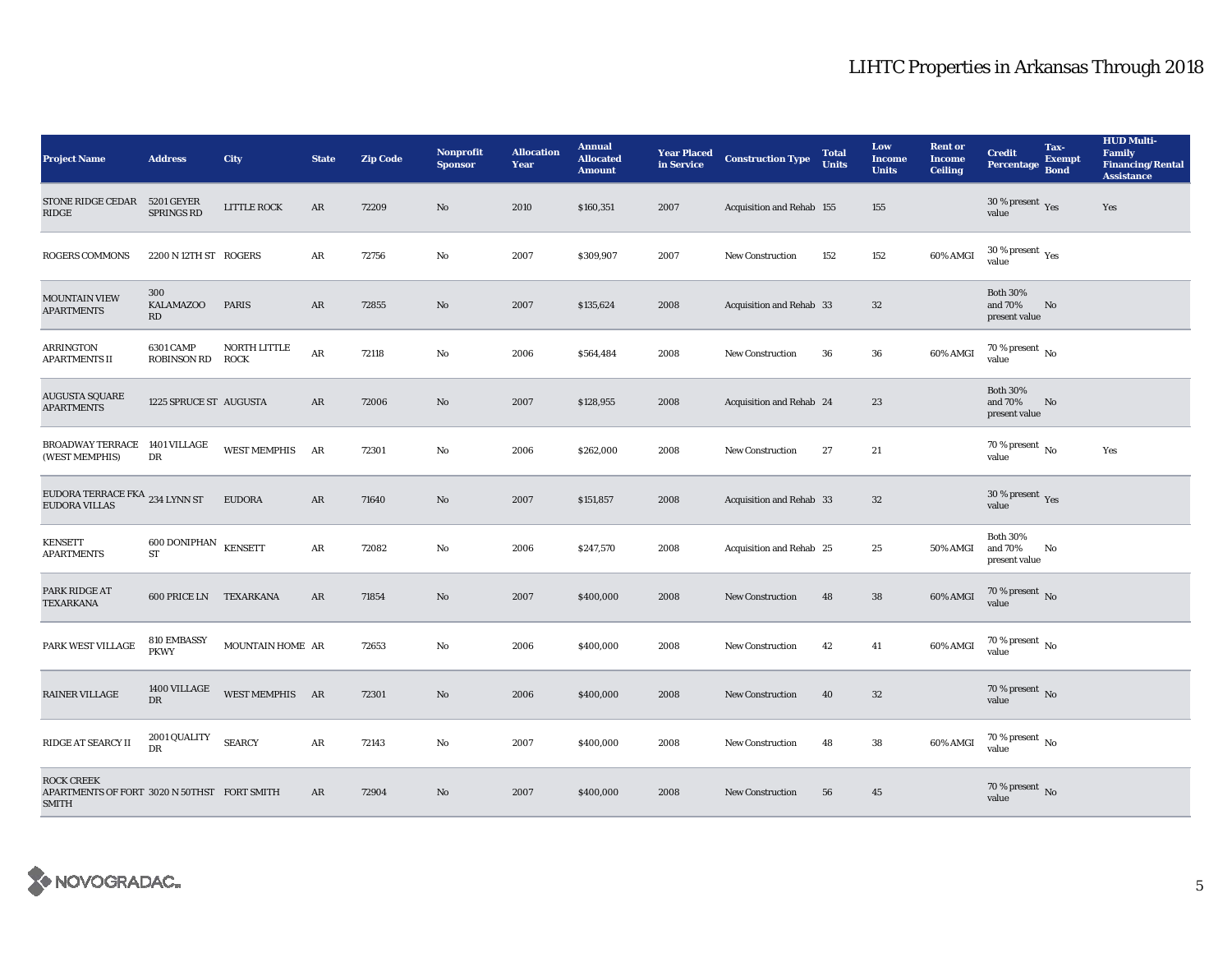| <b>Project Name</b>                                                                                    | <b>Address</b>                        | City                          | <b>State</b> | <b>Zip Code</b> | <b>Nonprofit</b><br><b>Sponsor</b> | <b>Allocation</b><br>Year | <b>Annual</b><br><b>Allocated</b><br><b>Amount</b> | <b>Year Placed<br/>in Service</b> | <b>Construction Type</b>  | <b>Total</b><br><b>Units</b> | Low<br><b>Income</b><br><b>Units</b> | <b>Rent or</b><br><b>Income</b><br><b>Ceiling</b> | <b>Credit</b><br><b>Percentage</b>          | Tax-<br><b>Exempt</b><br><b>Bond</b> | <b>HUD Multi-</b><br><b>Family</b><br><b>Financing/Rental</b><br><b>Assistance</b> |
|--------------------------------------------------------------------------------------------------------|---------------------------------------|-------------------------------|--------------|-----------------|------------------------------------|---------------------------|----------------------------------------------------|-----------------------------------|---------------------------|------------------------------|--------------------------------------|---------------------------------------------------|---------------------------------------------|--------------------------------------|------------------------------------------------------------------------------------|
| PEAKS AT HOT<br><b>SPRINGS</b>                                                                         | <b>431 LAKE</b><br><b>HAMILTON DR</b> | <b>HOT SPRINGS</b>            | AR           | 71913           | No                                 | 2006                      | \$400,000                                          | 2008                              | <b>New Construction</b>   | 48                           | 38                                   | 60% AMGI                                          | 70 % present $\,$ No $\,$<br>value          |                                      |                                                                                    |
| <b>VINEYARDS AT EL</b><br><b>DORADO</b>                                                                | 550 BEVERLY<br>DR                     | EL DORADO                     | AR           | 71730           | $\mathbf{N}\mathbf{o}$             | 2007                      | \$400,000                                          | 2008                              | <b>New Construction</b>   | 48                           | 38                                   |                                                   | 70 % present $\overline{N_0}$<br>value      |                                      |                                                                                    |
| <b>CHATEAU DESHA</b><br><b>APARTMENTS</b>                                                              | 84 JACK DANTE DUMAS<br>DR             |                               | ${\bf AR}$   | 71639           | No                                 | 2006                      | \$425,000                                          | 2008                              | <b>New Construction</b>   | 40                           | 40                                   |                                                   | 70 % present $\,$ No $\,$<br>value          |                                      |                                                                                    |
| <b>MEADOWVIEW</b><br><b>ESTATES</b>                                                                    | 1801<br>SAGEWOOD DR                   | <b>CLARKSVILLE</b>            | AR           | 72830           | $\mathbf{N}\mathbf{o}$             | 2006                      | \$400,000                                          | 2008                              | <b>New Construction</b>   | 40                           | $32\phantom{.0}$                     |                                                   | 70 % present $\,$ No $\,$<br>value          |                                      |                                                                                    |
| <b>WESTHAVEN</b><br><b>APARTMENTS</b>                                                                  | <b>310 KEN DR</b>                     | <b>OSCEOLA</b>                | $\rm{AR}$    | 72370           | $\mathbf{No}$                      | 2006                      | \$143,676                                          | 2008                              | <b>New Construction</b>   | 18                           | 18                                   |                                                   | $70$ % present $\,$ No $\,$<br>value        |                                      |                                                                                    |
| TIMBERRIDGE<br><b>APARTMENTS</b>                                                                       | 412 N 4TH ST                          | <b>DEQUEEN</b>                | AR           | 71832           | No                                 | 2006                      | \$129,165                                          | 2008                              | Acquisition and Rehab 29  |                              | 28                                   |                                                   | <b>Both 30%</b><br>and 70%<br>present value | No                                   |                                                                                    |
| EUDORA MANOR                                                                                           | 2070 SHWY 65 EUDORA                   |                               | AR           | 71640           | No                                 | 2008                      | \$196,699                                          | 2008                              | Not Indicated             | 24                           | 24                                   |                                                   | Not<br>Indicated                            | No                                   |                                                                                    |
| ARKANSAS RIVER APTS 6900 CANTRELL LITTLE ROCK FKA VALLEY HEIGHTS $_{\rm PD}^{\rm PD}$<br><b>APTS I</b> | RD                                    |                               | $\rm{AR}$    | 72207           | No                                 | 2010                      | \$278,913                                          | 2008                              | <b>New Construction</b>   | 72                           | 72                                   |                                                   | Not<br>Indicated                            |                                      |                                                                                    |
| BROADWAY TERRACE                                                                                       | 1401 VILLAGE<br>DRIVE                 | WEST MEMPHIS AR               |              | 72301           | No                                 | 2006                      | \$262,000                                          | 2008                              | <b>New Construction</b>   | 27                           | 21                                   |                                                   | Not<br>Indicated                            |                                      |                                                                                    |
| <b>SPANISH JON'S</b><br><b>APARTMENTS</b>                                                              | 5001 W 65TH ST LITTLE ROCK            |                               | AR           | 72209           | $\mathbf{N}\mathbf{o}$             | Insufficient<br>Data      | \$313,560                                          | 2008                              | Acquisition and Rehab 224 |                              | 220                                  |                                                   | Not<br>Indicated                            |                                      |                                                                                    |
| MOUNTAIN LODGE<br><b>APARTMENTS</b>                                                                    |                                       | 211 KING AVE MOUNTAIN VIEW AR |              | 72560           | $\mathbf{No}$                      | 2007                      | \$7,750                                            | 2009                              | <b>New Construction</b>   | $32\,$                       | $32\,$                               |                                                   | <b>Both 30%</b><br>and 70%<br>present value | No                                   |                                                                                    |
| <b>CASCADES AT SPRING</b><br><b>STREET</b>                                                             | 1510 SPRING ST HOT SPRINGS            |                               | AR           | 71901           | $\mathbf{N}\mathbf{o}$             | 2007                      | \$439,508                                          | 2009                              | <b>New Construction</b>   | 32                           | 32                                   | 60% AMGI                                          | $70$ % present $\,$ No value                |                                      |                                                                                    |
| <b>CENTENNIAL APTS</b>                                                                                 | 220 DAN GILL<br><b>DR</b>             | <b>DUMAS</b>                  | AR           | 71639           | No                                 | 2007                      | \$137,992                                          | 2009                              | Acquisition and Rehab 24  |                              | 24                                   | 60% AMGI                                          | <b>Both 30%</b><br>and 70%<br>present value | No                                   | Yes                                                                                |

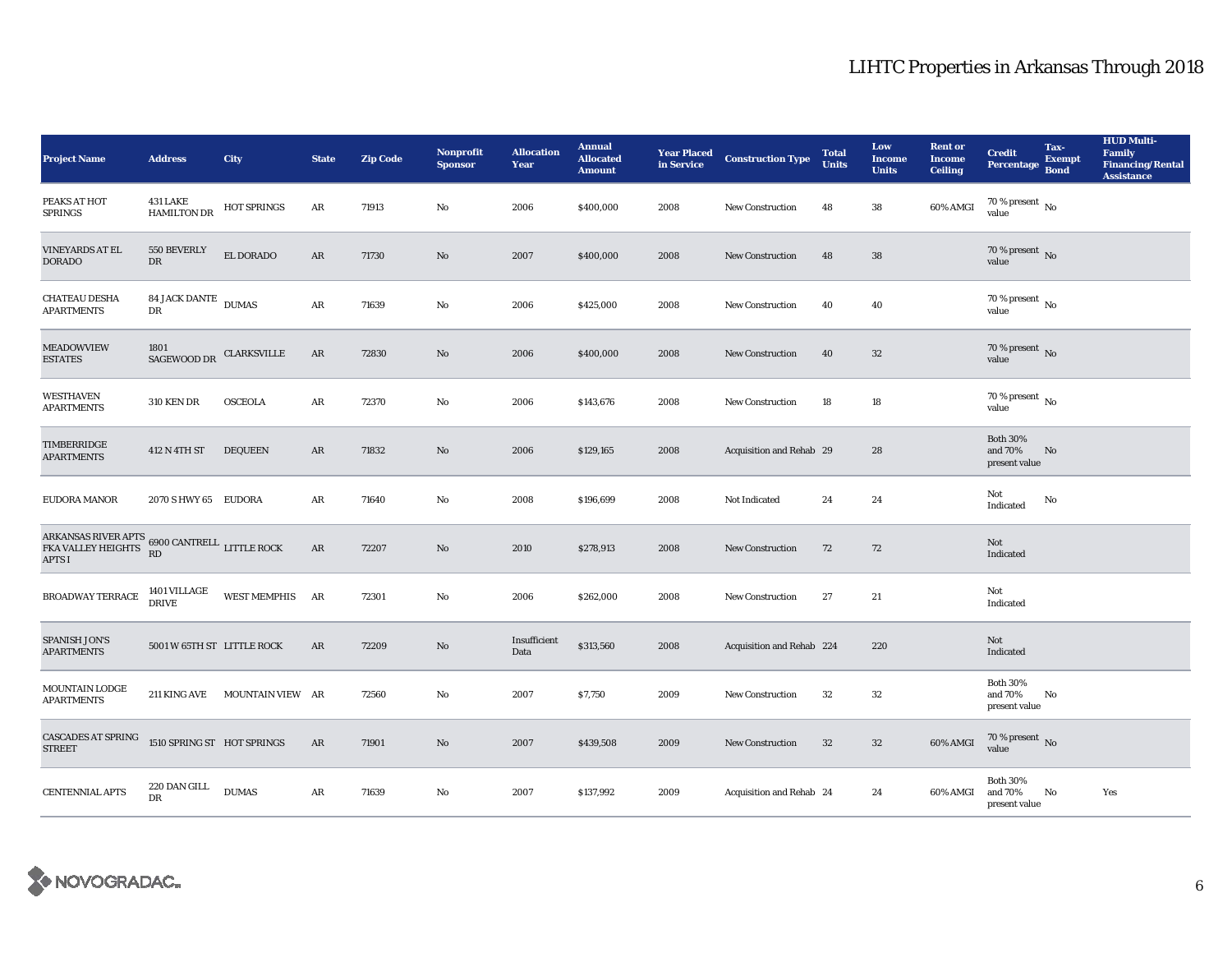| <b>Project Name</b>                                                   | <b>Address</b>                                 | City               | <b>State</b> | <b>Zip Code</b> | <b>Nonprofit</b><br><b>Sponsor</b> | <b>Allocation</b><br>Year | <b>Annual</b><br><b>Allocated</b><br><b>Amount</b> | <b>Year Placed</b><br>in Service | <b>Construction Type</b>  | <b>Total</b><br><b>Units</b> | Low<br>Income<br><b>Units</b> | <b>Rent or</b><br><b>Income</b><br><b>Ceiling</b> | <b>Credit</b><br><b>Percentage</b>          | Tax-<br><b>Exempt</b><br><b>Bond</b> | <b>HUD Multi-</b><br><b>Family</b><br><b>Financing/Rental</b><br><b>Assistance</b> |
|-----------------------------------------------------------------------|------------------------------------------------|--------------------|--------------|-----------------|------------------------------------|---------------------------|----------------------------------------------------|----------------------------------|---------------------------|------------------------------|-------------------------------|---------------------------------------------------|---------------------------------------------|--------------------------------------|------------------------------------------------------------------------------------|
| <b>LEGACY VILLAGE</b><br><b>GREEN HOUSE</b><br><b>ASSISTED LIVING</b> | 1305 NE LEGACY BENTONVILLE<br><b>PKWY</b>      |                    | AR           | 72712           | No                                 | 2006                      | \$231,530                                          | 2009                             | <b>New Construction</b>   | 20                           | 20                            | 60% AMGI                                          | 70 % present $\hbox{~No}$<br>value          |                                      |                                                                                    |
| <b>VALLEY ESTATES OF</b><br><b>CLARKSVILLE</b>                        | 1620 DUNWOOD $\rm ~CLARKSVILLE$<br>$_{\rm DR}$ |                    | ${\bf AR}$   | 72830           | $\mathbf{No}$                      | 2007                      | \$872,618                                          | 2009                             | <b>New Construction</b>   | 48                           | 38                            | 60% AMGI                                          | $70$ % present $\,$ No value                |                                      |                                                                                    |
| ARKANSAS RIVER APTS $_{\rm RD}^{6900\rm~CANTRELL}$ LITTLE ROCK        |                                                |                    | $\rm{AR}$    | 72207           | No                                 | 2010                      | \$278,913                                          | 2009                             | <b>New Construction</b>   | 72                           | 72                            | 60% AMGI                                          | $30\,\%$ present $\,\mathrm{Yes}$ value     |                                      | Yes                                                                                |
| VILLAGE PARK SOUTH 2225 EAST ST<br>$\mathbf{I}$                       |                                                | TEXARKANA          | ${\bf AR}$   | 71854           | No                                 | 2008                      | \$372,680                                          | 2009                             | Acquisition and Rehab 50  |                              | 50                            | 60% AMGI                                          | <b>Both 30%</b><br>and 70%<br>present value | No                                   |                                                                                    |
| <b>ST JOHN'S APTS</b>                                                 | 5001 W 65TH ST LITTLE ROCK                     |                    | AR           | 72209           | $\mathbf{N}\mathbf{o}$             | 2009                      | \$313,561                                          | 2009                             | Acquisition and Rehab 224 |                              | 224                           | 60% AMGI                                          | $30\,\%$ present $\,$ Yes value             |                                      | Yes                                                                                |
| <b>LINDENWOOD APTS</b>                                                | 1220 LAKE VIEW $_{\rm ALMA}$<br><b>EST</b>     |                    | ${\bf AR}$   | 72921           | No                                 | 2007                      | \$132,022                                          | 2009                             | Acquisition and Rehab 25  |                              | 24                            |                                                   | <b>Both 30%</b><br>and 70%<br>present value | No                                   | No                                                                                 |
| METROPOLITAN<br><b>VILLAGE</b>                                        | 2801 S SCOTT ST LITTLE ROCK                    |                    | AR           | 72206           | $\mathbf{N}\mathbf{o}$             | 2007                      | \$480,000                                          | 2009                             | New Construction          | 60                           | 42                            |                                                   | 70 % present $\,$ No $\,$<br>value          |                                      |                                                                                    |
| VILLAGE PARK SOUTH<br>$\bf{I}$                                        | 2225 EAST ST                                   | TEXARKANA          | ${\bf AR}$   | 71854           | $\mathbf{No}$                      | 2008                      | \$385,249                                          | 2009                             | Acquisition and Rehab 50  |                              | 50                            | 60% AMGI                                          | <b>Both 30%</b><br>and 70%<br>present value | No                                   |                                                                                    |
| COTTONWOOD<br><b>APARTMENTS -</b><br><b>WALNUT RIDGE</b>              | <b>603 NE</b><br><b>CAROLINA ST</b>            | WALNUT RIDGE AR    |              | 72476           | $\mathbf{N}\mathbf{o}$             | 2007                      | \$157,771                                          | 2009                             | Acquisition and Rehab 25  |                              | 25                            |                                                   | <b>Both 30%</b><br>and 70%<br>present value | No                                   |                                                                                    |
| <b>RIVER BEND</b><br><b>APARTMENTS</b>                                | 609 W COURT<br><b>ST</b>                       | <b>JASPER</b>      | ${\bf AR}$   | 72641           | No                                 | 2009                      | \$1,146                                            | 2009                             | Acquisition and Rehab 30  |                              | 29                            | 60% AMGI                                          | <b>Both 30%</b><br>and 70%<br>present value | No                                   |                                                                                    |
| <b>STONE RIDGE AT</b><br><b>CONWAY PHASE I</b>                        | 1985 RICH<br><b>SMITH LN</b>                   | CONWAY             | AR           | 72032           | No                                 | 2009                      | \$400,000                                          | 2009                             | New Construction          | 48                           | 48                            | 60% AMGI                                          | $70\,\%$ present $\,$ No value              |                                      | Yes                                                                                |
| <b>AUXORA ARMS</b><br><b>APARTMENTS</b>                               | <b>9101 AUXOR</b><br>AVE                       | <b>LITTLE ROCK</b> | AR           | 72209           | No                                 | 2007                      | \$312,630                                          | 2009                             | Acquisition and Rehab 100 |                              | 100                           |                                                   | <b>Both 30%</b><br>and 70%<br>present value | No                                   |                                                                                    |
| STONE RIDGE AT<br><b>CONWAY FKA PARK</b><br>RIDGE PHASE II            | 1985 RICH<br><b>SMITH LN</b>                   | <b>CONWAY</b>      | AR           | 72032           | No                                 | 2007                      | \$482,780                                          | 2009                             | <b>New Construction</b>   | 48                           | 38                            |                                                   | Not<br>Indicated                            |                                      |                                                                                    |

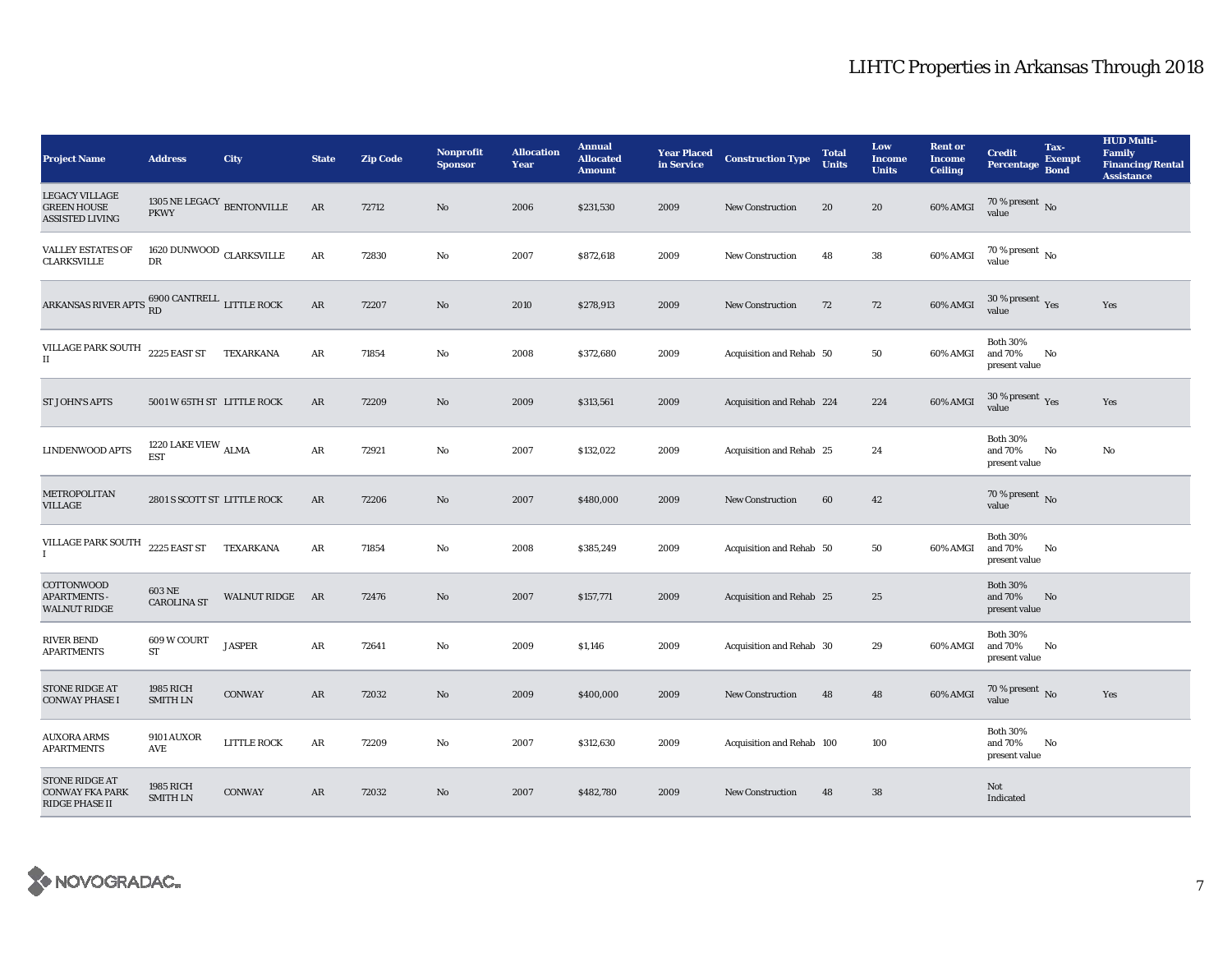| <b>Project Name</b>                                                      | <b>Address</b>                         | City                 | <b>State</b> | <b>Zip Code</b> | <b>Nonprofit</b><br><b>Sponsor</b> | <b>Allocation</b><br>Year | <b>Annual</b><br><b>Allocated</b><br><b>Amount</b> | in Service | <b>Year Placed Construction Type</b> | <b>Total</b><br><b>Units</b> | Low<br><b>Income</b><br><b>Units</b> | <b>Rent or</b><br>Income<br><b>Ceiling</b> | <b>Credit</b><br>Percentage                 | Tax-<br><b>Exempt</b><br><b>Bond</b> | <b>HUD Multi-</b><br><b>Family</b><br><b>Financing/Rental</b><br><b>Assistance</b> |
|--------------------------------------------------------------------------|----------------------------------------|----------------------|--------------|-----------------|------------------------------------|---------------------------|----------------------------------------------------|------------|--------------------------------------|------------------------------|--------------------------------------|--------------------------------------------|---------------------------------------------|--------------------------------------|------------------------------------------------------------------------------------|
| PARK RIDGE AT<br>TEXARKANA PHASE II                                      | 601 PRICE LN                           | TEXARKANA            | AR           | 71854           | No                                 | 2009                      | \$1,000                                            | 2010       | New Construction                     | 48                           | 38                                   | 60% AMGI                                   | 70 % present $\,$ No $\,$<br>value          |                                      |                                                                                    |
| SAVANNAH PARK OF<br>ALMA                                                 | 200 THICKINS<br>DR                     | <b>ALMA</b>          | ${\bf AR}$   | 72921           | $\mathbf{N}\mathbf{o}$             | 1991                      | \$35,532                                           | 2010       | Acquisition and Rehab 24             |                              | 24                                   |                                            | <b>Both 30%</b><br>and 70%<br>present value | No                                   |                                                                                    |
| <b>STONE RIDGE AT</b><br>CONWAY II FKA PARK<br><b>RIDGE PHASE</b>        | 1960<br>RICHSMITH LN $\,$ CONWAY       |                      | $\rm{AR}$    | 72032           | $\rm No$                           | 2009                      | \$1,000                                            | 2010       | <b>New Construction</b>              | 48                           | 38                                   | 60% AMGI                                   | $70$ % present $\,$ No value                |                                      |                                                                                    |
| <b>SUNSET ESTATES OF</b><br><b>JONESBORO</b>                             | 1101 MAYS LN JONESBORO                 |                      | AR           | 72401           | $\rm No$                           | 2009                      | \$1,000                                            | 2010       | New Construction                     | $32\,$                       | 31                                   | <b>60% AMGI</b>                            | $70$ % present $\,$ No value                |                                      |                                                                                    |
| <b>WHITAKER MANOR</b><br><b>APARTMENTS AKA</b><br><b>WHITAKER TERRAC</b> | 119 HADLEY DR MADISON                  |                      | AR           | 72359           | $\mathbf{N}\mathbf{o}$             | 2005                      | \$118,599                                          | 2010       | Acquisition and Rehab 50             |                              | 49                                   | 60% AMGI                                   | $30\,\%$ present $\,$ No value              |                                      |                                                                                    |
| <b>WOODBEND</b><br><b>APARTMENTS</b>                                     | <b>501 VALENCIA</b><br>DR              | <b>MAUMELLE</b>      | AR           | 72113           | $\mathbf{N}\mathbf{o}$             | 2009                      | \$600,000                                          | 2010       | Acquisition and Rehab 104            |                              | 104                                  | 60% AMGI                                   | <b>Both 30%</b><br>and 70%<br>present value | No                                   |                                                                                    |
| <b>GARDENS AT</b><br>WHISPERING KNOLL<br>ASSISTED LIVING                 | 6814 S HAZEL<br><b>ST</b>              | <b>PINE BLUFF</b>    | AR           | 71603           | No                                 | 2009                      | \$1,000                                            | 2010       | <b>New Construction</b>              | 40                           | 40                                   |                                            | 70 % present $\hbox{~No}$<br>value          |                                      |                                                                                    |
| <b>BROOKSTONE</b><br><b>HEIGHTS</b>                                      | 2300 KIBLER RD VAN BUREN               |                      | AR           | 72956           | $\mathbf{N}\mathbf{o}$             | 2008                      | \$407,049                                          | 2010       | <b>New Construction</b>              | 42                           | 42                                   |                                            | 70 % present $\,$ No $\,$<br>value          |                                      | Yes                                                                                |
| <b>VALLEY ESTATES OF</b><br><b>HEBER SPRINGS</b>                         | <b>723 N VAN</b><br><b>BUREN</b>       | <b>HEBER SPRINGS</b> | AR           | 72543           | No                                 | 2009                      | \$1,000                                            | 2010       | New Construction                     | 48                           | 38                                   | 60% AMGI                                   | $70$ % present $\,$ No value                |                                      |                                                                                    |
| <b>STONE RIDGE HOMES</b><br>OF MORRILTON                                 | 404 LEGACY DR MORRILTON                |                      | ${\bf AR}$   | 72110           | $\rm No$                           | 2009                      | \$1,000                                            | 2010       | <b>New Construction</b>              | $33\,$                       | $32\,$                               |                                            | 70 % present $\,$ No $\,$<br>value          |                                      |                                                                                    |
| KEISER APARTMENTS 305 W MILL                                             |                                        | <b>KEISER</b>        | $\rm{AR}$    | 72351           | No                                 | 2005                      | \$37,787                                           | 2010       | New Construction                     | 15                           | 14                                   |                                            | $30\,\%$ present $\,$ No $\,$<br>value      |                                      |                                                                                    |
| <b>CANTRELL HEIGHTS</b>                                                  | 6900 CANTRELL LITTLE ROCK<br><b>RD</b> |                      | AR           | 72207           | $\rm No$                           | 2004                      | \$165,533                                          | 2010       | Acquisition and Rehab 126            |                              | 126                                  | 60% AMGI                                   | $30\,\%$ present $\,$ Yes value             |                                      | Yes                                                                                |
| <b>MERRIWOOD</b><br><b>APARTMENTS</b>                                    | 1002 MORNING<br><b>GLORY DR</b>        | <b>BULL SHOALS</b>   | ${\sf AR}$   | 72619           | $\mathbf{No}$                      | 2004                      | \$129,049                                          | 2010       | Acquisition and Rehab 27             |                              | 27                                   |                                            | <b>Both 30%</b><br>and 70%<br>present value | No                                   |                                                                                    |

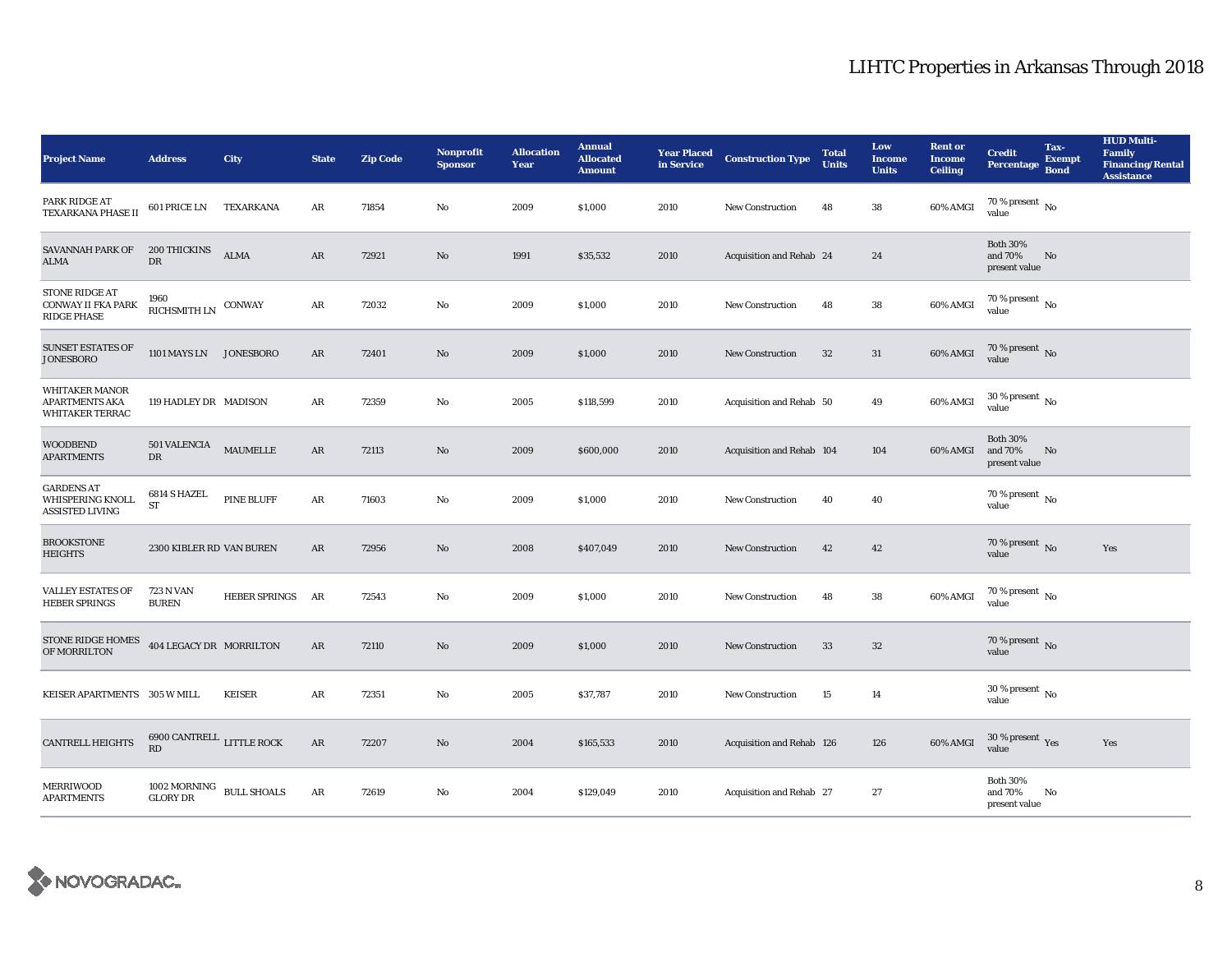| <b>Project Name</b>                                              | <b>Address</b>                            | City              | <b>State</b> | <b>Zip Code</b> | <b>Nonprofit</b><br><b>Sponsor</b> | <b>Allocation</b><br>Year | <b>Annual</b><br><b>Allocated</b><br><b>Amount</b> | <b>Year Placed<br/>in Service</b> | <b>Construction Type</b>        | <b>Total</b><br><b>Units</b> | Low<br><b>Income</b><br><b>Units</b> | <b>Rent or</b><br><b>Income</b><br><b>Ceiling</b> | <b>Credit</b><br><b>Percentage</b>          | Tax-<br><b>Exempt</b><br><b>Bond</b> | <b>HUD Multi-</b><br><b>Family</b><br><b>Financing/Rental</b><br><b>Assistance</b> |
|------------------------------------------------------------------|-------------------------------------------|-------------------|--------------|-----------------|------------------------------------|---------------------------|----------------------------------------------------|-----------------------------------|---------------------------------|------------------------------|--------------------------------------|---------------------------------------------------|---------------------------------------------|--------------------------------------|------------------------------------------------------------------------------------|
| CUMBERLAND MANOR 2721 S SCOTT ST LITTLE ROCK                     |                                           |                   | AR           | 72206           | No                                 | 2007                      | \$479,960                                          | 2010                              | <b>New Construction</b>         | 60                           | 42                                   |                                                   | 70 % present $\,$ No $\,$<br>value          |                                      |                                                                                    |
| NORTH POINTE II                                                  | 3300 N 6TH ST FORT SMITH                  |                   | AR           | 72904           | No                                 | 2009                      | \$600,000                                          | 2010                              | New Construction                | 65                           | 43                                   |                                                   | 70 % present $\,$ No $\,$<br>value          |                                      |                                                                                    |
| <b>BUERKLE SQUARE</b><br><b>APARTMENTS</b>                       | 1009 <sub>N</sub><br><b>BUERKLE ST</b>    | <b>STUTTGART</b>  | AR           | 72160           | No                                 | 2010                      | \$625,000                                          | 2011                              | Acquisition and Rehab 60        |                              | 60                                   | 60% AMGI                                          | <b>Both 30%</b><br>and 70%<br>present value | No                                   |                                                                                    |
| COURTYARD<br>COTTAGES OF BRYANT COURTYARD<br>Ι.                  | 601<br><b>COTTAGE CIR</b>                 | <b>BRYANT</b>     | AR           | 72022           | No                                 | 2009                      | \$600,000                                          | 2011                              | New Construction                | 52                           | 52                                   |                                                   | 70 % present $\,$ No $\,$<br>value          |                                      | Yes                                                                                |
| <b>COURTYARD</b><br>COTTAGES OF BRYANT COURTYARD<br>$\mathbf{I}$ | 1001<br><b>COTTAGE CR</b>                 | <b>BRYANT</b>     | $\rm{AR}$    | 72022           | No                                 | 2009                      | \$597,237                                          | 2011                              | <b>New Construction</b>         | 52                           | 52                                   |                                                   | $70$ % present $\,$ No value                |                                      |                                                                                    |
| <b>CREEKWOOD PLACE</b><br><b>APARTMENTS</b>                      | 901 HALLIGAN<br>ST                        | <b>WARREN</b>     | AR           | 71671           | No                                 | 2009                      | \$1,000                                            | 2011                              | Acquisition and Rehab 40        |                              | 40                                   |                                                   | TCEP only No                                |                                      |                                                                                    |
| <b>GRANDVIEW</b><br><b>APARTMENTS -</b><br><b>JASPER</b>         | $202$ E CHURCH JASPER<br><b>ST</b>        |                   | $\rm{AR}$    | 72641           | No                                 | 2011                      | \$174,821                                          | 2011                              | Acquisition and Rehab 24        |                              | 24                                   | 60% AMGI                                          | $70$ % present $\,$ No value                |                                      |                                                                                    |
| <b>GREENBRIER</b><br><b>GARDENS PHASE II</b>                     | 54 MOUNTAIN<br>DR                         | <b>GREENBRIER</b> | ${\bf AR}$   | 72058           | No                                 | 2009                      | \$304,547                                          | 2011                              | <b>New Construction</b>         | 30                           | $30\,$                               | 60% AMGI                                          | 70 % present $\,$ No $\,$<br>value          |                                      |                                                                                    |
| PEAKS AT COUNTRY<br><b>CLUB</b>                                  | 10710<br>RICHSMITH LN ROCK                | NORTH LITTLE      | $\rm{AR}$    | 72113           | No                                 | 2009                      | \$600,000                                          | 2011                              | <b>New Construction</b>         | 48                           | 47                                   | $60\%$ AMGI                                       | $70$ % present $\,$ No value                |                                      |                                                                                    |
| <b>RIDGEWAY</b>                                                  | 206 E GAINES                              | MONTICELLO        | AR           | 71655           | No                                 | 2009                      | \$1,000                                            | 2011                              | Acquisition and Rehab 32        |                              | 32                                   |                                                   | $70$ % present $\,$ No $\,$<br>value        |                                      |                                                                                    |
| <b>VALLEY ESTATES OF</b><br><b>STUTTGART</b>                     | 202 E<br>RICHSMITH DR STUTTGART           |                   | AR           | 72160           | No                                 | 2009                      | \$1,000                                            | 2011                              | New Construction                | 48                           | 38                                   | $60\%$ AMGI                                       | $70$ % present $\,$ No value                |                                      |                                                                                    |
| MEADOWBROOK PARK<br>OF WEST HELENA                               | 101 S<br>MEADOWBROO WEST HELENA<br>$\,$ K |                   | AR           | 72390           | No                                 | 2009                      | \$476,072                                          | 2011                              | <b>New Construction</b>         | 29                           | 28                                   |                                                   | $70$ % present $\,$ No $\,$<br>value        |                                      | Yes                                                                                |
| <b>MEADOWS</b><br><b>APARTMENTS - DUMAS DR</b>                   | 70 JACK DANTE DUMAS                       |                   | ${\sf AR}$   | 71639           | No                                 | 2008                      | \$167,753                                          | 2011                              | <b>Acquisition and Rehab 33</b> |                              | 32                                   |                                                   | <b>Both 30%</b><br>and 70%<br>present value | No                                   |                                                                                    |

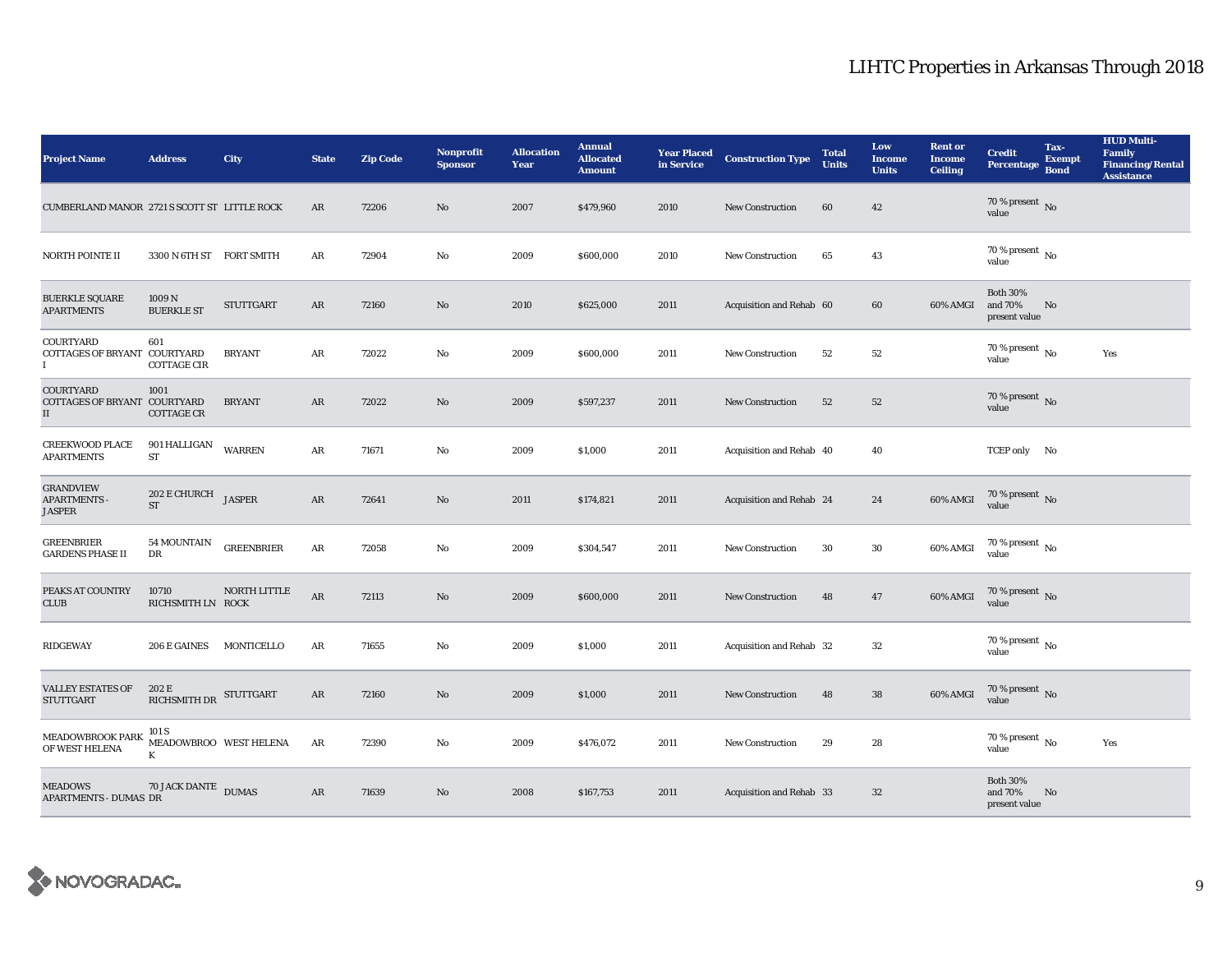| <b>Project Name</b>                                             | <b>Address</b>                         | City                     | <b>State</b> | <b>Zip Code</b> | <b>Nonprofit</b><br><b>Sponsor</b> | <b>Allocation</b><br>Year | <b>Annual</b><br><b>Allocated</b><br><b>Amount</b> | <b>Year Placed</b><br>in Service | <b>Construction Type</b> | <b>Total</b><br><b>Units</b> | Low<br><b>Income</b><br><b>Units</b> | <b>Rent or</b><br>Income<br><b>Ceiling</b> | <b>Credit</b><br><b>Percentage</b>          | Tax-<br><b>Exempt</b><br><b>Bond</b> | <b>HUD Multi-</b><br><b>Family</b><br><b>Financing/Rental</b><br><b>Assistance</b> |
|-----------------------------------------------------------------|----------------------------------------|--------------------------|--------------|-----------------|------------------------------------|---------------------------|----------------------------------------------------|----------------------------------|--------------------------|------------------------------|--------------------------------------|--------------------------------------------|---------------------------------------------|--------------------------------------|------------------------------------------------------------------------------------|
| <b>GARDEN WALK OF</b><br><b>DECATUR FKA</b><br><b>SOUTHGATE</b> | 1251 STADIUM<br>DR                     | <b>DECATUR</b>           | AR           | 72722           | No                                 | 2009                      | \$5,000                                            | 2011                             | Acquisition and Rehab 24 |                              | 24                                   |                                            | <b>Both 30%</b><br>and 70%<br>present value | No                                   |                                                                                    |
| <b>BARTON COURT</b><br><b>APARTMENTS</b>                        | 2416 E BARTON<br>CT                    | WEST MEMPHIS AR          |              | 72301           | $\rm No$                           | 2009                      | \$1,000                                            | 2011                             | Acquisition and Rehab 80 |                              | 80                                   | 60% AMGI                                   | $70$ % present $\,$ No value                |                                      |                                                                                    |
| PEBBLE CREEK<br><b>APARTMENTS</b>                               | 301 PEBBLE<br><b>CREEK DR</b>          | MOUNTAIN VIEW AR         |              | 72560           | $\rm No$                           | 2009                      | \$1,000                                            | 2011                             | Acquisition and Rehab 39 |                              | $39\,$                               |                                            | <b>Both 30%</b><br>and 70%<br>present value | No                                   |                                                                                    |
| <b>SHADY OAKS</b><br><b>APARTMENTS</b>                          | 130 W COOK ST FORREST CITY             |                          | AR           | 72335           | $\rm No$                           | 2009                      | \$1,000                                            | 2011                             | Acquisition and Rehab 44 |                              | 43                                   |                                            | <b>Both 30%</b><br>and 70%<br>present value | No                                   |                                                                                    |
| <b>NORTH ACRES</b><br><b>APARTMENTS</b>                         | 399 GARDEN<br><b>MANOR DR</b>          | <b>JONESBORO</b>         | $\rm{AR}$    | 72401           | $\mathbf{N}\mathbf{o}$             | 2009                      | \$1,000                                            | 2011                             | Acquisition and Rehab 48 |                              | 48                                   |                                            | <b>Both 30%</b><br>and 70%<br>present value | No                                   |                                                                                    |
| MEADOWBROOK PARK 133 ROBERT<br>OF MARIANNA II                   | <b>TAYLOR DR</b>                       | MARIANNA                 | AR           | 72360           | Yes                                | 2009                      | \$325,083                                          | 2011                             | <b>New Construction</b>  | 29                           | 24                                   |                                            | 70 % present $\,$ No $\,$<br>value          |                                      | Yes                                                                                |
| <b>GARDEN MANOR</b><br><b>APARTMENTS</b>                        | 399 GARDEN<br><b>MANOR DR</b>          | <b>JONESBORO</b>         | AR           | 72401           | No                                 | 2009                      | \$1,000                                            | 2011                             | Acquisition and Rehab 48 |                              | 48                                   |                                            | <b>Both 30%</b><br>and 70%<br>present value | No                                   |                                                                                    |
| <b>VILLAS OF NORTH</b><br><b>LITTLE ROCK</b>                    | 2601 PERSHING NORTH LITTLE<br>$\rm CR$ | <b>ROCK</b>              | $\rm{AR}$    | 72114           | $\mathbf{N}\mathbf{o}$             | 2009                      | \$1,000                                            | 2011                             | <b>New Construction</b>  | 51                           | 41                                   | 60% AMGI                                   | 70 % present $\,$ No $\,$<br>value          |                                      |                                                                                    |
| OAKS AT MENA                                                    | 1341 S MENA ST MENA                    |                          | AR           | 71953           | No                                 | 2009                      | \$1,000                                            | 2011                             | New Construction         | $30\,$                       | $30\,$                               |                                            | $70$ % present $\,$ No $\,$<br>value        |                                      |                                                                                    |
| MAPLE ESPLANADE<br>ASSISTED LIVING                              | 1400 OLD<br><b>BERGMAN RD</b>          | <b>HARRISON</b>          | ${\bf AR}$   | 72601           | $\rm No$                           | 2009                      | \$1,000                                            | 2011                             | <b>New Construction</b>  | 57                           | 40                                   |                                            | 70 % present $\,$ No $\,$<br>value          |                                      |                                                                                    |
| <b>COURTYARD</b><br><b>COTTAGES OF</b><br><b>JACKSONVILLE I</b> | 1600 S JP<br>RD                        | WRIGHT LOOP JACKSONVILLE | AR           | 72076           | No                                 | 2009                      | \$573,890                                          | 2011                             | New Construction         | 44                           | 44                                   |                                            | $70$ % present $\,$ No $\,$<br>value        |                                      |                                                                                    |
| <b>VALLEY ESTATES OF</b><br><b>MABELVALE II</b>                 | <b>6 RICHSMITH</b><br>CV               | <b>MABELVALE</b>         | AR           | 72103           | $\rm No$                           | 2009                      | \$600,000                                          | 2011                             | <b>New Construction</b>  | 48                           | 47                                   | 60% AMGI                                   | $70\,\%$ present $\,$ No value              |                                      |                                                                                    |
| <b>VALLEY ESTATES OF</b><br>MABELVALE                           | 1 RICHSMITH<br>CR                      | MABELVALE                | AR           | 72103           | $\mathbf{No}$                      | 2009                      | \$600,000                                          | 2011                             | <b>New Construction</b>  | 48                           | 47                                   | 60% AMGI                                   | 70 % present $\,$ No $\,$<br>value          |                                      |                                                                                    |

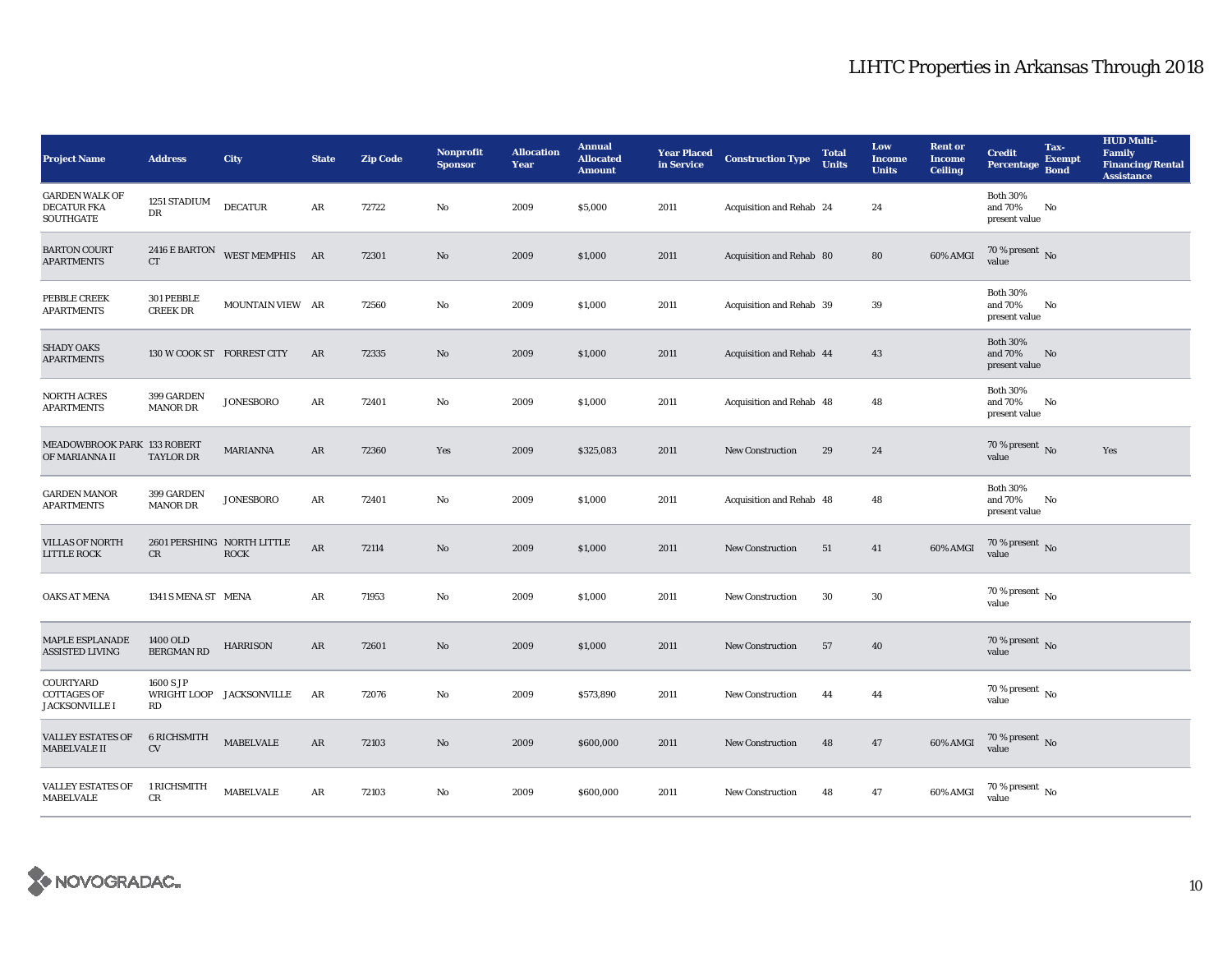| <b>Project Name</b>                                             | <b>Address</b>                         | City                          | <b>State</b> | <b>Zip Code</b> | <b>Nonprofit</b><br><b>Sponsor</b> | <b>Allocation</b><br>Year | <b>Annual</b><br><b>Allocated</b><br><b>Amount</b> | <b>Year Placed</b><br>in Service | <b>Construction Type</b>  | <b>Total</b><br><b>Units</b> | Low<br><b>Income</b><br><b>Units</b> | <b>Rent or</b><br><b>Income</b><br><b>Ceiling</b> | <b>Credit</b><br><b>Percentage</b>          | Tax-<br><b>Exempt</b><br><b>Bond</b> | <b>HUD Multi-</b><br><b>Family</b><br><b>Financing/Rental</b><br><b>Assistance</b> |
|-----------------------------------------------------------------|----------------------------------------|-------------------------------|--------------|-----------------|------------------------------------|---------------------------|----------------------------------------------------|----------------------------------|---------------------------|------------------------------|--------------------------------------|---------------------------------------------------|---------------------------------------------|--------------------------------------|------------------------------------------------------------------------------------|
| PEAKS AT COUNTRY<br><b>CLUBII</b>                               | 10710<br>RICHSMITH LN ROCK             | NORTH LITTLE                  | AR           | 72113           | No                                 | 2009                      | \$600,000                                          | 2011                             | <b>New Construction</b>   | 48                           | 47                                   | 60% AMGI                                          | 70 % present $\hbox{~No}$<br>value          |                                      |                                                                                    |
| BLUFFS ON MCCAIN II<br>FKA NORTH PARK<br><b>APARTMENTS</b>      | 432 MCCAIN<br>BLVD STE 106B ROCK       | NORTH LITTLE                  | $\rm{AR}$    | 72116           | No                                 | 2009                      | \$210,235                                          | 2011                             | Acquisition and Rehab 64  |                              | 63                                   |                                                   | <b>Both 30%</b><br>and 70%<br>present value | No                                   |                                                                                    |
| <b>BLUFFS ON MCCAIN I</b>                                       | <b>431 MCCAIN</b><br><b>BLVD</b>       | NORTH LITTLE<br><b>ROCK</b>   | ${\sf AR}$   | 72116           | No                                 | 2009                      | \$547,785                                          | 2011                             | Acquisition and Rehab 120 |                              | 120                                  |                                                   | <b>Both 30%</b><br>and 70%<br>present value | No                                   |                                                                                    |
| ORCHARDS AT<br><b>MABELVALE</b>                                 | <b>8 RICHSMITH</b><br>${\rm LN}$       | <b>MABELVALE</b>              | ${\bf AR}$   | 72103           | No                                 | 2009                      | \$1,000                                            | 2011                             | <b>New Construction</b>   | 51                           | 49                                   | 60% AMGI                                          | 70 % present $\hbox{~No}$<br>value          |                                      |                                                                                    |
| ORCHARDS AT CABOT MOUNTAIN                                      | 555 E<br><b>SPRINGS RD</b>             | CABOT                         | AR           | 72023           | $\mathbf{N}\mathbf{o}$             | 2009                      | \$1,000                                            | 2011                             | New Construction          | ${\bf 36}$                   | 34                                   | 60% AMGI                                          | 70 % present $\,$ No $\,$<br>value          |                                      |                                                                                    |
| <b>KEOWN HOMES</b>                                              | <b>4025 APPLE AVE LITTLE ROCK</b>      |                               | AR           | 72206           | No                                 | 2009                      | \$1,390                                            | 2011                             | <b>New Construction</b>   | 34                           | 34                                   | 60% AMGI                                          | $70$ % present $\,$ No $\,$<br>value        |                                      |                                                                                    |
| COURTYARD<br><b>COTTAGES OF</b><br>JACKSONVILLE II              | 1600 S JP<br>RD                        | WRIGHT LOOP JACKSONVILLE      | AR           | 72076           | No                                 | 2009                      | \$575,452                                          | 2011                             | <b>New Construction</b>   | 44                           | 44                                   |                                                   | 70 % present $\,$ No $\,$<br>value          |                                      |                                                                                    |
| <b>NORTH OAKS</b><br><b>APARTMENTS</b>                          | $921\,$ EXCHANGE<br>${\cal ST}$        | <b>EARLE</b>                  | ${\bf AR}$   | 72331           | No                                 | 1991                      | \$54,202                                           | 2011                             | New Construction          | 33                           | 31                                   |                                                   | <b>Both 30%</b><br>and 70%<br>present value | No                                   |                                                                                    |
| BUFFINGTON TOWER 224 E 7TH ST                                   |                                        | LITTLE ROCK                   | AR           | 72202           | $\mathbf{No}$                      | 2010                      | \$600,000                                          | 2011                             | Acquisition and Rehab 109 |                              | 109                                  | 60% AMGI                                          | <b>Both 30%</b><br>and 70%<br>present value | No                                   |                                                                                    |
| PIONEER VILLAGE<br><b>APARTMENTS</b>                            |                                        | 402 KNOX AVE MOUNTAIN VIEW AR |              | 72560           | No                                 | 2009                      | \$1,000                                            | 2011                             | Acquisition and Rehab 48  |                              | 48                                   |                                                   | <b>Both 30%</b><br>and 70%<br>present value | No                                   |                                                                                    |
| <b>COURTYARD</b><br><b>COTTAGES OF BRYANT</b>                   | 601<br>COURTYARD<br><b>COTTAGES DR</b> | <b>BRYANT</b>                 | AR           | 72022           | $\mathbf{No}$                      | 2009                      | \$594,863                                          | 2011                             | <b>New Construction</b>   | 52                           | 52                                   |                                                   | Not<br>Indicated                            |                                      |                                                                                    |
| <b>HOME HARBOR HOT</b><br><b>SPRINGS</b>                        | 501 MALVERN<br>AVE                     | HOT SPRINGS                   | AR           | 71901           | No                                 | 2009                      | \$1,000                                            | 2011                             | Acquisition and Rehab 64  |                              | 64                                   |                                                   | Not<br>Indicated                            |                                      |                                                                                    |
| MEADOWBROOK PARK<br>HOMES OF MARIANNA TAYLOR DR<br>$\mathbf{I}$ |                                        | <b>MARIANNA</b>               | AR           | 72360           | No                                 | 2009                      | \$1,000                                            | 2011                             | <b>New Construction</b>   | 27                           | 24                                   |                                                   | Not<br>Indicated                            |                                      |                                                                                    |

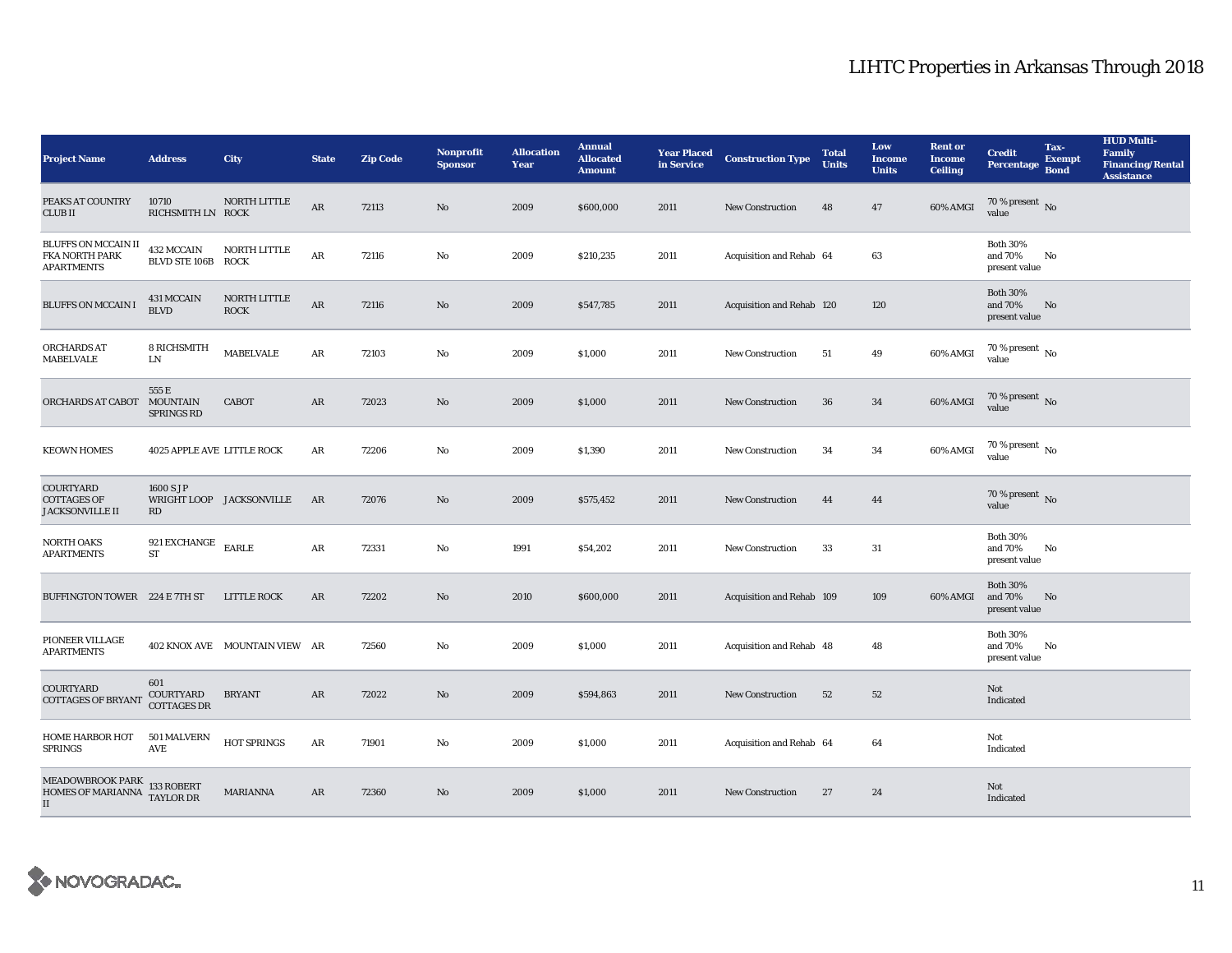| <b>Project Name</b>                                     | <b>Address</b>                       | City                                      | <b>State</b> | <b>Zip Code</b> | <b>Nonprofit</b><br><b>Sponsor</b> | <b>Allocation</b><br>Year | <b>Annual</b><br><b>Allocated</b><br><b>Amount</b> | <b>Year Placed<br/>in Service</b> | <b>Construction Type</b>                        | <b>Total</b><br><b>Units</b> | Low<br>Income<br><b>Units</b> | <b>Rent or</b><br><b>Income</b><br><b>Ceiling</b> | <b>Credit</b><br><b>Percentage</b> | Tax-<br><b>Exempt</b><br><b>Bond</b> | <b>HUD Multi-</b><br><b>Family</b><br><b>Financing/Rental</b><br><b>Assistance</b> |
|---------------------------------------------------------|--------------------------------------|-------------------------------------------|--------------|-----------------|------------------------------------|---------------------------|----------------------------------------------------|-----------------------------------|-------------------------------------------------|------------------------------|-------------------------------|---------------------------------------------------|------------------------------------|--------------------------------------|------------------------------------------------------------------------------------|
| ROLLING HILLS<br><b>ESTATE</b>                          | 1102 FAIRVIEW<br>RD                  | PARAGOULD                                 | ${\bf AR}$   | 72450           | No                                 | 2013                      | \$485,430                                          | 2011                              | New Construction                                | $32\,$                       | $32\,$                        |                                                   | Not<br>Indicated                   |                                      |                                                                                    |
| <b>VILLAS OF NORTH</b><br>LITTLE ROCK II                | CR                                   | 2501 PERSHING NORTH LITTLE<br><b>ROCK</b> | $\rm{AR}$    | 72114           | $\mathbf{N}\mathbf{o}$             | 2010                      | \$477,665                                          | 2012                              | <b>New Construction</b>                         | ${\bf 38}$                   | $30\,$                        | 60% AMGI                                          | $70$ % present $\,$ No value       |                                      |                                                                                    |
| <b>COTTAGES OF GOOD</b><br>SHEPHERD I                   | 2901<br>ALDERSGATE LITTLE ROCK<br>RD |                                           | AR           | 72205           | No                                 | 2010                      | \$600,000                                          | 2012                              | <b>New Construction</b>                         | 52                           | $52\,$                        |                                                   | $70$ % present $\,$ No value       |                                      |                                                                                    |
| <b>COTTAGES OF GOOD</b><br>SHEPHERD II                  | 2901<br>ALDERSGATE LITTLE ROCK<br>RD |                                           | AR           | 72205           | No                                 | 2010                      | \$600,000                                          | 2012                              | <b>New Construction</b>                         | 52                           | 52                            |                                                   | 70 % present $\,$ No $\,$<br>value |                                      |                                                                                    |
| <b>CROSSROADS</b><br><b>DEVELOPMENT</b>                 | <b>2503 BELLE</b><br><b>MEADE DR</b> | <b>PINE BLUFF</b>                         | AR           | 71601           | No                                 | 2011                      | \$593,033                                          | Insufficient<br>Data              | New Construction                                | 65                           | $\bf{0}$                      |                                                   | Not<br>Indicated                   | No                                   |                                                                                    |
| DONAGHEY COURT II                                       | 855 S GERMAN CONWAY<br>I.N           |                                           | $\rm{AR}$    | 72034           | Yes                                | 2009                      | \$480,299                                          | Insufficient<br>Data              | New Construction                                | $32\,$                       | $\bf{0}$                      |                                                   | Not<br>Indicated                   | No                                   |                                                                                    |
| PLACID HILLS SENIOR 1000 DONOVAN NORTH LITTLE<br>LIVING | <b>BRILEY BLVD</b>                   | <b>ROCK</b>                               | $\rm{AR}$    | 72118           | No                                 | 2010                      | \$600,000                                          | Insufficient<br>Data              | Both New Construction $\,$ 56 $\,$<br>and $A/R$ |                              | $\mathbf 0$                   |                                                   | Not<br>Indicated                   | No                                   |                                                                                    |
| <b>RIDGEVIEW I</b>                                      | <b>CIR</b>                           | 4700 AUGUSTA NORTH LITTLE<br><b>ROCK</b>  | ${\sf AR}$   | 72118           | No                                 | 2011                      | \$600,000                                          | Insufficient<br>Data              | Acquisition and Rehab 124                       |                              | $\bf{0}$                      |                                                   | Not<br>Indicated                   | No                                   |                                                                                    |
| <b>RIDGEVIEW II</b>                                     | 1707<br><b>ARROWHEAD</b><br>RD       | NORTH LITTLE<br><b>ROCK</b>               | $\rm{AR}$    | 72118           | No                                 | 2011                      | \$600,000                                          | Insufficient<br>Data              | Acquisition and Rehab 118                       |                              | $\bf{0}$                      |                                                   | Not<br>Indicated                   | No                                   |                                                                                    |
| <b>CYPRESS GROVE -</b><br><b>LAKE VILLAGE</b>           | 188 CYPRESS ST LAKE VILLAGE          |                                           | AR           | 71653           | $\mathbf{No}$                      | 2014                      | \$466,581                                          | Insufficient<br>Data              | New Construction                                | 36                           | 36                            |                                                   | Not<br>Indicated                   |                                      |                                                                                    |
| <b>NORTHVIEW</b><br><b>APARTMENTS</b>                   | 141 CLAYTON<br>DR                    | <b>DUMAS</b>                              | ${\bf AR}$   | 71639           | No                                 | 2004                      | \$100,411                                          | Insufficient<br>Data              | Acquisition and Rehab 24                        |                              | 23                            |                                                   | Not<br>Indicated                   |                                      |                                                                                    |
| PARK PLAZA<br><b>APARTMENTS III</b>                     | RD                                   | 3950 E SERVICE WEST MEMPHIS AR            |              | 72301           | $\mathbf{N}\mathbf{o}$             | 2001                      | \$157,066                                          | Insufficient<br>Data              | New Construction                                | 24                           | 24                            |                                                   | Not<br>Indicated                   |                                      |                                                                                    |
| <b>LARKSPUR GARDENS</b>                                 | <b>LANE</b>                          | 109 S LARKSPUR WALNUT RIDGE AR            |              | 72476           | No                                 | Insufficient<br>Data      | \$0                                                | Insufficient<br>Data              | Not Indicated                                   | 30                           | $30\,$                        |                                                   | Not<br>Indicated                   |                                      |                                                                                    |

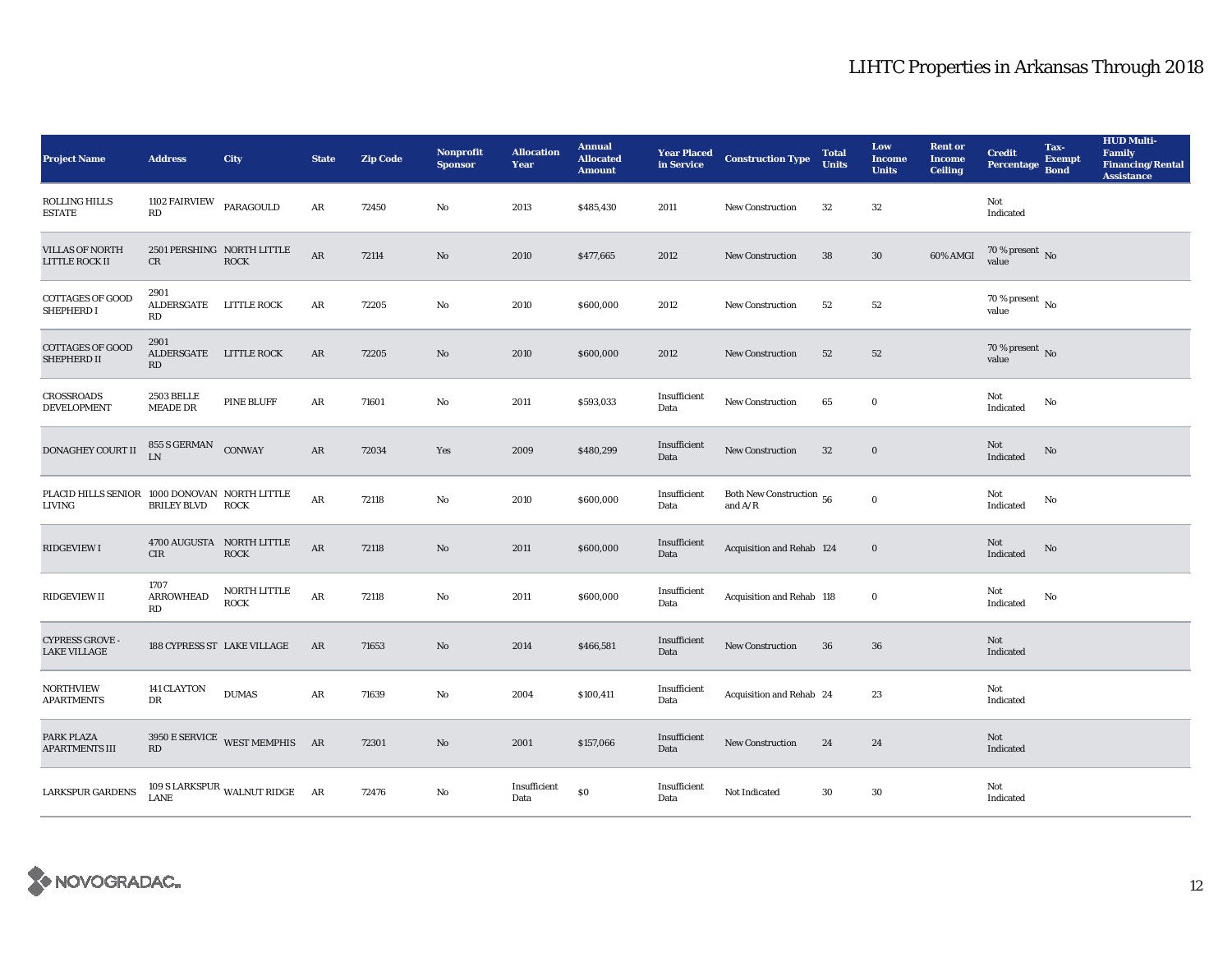| <b>Project Name</b>                           | <b>Address</b>                      | City                                                       | <b>State</b> | <b>Zip Code</b> | Nonprofit<br><b>Sponsor</b> | <b>Allocation</b><br>Year | <b>Annual</b><br><b>Allocated</b><br><b>Amount</b> | <b>Year Placed<br/>in Service</b> | <b>Construction Type</b>                        | <b>Total</b><br><b>Units</b> | Low<br><b>Income</b><br><b>Units</b> | <b>Rent or</b><br><b>Income</b><br><b>Ceiling</b> | <b>Credit</b><br>Percentage            | Tax-<br><b>Exempt</b><br><b>Bond</b> | <b>HUD Multi-</b><br>Family<br><b>Financing/Rental</b><br><b>Assistance</b> |
|-----------------------------------------------|-------------------------------------|------------------------------------------------------------|--------------|-----------------|-----------------------------|---------------------------|----------------------------------------------------|-----------------------------------|-------------------------------------------------|------------------------------|--------------------------------------|---------------------------------------------------|----------------------------------------|--------------------------------------|-----------------------------------------------------------------------------|
| <b>WHITE RIVER</b><br><b>APARTMENTS</b>       | 2900 MARION<br><b>DRIVE</b>         | <b>DIAZ</b>                                                | AR           | 72112           | No                          | Insufficient<br>Data      | $\$0$                                              | Insufficient<br>Data              | Not Indicated                                   | 64                           | 64                                   |                                                   | Not<br>Indicated                       |                                      |                                                                             |
| CEDAR BRANCH APTS 405 S GROVE ST HAZEN        |                                     |                                                            | AR           | 72064           | $\mathbf{No}$               | 1987                      | \$158,598                                          | 1987                              | New Construction                                | 24                           | 24                                   | 60% AMGI                                          | 30 % present $\,$ No $\,$<br>value     |                                      | No                                                                          |
| MARLA SQUARE APTS I 825 SULPHUR<br>SPRINGS RD |                                     | <b>MALVERN</b>                                             | AR           | 72104           | Yes                         | 1987                      | $\$0$                                              | 1987                              | Not Indicated                                   | 36                           | ${\bf 36}$                           |                                                   | 30 % present $\overline{N_0}$<br>value |                                      |                                                                             |
| $\rm MARLA~SQUARE~APTS~~825~SULPHUR$<br>П     | <b>SPRINGS RD</b>                   | <b>MALVERN</b>                                             | AR           | 72104           | No                          | 1987                      | $\$0$                                              | 1987                              | New Construction                                | 36                           | 36                                   |                                                   | Not<br>Indicated                       | No                                   |                                                                             |
| NORTH SOUTH<br>PROPERTIES II                  | 1808 S ROSE ST STUTTGART            |                                                            | AR           | 72160           | No                          | 1988                      | \$0                                                | 1988                              | Acquisition and Rehab 10                        |                              | 10                                   |                                                   | $30\,\%$ present $\,$ No value         |                                      |                                                                             |
| <b>NORTH SOUTH</b><br>PROPERTIES I            | 1812A S ROSE ST STUTTGART           |                                                            | ${\bf AR}$   | 72160           | No                          | 1988                      | $\$0$                                              | 1988                              | Acquisition and Rehab 4                         |                              | $\overline{4}$                       |                                                   | 30 % present $\,$ No $\,$<br>value     |                                      |                                                                             |
| A SIX UNITS                                   | 618 N 18TH ST                       | <b>FORT SMITH</b>                                          | AR           | 72901           | Yes                         | 1987                      | $\$0$                                              | 1988                              | Acquisition and Rehab 6                         |                              | $\bf 6$                              |                                                   | $30$ % present $\,$ No $\,$<br>value   |                                      |                                                                             |
| <b>ASHLEY PARK APTS</b>                       | <b>1702 ELFEN</b><br><b>GLEN ST</b> | VAN BUREN                                                  | ${\bf AR}$   | 72956           | No                          | 1987                      | \$0                                                | 1988                              | Not Indicated                                   | 54                           | 54                                   |                                                   | 30 % present $\,$ No $\,$<br>value     |                                      |                                                                             |
| <b>HILLWOOD APTS</b>                          | 502 S EIGHTH<br><b>ST</b>           | <b>FLIPPIN</b>                                             | $\rm{AR}$    | 72634           | No                          | 1988                      | $\$0$                                              | 1988                              | <b>New Construction</b>                         | 32                           | $\bf{0}$                             |                                                   | Not<br>Indicated                       | $\rm No$                             |                                                                             |
| <b>HORSESHOE BEND</b><br><b>APTS</b>          |                                     | 905 FOURTH ST HORSESHOE BEND AR                            |              | 72512           | $\mathbf{No}$               | 1988                      | $\$0$                                              | 1988                              | Both New Construction $\,$ 24 $\,$<br>and $A/R$ |                              | 24                                   |                                                   | $30$ % present $\,$ No $\,$<br>value   |                                      |                                                                             |
| NORTH 18TH STREET 718 N 18TH ST FORT SMITH    |                                     |                                                            | AR           | 72901           | No                          | 1988                      | \$0                                                | 1988                              | New Construction                                | $6\phantom{.0}$              | $\boldsymbol{6}$                     |                                                   | Not<br>Indicated                       | No                                   |                                                                             |
| SHORTER COLLEGE<br><b>GARDENS APTS</b>        |                                     | $800$ N BEECH ST $\frac{\text{NORTH LITILE}}{\text{ROCK}}$ | ${\bf AR}$   | 72114           | No                          | 1988                      | $\$0$                                              | 1988                              | Both New Construction 196<br>and $A/R$          |                              | 196                                  |                                                   | 30 % present $\,$ No $\,$<br>value     |                                      |                                                                             |
| <b>SUMMEHILL APTS</b>                         | 605<br>SUMMERHILL GASSVILLE<br>DR   |                                                            | AR           | 72635           | No                          | 1988                      | \$0                                                | 1988                              | Acquisition and Rehab 10                        |                              | 10                                   |                                                   | $30\,\%$ present $\,$ No $\,$<br>value |                                      |                                                                             |

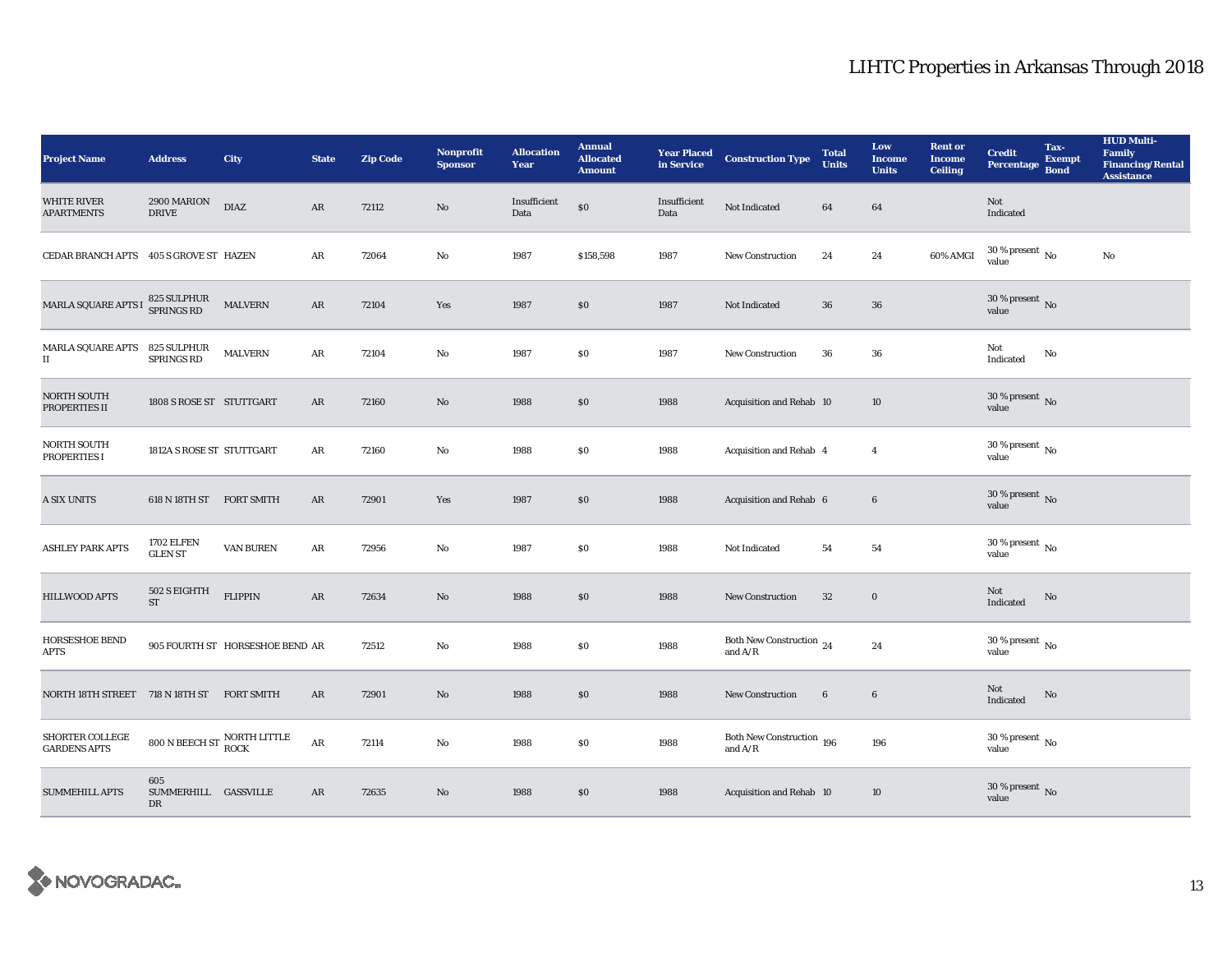| <b>Project Name</b>                                              | <b>Address</b>                                | City                           | <b>State</b> | <b>Zip Code</b> | <b>Nonprofit</b><br><b>Sponsor</b> | <b>Allocation</b><br>Year | <b>Annual</b><br><b>Allocated</b><br><b>Amount</b> | <b>Year Placed<br/>in Service</b> | <b>Construction Type</b>                               | <b>Total</b><br><b>Units</b> | Low<br><b>Income</b><br><b>Units</b> | <b>Rent or</b><br><b>Income</b><br><b>Ceiling</b> | <b>Credit</b><br><b>Percentage</b>   | Tax-<br><b>Exempt</b><br><b>Bond</b> | <b>HUD Multi-</b><br><b>Family</b><br><b>Financing/Rental</b><br><b>Assistance</b> |
|------------------------------------------------------------------|-----------------------------------------------|--------------------------------|--------------|-----------------|------------------------------------|---------------------------|----------------------------------------------------|-----------------------------------|--------------------------------------------------------|------------------------------|--------------------------------------|---------------------------------------------------|--------------------------------------|--------------------------------------|------------------------------------------------------------------------------------|
| SUMMERHILL VILLAS                                                | 717 BIRDSONG<br>AVE                           | <b>GASSVILLE</b>               | ${\bf AR}$   | 72635           | No                                 | 1991                      | $\$0$                                              | 1988                              | Acquisition and Rehab 10                               |                              | 10                                   |                                                   | Not<br>Indicated                     | No                                   |                                                                                    |
| PARAGOULD TERRACE 715 KENNEDY<br><b>APTS</b>                     | ST                                            | PARAGOULD                      | $\rm{AR}$    | 72450           | $\rm No$                           | 1987                      | \$0                                                | 1988                              | Both New Construction 24<br>and $\rm A/R$              |                              | $\bf 24$                             |                                                   | $30$ % present $\,$ No value         |                                      |                                                                                    |
| HOPE PLEASANT<br><b>RIDGE APTS</b>                               | 1305 E THIRD ST HOPE                          |                                | ${\bf AR}$   | 71801           | No                                 | 1988                      | $\$0$                                              | 1988                              | Both New Construction 32<br>and $A/R$                  |                              | $32\,$                               |                                                   | $30$ % present $\,$ No value         |                                      |                                                                                    |
| <b>STONEHILL APTS</b>                                            | 508 W SIXTH ST YELLVILLE                      |                                | AR           | 72687           | No                                 | 1988                      | $\$0$                                              | 1988                              | Both New Construction 9<br>and $\mathrm{A}/\mathrm{R}$ |                              | $\boldsymbol{9}$                     |                                                   | 30 % present $\,$ No $\,$<br>value   |                                      |                                                                                    |
| <b>ROLLING HILLS</b><br><b>VILLAS OF</b><br><b>POCAHONTAS</b>    | 1800 ROLLING<br>HILLS CV                      | POCAHONTAS                     | $\rm{AR}$    | 72455           | No                                 | 1988                      | $\$0$                                              | 1988                              | Acquisition and Rehab 24                               |                              | 24                                   |                                                   | $30$ % present $\,$ No $\,$<br>value |                                      |                                                                                    |
| <b>GLEN COVE APTS</b>                                            | 58 MISTLETOE<br><b>ST</b>                     | <b>DUMAS</b>                   | AR           | 71639           | No                                 | 1988                      | \$0                                                | 1988                              | <b>New Construction</b>                                | 20                           | 20                                   |                                                   | $30\,\%$ present $\,$ No value       |                                      |                                                                                    |
| <b>GARDEN WALK ON</b><br>ELFEN GLEN II/<br><b>ASHLEY PARK II</b> | 1608 ELFEN<br><b>GLEN</b>                     | <b>VAN BUREN</b>               | AR           | 72956           | No                                 | 2011                      | \$420,774                                          | 1988                              | Acquisition and Rehab 54                               |                              | 53                                   |                                                   | Not<br>Indicated                     |                                      |                                                                                    |
| <b>BLUEBERRY 5420</b>                                            | 5420<br>BLUEBERRY DR LITTLE ROCK              |                                | $\rm{AR}$    | 72206           | No                                 | 1989                      | \$0                                                | 1989                              | Not Indicated                                          | $\mathbf{1}$                 | $\mathbf{1}$                         |                                                   | Not<br><b>Indicated</b>              | $\rm No$                             |                                                                                    |
| ASHDOWN<br><b>APARTMENTS</b>                                     | 1251 HAGAN DR ASHDOWN                         |                                | AR           | 71822           | No                                 | 2015                      | \$600,000                                          | 1989                              | Acquisition and Rehab 56                               |                              | 56                                   |                                                   | Not<br>Indicated                     | No                                   |                                                                                    |
| <b>CUMBERLAND APTS</b>                                           | 1409<br>CUMBERLAND LITTLE ROCK<br>ST          |                                | AR           | 72202           | Yes                                | 1989                      | \$0                                                | 1989                              | Acquisition and Rehab 1                                |                              | $\mathbf{1}$                         |                                                   | $30\,\%$ present $\,$ No value       |                                      |                                                                                    |
| DEQUEEN VILLAS                                                   | 100 S TREATING $\,$ DE QUEEN $\,$<br>PLANT RD |                                | $\rm{AR}$    | 71832           | $\mathbf{No}$                      | 1989                      | $\$0$                                              | 1989                              | Not Indicated                                          | ${\bf 36}$                   | 9                                    |                                                   | Not<br>Indicated                     | No                                   |                                                                                    |
| <b>EDGEHILL APTS</b>                                             | <b>ST</b>                                     | 1715 W SEARCY HEBER SPRINGS AR |              | 72543           | No                                 | 1989                      | \$0                                                | 1989                              | Not Indicated                                          | 24                           | 24                                   |                                                   | 30 % present $\,$ No $\,$<br>value   |                                      |                                                                                    |
| <b>FORREST MEADOWS</b><br><b>APTS PHASE I</b>                    | 305 KITTLE RD FORREST CITY                    |                                | AR           | 72335           | No                                 | 1989                      | $\$0$                                              | 1989                              | Acquisition and Rehab 32                               |                              | 32                                   |                                                   | $30\,\%$ present $\,$ No value       |                                      |                                                                                    |

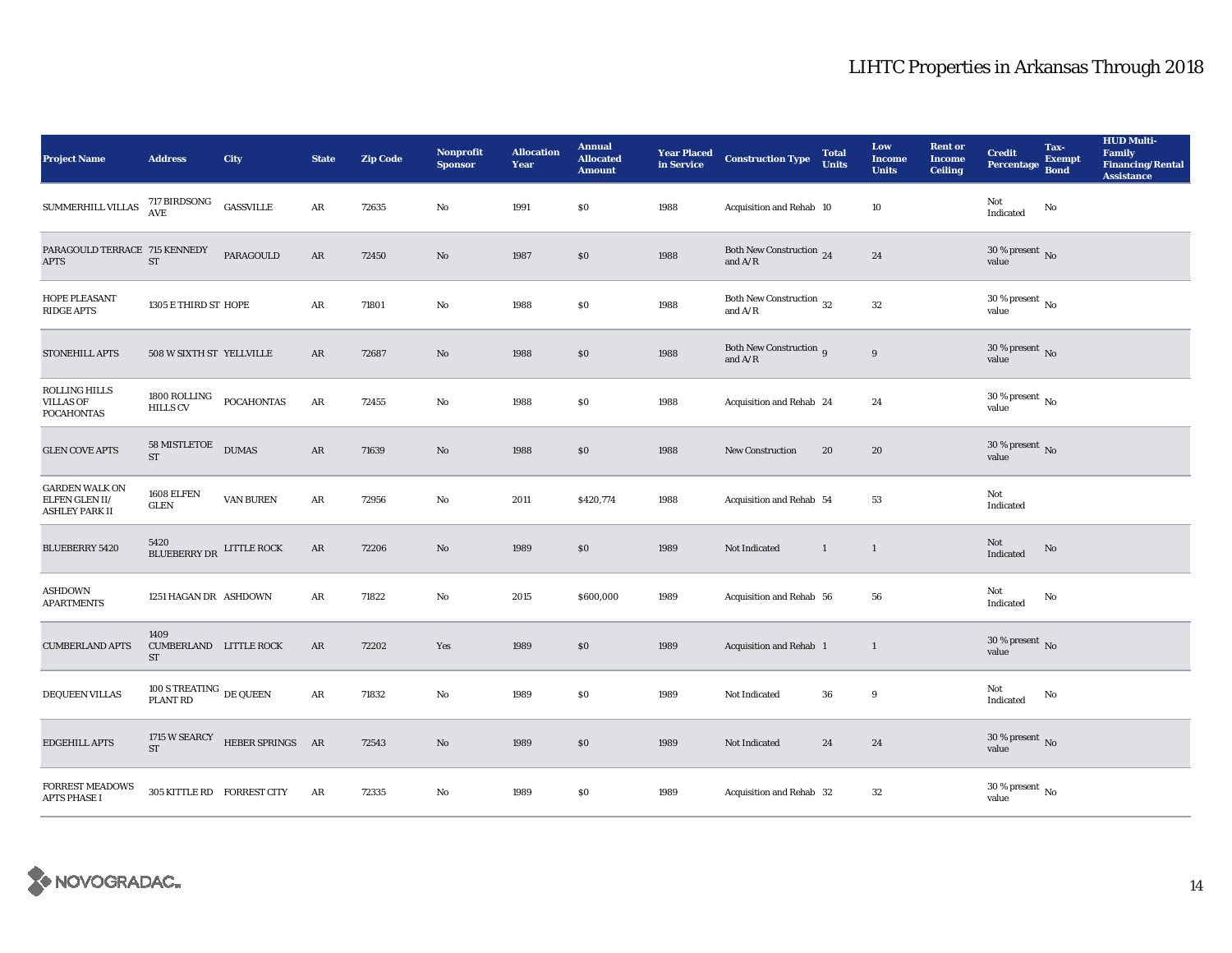| <b>Project Name</b>                              | <b>Address</b>                        | <b>City</b>                                     | <b>State</b>  | <b>Zip Code</b> | Nonprofit<br><b>Sponsor</b> | <b>Allocation</b><br>Year | <b>Annual</b><br><b>Allocated</b><br><b>Amount</b> |      | <b>Year Placed Construction Type</b><br>in Service      | <b>Total</b><br><b>Units</b> | Low<br><b>Income</b><br><b>Units</b> | <b>Rent or</b><br><b>Income</b><br><b>Ceiling</b> | <b>Credit</b><br><b>Percentage</b>     | Tax-<br><b>Exempt</b><br><b>Bond</b> | <b>HUD Multi-</b><br>Family<br><b>Financing/Rental</b><br><b>Assistance</b> |
|--------------------------------------------------|---------------------------------------|-------------------------------------------------|---------------|-----------------|-----------------------------|---------------------------|----------------------------------------------------|------|---------------------------------------------------------|------------------------------|--------------------------------------|---------------------------------------------------|----------------------------------------|--------------------------------------|-----------------------------------------------------------------------------|
| <b>LAMAR APTS</b>                                | 299N<br>CUMBERLAND LAMAR<br><b>ST</b> |                                                 | AR            | 72846           | $\mathbf{N}\mathbf{o}$      | 1989                      | \$0\$                                              | 1989 | Not Indicated                                           | 20                           | $\mathbf 0$                          |                                                   | Not<br>Indicated                       | No                                   |                                                                             |
| ORCHARD APTS                                     | 3218 HWY 42                           | CHERRY VALLEY AR                                |               | 72324           | No                          | 1989                      | $\$0$                                              | 1989 | Not Indicated                                           | $\pmb{20}$                   | 20                                   |                                                   | Not<br>Indicated                       | No                                   |                                                                             |
| <b>PARAGOULD APTS</b>                            | 115 BOGIL RD                          | PARAGOULD                                       | AR            | 72450           | No                          | 1989                      | \$0                                                | 1989 | Not Indicated                                           | 14                           | 20                                   |                                                   | $30$ % present $\,$ No value           |                                      |                                                                             |
| <b>QUAIL RUN APTS</b>                            | 900 QUAIL RUN $\,$ MULBERRY<br>DR     |                                                 | ${\bf AR}$    | 72947           | No                          | 1989                      | \$0\$                                              | 1989 | New Construction                                        | 24                           | 24                                   |                                                   | $30\,\%$ present $\,$ No $\,$<br>value |                                      |                                                                             |
| <b>ROSE MANOR APTS</b>                           | 1450 GRAYS AVE BATESVILLE             |                                                 | AR            | 72501           | No                          | 1989                      | $\$0$                                              | 1989 | Not Indicated                                           | $22\,$                       | 22                                   |                                                   | Not<br>Indicated                       | No                                   |                                                                             |
| SAVAGE SQUARE APTS 315 E PARK ST CARLISLE        |                                       |                                                 | AR            | 72024           | No                          | 1995                      | \$0                                                | 1989 | Not Indicated                                           | 24                           | 24                                   |                                                   | Not<br>Indicated                       | No                                   |                                                                             |
| <b>SOUTH TYLER 2603</b>                          | 2603 S TYLER ST LITTLE ROCK           |                                                 | AR            | 72204           | No                          | 1989                      | \$0                                                | 1989 | Not Indicated                                           | $\mathbf{1}$                 | $\bf{0}$                             |                                                   | Not<br>Indicated                       | No                                   |                                                                             |
| ST CHARLES APTS                                  | 601 RUTH                              | <b>MAGNOLIA</b>                                 | AR            | 71753           | No                          | 1989                      | \$0\$                                              | 1989 | Both New Construction 36<br>and $\mathrm{A}/\mathrm{R}$ |                              | $32\,$                               |                                                   | $70\,\%$ present $\,$ No $\,$<br>value |                                      |                                                                             |
| <b>VILLAGE CREEK</b>                             | <b>2811 TWIN</b><br><b>RIVERS DR</b>  | ARKADELPHIA                                     | AR            | 71923           | No                          | 1989                      | \$0                                                | 1989 | New Construction                                        | 32                           | 41                                   |                                                   | $30\,\%$ present $\,$ No value         |                                      |                                                                             |
| WALNUT VALLEY APTS $^{100}_{ST}$ WEIGHTH WALDRON |                                       |                                                 | AR            | 72958           | No                          | 1989                      | \$0                                                | 1989 | <b>New Construction</b>                                 | 24                           | 24                                   |                                                   | $30\,\%$ present $\,$ No value         |                                      |                                                                             |
| <b>WARD MANOR APTS</b>                           | 204 CAMPBELL WARD<br><b>ST</b>        |                                                 | $\mathbf{AR}$ | 72176           | No                          | 1989                      | $\$0$                                              | 1989 | New Construction                                        | 16                           | 16                                   |                                                   | $30\,\%$ present $\,$ No value         |                                      |                                                                             |
| MELROSE MANOR<br><b>APTS</b>                     | <b>600 PURYEAR</b><br><b>ST</b>       | <b>NASHVILLE</b>                                | AR            | 71852           | No                          | 1989                      | \$0\$                                              | 1989 | Both New Construction $\,$ 32<br>and $A/R$              |                              | $32\,$                               |                                                   | $30\,\%$ present $\,$ No value         |                                      |                                                                             |
| <b>MOUNTAIN VIEW</b><br><b>VILLAS</b>            | <b>ST</b>                             | $808$ CLARENCE $\quad$ MOUNTAIN VIEW $\quad$ AR |               | 72560           | No                          | 1988                      | \$0                                                | 1989 | Acquisition and Rehab 26                                |                              | 26                                   |                                                   | $30\,\%$ present $\,$ No value         |                                      |                                                                             |

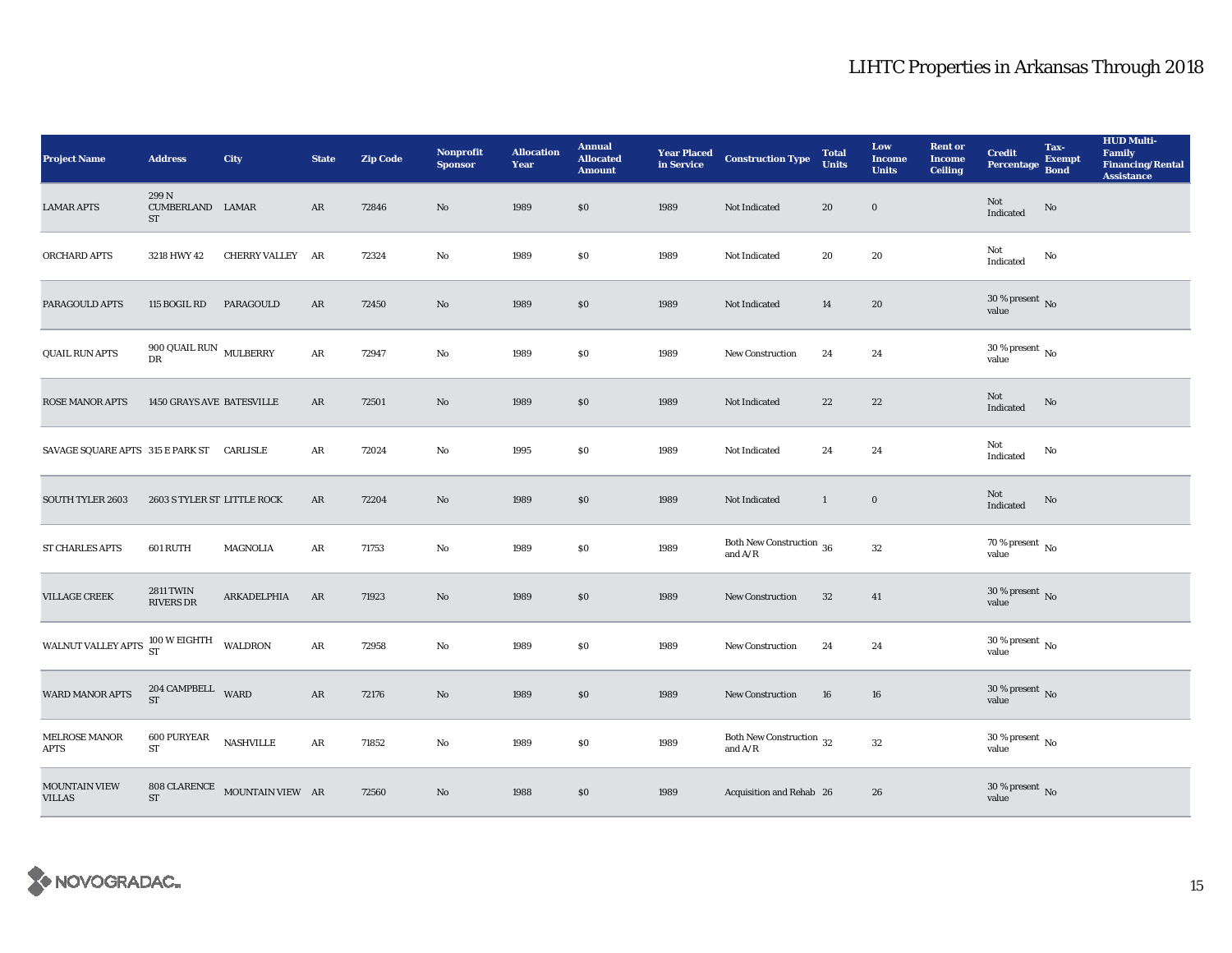| <b>Project Name</b>                                               | <b>Address</b>                         | City             | <b>State</b> | <b>Zip Code</b> | <b>Nonprofit</b><br><b>Sponsor</b> | <b>Allocation</b><br>Year | <b>Annual</b><br><b>Allocated</b><br><b>Amount</b> | <b>Year Placed<br/>in Service</b> | <b>Construction Type</b> | <b>Total</b><br><b>Units</b> | Low<br><b>Income</b><br><b>Units</b> | <b>Rent or</b><br><b>Income</b><br><b>Ceiling</b> | <b>Credit</b><br><b>Percentage</b> | Tax-<br><b>Exempt</b><br><b>Bond</b> | <b>HUD Multi-</b><br>Family<br><b>Financing/Rental</b><br><b>Assistance</b> |
|-------------------------------------------------------------------|----------------------------------------|------------------|--------------|-----------------|------------------------------------|---------------------------|----------------------------------------------------|-----------------------------------|--------------------------|------------------------------|--------------------------------------|---------------------------------------------------|------------------------------------|--------------------------------------|-----------------------------------------------------------------------------|
| PINEWOOD APTS                                                     | 813 VINE ST                            | CORNING          | ${\bf AR}$   | 72422           | No                                 | 1989                      | \$370,327                                          | 1989                              | Not Indicated            | 17                           | 17                                   |                                                   | 30 % present $\,$ No $\,$<br>value |                                      |                                                                             |
| BRIARWOOD APTS II 1 HAZEL ST                                      |                                        | MARSHALL         | AR           |                 | No                                 | 1989                      | $\$0$                                              | 1989                              | New Construction         | 25                           | 24                                   |                                                   | $30$ % present $\,$ No value       |                                      |                                                                             |
| <b>WOODLANDS FKA</b><br><b>WESTVIEW ARMS</b><br><b>APARTMENTS</b> | $204$ PISTACHIO $\,$ DUMAS<br>ST       |                  | $\rm{AR}$    | 71639           | No                                 | 1989                      | \$0\$                                              | 1989                              | Not Indicated            | 60                           | 60                                   |                                                   | Not<br>Indicated                   | No                                   |                                                                             |
| <b>BROADWAY TERRACE 1310 N</b><br>(HEBER SPRINGS)                 | <b>BROADWAY ST</b>                     | HEBER SPRINGS AR |              | 72543           | $\mathbf{No}$                      | 1990                      | \$0                                                | 1990                              | Not Indicated            | 24                           | 26                                   |                                                   | Not<br>Indicated                   | No                                   |                                                                             |
| SHAMROCK ACRES #6                                                 | 6 SHAMROCK<br>DR                       | <b>HARRISON</b>  | ${\bf AR}$   | 72601           | No                                 | 1990                      | \$0\$                                              | 1990                              | Not Indicated            | $\boldsymbol{2}$             | $\bf{0}$                             |                                                   | Not<br>Indicated                   | No                                   |                                                                             |
| STATION HOUSE APTS 401 N MOOSE ST MORRILTON                       |                                        |                  | AR           | 72110           | No                                 | 1989                      | \$0                                                | 1990                              | Not Indicated            | 46                           | $\bf{0}$                             |                                                   | Not<br>Indicated                   | No                                   |                                                                             |
| WOODBROOK APTS II 1616 E 16TH ST RUSSELLVILLE                     |                                        |                  | AR           | 72802           | No                                 | 1990                      | $\$0$                                              | 1990                              | Not Indicated            | 32                           | $\bf{0}$                             |                                                   | Not<br>Indicated                   | No                                   |                                                                             |
| <b>AUBURN HILLS</b><br><b>APARTMENTS</b>                          | 22 SPRING ST                           | <b>CABOT</b>     | $\rm{AR}$    | 72023           | $\mathbf{No}$                      | 1990                      | \$37,385                                           | 1990                              | Not Indicated            | $\bf 24$                     | 24                                   | 60% AMGI                                          | $30\,\%$ present $\,$ No value     |                                      |                                                                             |
| <b>ALTHEIMER</b><br><b>APARTMENTS</b>                             | 213 S DIVISION ALTHEIMER<br>${\rm ST}$ |                  | ${\bf AR}$   | 72004           | No                                 | 1990                      | \$27,990                                           | 1990                              | New Construction         | 20                           | 20                                   | 60% AMGI                                          | $30\,\%$ present $\,$ No value     |                                      |                                                                             |
| <b>ASHTON PARK</b><br><b>APARTMENTS</b>                           | 1713 MCLARTY<br>DR                     | <b>NEWPORT</b>   | AR           | 72112           | No                                 | 1990                      | \$37,300                                           | 1990                              | New Construction         | 24                           | 24                                   | $60\%$ AMGI                                       | $30$ % present $\,$ No value       |                                      |                                                                             |
| <b>HAWTHORNE</b><br><b>APARTMENTS</b>                             | 615 E 3RD ST                           | PRESCOTT         | AR           | 71857           | No                                 | 1990                      | \$38,916                                           | 1990                              | Not Indicated            | 24                           | 24                                   | 60% AMGI                                          | $30$ % present $\,$ No value       |                                      |                                                                             |
| <b>FOURCHE VALLEY</b><br><b>APARTMENTS</b>                        | 200 W VALLEY PERRYVILLE                |                  | AR           | 72126           | No                                 | 1990                      | \$30,814                                           | 1990                              | <b>New Construction</b>  | 20                           | 20                                   | 60% AMGI                                          | $30$ % present $\,$ No value       |                                      |                                                                             |
| <b>HOPEWOOD</b><br><b>TOWNHOUSES</b>                              | 202 E FIFTH ST DE WITT                 |                  | AR           | 72042           | No                                 | 1990                      | \$9,712                                            | 1990                              | <b>New Construction</b>  | 8                            | 8                                    | 60% AMGI                                          | $30$ % present $\,$ No value       |                                      | $\rm No$                                                                    |

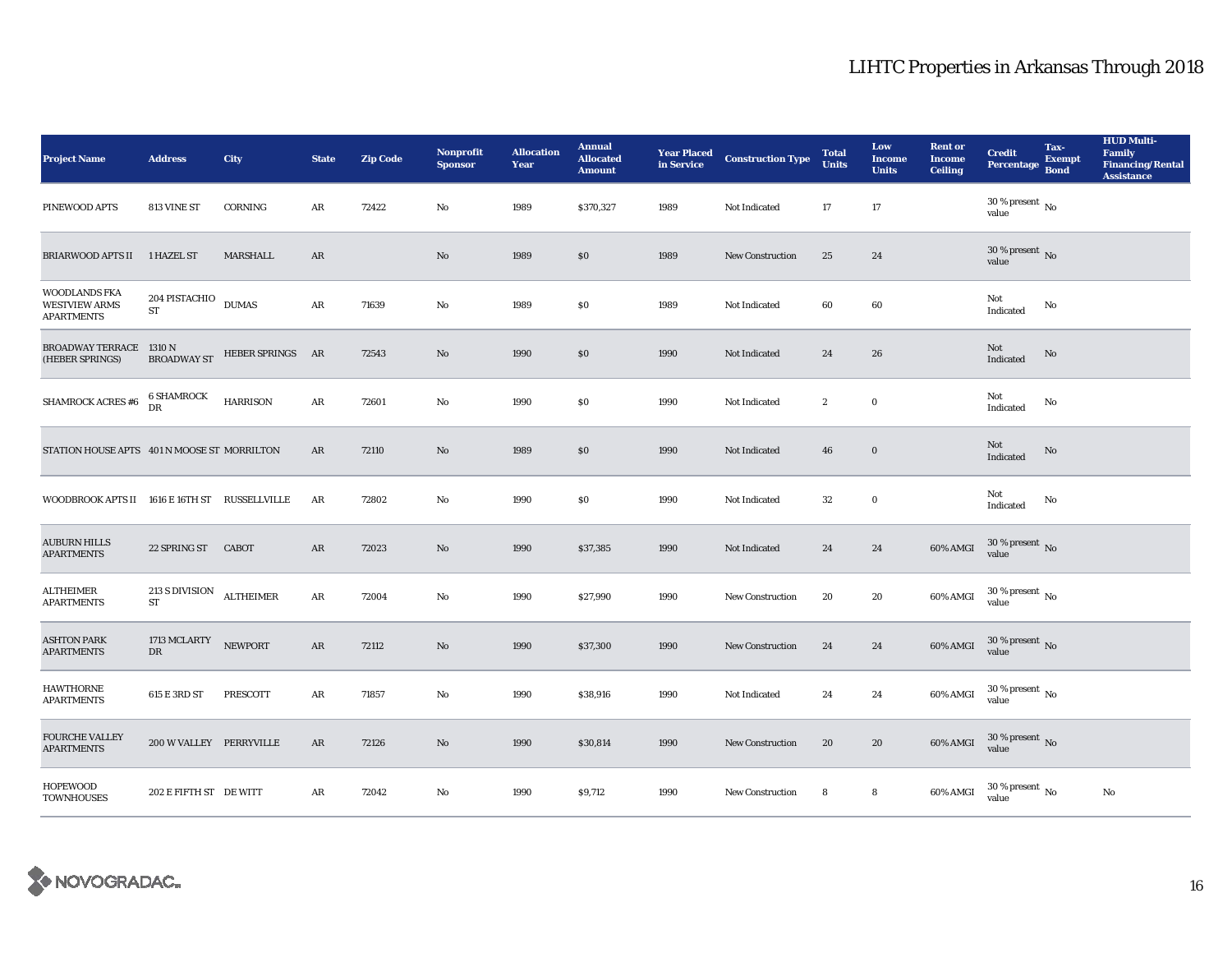| <b>Project Name</b>                                   | <b>Address</b>                      | City                | <b>State</b> | <b>Zip Code</b> | <b>Nonprofit</b><br><b>Sponsor</b> | <b>Allocation</b><br>Year | <b>Annual</b><br><b>Allocated</b><br><b>Amount</b> | <b>Year Placed</b><br>in Service | <b>Construction Type</b> | <b>Total</b><br><b>Units</b> | Low<br><b>Income</b><br><b>Units</b> | <b>Rent or</b><br><b>Income</b><br><b>Ceiling</b> | <b>Credit</b><br><b>Percentage</b>     | Tax-<br><b>Exempt</b><br><b>Bond</b> | <b>HUD Multi-</b><br><b>Family</b><br><b>Financing/Rental</b><br><b>Assistance</b> |
|-------------------------------------------------------|-------------------------------------|---------------------|--------------|-----------------|------------------------------------|---------------------------|----------------------------------------------------|----------------------------------|--------------------------|------------------------------|--------------------------------------|---------------------------------------------------|----------------------------------------|--------------------------------------|------------------------------------------------------------------------------------|
| <b>IMBODEN VILLA</b><br><b>APARTMENTS</b>             | <b>190 PLATEAU</b><br>${\rm LN}$    | <b>IMBODEN</b>      | AR           | 72455           | No                                 | 1990                      | \$16,030                                           | 1990                             | <b>New Construction</b>  | 12                           | 12                                   | 60% AMGI                                          | 30 % present $\,$ No $\,$<br>value     |                                      |                                                                                    |
| <b>SALEM PARK APTS</b>                                | <b>2840 DAVE</b><br><b>WARD DR</b>  | <b>CONWAY</b>       | AR           | 72034           | No                                 | 1989                      | \$0                                                | 1990                             | Not Indicated            | 144                          | 144                                  |                                                   | Not<br>Indicated                       | No                                   |                                                                                    |
| PENNYLANE APTS                                        | 1201 W MAIN ST LAVACA               |                     | AR           | 72941           | No                                 | 1990                      | \$19,036                                           | 1990                             | Not Indicated            | 18                           | 18                                   | 60% AMGI                                          | $30$ % present $\,$ No value           |                                      | No                                                                                 |
| <b>MARMADUKE VILLA</b><br><b>APARTMENTS</b>           | <b>HWY 34 W</b>                     | <b>MARMADUKE</b>    | ${\bf AR}$   | 72443           | No                                 | 1990                      | \$16,176                                           | 1990                             | Not Indicated            | $12\,$                       | 12                                   | 60% AMGI                                          | 30 % present $\,$ No $\,$<br>value     |                                      |                                                                                    |
| FORREST RIDGE FKA<br><b>MOUNT VERNON</b>              | 727 HILL ST                         | <b>FORREST CITY</b> | $\rm{AR}$    | 72335           | No                                 | 1990                      | \$39,905                                           | 1990                             | Acquisition and Rehab 24 |                              | 24                                   | 60% AMGI                                          | Not<br>Indicated                       | No                                   |                                                                                    |
| PARK PLACE<br><b>APARTMENTS -</b><br>PIGGOTT          | $682$ S HOUSTON $\,$ PIGGOTT<br>AVE |                     | ${\bf AR}$   | 72454           | No                                 | 1990                      | \$40,722                                           | 1990                             | <b>New Construction</b>  | 24                           | 24                                   | 60% AMGI                                          | $30\,\%$ present $\,$ No $\,$<br>value |                                      |                                                                                    |
| <b>WALNUT SQUARE</b><br><b>APTS</b>                   | 304 NW<br>MEMORIAL LN               | WALNUT RIDGE AR     |              | 72476           | No                                 | 1990                      | \$41,028                                           | 1990                             | Not Indicated            | 24                           | 24                                   | 60% AMGI                                          | $30\,\%$ present $\,$ No $\,$<br>value |                                      | Yes                                                                                |
| SAVANNAH PARK OF<br><b>CHARLESTON II</b><br>(WINGATE) | 701 N VINE ST CHARLESTON            |                     | AR           | 72933           | No                                 | 1990                      | \$41,189                                           | 1990                             | Not Indicated            | $32\,$                       | 32                                   | 60% AMGI                                          | $30\,\%$ present $\,$ No $\,$<br>value |                                      | No                                                                                 |
| <b>VILLAGE CREEK</b><br><b>APARTMENTS</b>             | 1707 MCLARTY NEWPORT                |                     | AR           | 72112           | No                                 | 1990                      | \$50,200                                           | 1990                             | <b>New Construction</b>  | $32\,$                       | $32\phantom{.0}$                     | 60% AMGI                                          | $30\,\%$ present $\,$ No value         |                                      |                                                                                    |
| EDGEWOOD APTS -<br><b>ROGERS</b>                      | 2325W<br>BEECHWOOD<br>DR            | <b>ROGERS</b>       | AR           | 72756           | No                                 | 1991                      | \$0                                                | 1991                             | Not Indicated            | 108                          | 108                                  |                                                   | Not<br>Indicated                       | No                                   |                                                                                    |
| <b>GERMANTOWN APTS</b>                                | $955$ S GERMAN<br>LN                | <b>CONWAY</b>       | ${\bf AR}$   | 72034           | No                                 | 1991                      | $\$0$                                              | 1991                             | Not Indicated            | 132                          | $\mathbf 0$                          |                                                   | Not<br>Indicated                       | $\mathbf{N}\mathbf{o}$               |                                                                                    |
| <b>MEADOW LAKE APTS</b><br><b>PHASE I</b>             | 400 MEADOW<br><b>LAKE CIR</b>       | <b>SEARCY</b>       | AR           | 72143           | No                                 | 1991                      | $\$0$                                              | 1991                             | Not Indicated            | 108                          | $\bf{0}$                             |                                                   | Not<br>Indicated                       | No                                   |                                                                                    |
| CEDAR SQUARE APTS<br>PHASE II                         | 701 BOWMAN<br>RD                    | <b>BEARDEN</b>      | AR           | 71720           | No                                 | 1991                      | \$42,640                                           | 1991                             | Not Indicated            | 24                           | 24                                   | 60% AMGI                                          | Not<br><b>Indicated</b>                | $\mathbf{N}\mathbf{o}$               | No                                                                                 |

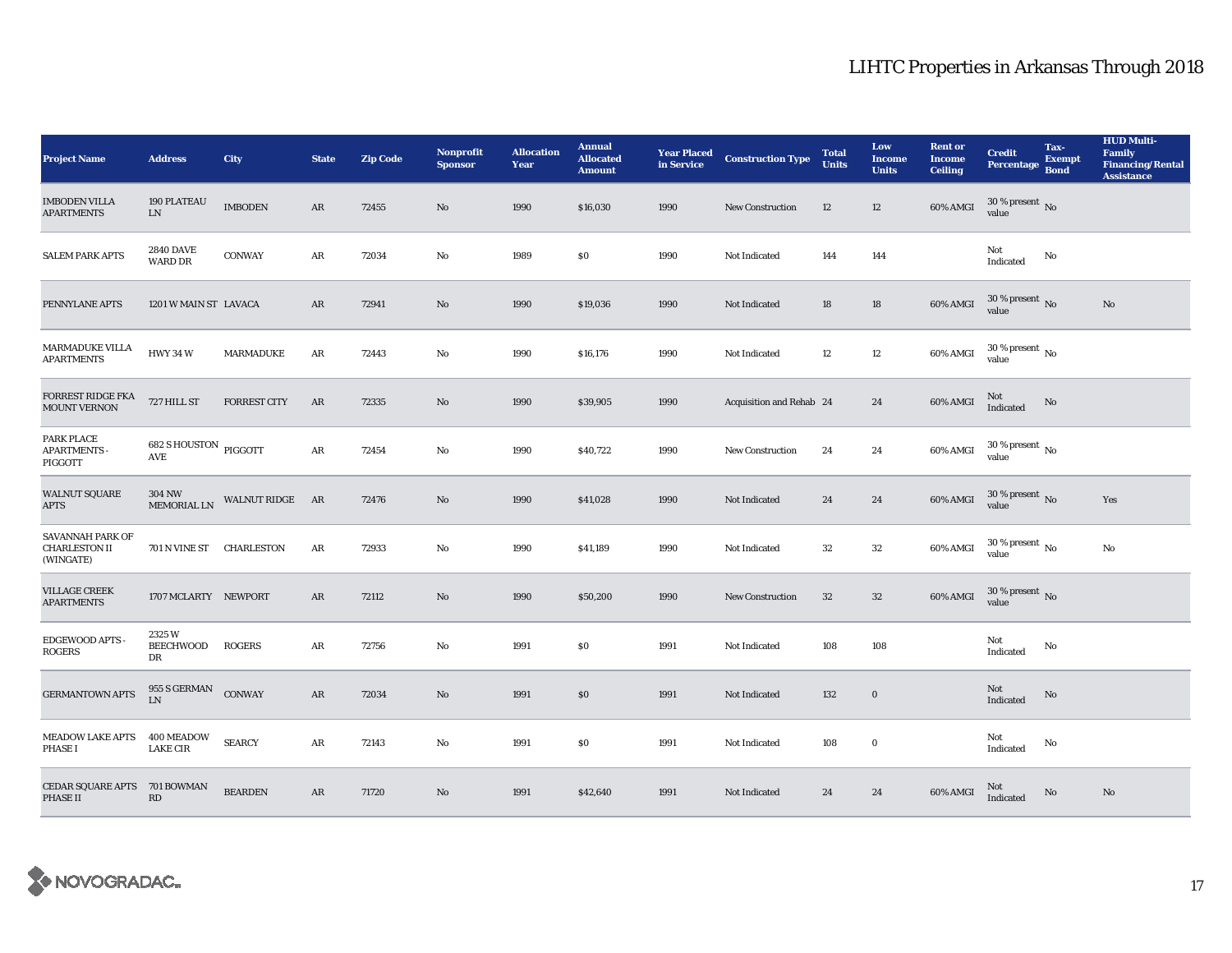| <b>Project Name</b>                                       | <b>Address</b>                      | City              | <b>State</b> | <b>Zip Code</b> | <b>Nonprofit</b><br><b>Sponsor</b> | <b>Allocation</b><br>Year | <b>Annual</b><br><b>Allocated</b><br><b>Amount</b> | <b>Year Placed<br/>in Service</b> | <b>Construction Type</b> | <b>Total</b><br><b>Units</b> | Low<br><b>Income</b><br><b>Units</b> | <b>Rent or</b><br><b>Income</b><br><b>Ceiling</b> | <b>Credit</b><br><b>Percentage</b>     | Tax-<br><b>Exempt</b><br><b>Bond</b> | <b>HUD Multi-</b><br>Family<br><b>Financing/Rental</b><br><b>Assistance</b> |
|-----------------------------------------------------------|-------------------------------------|-------------------|--------------|-----------------|------------------------------------|---------------------------|----------------------------------------------------|-----------------------------------|--------------------------|------------------------------|--------------------------------------|---------------------------------------------------|----------------------------------------|--------------------------------------|-----------------------------------------------------------------------------|
| <b>DEER RUN</b><br><b>APARTMENTS -</b><br><b>HAMBURG</b>  | 15 DEER RUN<br>CR                   | <b>HAMBURG</b>    | AR           | 71646           | No                                 | 1991                      | \$249,374                                          | 1991                              | Acquisition and Rehab 25 |                              | 24                                   | 60% AMGI                                          | 30 % present $\,$ No $\,$<br>value     |                                      |                                                                             |
| <b>SOUTHGATE APTS</b>                                     | 930 S SHARPE<br>AVE                 | <b>BOONEVILLE</b> | ${\bf AR}$   | 72927           | No                                 | 1991                      | \$55,029                                           | 1991                              | Not Indicated            | 28                           | 28                                   | 60% AMGI                                          | $30$ % present $\,$ No $\,$<br>value   |                                      | No                                                                          |
| <b>EDGEWOOD</b><br><b>APARTMENTS</b><br><b>LEWISVILLE</b> | 501 S MAPLE                         | <b>LEWISVILLE</b> | AR           | 71845           | No                                 | 1991                      | \$39,934                                           | 1991                              | <b>New Construction</b>  | 24                           | 24                                   |                                                   | 30 % present $\,$ No $\,$<br>value     |                                      |                                                                             |
| <b>HICKORY SQUARE</b><br><b>APTS - DES ARC</b>            | 1900 HICKORY<br>ST                  | <b>DES ARC</b>    | ${\bf AR}$   | 72040           | $\rm No$                           | 1991                      | \$45,517                                           | 1991                              | <b>New Construction</b>  | 24                           | 24                                   | 60% AMGI                                          | Not<br>Indicated                       | $\rm No$                             | $\mathbf{N}\mathbf{o}$                                                      |
| MYRTLE TERRACE<br><b>APARTMENTS</b>                       | 1360<br>CONSTITUTION ASHDOWN<br>AVE |                   | AR           | 71822           | No                                 | 1990                      | \$37,179                                           | 1991                              | Not Indicated            | 24                           | 24                                   | 60% AMGI                                          | $30\,\%$ present $\,$ No $\,$<br>value |                                      |                                                                             |
| <b>OAK STREET</b><br><b>APARTMENTS</b>                    | <b>520 OAK ST</b>                   | <b>TRUMANN</b>    | ${\bf AR}$   | 72472           | No                                 | 1991                      | \$12,328                                           | 1991                              | <b>New Construction</b>  | 24                           | 24                                   | 60% AMGI                                          | $30\,\%$ present $\,$ No value         |                                      |                                                                             |
| MARTIN PLACE APTS<br>PHASE II                             | 508 MARTIN ST PRESCOTT              |                   | AR           | 71857           | No                                 | 1990                      | \$42,407                                           | 1991                              | Acquisition and Rehab 24 |                              | 24                                   | 60% AMGI                                          | $30$ % present $\,$ No $\,$<br>value   |                                      | Yes                                                                         |
| <b>CEDAR VIEW</b><br><b>APARTMENTS</b>                    | 705 W SIXTH ST BRINKLEY             |                   | $\rm{AR}$    | 72021           | No                                 | 1992                      | \$57,024                                           | 1992                              | <b>New Construction</b>  | 32                           | $32\phantom{.0}$                     | 60% AMGI                                          | $30\,\%$ present $\,$ No value         |                                      |                                                                             |
| <b>CHESTNUT STREET</b><br>HOUSING<br><b>DEVELOPMENT</b>   | 800 S<br><b>CHESTNUT ST</b>         | PINE BLUFF        | AR           | 71601           | No                                 | 1992                      | $\$0$                                              | 1992                              | Acquisition and Rehab 20 |                              | 20                                   |                                                   | Not<br>Indicated                       | No                                   |                                                                             |
| DOUBLE TREE APTS II 601 W EASY ST ROGERS                  |                                     |                   | AR           | 72756           | No                                 | 1991                      | $\$0$                                              | 1992                              | Not Indicated            | 120                          | 120                                  |                                                   | Not<br>Indicated                       | $\mathbf{No}$                        |                                                                             |
| <b>GARDEN WALK OF</b><br>CAMDEN                           | 850 FIELD ST                        | <b>CAMDEN</b>     | AR           | 71711           | No                                 | 1991                      | \$159,178                                          | 1992                              | <b>New Construction</b>  | 48                           | 48                                   |                                                   | 30 % present $\,$ No $\,$<br>value     |                                      |                                                                             |
| <b>HERITAGE HEIGHTS</b><br><b>APARTMENTS</b>              | 717 S<br><b>SYCAMORE ST</b>         | <b>HARRISON</b>   | AR           | 72601           | No                                 | 1992                      | \$24,665                                           | 1992                              | Acquisition and Rehab 50 |                              | ${\bf 50}$                           | 60% AMGI                                          | $30$ % present $\,$ No $\,$<br>value   |                                      |                                                                             |
| <b>MARSHALL MANOR</b>                                     | 203 W MAIN ST MARSHALL              |                   | AR           | 72650           | No                                 | 1991                      | \$49,938                                           | 1992                              | Not Indicated            | 26                           | 26                                   | 60% AMGI                                          | $30$ % present $\,$ No $\,$<br>value   |                                      | No                                                                          |

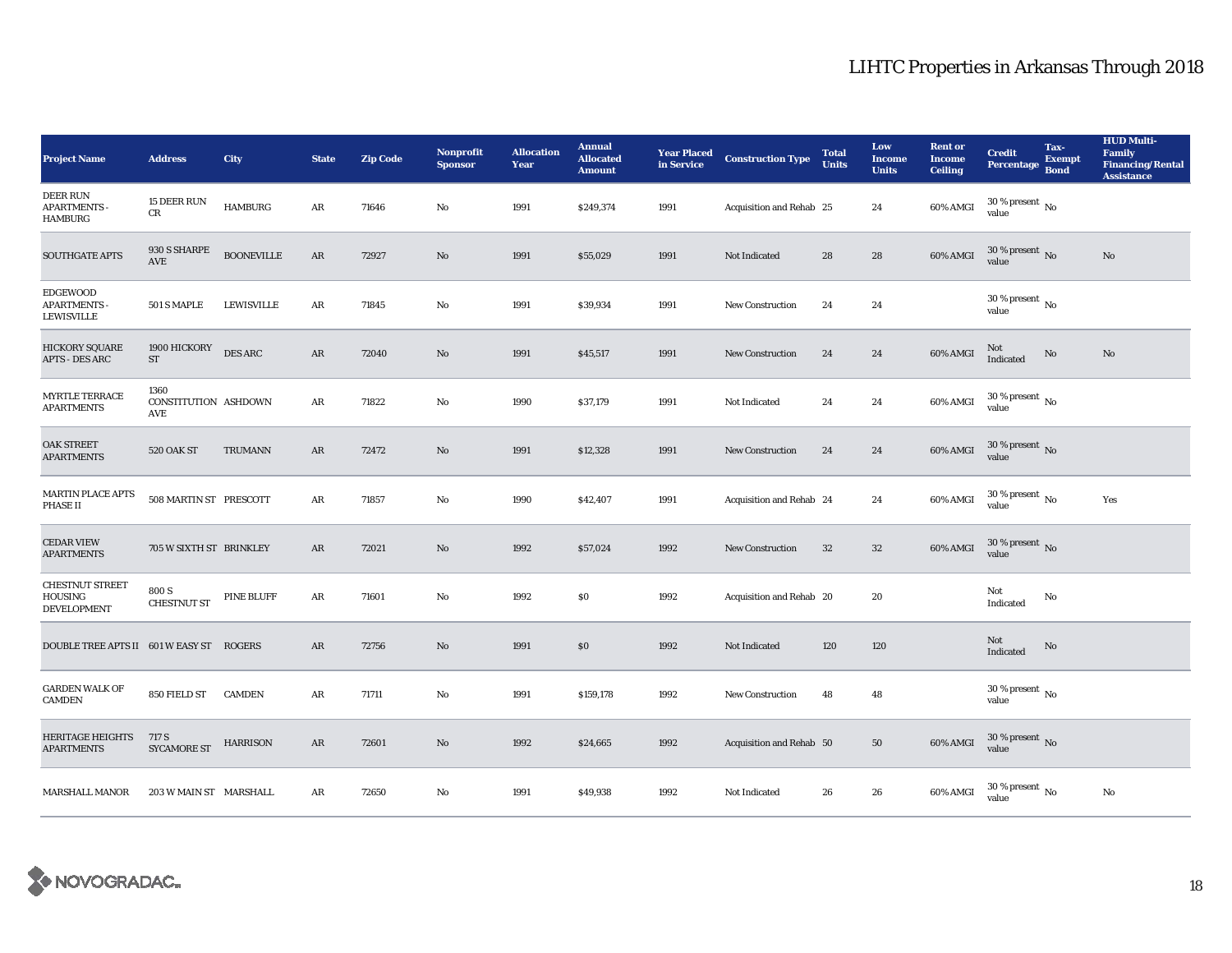| <b>Project Name</b>                        | <b>Address</b>                       | City                         | <b>State</b> | <b>Zip Code</b> | <b>Nonprofit</b><br><b>Sponsor</b> | <b>Allocation</b><br>Year | <b>Annual</b><br><b>Allocated</b><br><b>Amount</b> | <b>Year Placed<br/>in Service</b> | <b>Construction Type</b> | <b>Total</b><br><b>Units</b> | Low<br><b>Income</b><br><b>Units</b> | <b>Rent or</b><br><b>Income</b><br><b>Ceiling</b> | <b>Credit</b><br>Percentage        | Tax-<br><b>Exempt</b><br><b>Bond</b> | <b>HUD Multi-</b><br>Family<br><b>Financing/Rental</b><br><b>Assistance</b> |
|--------------------------------------------|--------------------------------------|------------------------------|--------------|-----------------|------------------------------------|---------------------------|----------------------------------------------------|-----------------------------------|--------------------------|------------------------------|--------------------------------------|---------------------------------------------------|------------------------------------|--------------------------------------|-----------------------------------------------------------------------------|
| <b>MEADOW LAKE APTS</b><br><b>PHASE II</b> | <b>301 MEADOW</b><br><b>LAKE CIR</b> | <b>SEARCY</b>                | AR           | 72143           | No                                 | 1991                      | \$0\$                                              | 1992                              | Not Indicated            | 108                          | 108                                  |                                                   | Not<br>Indicated                   | $\rm No$                             |                                                                             |
| NIMROD SQUARE<br><b>APARTMENTS</b>         | 102 W 2ND ST                         | PLAINVIEW                    | AR           | 72857           | No                                 | 1992                      | \$35,832                                           | 1992                              | New Construction         | 24                           | 24                                   | 60% AMGI                                          | $30$ % present $\,$ No value       |                                      |                                                                             |
| PARK LAKE APTS                             | 3700 KRISTI<br><b>LAKE DR</b>        | <b>JONESBORO</b>             | AR           | 72404           | No                                 | 1991                      | \$0                                                | 1992                              | Not Indicated            | 144                          | 144                                  |                                                   | Not<br>Indicated                   | $\rm No$                             |                                                                             |
| PLEASANT POINT APTS                        | 1670 S<br>PLEASANT ST                | SPRINGDALE                   | $\rm{AR}$    | 72764           | No                                 | 1991                      | \$0                                                | 1992                              | Not Indicated            | 80                           | 80                                   |                                                   | Not<br>Indicated                   | $\mathbf{No}$                        |                                                                             |
| <b>VALLEY LAKE APTS</b>                    | 4311 N VALLEY<br>LAKE DR             | FAYETTEVILLE                 | AR           | 72703           | No                                 | 1991                      | $\$0$                                              | 1992                              | Acquisition and Rehab 22 |                              | $\bf 22$                             |                                                   | Not<br>Indicated                   | $\rm No$                             |                                                                             |
| <b>WALNUT RIDGE</b><br>MANOR               |                                      | 111 SE SIXTH ST WALNUT RIDGE | AR           | 72476           | No                                 | 1991                      | \$64,734                                           | 1992                              | Not Indicated            | 39                           | 40                                   | 60% AMGI                                          | $30\,\%$ present $\,$ No value     |                                      | Yes                                                                         |
| <b>WALNUT TREE APTS</b>                    | 1100 N<br>PLEASANT ST                | SPRINGDALE                   | AR           | 72764           | No                                 | 1991                      | \$0                                                | 1992                              | Not Indicated            | 28                           | 28                                   |                                                   | Not<br>Indicated                   | $\rm No$                             |                                                                             |
| <b>LAKE POINTE APTS</b>                    | <b>2695 DAVE</b><br>WARD DR          | CONWAY                       | AR           | 72034           | No                                 | 1992                      | $\$0$                                              | 1992                              | Not Indicated            | 132                          | 132                                  |                                                   | Not<br>Indicated                   | No                                   |                                                                             |
| <b>RON WES APTS</b>                        | 503 C ST                             | <b>WYNNE</b>                 | AR           | 72396           | No                                 | 1991                      | \$12,918                                           | 1992                              | Not Indicated            | $\bf 8$                      | $\bf 8$                              | 60% AMGI                                          | Not<br>Indicated                   | $\rm No$                             | $\mathbf{No}$                                                               |
| <b>HAMPTON COVE</b>                        | 256 LOCUST ST HAMPTON                |                              | AR           | 71744           | No                                 | 1991                      | \$182,350                                          | 1992                              | Acquisition and Rehab 25 |                              | 24                                   | 60% AMGI                                          | 30 % present $\,$ No $\,$<br>value |                                      |                                                                             |
| <b>AUTUMN VILLLAGE II</b>                  | 1503 DAWSON<br>DR                    | <b>HARRISON</b>              | $\rm{AR}$    | 72601           | No                                 | 1992                      | $\$0$                                              | 1993                              | Not Indicated            | 16                           | ${\bf 16}$                           |                                                   | Not<br>Indicated                   | $\rm No$                             |                                                                             |
| <b>CEDAR CREST</b><br><b>APARTMENTS</b>    | 408 W SCENIC<br>DR                   | PERRYVILLE                   | ${\bf AR}$   | 72126           | No                                 | 1992                      | \$37,389                                           | 1993                              | New Construction         | 24                           | 24                                   | 60% AMGI                                          | $30\,\%$ present $\,$ No value     |                                      |                                                                             |
| <b>GARDENVIEW</b><br><b>APARTMENTS</b>     | 527 S MAPLE ST LEWISVILLE            |                              | AR           | 71845           | No                                 | 1993                      | \$36,044                                           | 1993                              | <b>New Construction</b>  | 24                           | 24                                   | 60% AMGI                                          | $30\,\%$ present $\,$ No value     |                                      |                                                                             |

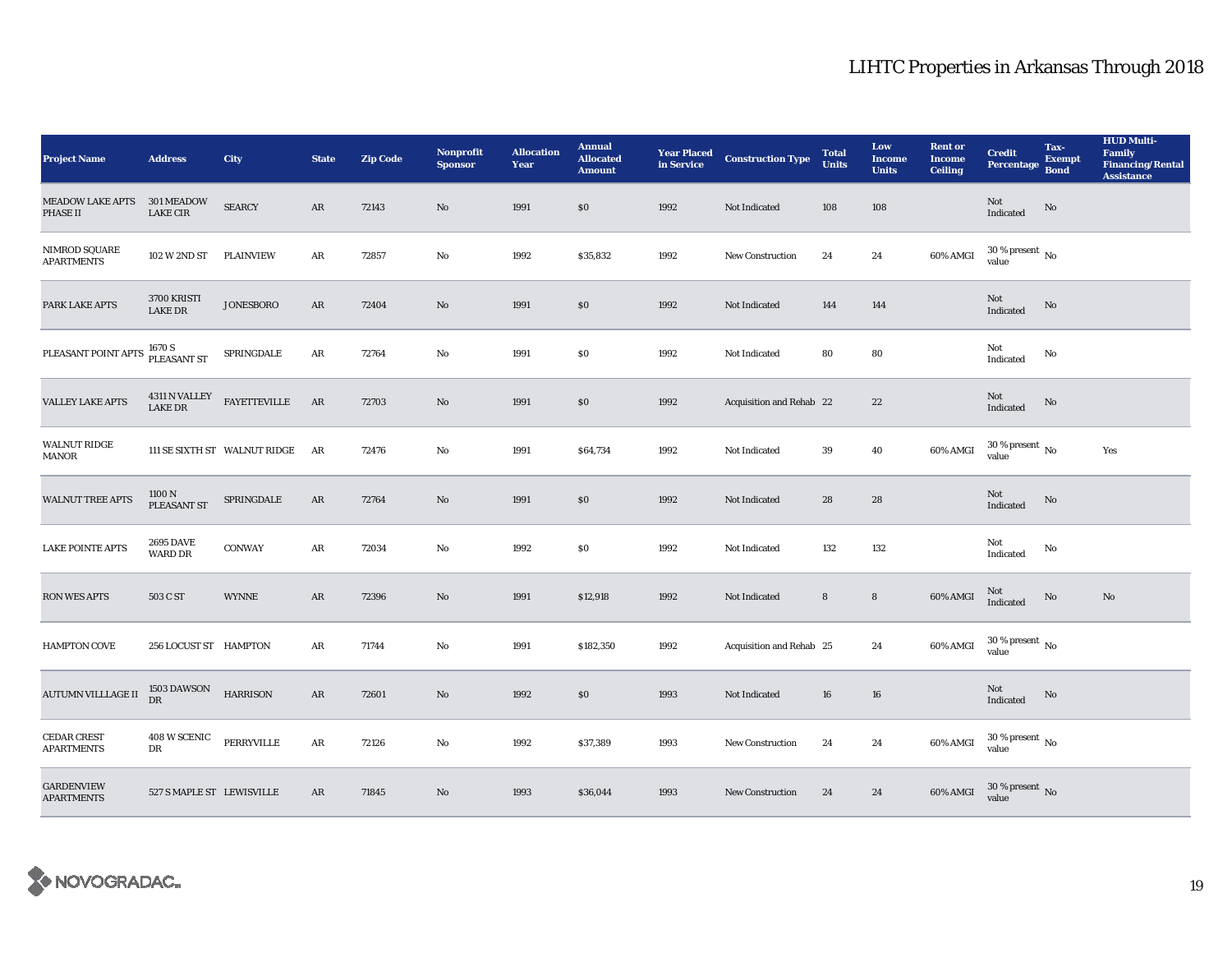| <b>Project Name</b>                                                  | <b>Address</b>                                      | City                | <b>State</b> | <b>Zip Code</b> | <b>Nonprofit</b><br><b>Sponsor</b> | <b>Allocation</b><br>Year | <b>Annual</b><br><b>Allocated</b><br><b>Amount</b> | <b>Year Placed</b><br>in Service | <b>Construction Type</b> | <b>Total</b><br><b>Units</b> | Low<br><b>Income</b><br><b>Units</b> | <b>Rent or</b><br><b>Income</b><br><b>Ceiling</b> | <b>Credit</b><br>Percentage            | Tax-<br><b>Exempt</b><br><b>Bond</b> | <b>HUD Multi-</b><br><b>Family</b><br><b>Financing/Rental</b><br><b>Assistance</b> |
|----------------------------------------------------------------------|-----------------------------------------------------|---------------------|--------------|-----------------|------------------------------------|---------------------------|----------------------------------------------------|----------------------------------|--------------------------|------------------------------|--------------------------------------|---------------------------------------------------|----------------------------------------|--------------------------------------|------------------------------------------------------------------------------------|
| SPRING WOODS                                                         | 100<br>SPRINGWOOD HARDY<br>TER                      |                     | AR           | 72542           | No                                 | 1992                      | \$0                                                | 1993                             | Not Indicated            | 25                           | 25                                   |                                                   | Not<br>Indicated                       | No                                   |                                                                                    |
| JOINER MANOR                                                         | 103 LEGION ST JOINER                                |                     | AR           | 72350           | No                                 | 1992                      | \$33,603                                           | 1993                             | <b>New Construction</b>  | 24                           | 25                                   | 60% AMGI                                          | $30\,\%$ present $\,$ No value         |                                      |                                                                                    |
| <b>GARDEN WALK</b>                                                   | 3 S 41ST CIR                                        | <b>VAN BUREN</b>    | ${\bf AR}$   | 72956           | $\mathbf{No}$                      | 1993                      | \$34,372                                           | 1993                             | Acquisition and Rehab 29 |                              | 29                                   | 60% AMGI                                          | $30$ % present $\,$ No value           |                                      | Yes                                                                                |
| <b>MONARK VILLAGE</b>                                                | 7114 TEXAS RD FORT SMITH                            |                     | AR           | 72908           | No                                 | 1993                      | $\$0$                                              | 1993                             | Not Indicated            | 10                           | $\mathbf 0$                          |                                                   | Not<br>Indicated                       | $\rm No$                             |                                                                                    |
| NORTHSIDE APTS                                                       | 822 SMOKEY<br><b>BEARLN</b>                         | <b>GLENWOOD</b>     | $\rm{AR}$    | 71943           | No                                 | 1992                      | \$41,506                                           | 1993                             | Acquisition and Rehab 24 |                              | 24                                   | 60% AMGI                                          | $30$ % present $\,$ No $\,$<br>value   |                                      | Yes                                                                                |
| <b>PARKWOOD</b><br><b>APARTMENTS</b>                                 | $600$ NW EDGAR $$\rm HOXIE$$<br>$\operatorname{ST}$ |                     | ${\bf AR}$   | 72433           | No                                 | 1992                      | \$213,329                                          | 1993                             | Acquisition and Rehab 25 |                              | 24                                   | 60% AMGI                                          | $30\,\%$ present $\,$ No value         |                                      |                                                                                    |
| SUMMERHILL APTS<br><b>PHASE I</b>                                    | <b>605 LINCOLN ST GASSVILLE</b>                     |                     | AR           | 72635           | No                                 | 1992                      | $\$0$                                              | 1993                             | Not Indicated            | 28                           | 24                                   |                                                   | Not<br>Indicated                       | No                                   |                                                                                    |
| <b>TURTLE CREEK</b><br><b>APARTMENTS</b>                             | 130 W OAKLAND MONTICELLO                            |                     | ${\bf AR}$   | 71655           | No                                 | 1992                      | \$38,914                                           | 1993                             | Acquisition and Rehab 26 |                              | 26                                   | 60% AMGI                                          | $30\,\%$ present $\,$ No $\,$<br>value |                                      |                                                                                    |
| <b>GREENS AT LOST</b><br><b>SPRINGS APTS</b>                         | $3101\,\mathrm{N}\,\mathrm{WOODS}$<br>${\rm LN}$    | <b>ROGERS</b>       | ${\bf AR}$   | 72756           | No                                 | 1992                      | $\$0$                                              | 1993                             | <b>New Construction</b>  | 156                          | 156                                  |                                                   | Not<br>Indicated                       | No                                   |                                                                                    |
| <b>EDGE OAKS APTS</b>                                                | 333 S BRIDGES<br><b>ST</b>                          | DE VALLS BLUFF AR   |              | 72041           | No                                 | 1992                      | \$49,406                                           | 1993                             | Acquisition and Rehab 24 |                              | 24                                   | 60% AMGI                                          | Not<br>Indicated                       | $\mathbf{No}$                        | Yes                                                                                |
| CRAFTON PLACE APTS                                                   | $2128$ N TULL<br>$\operatorname{AVE}$               | <b>FAYETTEVILLE</b> | AR           | 72704           | No                                 | 1992                      | $\$0$                                              | 1993                             | Not Indicated            | 80                           | 84                                   |                                                   | Not<br>Indicated                       | No                                   |                                                                                    |
| <b>GARDEN WALK ON</b><br><b>41ST STREET FKA</b><br><b>MEADOWVIEW</b> | 3 SOUTH 41ST<br><b>CIRCLE</b>                       | <b>VAN BUREN</b>    | AR           | 72956           | No                                 | 1993                      | \$4,740                                            | 1993                             | Not Indicated            | 30                           | 29                                   |                                                   | Not<br>Indicated                       |                                      |                                                                                    |
| ELLIOTT LOW INCOME $\,$ 304 CONLIN ST $\,$ STAMPS<br><b>HOUSING</b>  |                                                     |                     | $\rm{AR}$    | 71860           | No                                 | 1994                      | \$2,078                                            | 1994                             | Acquisition and Rehab 1  |                              | $\mathbf{1}$                         | 60% AMGI                                          | Not<br>Indicated                       | No                                   | No                                                                                 |

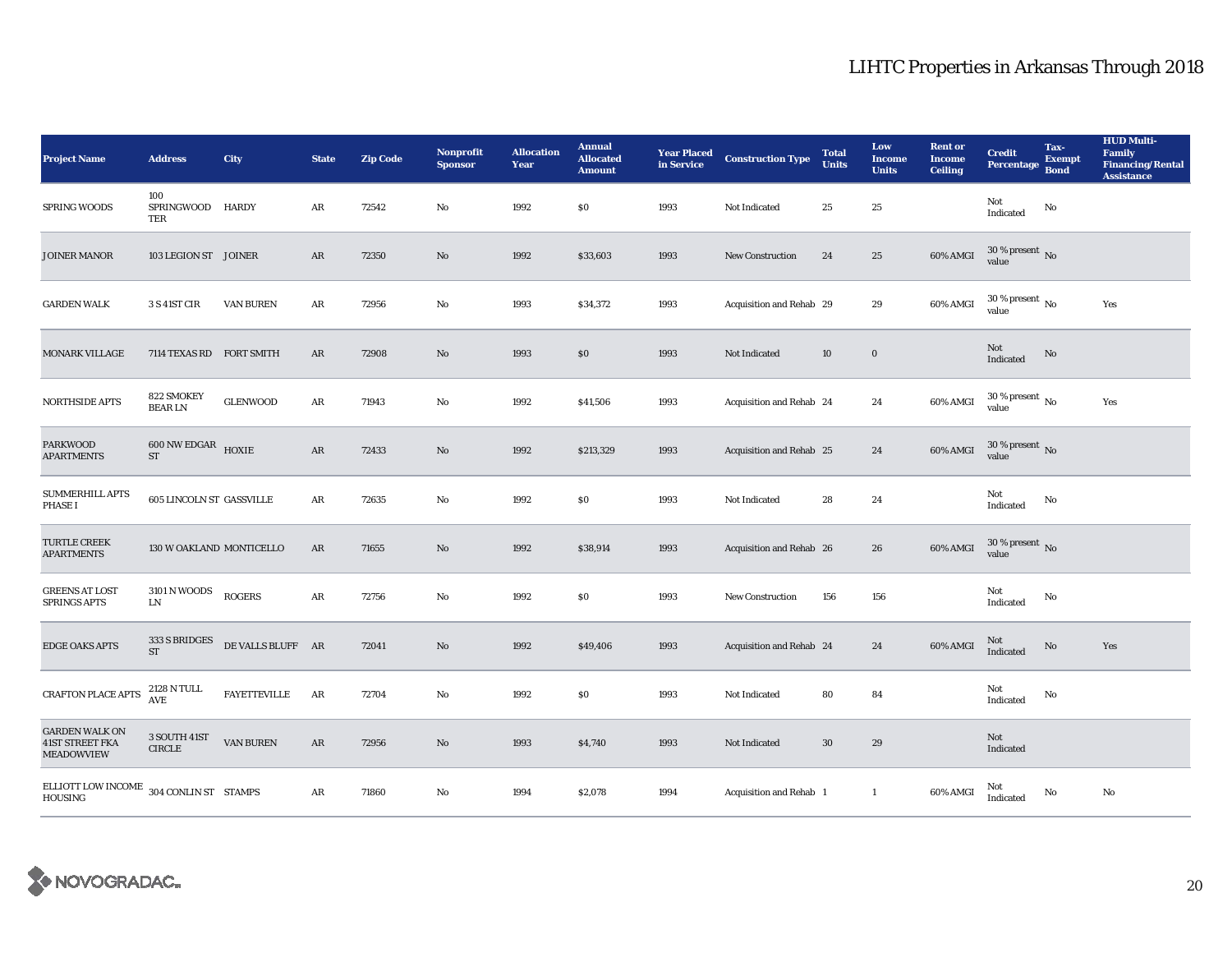| <b>Project Name</b>                                             | <b>Address</b>                            | City             | <b>State</b> | <b>Zip Code</b> | <b>Nonprofit</b><br><b>Sponsor</b> | <b>Allocation</b><br>Year | <b>Annual</b><br><b>Allocated</b><br><b>Amount</b> | <b>Year Placed<br/>in Service</b> | <b>Construction Type</b>  | <b>Total</b><br><b>Units</b> | Low<br><b>Income</b><br><b>Units</b> | <b>Rent or</b><br><b>Income</b><br><b>Ceiling</b> | <b>Credit</b><br>Percentage          | Tax-<br>Exempt<br><b>Bond</b> | <b>HUD Multi-</b><br>Family<br><b>Financing/Rental</b><br><b>Assistance</b> |
|-----------------------------------------------------------------|-------------------------------------------|------------------|--------------|-----------------|------------------------------------|---------------------------|----------------------------------------------------|-----------------------------------|---------------------------|------------------------------|--------------------------------------|---------------------------------------------------|--------------------------------------|-------------------------------|-----------------------------------------------------------------------------|
| LUDWIG LOW INCOME $304$ N CTR ST<br><b>HOUSING</b>              |                                           | <b>WALDO</b>     | AR           | 71770           | No                                 | 1992                      | \$2,105                                            | 1994                              | Acquisition and Rehab 3   |                              | $\mathbf{3}$                         | 60% AMGI                                          | 70 % present $\,$ No $\,$<br>value   |                               | $\mathbf{No}$                                                               |
| <b>APPLE RIDGE</b><br><b>APARTMENTS</b>                         | 307 S HOPE ST WALDO                       |                  | AR           | 71770           | No                                 | 1993                      | \$40,851                                           | 1994                              | <b>New Construction</b>   | 24                           | 24                                   | 60% AMGI                                          | $30$ % present $\,$ No value         |                               |                                                                             |
| <b>FOUNTAIN LAKES</b><br><b>APTS</b>                            | 3011 CONGO RD BENTON                      |                  | AR           | 72019           | $\mathbf{No}$                      | 1993                      | $\$0$                                              | 1994                              | Not Indicated             | 180                          | 180                                  |                                                   | Not<br>Indicated                     | $\rm No$                      |                                                                             |
| <b>GARLAND STREET</b><br><b>APTS</b>                            | 615 GARLAND<br>ST                         | <b>MALVERN</b>   | $\rm{AR}$    | 72104           | No                                 | 1994                      | \$37,068                                           | 1994                              | Acquisition and Rehab 18  |                              | $18\,$                               | 60% AMGI                                          | $30$ % present $\,$ No $\,$<br>value |                               | $\rm No$                                                                    |
| <b>GLADIOLA ESTATES</b><br><b>APTS</b>                          | 703 GLADIOLUS JONESBORO<br>${\rm DR}$     |                  | $\rm{AR}$    | 72404           | No                                 | 1994                      | \$0                                                | 1994                              | Not Indicated             | 120                          | 120                                  |                                                   | Not<br>Indicated                     | $\mathbf{No}$                 |                                                                             |
| <b>GARDEN WALK FKA</b><br><b>INCLINE VILLAGE</b>                | 2925 MADELINE $\,$ VAN BUREN<br>DR        |                  | $\rm{AR}$    | 72956           | No                                 | 1994                      | \$1,720                                            | 1994                              | Not Indicated             | 38                           | 38                                   | 60% AMGI                                          | $30\,\%$ present $\,$ No value       |                               |                                                                             |
| LEFLER ESTATES APTS 813 HWY 65 S                                |                                           | <b>CLINTON</b>   | AR           | 72031           | $\rm No$                           | 1993                      | \$55,012                                           | 1994                              | Not Indicated             | 41                           | 41                                   | 60% AMGI                                          | $30\,\%$ present $\,$ No value       |                               | $\rm No$                                                                    |
| <b>MONARK HOMES</b>                                             | 1507 MITZI LN VAN BUREN                   |                  | AR           | 72956           | No                                 | Insufficient<br>Data      | \$0                                                | 1994                              | Not Indicated             | 10                           | 10                                   |                                                   | Not<br>Indicated                     | No                            |                                                                             |
| <b>NORTH HILLS</b><br><b>APARTMENTS</b>                         | 700 BOWMAN<br>$\operatorname{AVE}$        | <b>MANSFIELD</b> | ${\bf AR}$   | 72944           | $\mathbf{N}\mathbf{o}$             | 1994                      | \$31,947                                           | 1994                              | Not Indicated             | 16                           | 16                                   | 60% AMGI                                          | Not<br>Indicated                     | $\mathbf{No}$                 |                                                                             |
| PARKVIEW APTS - PINE 300 W 13TH AVE PINE BLUFF                  |                                           |                  | AR           | 71601           | No                                 | 1994                      | \$0                                                | 1994                              | Acquisition and Rehab 31  |                              | 31                                   |                                                   | Not<br>Indicated                     | No                            |                                                                             |
| PARKWOOD PLACE                                                  | $400$ N CAZORT $\quad$ LAMAR<br><b>ST</b> |                  | AR           | 72846           | No                                 | 1993                      | \$32,709                                           | 1994                              | <b>New Construction</b>   | 24                           | 24                                   | 60% AMGI                                          | $30\,\%$ present $\,$ No value       |                               |                                                                             |
| PIKE PLACE APTS                                                 | 700 N ALBERT<br><b>PIKE AVE</b>           | FORT SMITH       | AR           | 72903           | $\mathbf{No}$                      | 1994                      | \$0                                                | 1994                              | Acquisition and Rehab 144 |                              | 144                                  |                                                   | Not<br>Indicated                     | No                            |                                                                             |
| GARLAND SQUARE OF B $^{1301}_{\mbox{AVE}}$ ECENTRAL BENTONVILLE |                                           |                  | AR           | 72712           | No                                 | 1993                      | \$0                                                | 1994                              | Not Indicated             | 62                           | 62                                   |                                                   | Not<br>Indicated                     | No                            |                                                                             |

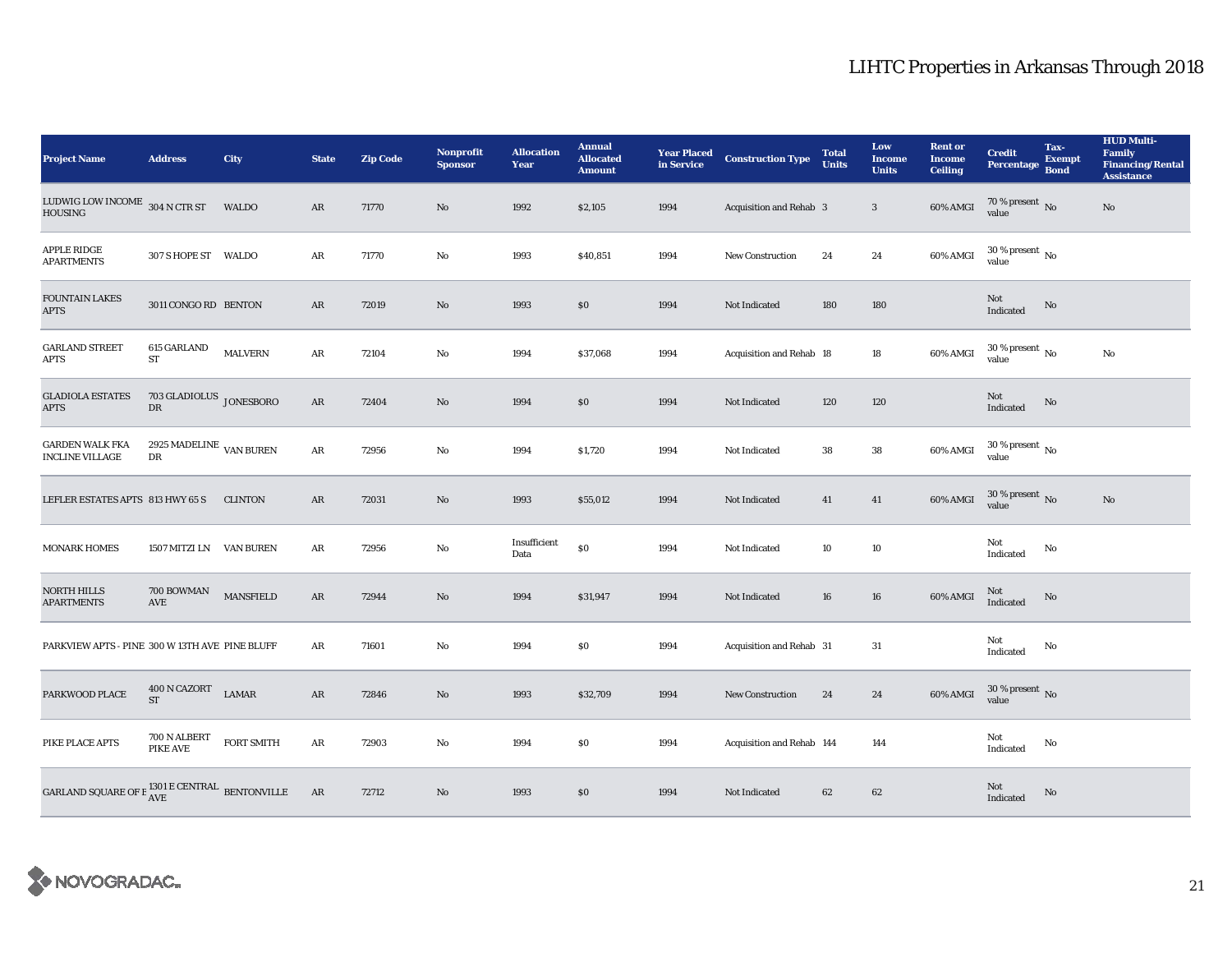| <b>Project Name</b>                                                                                                                          | <b>Address</b>                            | <b>City</b>                                         | <b>State</b> | <b>Zip Code</b> | <b>Nonprofit</b><br><b>Sponsor</b> | <b>Allocation</b><br>Year | <b>Annual</b><br><b>Allocated</b><br><b>Amount</b> | <b>Year Placed<br/>in Service</b> | <b>Construction Type</b> | <b>Total</b><br><b>Units</b> | Low<br><b>Income</b><br><b>Units</b> | <b>Rent or</b><br><b>Income</b><br><b>Ceiling</b> | <b>Credit</b><br>Percentage            | Tax-<br><b>Exempt</b><br><b>Bond</b> | <b>HUD Multi-</b><br><b>Family</b><br><b>Financing/Rental</b><br><b>Assistance</b> |
|----------------------------------------------------------------------------------------------------------------------------------------------|-------------------------------------------|-----------------------------------------------------|--------------|-----------------|------------------------------------|---------------------------|----------------------------------------------------|-----------------------------------|--------------------------|------------------------------|--------------------------------------|---------------------------------------------------|----------------------------------------|--------------------------------------|------------------------------------------------------------------------------------|
| <b>SHADOW LAKE APTS</b>                                                                                                                      |                                           | 2601 W 12TH ST RUSSELLVILLE                         | AR           | 72801           | $\mathbf{N}\mathbf{o}$             | 1993                      | \$0                                                | 1994                              | Not Indicated            | 144                          | 144                                  |                                                   | Not<br>Indicated                       | No                                   |                                                                                    |
| <b>SPRING RIVER APTS</b>                                                                                                                     | 710 E MAIN ST HARDY                       |                                                     | $\rm{AR}$    | 72542           | $\rm No$                           | 1993                      | \$45,604                                           | 1994                              | Not Indicated            | $32\,$                       | $32\,$                               |                                                   | Not<br>Indicated                       | No                                   |                                                                                    |
| <b>FAIRWAYS AT LOST</b><br><b>SPRINGS</b>                                                                                                    | 2900N<br><b>DIXIELAND RD</b>              | <b>ROGERS</b>                                       | AR           | 72756           | $\mathbf{No}$                      | 1993                      | \$0                                                | 1994                              | <b>Not Indicated</b>     | 180                          | 180                                  |                                                   | Not<br>Indicated                       | No                                   |                                                                                    |
| <b>SAVANNAH PARK OF</b><br>MOUTAINBURG FKA<br><b>VALLEY VIEW</b>                                                                             | 535 PHILLIPS<br>LN                        | MOUNTAINBURG AR                                     |              | 72945           | $\rm No$                           | 1993                      | \$30,757                                           | 1994                              | <b>New Construction</b>  | 24                           | 24                                   | 60% AMGI                                          | $30$ % present $\,$ No $\,$<br>value   |                                      |                                                                                    |
| YORKSHIRE<br><b>TOWNHOMES</b>                                                                                                                | 4301<br>YORKSHIRE DR FORT SMITH           |                                                     | ${\bf AR}$   | 72904           | $\mathbf{N}\mathbf{o}$             | 1993                      | \$179,185                                          | 1994                              | Not Indicated            | 50                           | ${\bf 50}$                           |                                                   | $70$ % present $\,$ No $\,$<br>value   |                                      |                                                                                    |
| $\begin{tabular}{ll} \textsc{JOHNSON MEADOWS} & 2523 \textsc{JOHNSON} & SPRINGDALE \\ \textsc{APTS} & MEADOWS PL & SPRINGDALE \end{tabular}$ |                                           |                                                     | $\rm{AR}$    | 72762           | $\rm No$                           | 1993                      | \$0                                                | 1994                              | Not Indicated            | 144                          | 144                                  |                                                   | Not<br>Indicated                       | No                                   |                                                                                    |
| <b>WEST-END PLACE</b><br><b>APTS</b>                                                                                                         | <b>1428 IONE PL</b>                       | SPRINGDALE                                          | ${\bf AR}$   | 72764           | $\mathbf{N}\mathbf{o}$             | 1994                      | \$0                                                | 1994                              | Not Indicated            | 120                          | 120                                  |                                                   | Not<br>Indicated                       | No                                   |                                                                                    |
| <b>SAVANNAH PARK OF</b><br><b>ALTUS FKA</b><br><b>SUNNYFIELD</b><br><b>APARTME</b>                                                           | 1222 CARBON<br>PLANT RD                   | <b>ALTUS</b>                                        | $\rm{AR}$    | 72821           | No                                 | 1994                      | \$33,245                                           | 1994                              | <b>New Construction</b>  | 22                           | 22                                   | 60% AMGI                                          | $30\,\%$ present $\,$ No $\,$<br>value |                                      |                                                                                    |
| <b>BROADWAY COVE</b><br><b>APARTMENTS</b>                                                                                                    | $33\ \mathtt{BROADWAY}$<br>CV             | <b>MAYNARD</b>                                      | ${\bf AR}$   | 72444           | $\mathbf{No}$                      | 1993                      | \$40,225                                           | 1994                              | <b>New Construction</b>  | 24                           | 24                                   | 60% AMGI                                          | $30\,\%$ present $\,$ No $\,$<br>value |                                      |                                                                                    |
| <b>LAKESIDE VILLAGE</b><br><b>APTS PHASE I</b>                                                                                               | <b>LAKE DR</b>                            | $273\ \rm{W}\, \rm{VILLAGE}$ $_{\rm{FAYETTEVILLE}}$ | AR           | 72703           | $\rm No$                           | 1993                      | \$0                                                | 1994                              | Not Indicated            | 132                          | 132                                  |                                                   | Not<br>Indicated                       | No                                   |                                                                                    |
| <b>LAKESIDE VILLAGE</b><br>APTS PHASE II                                                                                                     |                                           | $324\ \rm{W\,VILLAGE}$ $\quad$ FAYETTEVILLE LAKE DR | $\rm{AR}$    | 72703           | No                                 | 1994                      | \$0                                                | 1994                              | Not Indicated            | 132                          | 132                                  |                                                   | Not<br>Indicated                       | No                                   |                                                                                    |
| DEER RUN<br><b>APARTMENTS</b><br><b>HUNTSVILLE</b>                                                                                           | 741 POLK ST STE $_{\rm HUNTSVILLE}$<br>30 |                                                     | $\rm{AR}$    | 72740           | No                                 | 1993                      | \$45,259                                           | 1994                              | <b>New Construction</b>  | 28                           | 28                                   | 60% AMGI                                          | $30$ % present $\,$ No value           |                                      |                                                                                    |
| TURTLE CREEK APTS<br><b>PHASE II</b>                                                                                                         | 526 N 22ND ST ROGERS                      |                                                     | AR           | 72756           | No                                 | 1993                      | \$0                                                | 1994                              | Not Indicated            | 24                           | 24                                   |                                                   | Not<br>Indicated                       | No                                   |                                                                                    |

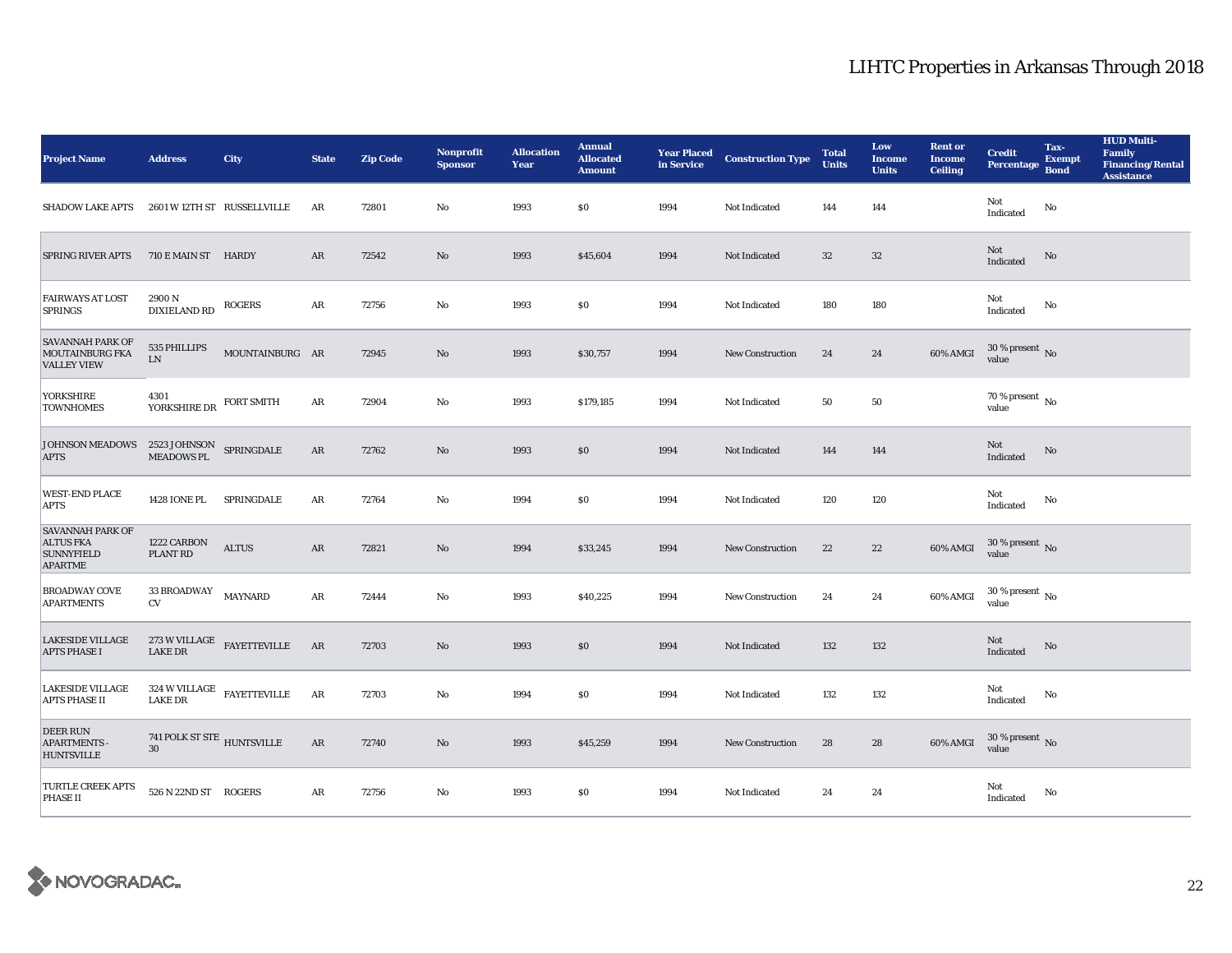| <b>Project Name</b>                                                              | <b>Address</b>                      | <b>City</b>                | <b>State</b>  | <b>Zip Code</b> | <b>Nonprofit</b><br><b>Sponsor</b> | <b>Allocation</b><br>Year | <b>Annual</b><br><b>Allocated</b><br><b>Amount</b> | <b>Year Placed<br/>in Service</b> | <b>Construction Type</b> | <b>Total</b><br><b>Units</b> | Low<br><b>Income</b><br><b>Units</b> | <b>Rent or</b><br><b>Income</b><br><b>Ceiling</b> | <b>Credit</b><br><b>Percentage</b>     | Tax-<br><b>Exempt</b><br><b>Bond</b> | <b>HUD Multi-</b><br><b>Family</b><br><b>Financing/Rental</b><br><b>Assistance</b> |
|----------------------------------------------------------------------------------|-------------------------------------|----------------------------|---------------|-----------------|------------------------------------|---------------------------|----------------------------------------------------|-----------------------------------|--------------------------|------------------------------|--------------------------------------|---------------------------------------------------|----------------------------------------|--------------------------------------|------------------------------------------------------------------------------------|
| <b>KINGS GATE APTS</b>                                                           | 287 W LOCKE<br>AVE                  | DE QUEEN                   | AR            | 71832           | No                                 | 1993                      | \$47,022                                           | 1994                              | Acquisition and Rehab 24 |                              | 24                                   | 60% AMGI                                          | $30$ % present $\,$ No $\,$<br>value   |                                      | Yes                                                                                |
| <b>MEADOWGLADE II</b><br>(DUPLEXES)                                              |                                     | 401 SE 12TH ST BENTONVILLE | $\rm{AR}$     | 72712           | $\mathbf{No}$                      | 1994                      | \$82,971                                           | 1994                              | New Construction         | 14                           | 14                                   |                                                   | Not<br>Indicated                       |                                      |                                                                                    |
| AUTUMNWOOD POINT 908 W GREEN<br><b>APTS</b>                                      | <b>ACRES DR</b>                     | <b>ROGERS</b>              | $\rm{AR}$     | 72758           | $\mathbf{N}\mathbf{o}$             | 1995                      | \$138,402                                          | 1995                              | <b>New Construction</b>  | 48                           | 48                                   |                                                   | $70\,\%$ present $\,$ No value         |                                      |                                                                                    |
| <b>BARLEE PROPERTIES 808 P CIR</b>                                               |                                     | <b>BARLING</b>             | AR            | 72923           | No                                 | 1995                      | \$0                                                | 1995                              | <b>New Construction</b>  | $27\,$                       | $\bf 27$                             |                                                   | 30 % present $\,$ No $\,$<br>value     |                                      |                                                                                    |
| <b>CYPRESS POINT</b><br><b>APARTMENTS -</b><br><b>HUMPHREY</b>                   | 102 ULYSSESS<br>$\operatorname{ST}$ | <b>HUMPHREY</b>            | $\rm{AR}$     | 72073           | $\rm No$                           | 1994                      | \$20,894                                           | 1995                              | New Construction         | ${\bf 16}$                   | 16                                   | 60% AMGI                                          | $30\,\%$ present $\,$ No value         |                                      |                                                                                    |
| <b>CYPRESS POINT</b><br><b>APARTMENTS -</b><br><b>WABBASEKA</b>                  | 216 SCHOOL DR WABBASEKA             |                            | AR            | 72175           | No                                 | 1994                      | \$9,618                                            | 1995                              | <b>New Construction</b>  | 8                            | 8                                    | 60% AMGI                                          | $30\,\%$ present $\,$ No $\,$<br>value |                                      |                                                                                    |
| <b>DELTA COVE</b><br><b>APARTMENTS</b>                                           | 700 MAIN ST                         | <b>AUGUSTA</b>             | AR            | 72006           | No                                 | 1995                      | \$210,844                                          | 1995                              | Acquisition and Rehab 24 |                              | 23                                   | 60% AMGI                                          | $30\%$ present No<br>value             |                                      |                                                                                    |
| <b>GLEN ECHO</b><br><b>APARTMENTS</b>                                            | 807 ELM ST                          | <b>LESLIE</b>              | AR            | 72645           | No                                 | 1994                      | \$40,856                                           | 1995                              | <b>New Construction</b>  | 24                           | 24                                   | 60% AMGI                                          | $30$ % present $\,$ No $\,$<br>value   |                                      |                                                                                    |
| <b>LAKESIDE</b><br><b>APARTMENTS</b>                                             |                                     | 628 MULBERRY LAKE VILLAGE  | AR            | 71653           | $\mathbf{N}\mathbf{o}$             | 1994                      | \$55,002                                           | 1995                              | New Construction         | 32                           | $32\phantom{.0}$                     | 60% AMGI                                          | $30\,\%$ present $\,$ No value         |                                      |                                                                                    |
| <b>STAR CITY</b><br><b>APARTMENTS</b>                                            | 417<br>HONEYSUCKLE STAR CITY<br>DR  |                            | $\rm{AR}$     | 71667           | $\mathbf{N}\mathbf{o}$             | 1995                      | \$4,128                                            | 1995                              | Acquisition and Rehab 23 |                              | 23                                   | 60% AMGI                                          | $30\,\%$ present $\,$ No value         |                                      |                                                                                    |
| <b>STATION APTS PHASES</b><br>I & II                                             | 762<br>LOCOMOTIVE SPRINGDALE<br>AVE |                            | AR            | 72764           | No                                 | 1995                      | \$0                                                | 1995                              | <b>New Construction</b>  | 240                          | 240                                  |                                                   | 70 % present $\,$ No $\,$<br>value     |                                      |                                                                                    |
| <b>SAVANNAH PARK OF</b><br>RECTOR FKA WILLOW 421 N BALLARD RECTOR<br><b>GATE</b> |                                     |                            | AR            | 72461           | $\mathbf{No}$                      | 1994                      | \$34,090                                           | 1995                              | <b>New Construction</b>  | 24                           | 24                                   | 60% AMGI                                          | $30\,\%$ present $\,$ No $\,$<br>value |                                      |                                                                                    |
| <b>BRADLEY MANOR</b>                                                             | 111 WOODRUFF<br><b>ST</b>           | <b>BRADLEY</b>             | $\mathbf{AR}$ | 71826           | No                                 | 1994                      | \$30,502                                           | 1995                              | <b>New Construction</b>  | 25                           | 24                                   | 60% AMGI                                          | $30\,\%$ present $\,$ No value         |                                      |                                                                                    |

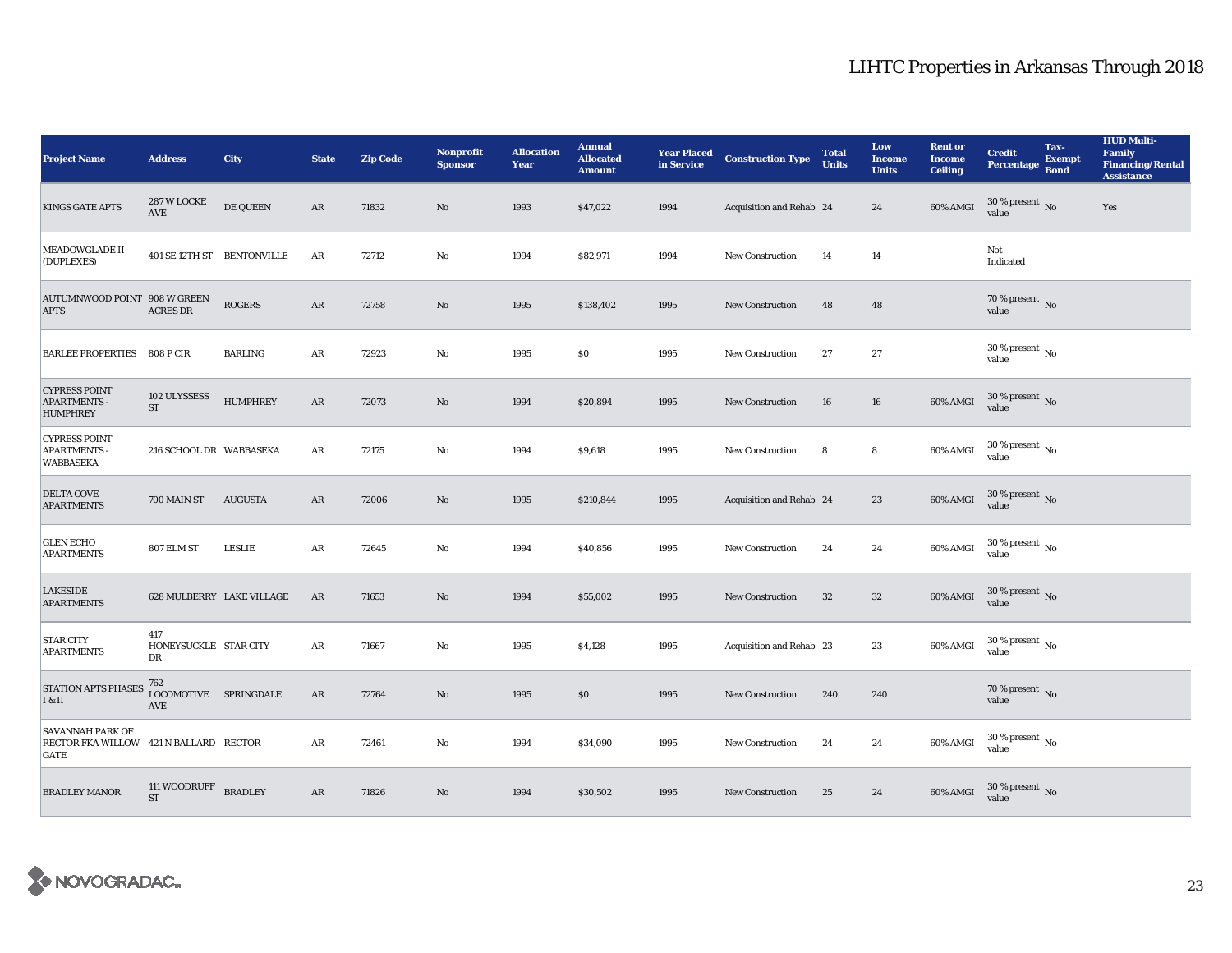| <b>Project Name</b>                                      | <b>Address</b>                        | City                                        | <b>State</b>  | <b>Zip Code</b> | <b>Nonprofit</b><br><b>Sponsor</b> | <b>Allocation</b><br>Year | <b>Annual</b><br><b>Allocated</b><br><b>Amount</b> |      | <b>Year Placed Construction Type</b><br>in Service <b>Construction</b> Type | <b>Total</b><br><b>Units</b> | Low<br><b>Income</b><br><b>Units</b> | <b>Rent or</b><br><b>Income</b><br><b>Ceiling</b> | <b>Credit</b><br><b>Percentage</b>   | Tax-<br><b>Exempt</b><br><b>Bond</b> | <b>HUD Multi-</b><br>Family<br><b>Financing/Rental</b><br><b>Assistance</b> |
|----------------------------------------------------------|---------------------------------------|---------------------------------------------|---------------|-----------------|------------------------------------|---------------------------|----------------------------------------------------|------|-----------------------------------------------------------------------------|------------------------------|--------------------------------------|---------------------------------------------------|--------------------------------------|--------------------------------------|-----------------------------------------------------------------------------|
| <b>INDIAN CREEK APTS</b>                                 | <b>2100 S NINTH</b><br><b>ST</b>      | <b>ROGERS</b>                               | ${\bf AR}$    | 72758           | No                                 | 1995                      | \$14,772                                           | 1995 | New Construction                                                            | $\boldsymbol{6}$             | $\bf 6$                              |                                                   | 30 % present $\,$ No $\,$<br>value   |                                      |                                                                             |
| CROSSOVER TERRACE 4081 N<br>APTS PHASE I                 | JOHNELL DR                            | <b>FAYETTEVILLE</b>                         | AR            | 72703           | No                                 | 1994                      | \$175,060                                          | 1995 | New Construction                                                            | 48                           | 84                                   |                                                   | $70$ % present $\,$ No value         |                                      |                                                                             |
| CROSSOVER TERRACE 4048 N<br>APTS PHASE II                | JOHNELL DR                            | <b>FAYETTEVILLE</b>                         | AR            | 72703           | No                                 | 1994                      | \$116,496                                          | 1995 | <b>New Construction</b>                                                     | 36                           | 36                                   |                                                   | $70$ % present $\,$ No value         |                                      |                                                                             |
| <b>EARLE APTS FKA</b><br><b>DAVIS MANOR</b>              | 1201<br><b>PATTERSON</b>              | EARLE                                       | $\rm{AR}$     | 72331           | $\mathbf{N}\mathbf{o}$             | 1994                      | \$39,728                                           | 1995 | New Construction                                                            | 24                           | 24                                   | 60% AMGI                                          | $30\,\%$ present $\,$ No value       |                                      |                                                                             |
| <b>CADDO CREEK</b><br><b>APARTMENTS</b>                  | <b>526 W MAIN</b>                     | <b>NORMAN</b>                               | AR            | 71960           | No                                 | 1994                      | \$34,504                                           | 1995 | New Construction                                                            | 20                           | 20                                   | 60% AMGI                                          | $30$ % present $\,$ No $\,$<br>value |                                      |                                                                             |
| <b>MEADOWGLADE</b><br>(DUPLEXES)                         |                                       | 401 SE 12TH ST BENTONVILLE                  | AR            | 72712           | $\mathbf{N}\mathbf{o}$             | 1994                      | \$82,971                                           | 1995 | <b>New Construction</b>                                                     | 14                           | 14                                   |                                                   | $70$ % present $_{\rm{No}}$          |                                      | Yes                                                                         |
| <b>GARDEN WALK OF</b><br><b>DEWITT</b>                   | 1509 S<br><b>HARRISON ST</b>          | <b>DEWITT</b>                               | ${\bf AR}$    | 72042           | No                                 | 1995                      | \$37,557                                           | 1995 | Acquisition and Rehab 32                                                    |                              | 32                                   | 60% AMGI                                          | $30\,\%$ present $\,$ No value       |                                      |                                                                             |
| BELVIEW PLACE APTS                                       | 201 E HICKORY<br>ST                   | DERMOTT                                     | $\mathbf{AR}$ | 71638           | $\mathbf{N}\mathbf{o}$             | 1994                      | \$37,068                                           | 1996 | Acquisition and Rehab 40                                                    |                              | 40                                   | 60% AMGI                                          | $30\,\%$ present $\,$ No value       |                                      | $\rm No$                                                                    |
| <b>BERRYVILLE</b><br><b>AFFORDABLE</b><br><b>HOUSING</b> | <b>CHARLES ST</b>                     | <b>BERRYVILLE</b>                           | ${\bf AR}$    | 72616           | No                                 | 1994                      | \$23,171                                           | 1996 | Not Indicated                                                               | 12                           | $12\,$                               | 60% AMGI                                          | $30\,\%$ present $\,$ No value       |                                      | $\rm No$                                                                    |
| <b>CARDINAL APTS</b>                                     | $_{\rm DR}$                           | $625$ S CARDINAL $\,$ MOUNTAIN HOME $\,$ AR |               | 72653           | No                                 | 1995                      | $\$0$                                              | 1996 | <b>New Construction</b>                                                     | ${\bf 36}$                   | $32\,$                               |                                                   | $70\,\%$ present $\,$ No value       |                                      |                                                                             |
| GARLAND SQUARE OF<br><b>FORT SMITH</b>                   | 7114 TEXAS RD FORT SMITH              |                                             | $\rm{AR}$     | 72908           | No                                 | 1995                      | \$0                                                | 1996 | New Construction                                                            | 60                           | 52                                   |                                                   | $70$ % present $\,$ No $\,$<br>value |                                      |                                                                             |
| <b>VALLEY APARTMENTS</b><br>FKA DELTA VILLAS             | 301<br><b>ROBINWOOD</b><br>${\rm LN}$ | MCGEHEE                                     | $\rm{AR}$     | 71654           | $\rm No$                           | 1996                      | \$106,128                                          | 1996 | <b>New Construction</b>                                                     | 24                           | 24                                   |                                                   | $70\,\%$ present $\,$ No value       |                                      |                                                                             |
| HERITAGE PLACE APTS 110 SCHOOL ST MARSHALL               |                                       |                                             | AR            | 72650           | No                                 | 1994                      | \$55,154                                           | 1996 | <b>New Construction</b>                                                     | 31                           | 31                                   | 60% AMGI                                          | $30\,\%$ present $\,$ No value       |                                      | Yes                                                                         |

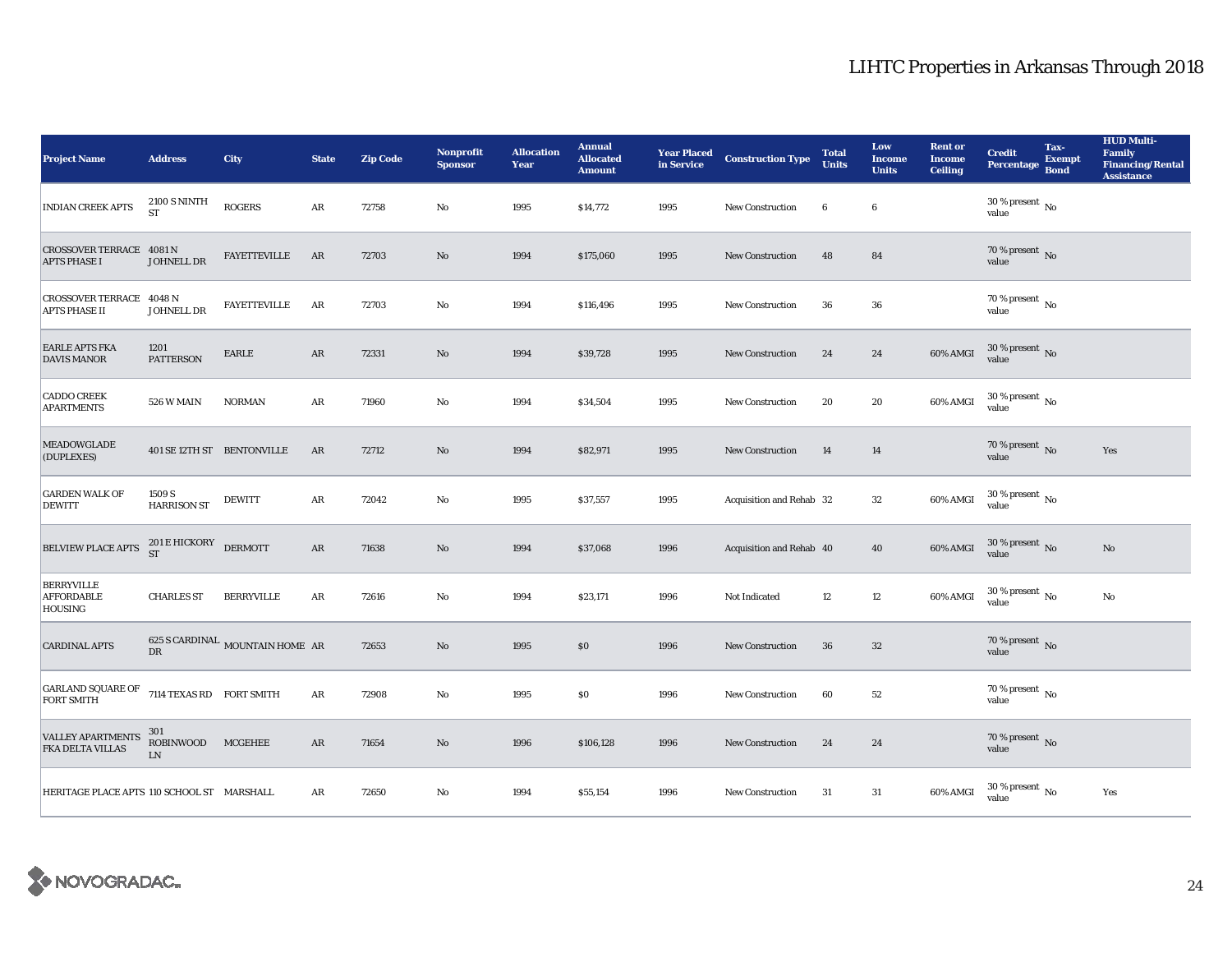| <b>Project Name</b>                                                              | <b>Address</b>                          | <b>City</b>                | <b>State</b> | <b>Zip Code</b> | <b>Nonprofit</b><br><b>Sponsor</b> | <b>Allocation</b><br>Year | <b>Annual</b><br><b>Allocated</b><br><b>Amount</b> | <b>Year Placed</b><br>in Service | <b>Construction Type</b> | <b>Total</b><br><b>Units</b> | Low<br><b>Income</b><br><b>Units</b> | <b>Rent or</b><br><b>Income</b><br><b>Ceiling</b> | <b>Credit</b><br><b>Percentage</b>         | Tax-<br><b>Exempt</b><br><b>Bond</b> | <b>HUD Multi-</b><br><b>Family</b><br><b>Financing/Rental</b><br><b>Assistance</b> |
|----------------------------------------------------------------------------------|-----------------------------------------|----------------------------|--------------|-----------------|------------------------------------|---------------------------|----------------------------------------------------|----------------------------------|--------------------------|------------------------------|--------------------------------------|---------------------------------------------------|--------------------------------------------|--------------------------------------|------------------------------------------------------------------------------------|
| <b>GARDEN WALK ON</b><br><b>ELFEN GLEN I</b>                                     | 1608 ELFEN<br><b>GLEN ST</b>            | <b>VAN BUREN</b>           | AR           | 72956           | No                                 | 1996                      | \$132,941                                          | 1996                             | <b>New Construction</b>  | 72                           | 80                                   | 60% AMGI                                          | $30$ % present $\,$ No $\,$<br>value       |                                      | Yes                                                                                |
| <b>STARFIRE APTS</b>                                                             | 2008 N<br><b>SHANNON DR</b>             | <b>FAYETTEVILLE</b>        | $\rm{AR}$    | 72703           | $\mathbf{No}$                      | 1995                      | \$191,985                                          | 1996                             | <b>New Construction</b>  | 60                           | 60                                   |                                                   | 70 % present $\,$ No $\,$<br>value         |                                      |                                                                                    |
| <b>WESTSIDE</b><br><b>APARTMENTS FKA</b><br><b>WESTSIDE MANOR</b><br><b>APTS</b> | 608 OLD<br><b>STURKIE RD</b>            | <b>SALEM</b>               | $\rm{AR}$    | 72576           | $\rm No$                           | 1996                      | \$54,716                                           | 1996                             | <b>New Construction</b>  | 28                           | 28                                   | 60% AMGI                                          | Not<br>Indicated                           | Yes                                  |                                                                                    |
| <b>FORREST MEADOWS</b><br><b>APTS PHASE II</b>                                   | 305 KITTLE RD FORREST CITY              |                            | $\rm{AR}$    | 72335           | $\mathbf{N}\mathbf{o}$             | 1995                      | \$244,801                                          | 1996                             | <b>New Construction</b>  | $32\,$                       | $32\,$                               | 60% AMGI                                          | Not<br>Indicated                           | $\mathbf{No}$                        | Yes                                                                                |
| <b>WELLINGTON AT</b><br><b>CHENAL FKA</b><br><b>FOUNTAINS AT</b><br>CHENAL       | 15000 CHENAL LITTLE ROCK<br><b>PKWY</b> |                            | $\rm{AR}$    | 72204           | $\rm No$                           | 1995                      | \$348,323                                          | 1996                             | New Construction         | 176                          | 176                                  | <b>60% AMGI</b>                                   | $30\,\%$ present $\,$ Yes value            |                                      |                                                                                    |
| <b>GARDEN WALK OF</b><br><b>WALDRON</b>                                          | <b>710 ELM ST</b>                       | <b>WALDRON</b>             | AR           | 72958           | No                                 | 1995                      | \$53,634                                           | 1996                             | Acquisition and Rehab 36 |                              | 36                                   | 60% AMGI                                          | $30\,\%$ present $\,$ $_{\rm No}$<br>value |                                      |                                                                                    |
| <b>REED TERRACE</b>                                                              | 205 SMITH DR TILLAR                     |                            | AR           | 71670           | No                                 | 1995                      | \$19,500                                           | 1996                             | <b>New Construction</b>  | 12                           | 12                                   | 60% AMGI                                          | $30$ % present $\,$ No $\,$<br>value       |                                      | No                                                                                 |
| <b>SAVANNAH PARK OF</b><br><b>CHARLESTON</b>                                     | 401 N VINE ST CHARLESTON                |                            | AR           | 72933           | No                                 | 1995                      | \$387,231                                          | 1996                             | <b>New Construction</b>  | 20                           | 20                                   | 60% AMGI                                          | $30\,\%$ present $\,$ No $\,$<br>value     |                                      | Yes                                                                                |
| <b>MAHLON MARTIN</b><br><b>APTS FKA SOUTH</b><br><b>MAIN APTS</b>                | 1923 MAIN ST                            | <b>LITTLE ROCK</b>         | $\rm{AR}$    | 72206           | No                                 | 1995                      | \$198,179                                          | 1996                             | Acquisition and Rehab 45 |                              | 45                                   | 60% AMGI                                          | $70$ % present $\,$ No value               |                                      |                                                                                    |
| <b>GARDEN WALK ON</b><br>ELFEN GLEN (ASHLEY<br>PARK)                             | 1608 ELFEN<br><b>GLEN</b>               | <b>VAN BUREN</b>           | $\rm{AR}$    | 72956           | $\mathbf{N}\mathbf{o}$             | 1996                      | \$89,692                                           | 1996                             | Not Indicated            | 80                           | 72                                   |                                                   | Not<br>Indicated                           |                                      |                                                                                    |
| AUGUSTA SCATTERED<br><b>HOMES</b>                                                | 416 PLUM ST                             | <b>AUGUSTA</b>             | $\rm{AR}$    | 72006           | $\rm No$                           | 1996                      | \$99,150                                           | 1997                             | New Construction         | 24                           | 24                                   |                                                   | 70 % present $\overline{N_0}$<br>value     |                                      | Yes                                                                                |
| <b>BENTONVILLE II</b>                                                            |                                         | 501 SE 12TH ST BENTONVILLE | AR           | 72712           | $\mathbf{No}$                      | 1996                      | \$118,927                                          | 1997                             | <b>New Construction</b>  | 20                           | 20                                   |                                                   | $70$ % present $\,$ No $\,$<br>value       |                                      |                                                                                    |
| <b>BIRCH HOUSE</b><br><b>APARTMENTS FKA</b><br><b>BIRCH GROVE APTS</b>           | 12443 HWY 35                            | <b>BENTON</b>              | AR           | 72015           | No                                 | 1995                      | \$32,272                                           | 1997                             | <b>New Construction</b>  | 10                           | 10                                   |                                                   | $70$ % present $\,$ No $\,$<br>value       |                                      |                                                                                    |

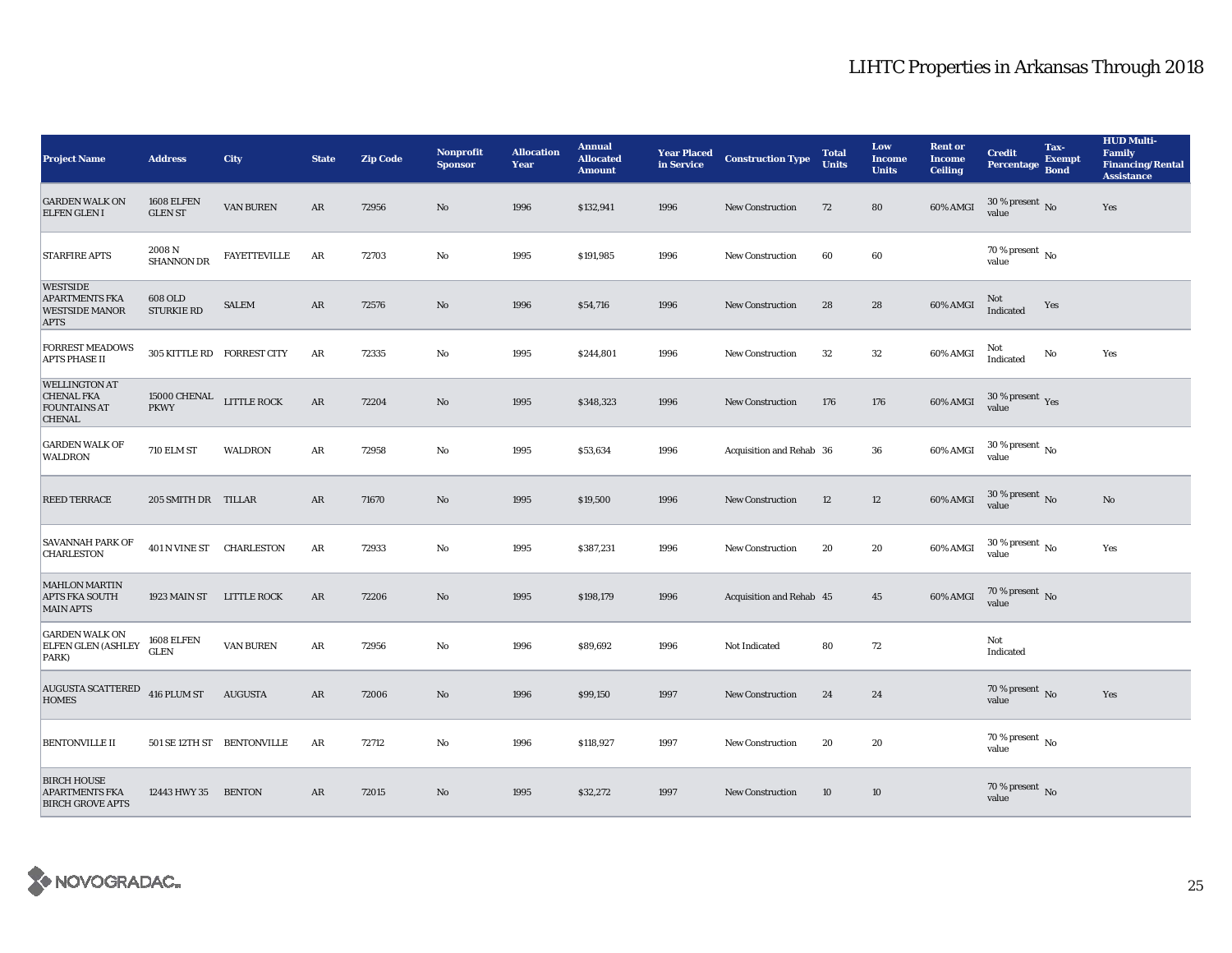| <b>Project Name</b>                                        | <b>Address</b>                            | <b>City</b>                    | <b>State</b> | <b>Zip Code</b> | <b>Nonprofit</b><br><b>Sponsor</b> | <b>Allocation</b><br>Year | <b>Annual</b><br><b>Allocated</b><br><b>Amount</b> |      | <b>Year Placed Construction Type</b><br>in Service <b>Construction</b> Type | <b>Total</b><br><b>Units</b> | Low<br><b>Income</b><br><b>Units</b> | <b>Rent or</b><br><b>Income</b><br><b>Ceiling</b> | <b>Credit</b><br><b>Percentage</b>          | Tax-<br><b>Exempt</b><br><b>Bond</b> | <b>HUD Multi-</b><br><b>Family</b><br><b>Financing/Rental</b><br><b>Assistance</b> |
|------------------------------------------------------------|-------------------------------------------|--------------------------------|--------------|-----------------|------------------------------------|---------------------------|----------------------------------------------------|------|-----------------------------------------------------------------------------|------------------------------|--------------------------------------|---------------------------------------------------|---------------------------------------------|--------------------------------------|------------------------------------------------------------------------------------|
| COAL HILL MANOR                                            | 1206 CAROLINA $\,$ COAL HILL<br><b>ST</b> |                                | AR           | 72832           | No                                 | 1995                      | \$39,972                                           | 1997 | <b>New Construction</b>                                                     | 21                           | 20                                   | 60% AMGI                                          | 30 % present $\,$ No $\,$<br>value          |                                      |                                                                                    |
| <b>KRAMER SCHOOL</b><br><b>ARTLOFTS</b>                    | 715 SHERMAN<br>ST                         | LITTLE ROCK                    | AR           | 72202           | $\rm No$                           | 1995                      | \$170,000                                          | 1997 | Acquisition and Rehab 22                                                    |                              | 22                                   |                                                   | $70$ % present $\,$ No value                |                                      | No                                                                                 |
| MCCLELLAN PLACE<br><b>APTS</b>                             | <b>9110 GEYER</b><br>SPRINGS RD           | LITTLE ROCK                    | ${\bf AR}$   | 72209           | $_{\rm No}$                        | 1995                      | \$0                                                | 1997 | Acquisition and Rehab 52                                                    |                              | $52\,$                               |                                                   | <b>Both 30%</b><br>and 70%<br>present value | No                                   |                                                                                    |
| FOWLER SQUARE APTS 503 E SIXTH ST LITTLE ROCK              |                                           |                                | AR           | 72202           | $\rm No$                           | 1997                      | \$71,639                                           | 1997 | Acquisition and Rehab 88                                                    |                              | 88                                   |                                                   | 30 % present $\gamma_{\rm{ES}}$<br>value    |                                      |                                                                                    |
| <b>KANIS POINTE</b>                                        | 1600 BARROW<br>$\mathbf{R}\mathbf{D}$     | LITTLE ROCK                    | $\rm{AR}$    | 72204           | $\mathbf {No}$                     | 1997                      | \$193,713                                          | 1997 | Acquisition and Rehab 156                                                   |                              | 156                                  | 60% AMGI                                          | $30\,\%$ present $\,$ No $\,$<br>value      |                                      | Yes                                                                                |
| REYNO MANOR                                                | 9 REYNO MNR REYNO                         |                                | AR           | 72462           | $\rm No$                           | 1995                      | \$28,468                                           | 1997 | New Construction                                                            | 16                           | 17                                   | 60% AMGI                                          | $30\,\%$ present $\,$ Yes value             |                                      |                                                                                    |
| <b>HIGHER HEIGHTS</b><br>APTS                              | 225 BARNER ST FORDYCE                     |                                | AR           | 71742           | No                                 | 1996                      | \$106,343                                          | 1997 | New Construction                                                            | 24                           | $\bf 24$                             |                                                   | 70 % present $\hbox{~No}$<br>value          |                                      | Yes                                                                                |
| COTTONWOOD<br>APARTMENTS - HOLLY<br><b>GROVE</b>           | 1043 BRANCH<br>RD                         | $\operatorname{HOLLY}$ GROVE   | $\rm{AR}$    | 72069           | No                                 | 1996                      | \$46,144                                           | 1997 | <b>New Construction</b>                                                     | 24                           | 24                                   | 60% AMGI                                          | $30\,\%$ present $\,$ $\rm Yes$<br>value    |                                      |                                                                                    |
| DELTA POINT APTS                                           |                                           | INDUSTRIAL ST $\,$ MARKED TREE | AR           | 72365           | $\mathbf {No}$                     | 1996                      | \$52,667                                           | 1997 | Acquisition and Rehab 20                                                    |                              | 20                                   | 60% AMGI                                          | $30$ % present $\,$ No $\,$<br>value        |                                      | No                                                                                 |
| MAPLE CHURCH APTS 1901 MOUNTAIN HARRISON<br><b>PHASE I</b> | <b>VALLEY DR</b>                          |                                | ${\bf AR}$   | 72601           | $\mathbf{N}\mathbf{o}$             | 1996                      | \$108,392                                          | 1997 | <b>New Construction</b>                                                     | 28                           | 28                                   |                                                   | 70 % present $\,$ No $\,$<br>value          |                                      | Yes                                                                                |
| GARLAND SQUARE OF 1140 W CATO<br><b>FAYETTEVILLE</b>       | <b>SPRINGS RD</b>                         | <b>FAYETTEVILLE</b>            | AR           | 72701           | No                                 | 1996                      | \$228,200                                          | 1997 | Not Indicated                                                               | 56                           | ${\bf 56}$                           | 60% AMGI                                          | 70 % present $\,$ No $\,$<br>value          |                                      | Yes                                                                                |
| <b>MONTICELLO APTS</b>                                     | 415 W CONRAD MONTICELLO<br><b>AVE</b>     |                                | ${\sf AR}$   | 71655           | $\rm No$                           | 1996                      | \$46,869                                           | 1997 | Not Indicated                                                               | 24                           | 24                                   | 60% AMGI                                          | $30\,\%$ present $\,$ No value              |                                      | No                                                                                 |
| <b>KENWOOD VILLAGE</b><br><b>APTS PHASE I</b>              | 2425 E<br><b>KENWOOD ST</b>               | SILOAM SPRINGS AR              |              | 72761           | No                                 | 1996                      | \$41,700                                           | 1997 | Acquisition and Rehab 20                                                    |                              | 20                                   | 60% AMGI                                          | <b>Both 30%</b><br>and 70%<br>present value | No                                   | Yes                                                                                |

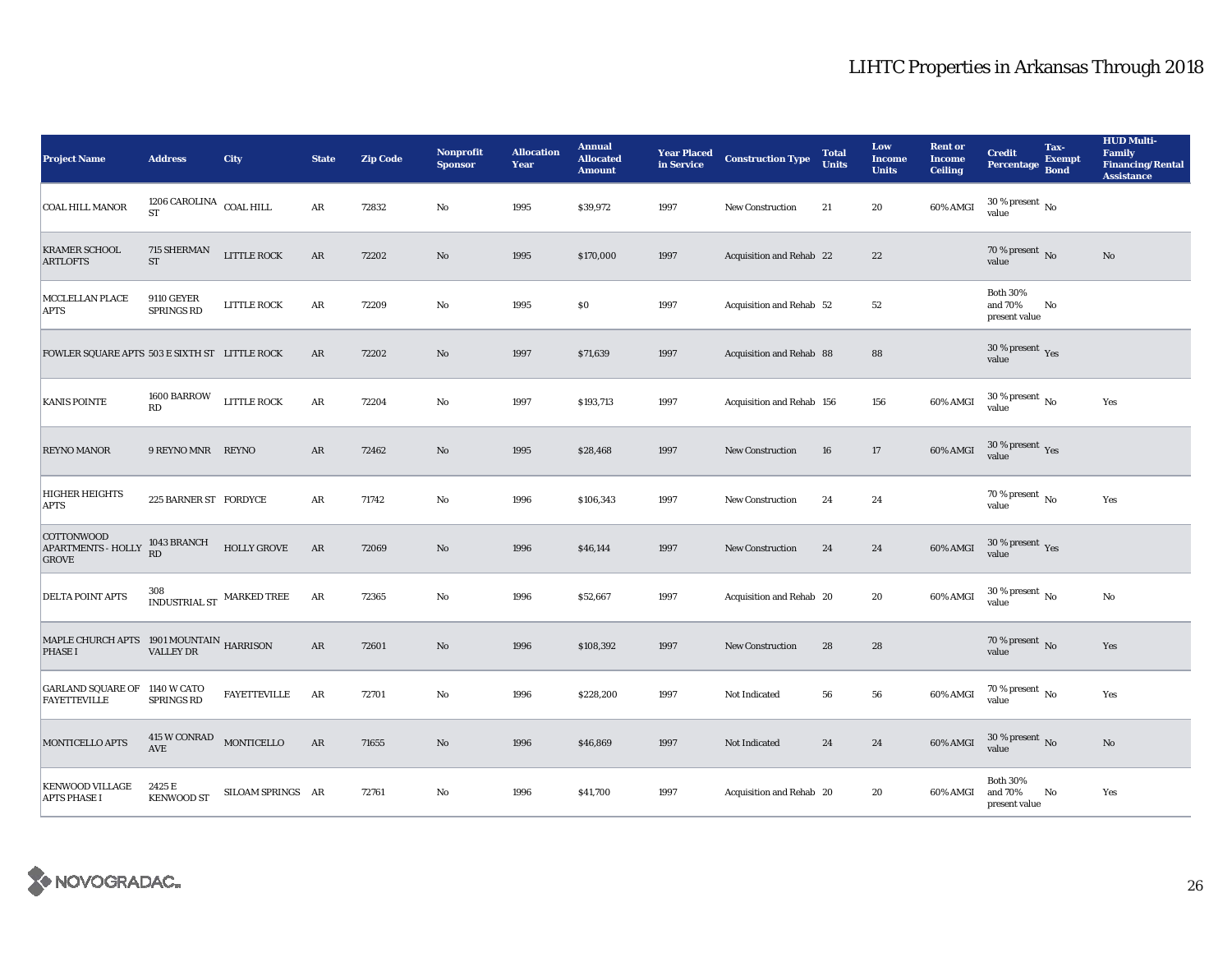| <b>Project Name</b>                                            | <b>Address</b>                             | <b>City</b>                    | <b>State</b> | <b>Zip Code</b> | <b>Nonprofit</b><br><b>Sponsor</b> | <b>Allocation</b><br>Year | <b>Annual</b><br><b>Allocated</b><br><b>Amount</b> | in Service | <b>Year Placed Construction Type</b> | <b>Total</b><br><b>Units</b> | Low<br><b>Income</b><br><b>Units</b> | <b>Rent or</b><br><b>Income</b><br><b>Ceiling</b> | <b>Credit</b><br><b>Percentage</b>          | Tax-<br><b>Exempt</b><br><b>Bond</b> | <b>HUD Multi-</b><br><b>Family</b><br><b>Financing/Rental</b><br><b>Assistance</b> |
|----------------------------------------------------------------|--------------------------------------------|--------------------------------|--------------|-----------------|------------------------------------|---------------------------|----------------------------------------------------|------------|--------------------------------------|------------------------------|--------------------------------------|---------------------------------------------------|---------------------------------------------|--------------------------------------|------------------------------------------------------------------------------------|
| <b>HERITAGE HEIGHTS</b><br>COTTAGES                            |                                            | 1225 W TULSA SILOAM SPRINGS AR |              | 72761           | $\mathbf{No}$                      | 1996                      | \$102,576                                          | 1997       | Acquisition and Rehab 85             |                              | 85                                   | 60% AMGI                                          | <b>Both 30%</b><br>and 70%<br>present value | No                                   |                                                                                    |
| <b>HERITAGE HEIGHTS</b><br><b>LODGE</b>                        | 1255 W TULSA<br><b>ST</b>                  | SILOAM SPRINGS AR              |              | 72761           | $\rm No$                           | 1996                      | \$59,673                                           | 1997       | Acquisition and Rehab 40             |                              | 40                                   | 60% AMGI                                          | <b>Both 30%</b><br>and 70%<br>present value | No                                   |                                                                                    |
| <b>KENWOOD VILLAGE</b><br><b>APARTMENTS</b>                    | 2425 E<br><b>KENWOOD</b>                   | SILOAM SPRINGS AR              |              | 72716           | No                                 | 1996                      | \$41,424                                           | 1997       | Acquisition and Rehab 20             |                              | 20                                   |                                                   | Not<br>Indicated                            |                                      |                                                                                    |
| MAPLE CHURCH<br><b>APARTMENTS</b>                              | 1901 MOUNTAIN HARRISON<br><b>VALLEY DR</b> |                                | AR           | 72601           | $\mathbf {No}$                     | 1996                      | \$108,059                                          | 1997       | New Construction                     | 28                           | $\bf{0}$                             |                                                   | Not<br>Indicated                            |                                      |                                                                                    |
| MOBERLY PLACE<br>APARTMENTS I AND II MANOR DR                  | 1702 SE<br><b>MOBERLY</b><br><b>UNIT</b>   | <b>BENTONVILLE</b>             | AR           | 72712           | No                                 | 1997                      | \$303,919                                          | 1997       | <b>New Construction</b>              | 120                          | 120                                  |                                                   | Not<br>Indicated                            |                                      |                                                                                    |
| <b>LINCOLN TERRACE</b><br><b>APARTMENTS</b>                    | 803 E<br>PRIDEMORE                         | LINCOLN                        | AR           | 72744           | No                                 | 1998                      | \$38,966                                           | 1998       | <b>New Construction</b>              | 22                           | 22                                   |                                                   | $30$ % present $\,$ No $\,$<br>value        |                                      |                                                                                    |
| MOBERLY PLACE APTS 1702 SE<br>PHASES I & II                    | <b>MOBERLY MNR</b>                         | <b>BENTONVILLE</b>             | AR           | 72712           | No                                 | 1997                      | \$212,758                                          | 1998       | <b>New Construction</b>              | 120                          | 120                                  | 60% AMGI                                          | 70 % present $\,$ No $\,$<br>value          |                                      | Yes                                                                                |
| FAIRWAYS AT MARION 425 BIRDIE DR MARION<br><b>APTS PHASE I</b> |                                            |                                | AR           | 72364           | $\mathbf{No}$                      | 1996                      | \$271,053                                          | 1998       | <b>New Construction</b>              | 108                          | 108                                  |                                                   | 70 % present $\,$ No $\,$<br>value          |                                      |                                                                                    |
| <b>BRADLEY VILLAS</b><br><b>APARTMENTS</b>                     | 417 WOODRUFF BRADLEY<br><b>ST</b>          |                                | ${\bf AR}$   | 71826           | $\mathbf{N}\mathbf{o}$             | 1997                      | \$81,407                                           | 1998       | <b>New Construction</b>              | 20                           | 20                                   |                                                   | 70 % present $\,$ No $\,$<br>value          |                                      |                                                                                    |
| NORTHWOOD PARK<br><b>APARTMENTS</b>                            | 1540 W 10TH                                | NORTH LITTLE<br><b>ROCK</b>    | $\rm{AR}$    | 72114           | No                                 | 1996                      | \$288,850                                          | 1998       | <b>New Construction</b>              | 40                           | 40                                   | 60% AMGI                                          | 70 % present $\,$ No $\,$<br>value          |                                      |                                                                                    |
| <b>MADISON ESTATES</b><br><b>APARTMENTS</b>                    | 156 REDWOOD<br>CT OFC 40                   | <b>HUNTSVILLE</b>              | ${\bf AR}$   | 72740           | No                                 | 1997                      | \$75,156                                           | 1998       | Acquisition and Rehab 36             |                              | 36                                   | 60% AMGI                                          | <b>Both 30%</b><br>and 70%<br>present value | No                                   |                                                                                    |
| MARKHAM HILL APTS 2164 W STONE<br>PHASES I & II                | <b>ST</b>                                  | <b>FAYETTEVILLE</b>            | AR           | 72701           | $\mathbf{N}\mathbf{o}$             | 1997                      | \$303,069                                          | 1998       | New Construction                     | 112                          | 112                                  | 60% AMGI                                          | $70$ % present $\,$ No $\,$<br>value        |                                      | Yes                                                                                |
| <b>MURFREESBORO</b><br>VILLAS APARTMENTS ST                    | <b>1480 N MAPLE</b>                        | MURFREESBORO AR                |              | 71958           | No                                 | 1997                      | \$111,677                                          | 1998       | <b>New Construction</b>              | 24                           | 24                                   |                                                   | $70\,\%$ present $\,$ No value              |                                      |                                                                                    |

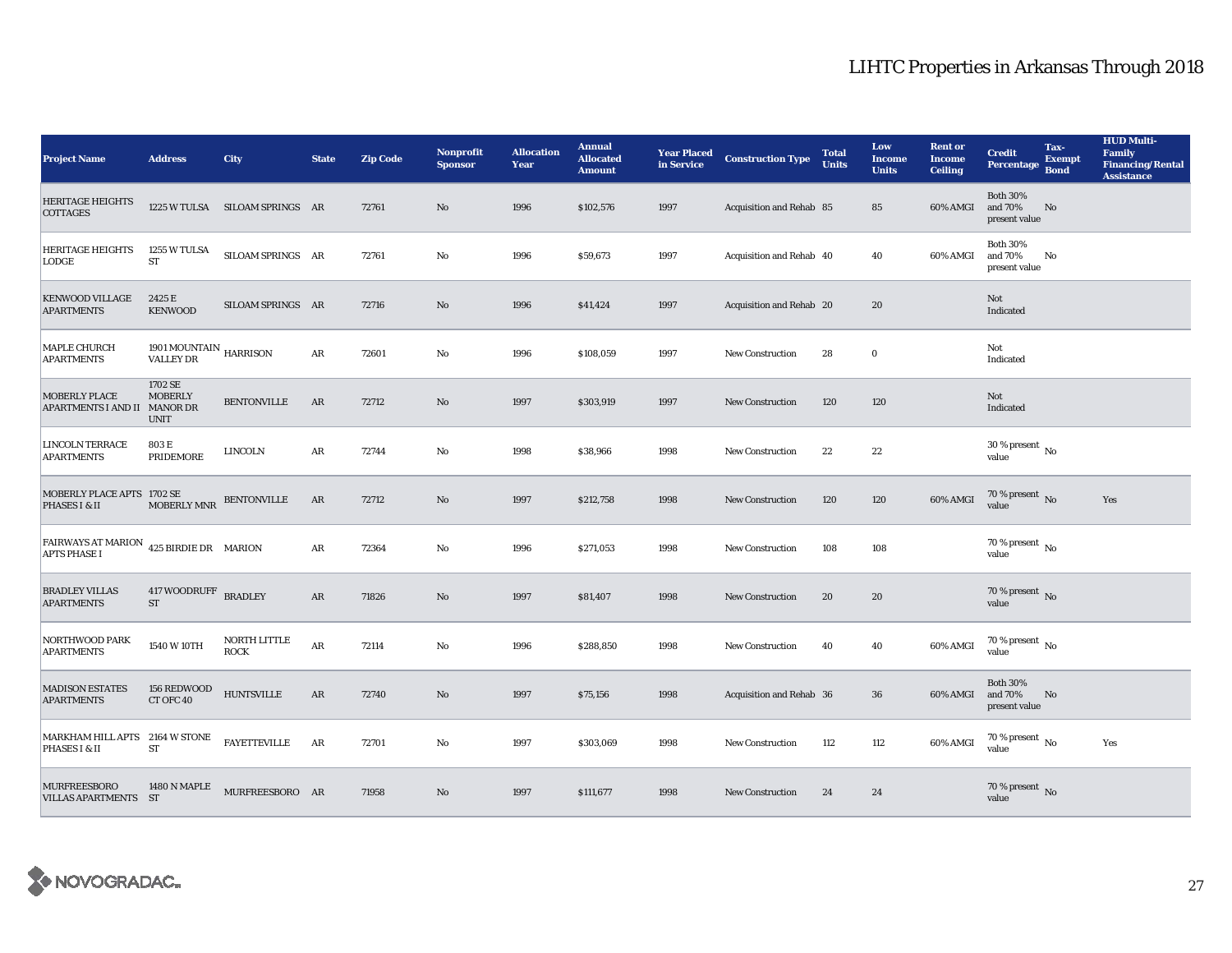| <b>Project Name</b>                                                     | <b>Address</b>                                | <b>City</b>        | <b>State</b> | <b>Zip Code</b> | <b>Nonprofit</b><br><b>Sponsor</b> | <b>Allocation</b><br>Year | <b>Annual</b><br><b>Allocated</b><br><b>Amount</b> |      | <b>Year Placed Construction Type</b><br>in Service | <b>Total</b><br><b>Units</b> | Low<br><b>Income</b><br><b>Units</b> | <b>Rent or</b><br><b>Income</b><br><b>Ceiling</b> | <b>Credit</b><br><b>Percentage</b>       | Tax-<br><b>Exempt</b><br><b>Bond</b> | <b>HUD Multi-</b><br><b>Family</b><br><b>Financing/Rental</b><br><b>Assistance</b> |
|-------------------------------------------------------------------------|-----------------------------------------------|--------------------|--------------|-----------------|------------------------------------|---------------------------|----------------------------------------------------|------|----------------------------------------------------|------------------------------|--------------------------------------|---------------------------------------------------|------------------------------------------|--------------------------------------|------------------------------------------------------------------------------------|
| HERITAGE PARK FKA 402 BOHANNON BERRYVILLE<br><b>BERRYVILLE APTS</b>     | <b>ST</b>                                     |                    | AR           | 72616           | No                                 | 1996                      | \$105,767                                          | 1998 | <b>New Construction</b>                            | 24                           | 24                                   | 60% AMGI                                          | 70 % present $\,$ No $\,$<br>value       |                                      |                                                                                    |
| HELENA SCATTERED<br><b>SITES I</b>                                      | <b>1322 HOLLY</b>                             | <b>HELENA</b>      | AR           | 72342           | No                                 | 1998                      | \$196,524                                          | 1998 | New Construction                                   | 20                           | 20                                   |                                                   | $70$ % present $\,$ No value             |                                      | Yes                                                                                |
| <b>BARLEE II/VINSETT</b>                                                | 800 S 38TH ST                                 | VAN BUREN          | AR           | 72956           | $\mathbf{N}\mathbf{o}$             | 1997                      | \$109,114                                          | 1998 | <b>New Construction</b>                            | 20                           | 20                                   |                                                   | $70$ % present $\,$ No value             |                                      |                                                                                    |
| <b>DREW APARTMENTS</b>                                                  | 332 LARKIN                                    | MONTICELLO         | AR           | 71755           | No                                 | 1997                      | \$98,007                                           | 1998 | <b>New Construction</b>                            | 24                           | 24                                   |                                                   | 70 % present $\,$ No $\,$<br>value       |                                      |                                                                                    |
| <b>ELM STREET</b><br><b>COMMUNITY</b>                                   | 1600 S ELM ST LITTLE ROCK                     |                    | AR           | 77204           | No                                 | 1997                      | \$126,761                                          | 1998 | Acquisition and Rehab 50                           |                              | 51                                   | 50% AMGI                                          | $70$ % present $\,$ No value             |                                      |                                                                                    |
| <b>BENTONVILLE III</b>                                                  | 1108 SE D ST                                  | <b>BENTONVILLE</b> | AR           | 72712           | No                                 | 1997                      | \$47,839                                           | 1998 | <b>New Construction</b>                            | <b>11</b>                    | 11                                   |                                                   | $70$ % present $\,$ No value             |                                      |                                                                                    |
| <b>WHISTLE STOP</b><br><b>APARTMENTS</b>                                | 501<br>WHISTLESTOP GENTRY<br>${\rm LN}$       |                    | AR           | 72734           | No                                 | 1997                      | \$116,073                                          | 1998 | <b>New Construction</b>                            | 28                           | 28                                   |                                                   | 70 % present $\hbox{~No}$<br>value       |                                      |                                                                                    |
| <b>CURIA CREEK APTS</b><br><b>PHASE I</b>                               | 352 CURIA<br><b>CREEK LN</b>                  | <b>CAVE CITY</b>   | AR           | 72521           | No                                 | 1996                      | \$98,515                                           | 1998 | Not Indicated                                      | 20                           | 20                                   |                                                   | $70$ % present $\,$ No value             |                                      | Yes                                                                                |
| DAVID LANE SUNSET<br><b>ACRES I</b>                                     | 1106 DAVID LN BLYTHEVILLE                     |                    | AR           | 72315           | No                                 | 1996                      | \$77,823                                           | 1998 | <b>New Construction</b>                            | 16                           | 16                                   |                                                   | $70$ % present $\,$ No $\,$<br>value     |                                      | Yes                                                                                |
| <b>GARDEN WALK OF</b><br><b>GRAVETTE FKA QUAIL</b><br><b>CREEK APTS</b> | $600$ SW IRVING $\quad$ GRAVETTE<br><b>ST</b> |                    | AR           | 73736           | No                                 | 1997                      | \$32,224                                           | 1998 | Acquisition and Rehab 25                           |                              | 25                                   | 60% AMGI                                          | $30\,\%$ present $\,$ No value           |                                      |                                                                                    |
| <b>WESTWOOD APTS</b><br>PHASES I & II                                   | 33 NANDINA<br>CIR                             | LITTLE ROCK        | $\rm{AR}$    | 72210           | No                                 | 1997                      | \$211,974                                          | 1998 | <b>New Construction</b>                            | 168                          | 168                                  | 60% AMGI                                          | $70$ % present $\,$ $_{\rm No}$<br>value |                                      | Yes                                                                                |
| <b>BRADLEY SQUARE</b><br><b>APTS</b>                                    | 804<br><b>ABERNATHY ST</b>                    | WARREN             | AR           | 71671           | No                                 | 1997                      | \$63,104                                           | 1998 | Acquisition and Rehab 24                           |                              | 24                                   | 60% AMGI                                          | $30\,\%$ present $\,$ No value           |                                      | Yes                                                                                |
| <b>HELENA SCATTERED</b><br>SITES I/HELENA<br><b>HOUSING PARTN</b>       | <b>SCATTERED</b><br><b>SITES</b>              | <b>HELENA</b>      | AR           | 72342           | No                                 | 1998                      | \$196,525                                          | 1998 | <b>New Construction</b>                            | 20                           | 20                                   |                                                   | Not<br>Indicated                         |                                      |                                                                                    |

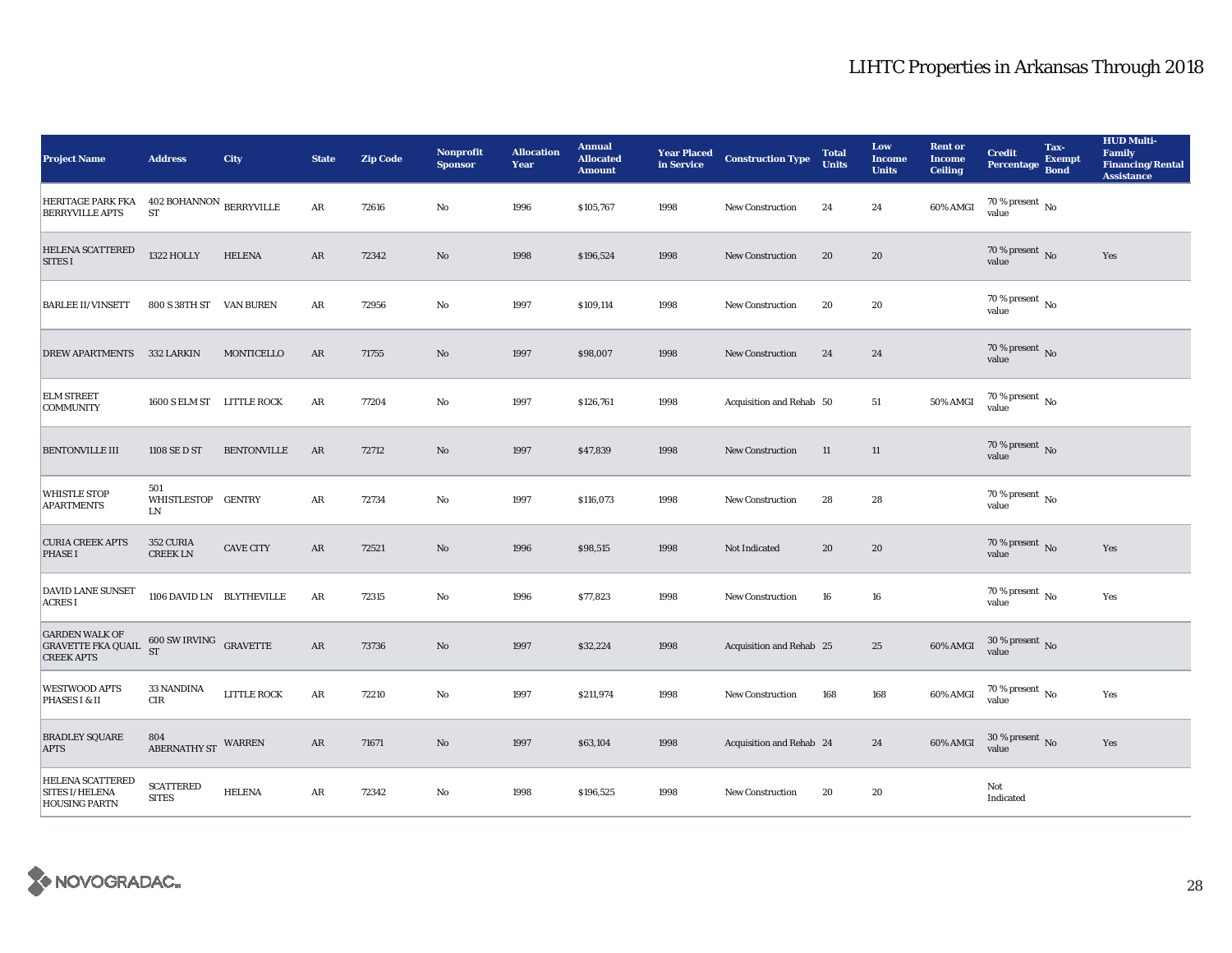| <b>Project Name</b>                                               | <b>Address</b>                      | <b>City</b>               | <b>State</b> | <b>Zip Code</b> | <b>Nonprofit</b><br><b>Sponsor</b> | <b>Allocation</b><br>Year | <b>Annual</b><br><b>Allocated</b><br><b>Amount</b> | <b>Year Placed<br/>in Service</b> | <b>Construction Type</b> | <b>Total</b><br><b>Units</b> | Low<br><b>Income</b><br><b>Units</b> | <b>Rent or</b><br><b>Income</b><br><b>Ceiling</b> | <b>Credit</b><br><b>Percentage</b>          | Tax-<br><b>Exempt</b><br><b>Bond</b> | <b>HUD Multi-</b><br><b>Family</b><br><b>Financing/Rental</b><br><b>Assistance</b> |
|-------------------------------------------------------------------|-------------------------------------|---------------------------|--------------|-----------------|------------------------------------|---------------------------|----------------------------------------------------|-----------------------------------|--------------------------|------------------------------|--------------------------------------|---------------------------------------------------|---------------------------------------------|--------------------------------------|------------------------------------------------------------------------------------|
| <b>MARKHAM HILL APTS</b><br>PHASE I & II FKA<br><b>MEADOW BRO</b> |                                     | 2310 W STONE FAYETTEVILLE | AR           | 72701           | No                                 | 1997                      | \$303,042                                          | 1998                              | New Construction         | 112                          | $\bf{0}$                             |                                                   | Not<br>Indicated                            |                                      |                                                                                    |
| PARK CREST<br><b>APARTMENTS</b>                                   | 100 MANSON<br>RD                    | <b>SHERWOOD</b>           | ${\bf AR}$   | 72120           | $\rm No$                           | 1998                      | \$918,414                                          | 1998                              | <b>New Construction</b>  | 216                          | 216                                  |                                                   | Not<br>Indicated                            |                                      |                                                                                    |
| <b>WEST WOOD</b><br><b>APARTMENTS I &amp; II</b>                  | 1 NANDINA CR LITTLE ROCK            |                           | ${\bf AR}$   | 72209           | $\rm No$                           | 1997                      | \$424,067                                          | 1998                              | <b>New Construction</b>  | 168                          | $\mathbf 0$                          |                                                   | Not<br>Indicated                            |                                      |                                                                                    |
| <b>BRISTOL PARK</b><br><b>APARTMENTS</b>                          | 12201 MARA<br>LYNN RD               | LITTLE ROCK               | AR           | 72211           | No                                 | 1997                      | \$345,480                                          | 1999                              | <b>New Construction</b>  | 204                          | 140                                  | 60% AMGI                                          | $30$ % present $\,$ $\rm Yes$<br>value      |                                      |                                                                                    |
| <b>CHESTNUT</b><br><b>APARTMENTS</b>                              | 629 HICKY ST MARIANNA               |                           | AR           | 72360           | No                                 | 1999                      | \$48,370                                           | 1999                              | <b>New Construction</b>  | 24                           | 24                                   | 60% AMGI                                          | 30 % present $\,$ No $\,$<br>value          |                                      |                                                                                    |
| <b>CLUB MANOR</b><br><b>APARTMENTS</b>                            | 1016 COUNTRY<br><b>CLUB DR</b>      | ARKADELPHIA               | ${\sf AR}$   | 71923           | No                                 | 1999                      | \$42,132                                           | 1999                              | New Construction         | 21                           | 20                                   |                                                   | $30$ % present $\,$ No $\,$<br>value        |                                      |                                                                                    |
| <b>DUMAS SCATTERED</b><br><b>SITES</b>                            | <b>SCATTERED</b><br><b>SITES</b>    | <b>DUMAS</b>              | AR           | 71639           | $\rm No$                           | 1998                      | \$213,525                                          | 1999                              | New Construction         | 20                           | 20                                   |                                                   | 70 % present $\,$ No $\,$<br>value          |                                      |                                                                                    |
| EAST OAKWOOD<br><b>PLACE</b>                                      | 1651 HAIRSTON CONWAY<br><b>ST</b>   |                           | ${\bf AR}$   | 72032           | No                                 | 1998                      | \$106,681                                          | 1999                              | Acquisition and Rehab 50 |                              | 50                                   |                                                   | <b>Both 30%</b><br>and 70%<br>present value | No                                   |                                                                                    |
| FAIRWAYS AT MARION $425$ BIRDIE DR MARION<br>II                   |                                     |                           | ${\bf AR}$   | 72364           | $\rm No$                           | 1999                      | \$91,161                                           | 1999                              | <b>New Construction</b>  | 36                           | 36                                   |                                                   | 70 % present $\hbox{~No}$<br>value          |                                      |                                                                                    |
| <b>HELENA SCATTERED</b><br><b>SITES II</b>                        | PO BOX 636                          | <b>HELENA</b>             | ${\bf AR}$   | 72342           | No                                 | 1999                      | \$250,000                                          | 1999                              | <b>New Construction</b>  | 20                           | 20                                   |                                                   | $70$ % present $\,$ No $\,$<br>value        |                                      | Yes                                                                                |
| <b>HOME HARBOR</b>                                                | 501 MALVERN<br>$\operatorname{AVE}$ | HOT SPRINGS               | AR           | 71901           | No                                 | 2009                      | \$625,000                                          | 1999                              | Not Indicated            | 64                           | $\bf{0}$                             |                                                   | Not<br>Indicated                            | No                                   |                                                                                    |
| <b>HOMETOWNE II</b>                                               | 1700 VILLAGE<br><b>CMNS</b>         | <b>CONWAY</b>             | ${\bf AR}$   | 72032           | No                                 | 2011                      | \$482,191                                          | 1999                              | <b>New Construction</b>  | 40                           | $\bf{0}$                             |                                                   | Not<br>Indicated                            | No                                   |                                                                                    |
| <b>HUGHES TOWERS</b><br><b>APTS</b>                               | 807<br><b>BLACKWOOD ST HUGHES</b>   |                           | ${\sf AR}$   | 72348           | No                                 | 1999                      | \$39,496                                           | 1999                              | <b>New Construction</b>  | 21                           | 20                                   |                                                   | $30\,\%$ present $\,$ No value              |                                      | No                                                                                 |

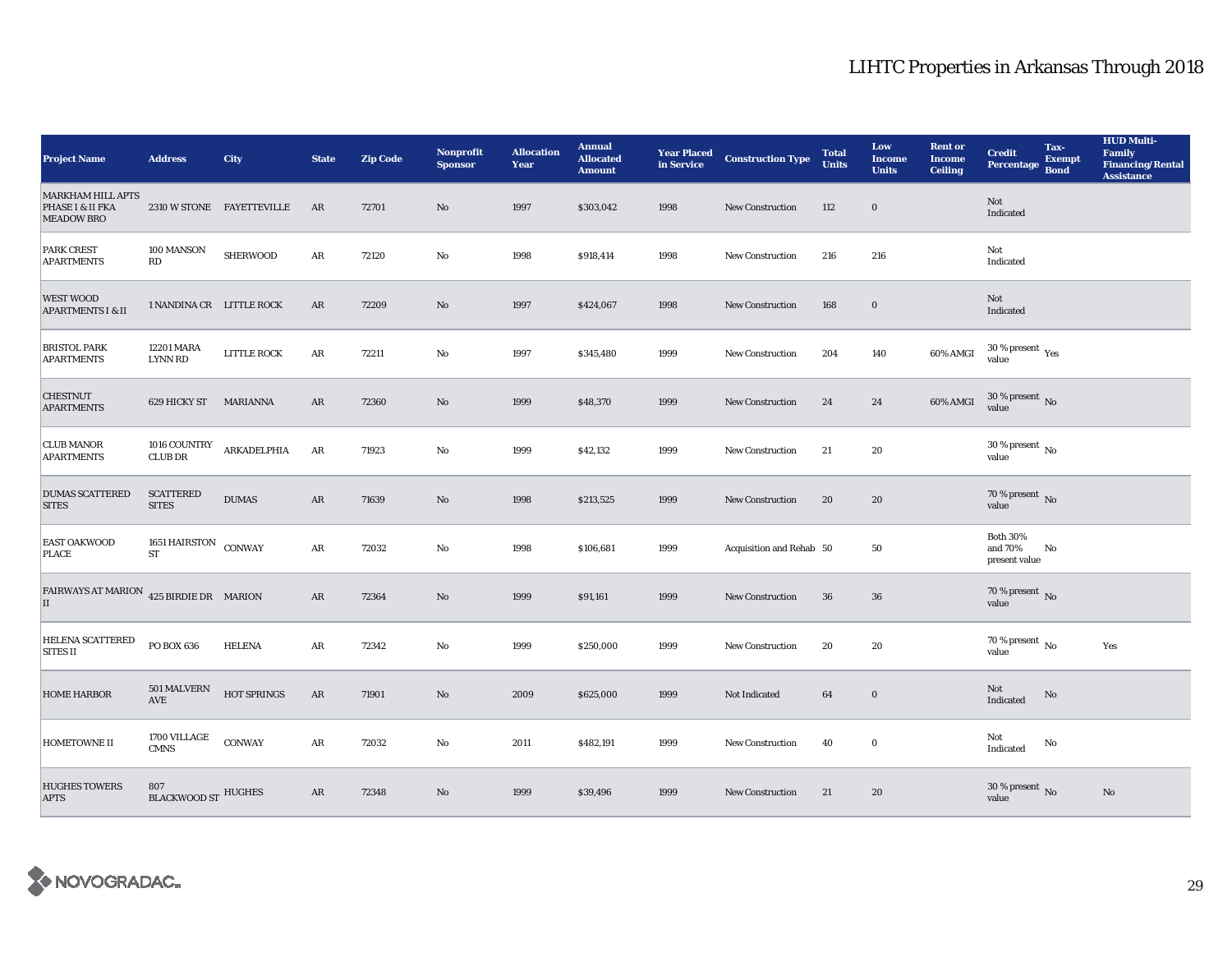| <b>Project Name</b>                                                          | <b>Address</b>                | City                       | <b>State</b> | <b>Zip Code</b> | <b>Nonprofit</b><br><b>Sponsor</b> | <b>Allocation</b><br>Year | <b>Annual</b><br><b>Allocated</b><br><b>Amount</b> |      | <b>Year Placed Construction Type</b><br>in Service | <b>Total</b><br><b>Units</b> | Low<br><b>Income</b><br><b>Units</b> | <b>Rent or</b><br><b>Income</b><br><b>Ceiling</b> | <b>Credit</b><br><b>Percentage</b>       | Tax-<br><b>Exempt</b><br><b>Bond</b> | <b>HUD Multi-</b><br><b>Family</b><br><b>Financing/Rental</b><br><b>Assistance</b> |
|------------------------------------------------------------------------------|-------------------------------|----------------------------|--------------|-----------------|------------------------------------|---------------------------|----------------------------------------------------|------|----------------------------------------------------|------------------------------|--------------------------------------|---------------------------------------------------|------------------------------------------|--------------------------------------|------------------------------------------------------------------------------------|
| <b>MADISON HEIGHTS</b>                                                       | 4704 W 13TH ST LITTLE ROCK    |                            | AR           | 72204           | No                                 | 1997                      | \$426,022                                          | 1999 | <b>New Construction</b>                            | 140                          | 140                                  |                                                   | 70 % present $\hbox{~No}$<br>value       |                                      |                                                                                    |
| <b>NORTHGATE</b><br><b>APARTMENTS</b>                                        | 305 ROYA LN                   | <b>BRYANT</b>              | AR           | 72022           | $\rm\thinspace No$                 | 1997                      | \$52,992                                           | 1999 | New Construction                                   | 20                           | 20                                   |                                                   | $70\,\%$ present $\,$ No value           |                                      |                                                                                    |
| RIDGECREST<br><b>APARTMENTS -</b><br>ARKADELPHIA                             | 724 S 10TH ST                 | ARKADELPHIA                | AR           | 71923           | $\mathbf {No}$                     | 1998                      | \$46,852                                           | 1999 | <b>New Construction</b>                            | 25                           | 24                                   | 50% AMGI                                          | $30$ % present $\,$ No value             |                                      |                                                                                    |
| RIVERVIEW APTS -<br><b>TUCKERMAN</b>                                         | 105 TWIN OAKS TUCKERMAN<br>DR |                            | AR           | 72473           | $\rm\thinspace No$                 | 1998                      | \$52,848                                           | 1999 | New Construction                                   | 24                           | 25                                   | 60% AMGI                                          | 30 % present No<br>value                 |                                      | No                                                                                 |
| TRINITY COURT PLACE 2000 MAIN ST LITTLE ROCK                                 |                               |                            | AR           | 72206           | No                                 | 1998                      | \$155,365                                          | 1999 | Acquisition and Rehab 22                           |                              | $\bf{22}$                            | <b>50% AMGI</b>                                   | 70 % present $\,$ No $\,$<br>value       |                                      | Yes                                                                                |
| <b>WRIGHTSVILLE</b><br><b>MANOR</b>                                          | 13024 HWY 365<br>S            | WRIGHTSVILLE AR            |              | 72206           | $\mathbf{N}\mathbf{o}$             | 1997                      | \$107,394                                          | 1999 | Both New Construction 25<br>and $\rm A/R$          |                              | 24                                   |                                                   | 70 % present $_{\rm No}$<br>value        |                                      |                                                                                    |
| <b>PARK CREST APTS -</b><br><b>SHERWOOD</b>                                  | 100 MANSON<br>RD              | <b>SHERWOOD</b>            | AR           | 72120           | $\mathbf{No}$                      | 1998                      | \$482,403                                          | 1999 | <b>New Construction</b>                            | 216                          | 216                                  | 60% AMGI                                          | $30\,\%$ present $\,$ $\rm Yes$<br>value |                                      | Yes                                                                                |
| <b>VILLAGE OF SEVEN</b><br><b>MORNINGS FKA</b><br><b>CONWAY SENIOR C</b>     | 1400<br>HARKRIDER ST CONWAY   |                            | ${\bf AR}$   | 72034           | $\mathbf{N}\mathbf{o}$             | 1998                      | \$211,185                                          | 1999 | <b>New Construction</b>                            | 50                           | ${\bf 50}$                           |                                                   | 70 % present $\overline{N}$<br>value     |                                      |                                                                                    |
| <b>CHAPEL RIDGE OF</b><br><b>HOT SPRINGS</b>                                 | 160 MORPHEW<br>RD             | HOT SPRINGS                | $\rm{AR}$    | 71913           | $_{\rm No}$                        | 1998                      | \$250,000                                          | 1999 | <b>New Construction</b>                            | 56                           | ${\bf 56}$                           |                                                   | $70\%$ present $\overline{N_0}$<br>value |                                      | Yes                                                                                |
| <b>CHERRY BARK</b><br><b>APARTMENTS</b>                                      | 201 OSBORN RD PINE BLUFF      |                            | ${\sf AR}$   | 71601           | No                                 | 1998                      | \$148,913                                          | 1999 | <b>New Construction</b>                            | 33                           | $32\,$                               | 60% AMGI                                          | $70\%$ present No<br>value               |                                      |                                                                                    |
| <b>CUTLER TERRACE</b><br><b>APARTMENTS</b>                                   |                               | 1401 CUTLER ST ARKADELPHIA | AR           | 71923           | No                                 | 1998                      | \$48,503                                           | 1999 | <b>New Construction</b>                            | 25                           | 24                                   |                                                   | 30 % present $\,$ No $\,$<br>value       |                                      |                                                                                    |
| <b>GARDEN WALK OF</b><br>ALMA FKA ASHWOOD 800 HARRIS DR ALMA<br><b>PLACE</b> |                               |                            | AR           | 72921           | No                                 | 1998                      | \$43,707                                           | 1999 | <b>New Construction</b>                            | 26                           | 26                                   |                                                   | 30 % present $\,$ No $\,$<br>value       |                                      |                                                                                    |
| <b>CRDC JACKSON</b><br><b>HOMES</b>                                          | 504 HWY 67 N TUCKERMAN        |                            | AR           | 72473           | No                                 | 1999                      | \$51,651                                           | 1999 | <b>New Construction</b>                            | 10                           | 10                                   |                                                   | $70$ % present $\,$ No $\,$<br>value     |                                      |                                                                                    |

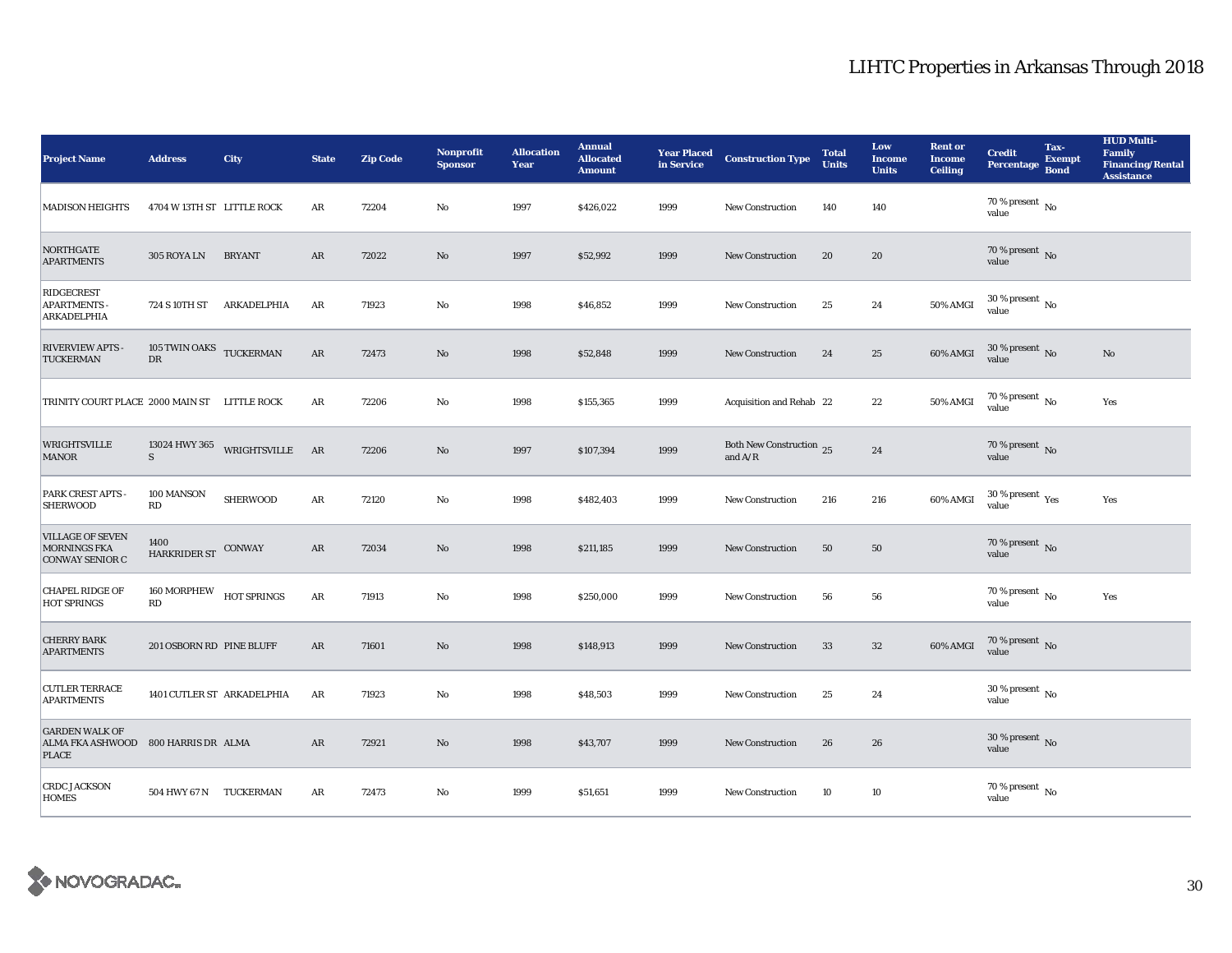| <b>Project Name</b>                                             | <b>Address</b>                          | <b>City</b>         | <b>State</b> | <b>Zip Code</b> | <b>Nonprofit</b><br><b>Sponsor</b> | <b>Allocation</b><br>Year | <b>Annual</b><br><b>Allocated</b><br><b>Amount</b> | <b>Year Placed</b><br>in Service | <b>Construction Type</b>               | <b>Total</b><br><b>Units</b> | Low<br><b>Income</b><br><b>Units</b> | <b>Rent or</b><br><b>Income</b><br><b>Ceiling</b> | <b>Credit</b><br>Percentage            | Tax-<br><b>Exempt</b><br><b>Bond</b> | <b>HUD Multi-</b><br><b>Family</b><br><b>Financing/Rental</b><br><b>Assistance</b> |
|-----------------------------------------------------------------|-----------------------------------------|---------------------|--------------|-----------------|------------------------------------|---------------------------|----------------------------------------------------|----------------------------------|----------------------------------------|------------------------------|--------------------------------------|---------------------------------------------------|----------------------------------------|--------------------------------------|------------------------------------------------------------------------------------|
| <b>MALCOLM MANOR</b>                                            | <b>SCATTERED</b><br><b>SITES</b>        | WEST MEMPHIS AR     |              | 72301           | $\rm No$                           | 1998                      | \$164,082                                          | 1999                             | <b>New Construction</b>                | 24                           | 24                                   |                                                   | 70 % present $\,$ No $\,$<br>value     |                                      |                                                                                    |
| <b>HUNTINGTON PLACE</b><br><b>APTS</b>                          | 43 WARREN DR LITTLE ROCK                |                     | $\rm{AR}$    | 72209           | $\mathbf{N}\mathbf{o}$             | 1999                      | \$257,004                                          | 1999                             | Acquisition and Rehab 184              |                              | 184                                  | 60% AMGI                                          | Not<br>Indicated                       | Yes                                  | Yes                                                                                |
| <b>OSAGE TERRACE</b>                                            | 3401 SE L ST                            | <b>BENTONVILLE</b>  | AR           | 72712           | $\rm No$                           | 1998                      | \$250,000                                          | 1999                             | <b>New Construction</b>                | 40                           | 40                                   |                                                   | 70 % present $\overline{N}$<br>value   |                                      |                                                                                    |
| <b>BARLEE PROPERTIES 2608 KOLLER</b><br>II (KOLLER ADDITION) ST |                                         | <b>FORT SMITH</b>   | AR           | 72904           | $\mathbf{N}\mathbf{o}$             | 1998                      | \$113,078                                          | 1999                             | New Construction                       | 23                           | $\bf{22}$                            |                                                   | 70 % present $\,$ No $\,$<br>value     |                                      | Yes                                                                                |
| <b>STEEPLECHASE</b>                                             | 2411<br>TALONWOOD<br>DR                 | <b>WEST MEMPHIS</b> | AR           | 72301           | $\rm No$                           | 1999                      | \$300,108                                          | 1999                             | Both New Construction 263<br>and $A/R$ |                              | 263                                  | 60% AMGI                                          | Not<br>Indicated                       | Yes                                  | No                                                                                 |
| PRE ARK HOUSING                                                 | 654 HATLEY<br>AVE                       | PRESCOTT            | AR           | 71857           | $\mathbf{No}$                      | 1997                      | \$50,040                                           | 1999                             | Acquisition and Rehab 12               |                              | 12                                   |                                                   | 30 % present $\,$ No $\,$<br>value     |                                      | Yes                                                                                |
| <b>CHAPEL RIDGE OF EL</b><br><b>DORADO PHASE I</b>              | 301<br>MOOREWOOD EL DORADO<br><b>ST</b> |                     | AR           | 71730           | $\rm No$                           | 1998                      | \$250,000                                          | 1999                             | <b>New Construction</b>                | 64                           | 64                                   |                                                   | 70 % present $\,$ No $\,$<br>value     |                                      | Yes                                                                                |
| DAVID LANE SUNSET<br><b>ACRES II</b>                            | 1106 DAVID LN BLYTHEVILLE               |                     | $\rm{AR}$    | 72315           | $\mathbf{N}\mathbf{o}$             | 1997                      | \$87,531                                           | 1999                             | <b>New Construction</b>                | 18                           | 18                                   |                                                   | $70$ % present $\,$ No $\,$<br>value   |                                      | Yes                                                                                |
| <b>IMPERIAL HOMES</b><br><b>SOUTH</b>                           | 2950 E<br><b>JACKSON AVE</b>            | WEST MEMPHIS AR     |              | 72301           | $\mathbf{N}\mathbf{o}$             | 2012                      | \$449,667                                          | 1999                             | Acquisition and Rehab 56               |                              | 56                                   | 60% AMGI                                          | $70$ % present $\,$ No value           |                                      |                                                                                    |
| HELENA SCATTERED<br>SITES II/HELENA<br><b>HOUSING PART</b>      | <b>SCATTERED</b><br><b>SITES</b>        | ARKADELPHIA         | $\rm{AR}$    | 72342           | $\rm No$                           | 1999                      | \$250,000                                          | 1999                             | <b>New Construction</b>                | 20                           | 20                                   |                                                   | Not<br>Indicated                       |                                      |                                                                                    |
| <b>WEST PINE</b><br><b>APARTMENTS</b>                           | 1490 HWY 258 BALD KNOB                  |                     | AR           | 72010           | $\mathbf{N}\mathbf{o}$             | 1998                      | \$38,890                                           | 2000                             | New Construction                       | 22                           | 21                                   | 60% AMGI                                          | $30\,\%$ present $\,$ No value         |                                      |                                                                                    |
| <b>MOUNTAIN STATION</b><br><b>APTS</b>                          | 1749<br><b>GLENBRIAR DR</b>             | MOUNTAIN HOME AR    |              | 72653           | $\mathbf{No}$                      | 1998                      | \$182,061                                          | 2000                             | New Construction                       | 30                           | 30                                   | 60% AMGI                                          | $70$ % present $\,$ No $\,$<br>value   |                                      | Yes                                                                                |
| <b>WOODLAND HILLS</b><br><b>APARTMENTS</b>                      | 200 COLUMBIA MCNEIL<br><b>RD120</b>     |                     | $\rm{AR}$    | 71752           | $\mathbf{N}\mathbf{o}$             | 1999                      | \$40,396                                           | 2000                             | <b>New Construction</b>                | 19                           | 19                                   |                                                   | 30 % present $\overline{N_0}$<br>value |                                      |                                                                                    |

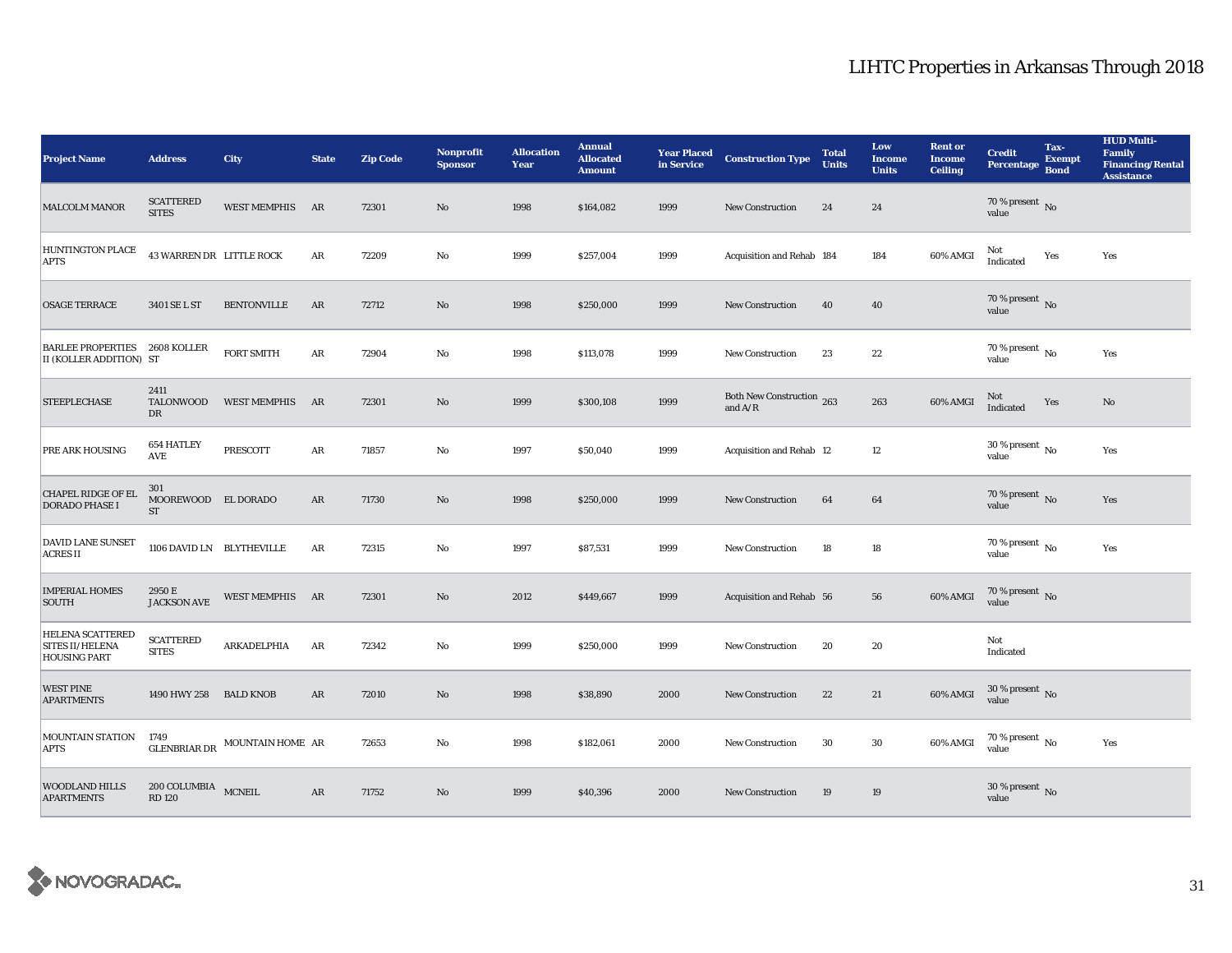| <b>Project Name</b>                                                     | <b>Address</b>                          | <b>City</b>                                       | <b>State</b> | <b>Zip Code</b> | <b>Nonprofit</b><br><b>Sponsor</b> | <b>Allocation</b><br>Year | <b>Annual</b><br><b>Allocated</b><br><b>Amount</b> | <b>Year Placed</b><br>in Service | <b>Construction Type</b>  | <b>Total</b><br><b>Units</b> | Low<br><b>Income</b><br><b>Units</b> | <b>Rent or</b><br><b>Income</b><br><b>Ceiling</b> | <b>Credit</b><br><b>Percentage</b>              | Tax-<br><b>Exempt</b><br><b>Bond</b> | <b>HUD Multi-</b><br><b>Family</b><br><b>Financing/Rental</b><br><b>Assistance</b> |
|-------------------------------------------------------------------------|-----------------------------------------|---------------------------------------------------|--------------|-----------------|------------------------------------|---------------------------|----------------------------------------------------|----------------------------------|---------------------------|------------------------------|--------------------------------------|---------------------------------------------------|-------------------------------------------------|--------------------------------------|------------------------------------------------------------------------------------|
| <b>WARREN MANOR</b>                                                     | <b>433 BURNETT</b><br>RD                | <b>WARREN</b>                                     | AR           | 71671           | No                                 | 1999                      | \$144,424                                          | 2000                             | New Construction          | 32                           | 32                                   | 60% AMGI                                          | 70 % present $\,$ No $\,$<br>value              |                                      |                                                                                    |
| SENIOR RESIDENCES<br>OF SHERWOOD                                        | 201 TEAGUE LN SHERWOOD                  |                                                   | AR           | 72120           | $\rm No$                           | 1998                      | \$250,000                                          | 2000                             | <b>New Construction</b>   | 65                           | 74                                   | 60% AMGI                                          | 70 % present $\,$ No $\,$<br>value              |                                      |                                                                                    |
| <b>MAPLE CHURCH</b><br>SENIOR CITIZEN APTS PKWY DR                      | 1611 SENIOR                             | <b>HARRISON</b>                                   | ${\bf AR}$   | 72601           | No                                 | 1998                      | \$158,109                                          | 2000                             | <b>New Construction</b>   | $32\,$                       | ${\bf 32}$                           | 60% AMGI                                          | 70 % present $\,$ No $\,$<br>value              |                                      | Yes                                                                                |
| <b>CHAPEL RIDGE OF</b><br><b>TEXARKANA</b>                              | 4717 COUNTY<br>$\operatorname{AVE}$     | TEXARKANA                                         | ${\bf AR}$   | 71854           | $\rm No$                           | 1999                      | \$134,725                                          | 2000                             | <b>New Construction</b>   | 144                          | 74                                   |                                                   | 30 % present $\gamma_{\rm{ES}}$<br>value        |                                      |                                                                                    |
| <b>CHAPEL RIDGE OF</b><br>LITTLE ROCK I                                 | 24800 CHENAL LITTLE ROCK<br><b>PKWY</b> |                                                   | ${\bf AR}$   | 72223           | $\mathbf {No}$                     | 1999                      | \$200,135                                          | 2000                             | <b>New Construction</b>   | 128                          | $92\,$                               | 60% AMGI                                          | $30\,\%$ present $\rm\thinspace_{Yes}$<br>value |                                      | Yes                                                                                |
| SPRINGDALE RIDGE I<br>FKA DEER RUN<br><b>APARTMENTS</b>                 | 750 S 40TH ST SPRINGDALE                |                                                   | AR           | 72762           | $\rm No$                           | 1998                      | \$250,020                                          | 2000                             | <b>New Construction</b>   | 108                          | 108                                  | 60% AMGI                                          | 70 % present $\,$ No $\,$<br>value              |                                      |                                                                                    |
| <b>CHAPEL RIDGE OF</b><br><b>FORT SMITH</b>                             | <b>7500 JENNY</b><br>LIND RD            | <b>FORT SMITH</b>                                 | AR           | 72908           | No                                 | 1999                      | \$250,000                                          | 2000                             | New Construction          | 84                           | 66                                   | 60% AMGI                                          | 70 % present $\,$ No $\,$<br>value              |                                      | Yes                                                                                |
| <b>NANTUCKET</b><br><b>APARTMENTS FKA</b><br><b>FAYETTEVILLE S. CIT</b> | 611 E                                   | NANTUCKET DR FAYETTEVILLE                         | AR           | 72702           | No                                 | 1998                      | \$211,365                                          | 2000                             | <b>New Construction</b>   | 51                           | 51                                   |                                                   | 70 % present $\bar{N}$ o<br>value               |                                      |                                                                                    |
| TIMBERWOOD<br><b>APARTMENTS</b>                                         | <b>BLVD</b>                             | $207\,\mathrm{S}\,\mathrm{HOSPITAL}$ JACKSONVILLE | AR           | 72078           | $\mathbf {No}$                     | 1998                      | \$244,295                                          | 2000                             | New Construction          | 56                           | 52                                   | 60% AMGI                                          | $70$ % present $\,$ No $\,$<br>value            |                                      |                                                                                    |
| <b>CULTURAL CAMPUS</b><br><b>COOPERATIVE</b>                            | <b>119 OAK ST</b>                       | <b>HOT SPRINGS</b>                                | ${\bf AR}$   | 71901           | $\mathbf{N}\mathbf{o}$             | 1999                      | \$245,705                                          | 2000                             | Acquisition and Rehab 38  |                              | $38\,$                               |                                                   | <b>Both 30%</b><br>and 70%<br>present value     | No                                   | No                                                                                 |
| <b>BLOCK 2</b><br><b>DEVELOPMENT</b>                                    | 119 E<br><b>MARKHAM ST</b>              | <b>LITTLE ROCK</b>                                | AR           | 72201           | No                                 | 1999                      | \$120,153                                          | 2000                             | Acquisition and Rehab 145 |                              | 101                                  |                                                   | 30 % present $\rm \gamma_{\rm PS}$<br>value     |                                      | No                                                                                 |
| HOMEWOOD VILLAGE<br><b>APARTMENTS</b>                                   | 321<br><b>HOMEWOOD</b><br>LN            | <b>ASH FLAT</b>                                   | AR           | 72513           | No                                 | 2012                      | \$572,999                                          | 2012                             | <b>New Construction</b>   | 45                           | 45                                   |                                                   | <b>Both 30%</b><br>and 70%<br>present value     | No                                   |                                                                                    |
| PEAKS AT COUNTRY<br><b>CLUB III F</b>                                   | 10720<br>RICHSMITH LN ROCK              | NORTH LITTLE                                      | AR           | 72113           | No                                 | 2010                      | \$600,000                                          | 2012                             | <b>New Construction</b>   | 48                           | 48                                   | 60% AMGI                                          | $70$ % present $\,$ No $\,$<br>value            |                                      | Yes                                                                                |

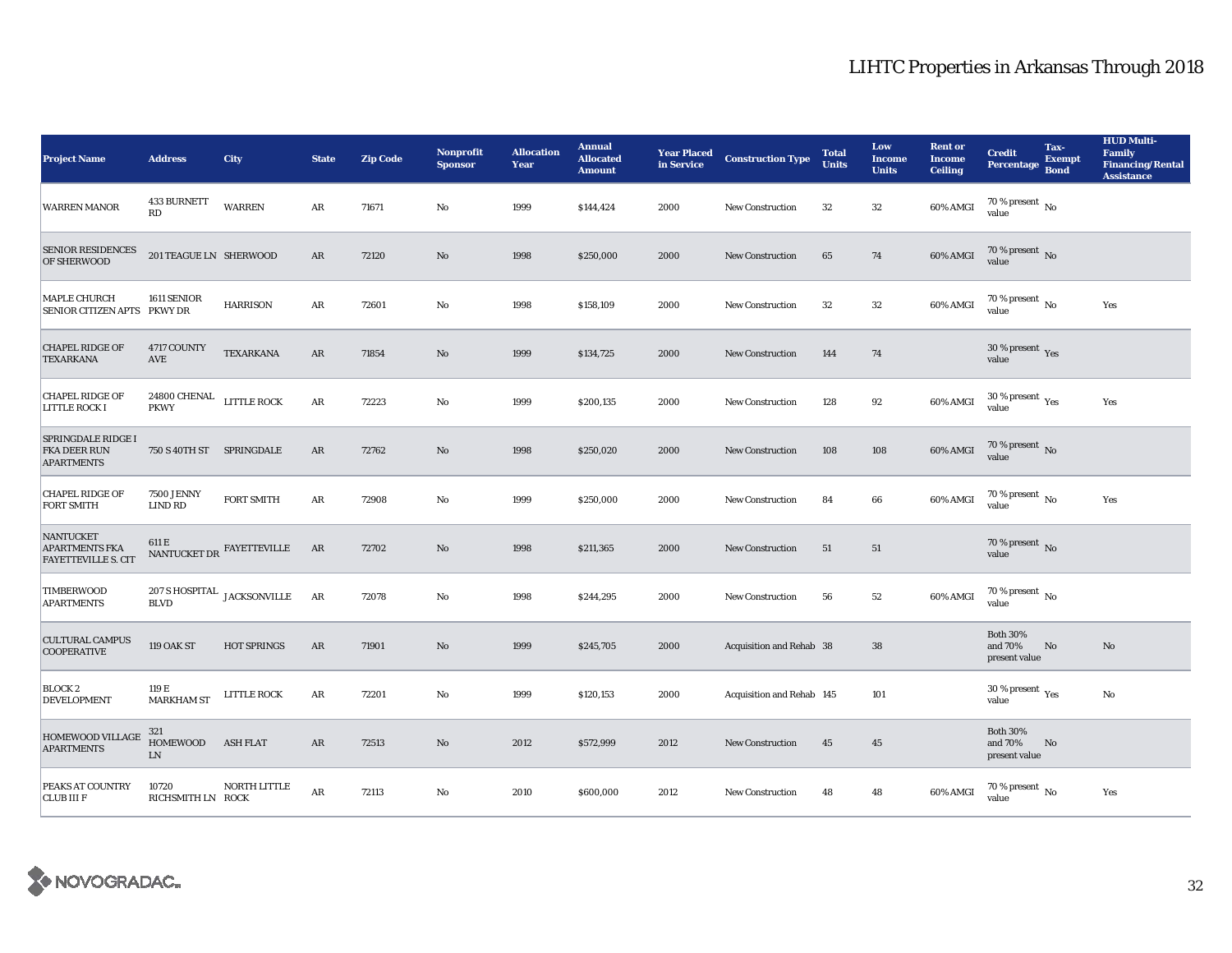| <b>Project Name</b>                            | <b>Address</b>                                                                  | <b>City</b>             | <b>State</b> | <b>Zip Code</b> | <b>Nonprofit</b><br><b>Sponsor</b> | <b>Allocation</b><br>Year | <b>Annual</b><br><b>Allocated</b><br><b>Amount</b> | in Service | <b>Year Placed Construction Type</b> | <b>Total</b><br><b>Units</b> | Low<br><b>Income</b><br><b>Units</b> | <b>Rent or</b><br><b>Income</b><br><b>Ceiling</b> | <b>Credit</b><br><b>Percentage</b>          | Tax-<br><b>Exempt</b><br><b>Bond</b> | <b>HUD Multi-</b><br><b>Family</b><br><b>Financing/Rental</b><br><b>Assistance</b> |
|------------------------------------------------|---------------------------------------------------------------------------------|-------------------------|--------------|-----------------|------------------------------------|---------------------------|----------------------------------------------------|------------|--------------------------------------|------------------------------|--------------------------------------|---------------------------------------------------|---------------------------------------------|--------------------------------------|------------------------------------------------------------------------------------|
| <b>WALNUT PARK</b><br><b>ESTATES II</b>        | 4101 WALNUT<br>PARK DR                                                          | <b>FORT SMITH</b>       | AR           | 72904           | $\mathbf{No}$                      | 2010                      | \$393,982                                          | 2012       | <b>New Construction</b>              | 25                           | 25                                   | 60% AMGI                                          | 70 % present $\hbox{~No}$<br>value          |                                      |                                                                                    |
| <b>VILLAS AT COUNTRY</b><br><b>CLUBII</b>      | 10601<br>RICHSMITH LN ROCK                                                      | NORTH LITTLE            | $\rm{AR}$    | 72113           | $\rm No$                           | 2010                      | \$600,000                                          | 2012       | New Construction                     | 51                           | 41                                   | 60% AMGI                                          | $70$ % present $\,$ $_{\rm No}$<br>value    |                                      |                                                                                    |
| RIVER VIEW VILLAGE                             | 449 OLD<br>MILITARY RD                                                          | COLT                    | AR           | 72326           | No                                 | 2010                      | \$281,175                                          | 2012       | <b>New Construction</b>              | 20                           | ${\bf 20}$                           | 60% AMGI                                          | $70$ % present $\,$ No value                |                                      |                                                                                    |
| <b>OAK RIDGE</b><br><b>APARTMENTS</b>          | 6201<br>MABELVALE<br><b>CUT OFF</b>                                             | <b>LITTLE ROCK</b>      | AR           | 72209           | No                                 | 2010                      | \$600,000                                          | 2012       | Acquisition and Rehab 64             |                              | 64                                   | 60% AMGI                                          | <b>Both 30%</b><br>and 70%<br>present value | No                                   |                                                                                    |
| <b>MOUNTAINVIEW</b><br><b>ESTATES PHASE II</b> | $238\,\mbox{MOUNTAIN}$ GASSVILLE<br><b>LOOP</b>                                 |                         | AR           | 72635           | No                                 | 2010                      | \$545,748                                          | 2012       | <b>New Construction</b>              | 36                           | 36                                   | 60% AMGI                                          | $70$ % present $_{\rm No}$                  |                                      | No                                                                                 |
| <b>MEADOWVIEW</b><br><b>ESTATES II</b>         | 1801<br>SAGEWOOD DR                                                             | <b>CLARKSVILLE</b>      | AR           | 72830           | $\mathbf{N}\mathbf{o}$             | 2010                      | \$388,980                                          | 2012       | New Construction                     | 25                           | 25                                   | $60\%$ AMGI                                       | $70$ % present $\,$ No value                |                                      |                                                                                    |
| <b>GRANITE MOUNTAIN</b><br><b>SENIOR HOMES</b> | 100 HAYES DR LITTLE ROCK                                                        |                         | ${\bf AR}$   | 72206           | $\mathbf{N}\mathbf{o}$             | 2010                      | \$630,822                                          | 2012       | New Construction                     | 40                           | $32\,$                               | 60% AMGI                                          | $70\%$ present No<br>value                  |                                      |                                                                                    |
| ORCHARDS AT<br>MABELVALE II                    | 10200<br>$\mathbb{R}\mathbf{ICHS} \mathbf{M}\mathbf{ITH} \mathbf{LN}$ MABELVALE |                         | AR           | 72103           | No                                 | 2010                      | \$600,000                                          | 2012       | <b>New Construction</b>              | 50                           | 40                                   | 60% AMGI                                          | $70$ % present $\,$ No $\,$<br>value        |                                      |                                                                                    |
| STONEBROOK PARK<br>OF FORREST CITY             | 2204 E<br>CR                                                                    | STONEBROOK FORREST CITY | AR           | 72335           | No                                 | 2010                      | \$536,524                                          | 2012       | <b>New Construction</b>              | 41                           | 32                                   |                                                   | 70 % present $\overline{N_0}$<br>value      |                                      |                                                                                    |
| <b>HUGHES MANOR II</b>                         | 311 WILSON ST HUGHES                                                            |                         | ${\bf AR}$   | 72348           | No                                 | 2009                      | \$180,782                                          | 2012       | Acquisition and Rehab 33             |                              | 32                                   |                                                   | <b>Both 30%</b><br>and 70%<br>present value | No                                   |                                                                                    |
| <b>GARDEN WALK OF</b><br><b>BARLING</b>        | 710 A ST                                                                        | <b>BARLING</b>          | AR           | 72923           | $\rm No$                           | 2010                      | \$334,762                                          | 2012       | Acquisition and Rehab 41             |                              | 41                                   | 60% AMGI                                          | <b>Both 30%</b><br>and 70%<br>present value | No                                   |                                                                                    |
| <b>GARDEN WALK OF</b><br><b>BOONEVILLE</b>     | 668 S SHARPE<br><b>ST</b>                                                       | <b>BOONEVILLE</b>       | ${\bf AR}$   | 72927           | $\mathbf{No}$                      | 2010                      | \$355,386                                          | 2012       | Acquisition and Rehab 49             |                              | 49                                   | 60% AMGI                                          | <b>Both 30%</b><br>and 70%<br>present value | No                                   |                                                                                    |
| <b>SOUTHPOINT</b><br><b>APARTMENTS</b>         | 1705 DESHAE CV $_{\rm POCAHONTAS}$<br><b>APT A</b>                              |                         | AR           | 72455           | No                                 | 2010                      | \$139,727                                          | 2012       | Acquisition and Rehab 24             |                              | 24                                   |                                                   | <b>Both 30%</b><br>and 70%<br>present value | No                                   |                                                                                    |

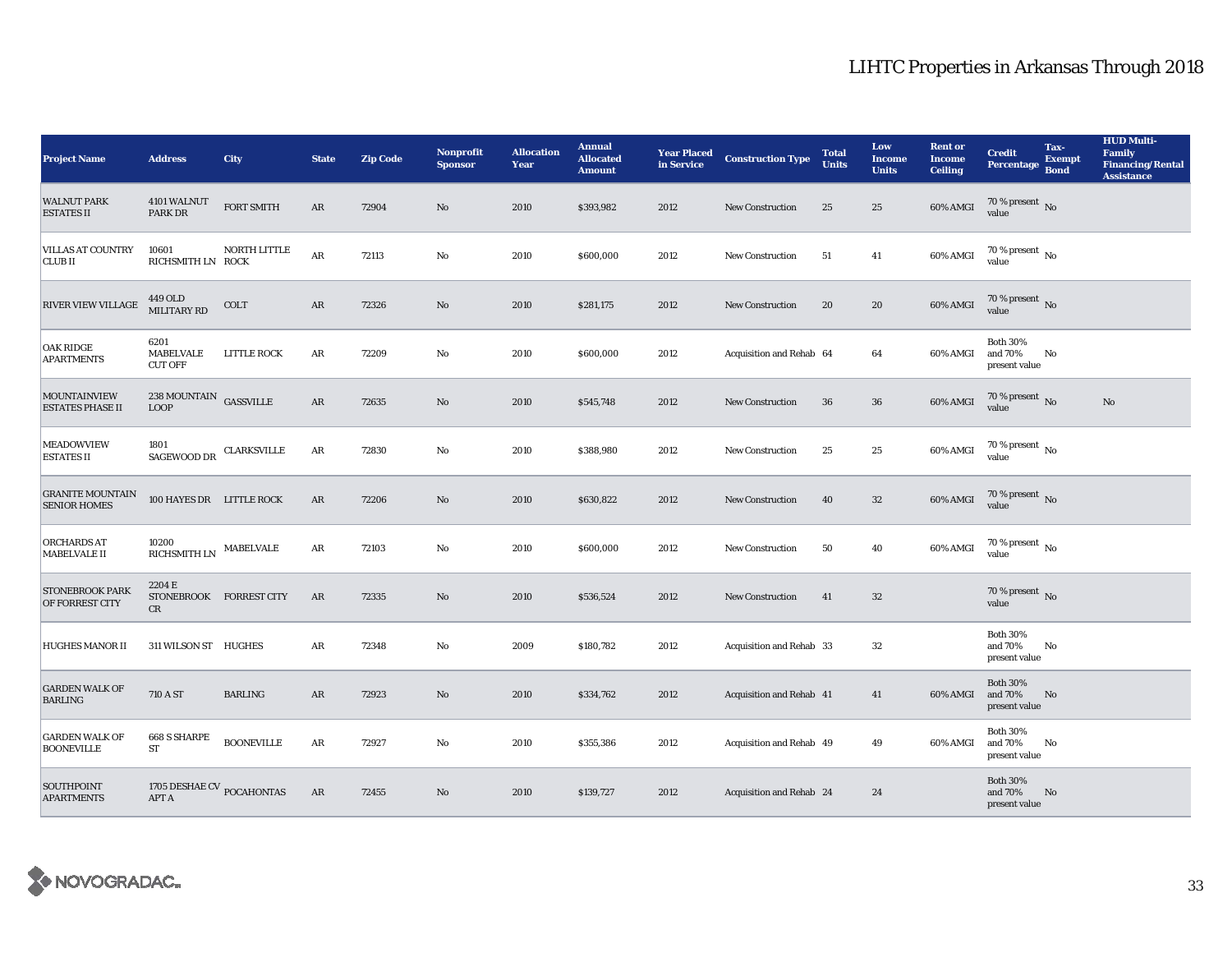| <b>Project Name</b>                                            | <b>Address</b>                       | City                                     | <b>State</b> | <b>Zip Code</b> | Nonprofit<br><b>Sponsor</b> | <b>Allocation</b><br>Year | <b>Annual</b><br><b>Allocated</b><br><b>Amount</b> |      | <b>Year Placed Construction Type</b><br>in Service | <b>Total</b><br><b>Units</b> | Low<br><b>Income</b><br><b>Units</b> | <b>Rent or</b><br><b>Income</b><br><b>Ceiling</b> | <b>Credit</b><br><b>Percentage</b>          | Tax-<br><b>Exempt</b><br><b>Bond</b> | <b>HUD Multi-</b><br><b>Family</b><br><b>Financing/Rental</b><br><b>Assistance</b> |
|----------------------------------------------------------------|--------------------------------------|------------------------------------------|--------------|-----------------|-----------------------------|---------------------------|----------------------------------------------------|------|----------------------------------------------------|------------------------------|--------------------------------------|---------------------------------------------------|---------------------------------------------|--------------------------------------|------------------------------------------------------------------------------------|
| <b>VILLAS OF</b><br>TEXARKANA                                  | $2711$ $\mbox{PRESTON}$<br><b>ST</b> | <b>TEXARKANA</b>                         | AR           | 71854           | No                          | 2011                      | \$600,000                                          | 2012 | <b>New Construction</b>                            | 51                           | 49                                   | 60% AMGI                                          | 70 % present $\,$ No $\,$<br>value          |                                      |                                                                                    |
| <b>VILLAS AT COUNTRY</b><br><b>CLUB</b>                        | 10701<br>RICHSMITH LN ROCK           | NORTH LITTLE                             | $\rm{AR}$    | 72113           | $\rm No$                    | 2011                      | \$600,000                                          | 2012 | New Construction                                   | 51                           | 49                                   | 60% AMGI                                          | $70$ % present $\,$ No value                |                                      |                                                                                    |
| <b>VALLEY ESTATES OF</b><br><b>CLARKSVILLE II</b>              | 1622 DUNWOOD $\,$ CLARKSVILLE<br>DR  |                                          | $\rm{AR}$    | 72830           | $\mathbf{N}\mathbf{o}$      | 2011                      | \$600,000                                          | 2012 | <b>New Construction</b>                            | 48                           | 47                                   | 60% AMGI                                          | $70$ % present $\,$ No value                |                                      |                                                                                    |
| <b>STONEBROOK PARK</b><br><b>HOMES OF WYNNE</b>                | 1800 FALLS<br><b>BLVD S</b>          | <b>WYNNE</b>                             | $\rm{AR}$    | 72396           | $\rm No$                    | 2009                      | \$588,120                                          | 2012 | New Construction                                   | 37                           | ${\bf 36}$                           |                                                   | 70 % present $\,$ No $\,$<br>value          |                                      |                                                                                    |
| <b>STONEBROOK PARK</b><br>HOMES OF FORT<br><b>SMITH</b>        | 3433 NORTH ST FORT SMITH             |                                          | AR           | 72901           | $\mathbf{No}$               | 2009                      | \$1,027                                            | 2012 | New Construction                                   | 37                           | 36                                   |                                                   | $70$ % present $\,$ No $\,$<br>value        |                                      |                                                                                    |
| RIDGE AT NORTH<br><b>LITTLE ROCK II</b>                        | $_{\rm DR}$                          | 940 W SCENIC NORTH LITTLE<br><b>ROCK</b> | $\rm{AR}$    | 72118           | No                          | 2011                      | \$600,000                                          | 2012 | <b>New Construction</b>                            | 48                           | 47                                   | 60% AMGI                                          | $70$ % present $\,$ No value                |                                      |                                                                                    |
| PEAKS AT HOPE                                                  | 2206 BILL<br><b>CLINTON DR</b>       | HOPE                                     | AR           | 71801           | $\mathbf{N}\mathbf{o}$      | 2011                      | \$600,000                                          | 2012 | New Construction                                   | 48                           | 47                                   | 60% AMGI                                          | 70 % present $\,$ No $\,$<br>value          |                                      |                                                                                    |
| <b>VINEYARDS AT EL</b><br><b>DORADO PHASE II</b>               | 550 BEVERLY<br>$_{\rm DR}$           | EL DORADO                                | $\rm{AR}$    | 71730           | $\mathbf{N}\mathbf{o}$      | 2011                      | \$600,000                                          | 2012 | <b>New Construction</b>                            | 48                           | 47                                   |                                                   | 70 % present $\,$ No $\,$<br>value          |                                      |                                                                                    |
| <b>CALICO PINES</b>                                            | 191 GRASSE ST CALICO ROCK            |                                          | $\rm{AR}$    | 72519           | $\mathbf{N}\mathbf{o}$      | 1994                      | \$234,842                                          | 2012 | <b>New Construction</b>                            | 27                           | ${\bf 26}$                           | 60% AMGI                                          | <b>Both 30%</b><br>and 70%<br>present value | No                                   |                                                                                    |
| <b>RIVERVIEW</b><br><b>APARTMENTS -</b><br><b>MARIANNA</b>     | 580 HICKY ST                         | <b>MARIANNA</b>                          | $\rm{AR}$    | 72360           | $\rm No$                    | 1993                      | \$284,759                                          | 2012 | Acquisition and Rehab 42                           |                              | 41                                   | 50% AMGI                                          | <b>Both 30%</b><br>and 70%<br>present value | No                                   |                                                                                    |
| <b>PEAKS AT COUNTRY</b><br><b>CLUB III FKA PEAKS</b><br>NLR II | 10700-10720<br>RICHSMITH LN ROCK     | NORTH LITTLE                             | $\rm{AR}$    | 72113           | No                          | 2010                      | \$600,000                                          | 2012 | <b>New Construction</b>                            | 48                           | ${\bf 38}$                           |                                                   | Not<br>Indicated                            |                                      |                                                                                    |
| <b>MEADOWS -</b><br><b>JACKSONVILLE</b>                        | DR                                   | $304\,\mbox{MEADOWS}$ JACKSONVILLE       | AR           | 72076           |                             | 2010                      | \$600,000                                          | 2012 | <b>New Construction</b>                            | 55                           | 41                                   |                                                   | Not<br>Indicated                            | No                                   |                                                                                    |
| <b>ASBURY PARK</b>                                             | 8500 KELLER<br>DR                    | <b>LITTLE ROCK</b>                       | AR           | 72204           | No                          | 2012                      | \$596,384                                          | 2013 | Acquisition and Rehab 106                          |                              | 106                                  |                                                   | <b>Both 30%</b><br>and 70%<br>present value | No                                   |                                                                                    |

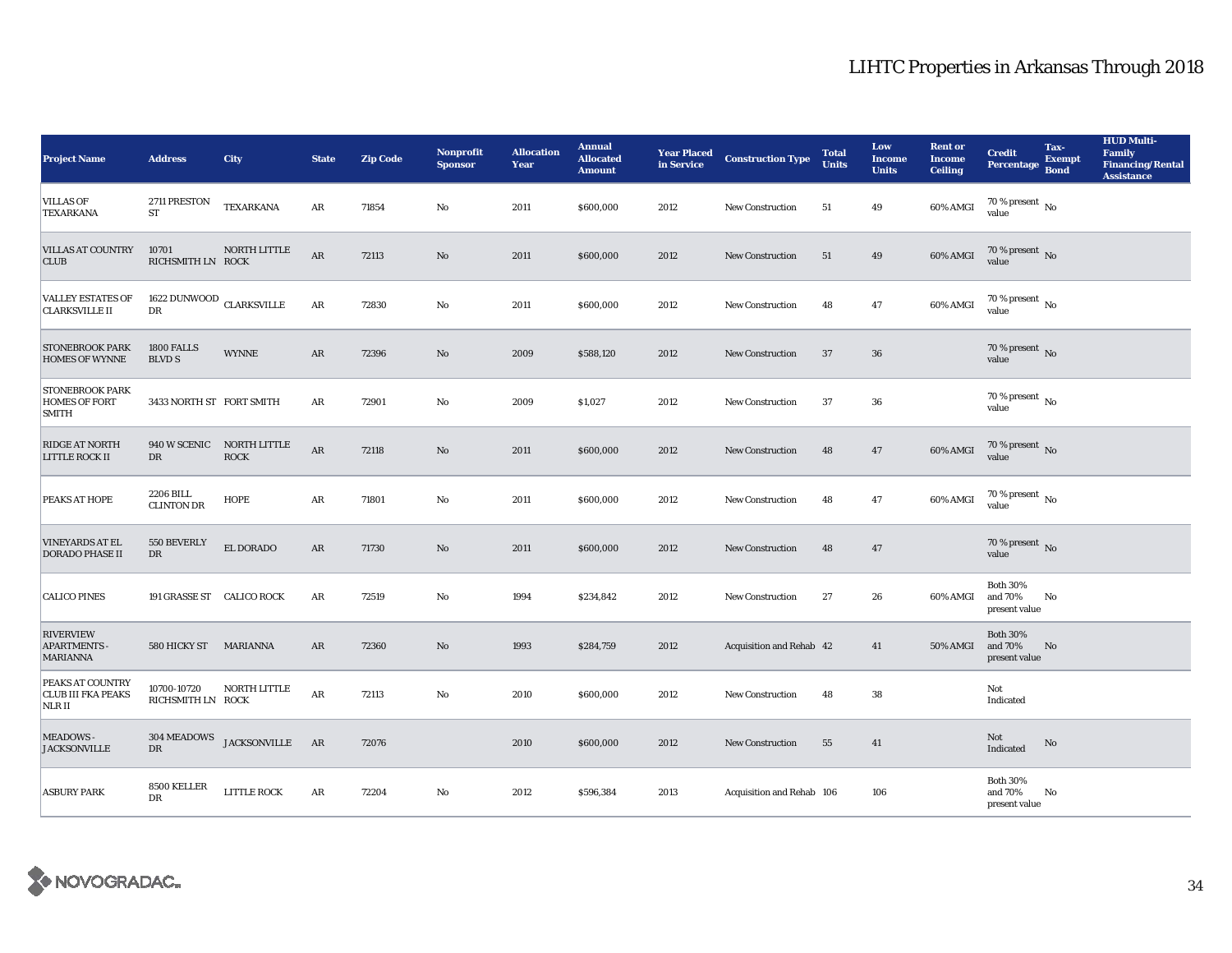| <b>Project Name</b>                                                      | <b>Address</b>                      | <b>City</b>                                            | <b>State</b> | <b>Zip Code</b> | <b>Nonprofit</b><br><b>Sponsor</b> | <b>Allocation</b><br>Year | <b>Annual</b><br><b>Allocated</b><br><b>Amount</b> | <b>Year Placed</b><br>in Service | <b>Construction Type</b>              | <b>Total</b><br><b>Units</b> | Low<br><b>Income</b><br><b>Units</b> | <b>Rent or</b><br><b>Income</b><br><b>Ceiling</b> | <b>Credit</b><br><b>Percentage</b>          | Tax-<br><b>Exempt</b><br><b>Bond</b> | <b>HUD Multi-</b><br>Family<br><b>Financing/Rental</b><br><b>Assistance</b> |
|--------------------------------------------------------------------------|-------------------------------------|--------------------------------------------------------|--------------|-----------------|------------------------------------|---------------------------|----------------------------------------------------|----------------------------------|---------------------------------------|------------------------------|--------------------------------------|---------------------------------------------------|---------------------------------------------|--------------------------------------|-----------------------------------------------------------------------------|
| <b>CRAIGHEAD PLACE</b>                                                   | 1435 BELT ST                        | <b>JONESBORO</b>                                       | AR           | 72401           | $\mathbf{N}\mathbf{o}$             | 2011                      | \$560,000                                          | 2013                             | New Construction                      | 31                           | $30\,$                               |                                                   | 70 % present $\,$ No $\,$<br>value          |                                      |                                                                             |
| <b>GARDEN WALK OF</b><br><b>BENTONVILLE FKA</b><br><b>FAIRFIELD MANO</b> |                                     | 801 1/2 SE 10TH BENTONVILLE                            | AR           | 72712           | $\mathbf{N}\mathbf{o}$             | 2011                      | \$182,652                                          | 2013                             | Acquisition and Rehab 24              |                              | 24                                   | 60% AMGI                                          | <b>Both 30%</b><br>and 70%<br>present value | No                                   |                                                                             |
| <b>GARDEN WALK ON</b><br><b>ELFEN GLEN II</b>                            | <b>1608 ELFEN</b><br><b>GLEN ST</b> | <b>VAN BUREN</b>                                       | $\rm{AR}$    | 72956           | $\mathbf{N}\mathbf{o}$             | 2011                      | \$420,801                                          | 2013                             | Both New Construction 54<br>and $A/R$ |                              | ${\bf 54}$                           | 60% AMGI                                          | <b>Both 30%</b><br>and 70%<br>present value | No                                   | Yes                                                                         |
| JONESBORO SUNSET<br><b>GARDENS</b>                                       | 2501<br><b>ECUMENICAL</b><br>DR     | JONESBORO                                              | AR           | 72401           | No                                 | 2011                      | \$334,589                                          | 2013                             | Acquisition and Rehab 70              |                              | 69                                   |                                                   | <b>Both 30%</b><br>and 70%<br>present value | $\mathbf{No}$                        |                                                                             |
| <b>PARK PLACE</b><br><b>APARTMENTS - HOT</b><br><b>SPRINGS</b>           | 125 ORIOLE ST HOT SPRINGS           |                                                        | $\rm{AR}$    | 71901           | $\mathbf{N}\mathbf{o}$             | 2012                      | \$600,000                                          | 2013                             | Acquisition and Rehab 71              |                              | 71                                   |                                                   | <b>Both 30%</b><br>and 70%<br>present value | No                                   |                                                                             |
| PINEWOOD MANOR                                                           | 2000 BISHOP<br>RD                   | <b>BRYANT</b>                                          | AR           | 72022           | No                                 | 2011                      | \$309,242                                          | 2013                             | Acquisition and Rehab 44              |                              | 44                                   | 60% AMGI                                          | <b>Both 30%</b><br>and 70%<br>present value | No                                   |                                                                             |
| <b>RIVERSIDE PARK</b><br><b>APARTMENTS I FKA</b><br>PARK PLAZA I         | <b>RD</b>                           | 3950 E SERVICE WEST MEMPHIS AR                         |              | 72301           | $\mathbf{N}\mathbf{o}$             | 1996                      | \$895,631                                          | 2013                             | Acquisition and Rehab 64              |                              | 64                                   | 60% AMGI                                          | <b>Both 30%</b><br>and 70%<br>present value | No                                   |                                                                             |
| <b>RIVERSIDE PARK</b><br>APARTMENTS II FKA<br>PARK PLAZA I               | RD                                  | $3950\,\mathrm{E}\,\mathrm{SERVICE}\quad$ WEST MEMPHIS | AR           | 72301           | $\mathbf{N}\mathbf{o}$             | 2011                      | \$581,811                                          | 2013                             | Acquisition and Rehab 64              |                              | 64                                   | 60% AMGI                                          | <b>Both 30%</b><br>and 70%<br>present value | No                                   |                                                                             |
| <b>TWIN CITY MANOR</b>                                                   | 303 DENISE DR WEST HELENA           |                                                        | AR           | 72390           | No                                 | 2012                      | \$600,000                                          | 2013                             | Acquisition and Rehab 64              |                              | 64                                   |                                                   | <b>Both 30%</b><br>and 70%<br>present value | No                                   |                                                                             |
| <b>WESTERN GROVE</b><br><b>FAMILY APTS FKA</b><br><b>WESTERN GROVE V</b> | LN                                  | 200 SHAMROCK WESTERN GROVE AR                          |              | 72685           | No                                 | 2011                      | \$201,017                                          | 2013                             | Acquisition and Rehab 26              |                              | 25                                   | 60% AMGI                                          | <b>Both 30%</b><br>and 70%<br>present value | No                                   |                                                                             |
| <b>WESTGATE</b><br><b>APARTMENTS</b>                                     | 604 PRICKETT<br>RD                  | <b>BRYANT</b>                                          | AR           | 72022           | $\rm No$                           | 2011                      | \$305,513                                          | 2013                             | Acquisition and Rehab 41              |                              | 40                                   | 60% AMGI                                          | <b>Both 30%</b><br>and 70%<br>present value | No                                   |                                                                             |
| <b>HOLLY GROVE MANOR</b>                                                 | 400 SPRUCE ST HOLLY GROVE           |                                                        | $\rm{AR}$    | 72069           | No                                 | 1994                      | \$0                                                | 2013                             | <b>New Construction</b>               | 24                           | 24                                   |                                                   | $30$ % present $\,$ No $\,$<br>value        |                                      |                                                                             |
| <b>CLAYTON HEIGHTS</b>                                                   | 5023 WILLIAMS<br>LN                 | <b>FORT SMITH</b>                                      | AR           | 72904           | No                                 | 2011                      | \$600,000                                          | 2013                             | <b>New Construction</b>               | 57                           | 35                                   |                                                   | $70\,\%$ present $\,$ No value              |                                      |                                                                             |

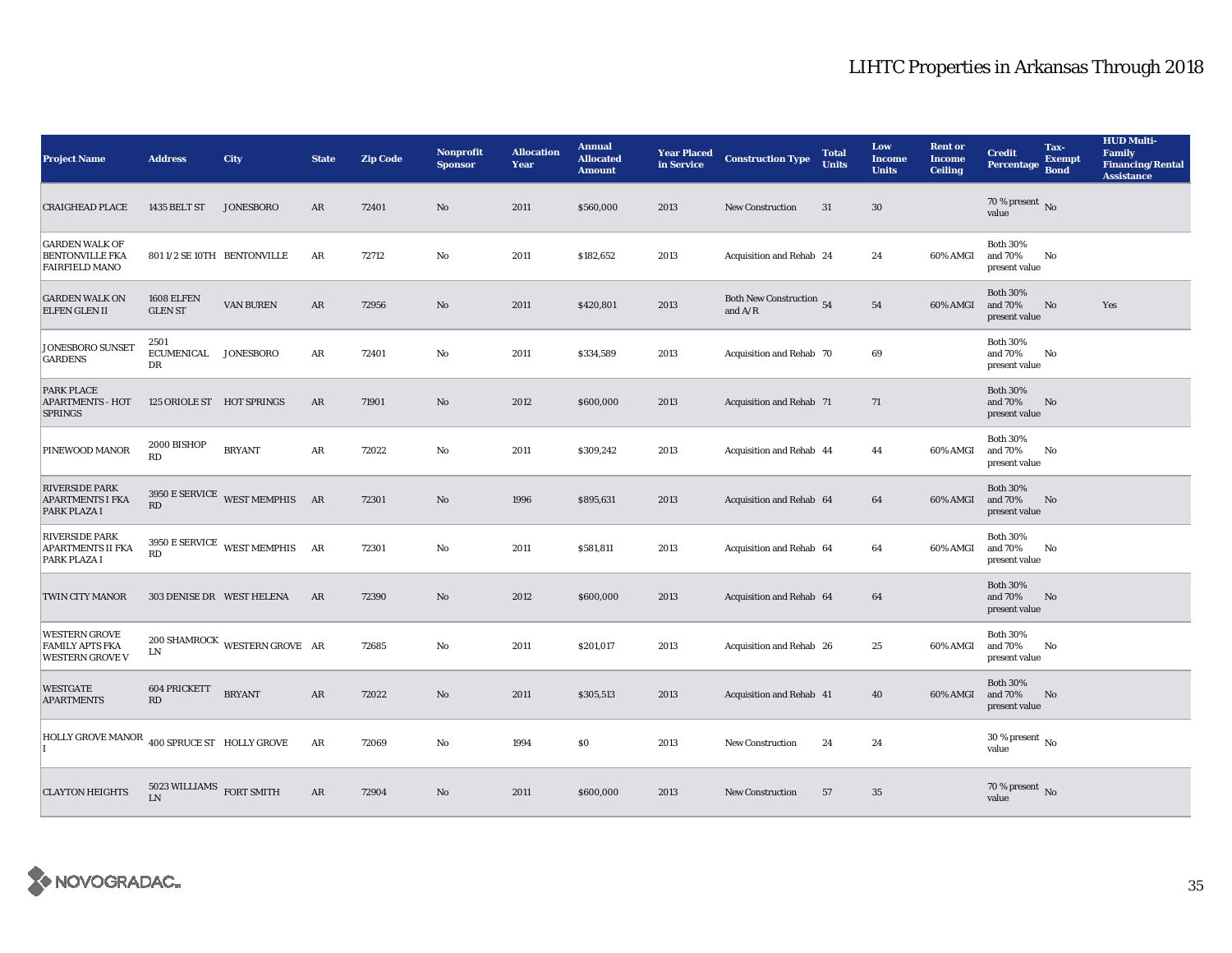| <b>Project Name</b>                                     | <b>Address</b>                         | <b>City</b>                                  | <b>State</b>  | <b>Zip Code</b> | <b>Nonprofit</b><br><b>Sponsor</b> | <b>Allocation</b><br>Year | <b>Annual</b><br><b>Allocated</b><br><b>Amount</b> |      | <b>Year Placed Construction Type</b><br>in Service | <b>Total</b><br><b>Units</b> | Low<br><b>Income</b><br><b>Units</b> | <b>Rent or</b><br><b>Income</b><br><b>Ceiling</b> | <b>Credit</b><br>Percentage                 | Tax-<br><b>Exempt</b><br><b>Bond</b> | <b>HUD Multi-</b><br>Family<br><b>Financing/Rental</b><br><b>Assistance</b> |
|---------------------------------------------------------|----------------------------------------|----------------------------------------------|---------------|-----------------|------------------------------------|---------------------------|----------------------------------------------------|------|----------------------------------------------------|------------------------------|--------------------------------------|---------------------------------------------------|---------------------------------------------|--------------------------------------|-----------------------------------------------------------------------------|
| <b>HELENA HEIGHTS</b>                                   | 217 BISCOE ST                          | <b>HELENA</b>                                | AR            | 72342           | $\mathbf{No}$                      | 2010                      | \$594,114                                          | 2013 | Acquisition and Rehab 40                           |                              | 40                                   |                                                   | 70 % present $\,$ No $\,$<br>value          |                                      |                                                                             |
| HOLLY GROVE MANOR 469 SPRUCE ST HOLLY GROVE<br>II       |                                        |                                              | AR            | 72069           | $\rm No$                           | 2012                      | \$205,281                                          | 2013 | Acquisition and Rehab 25                           |                              | 24                                   |                                                   | <b>Both 30%</b><br>and 70%<br>present value | No                                   |                                                                             |
| <b>INGLEWOOD MANOR</b><br><b>APARTMENTS</b>             |                                        | 3112 W 2ND CT RUSSELLVILLE                   | AR            | 72801           | $\mathbf{N}\mathbf{o}$             | 2012                      | \$292,210                                          | 2013 | Acquisition and Rehab 37                           |                              | 36                                   |                                                   | <b>Both 30%</b><br>and 70%<br>present value | No                                   |                                                                             |
| <b>MESA VISTA</b>                                       | CR                                     | $407\,\mathrm{MESA\,VISTA}$ MOUNTAIN VIEW AR |               | 72560           | $\rm No$                           | 2011                      | \$569,085                                          | 2013 | New Construction                                   | 34                           | 34                                   | 60% AMGI                                          | $70$ % present $\,$ No value                |                                      |                                                                             |
| NANTUCKET IV                                            |                                        | $675$ E FRANKIE<br>FAYETTEVILLE<br>KELLEY CR | AR            | 72701           | $\mathbf{N}\mathbf{o}$             | 2011                      | \$600,000                                          | 2013 | New Construction                                   | 47                           | 47                                   |                                                   | 70 % present $\,$ No $\,$<br>value          |                                      |                                                                             |
| PINE RIDGE APTS<br>(WEST MEMPHIS)                       | <b>AVE</b>                             | $215$ W JACKSON WEST MEMPHIS AR              |               | 72301           | $\mathbf{No}$                      | 2012                      | \$429,901                                          | 2013 | Acquisition and Rehab 57                           |                              | 57                                   | 60% AMGI                                          | <b>Both 30%</b><br>and 70%<br>present value | No                                   | Yes                                                                         |
| RIDGE AT TEXARKANA 520 N OATS<br>$\rm II$               |                                        | TEXARKANA                                    | AR            | 71854           | $\mathbf{N}\mathbf{o}$             | 2011                      | \$534,362                                          | 2013 | <b>New Construction</b>                            | 48                           | 47                                   | 60% AMGI                                          | 70 % present $\,$ No $\,$<br>value          |                                      |                                                                             |
| <b>RIVER OAKS</b><br><b>APARTMENTS</b>                  | 3025 TWIN<br><b>RIVERS DR</b>          | ARKADELPHIA                                  | AR            | 71923           | $\mathbf{No}$                      | 2012                      | \$209,849                                          | 2013 | Acquisition and Rehab 25                           |                              | 24                                   |                                                   | <b>Both 30%</b><br>and 70%<br>present value | No                                   |                                                                             |
| SAVANNAH PARK OF<br><b>FARMINGTON</b><br>(VILLAGE LANE) | 102 OLD DEPOT $$\tt FARMINGTON$$<br>RD |                                              | $\rm{AR}$     | 72730           | No                                 | 2012                      | \$326,570                                          | 2013 | Acquisition and Rehab 36                           |                              | 36                                   |                                                   | <b>Both 30%</b><br>and 70%<br>present value | No                                   |                                                                             |
| <b>WEST END VILLAGE</b>                                 | $\mathbf N$                            | $206$ UKIAH AVE $\,$ RUSSELLVILLE            | AR            | 72801           | $\rm No$                           | 2012                      | \$563,121                                          | 2013 | <b>New Construction</b>                            | 30                           | $30\,$                               | 60% AMGI                                          | $70\,\%$ present $\,$ No value              |                                      |                                                                             |
| SOUTHERN CROSSING 1507 T.L.<br><b>FKA CROSSROADS</b>    | KIMBRELL                               | PINE BLUFF                                   | AR            | 71601           | $\mathbf{No}$                      | 2011                      | \$593,033                                          | 2013 | New Construction                                   | 65                           | 48                                   |                                                   | Not<br>Indicated                            |                                      |                                                                             |
| DOGWOOD COTTAGES 1139 BLOSSOM<br><b>ESTATES</b>         | <b>BLVD</b>                            | <b>BLYTHEVILLE</b>                           | AR            | 72315           | $\rm No$                           | 2012                      | \$600,000                                          | 2014 | <b>New Construction</b>                            | 36                           | 36                                   | 60% AMGI                                          | $70\,\%$ present $\,$ No value              |                                      |                                                                             |
| PEAKS AT SEARCY                                         | 900 RICHSMITH $_{\rm SEARCY}$<br>LN    |                                              | $\mathbf{AR}$ | 72143           | No                                 | 2013                      | \$600,000                                          | 2014 | <b>New Construction</b>                            | 48                           | 47                                   |                                                   | $70$ % present $\,$ No $\,$<br>value        |                                      |                                                                             |

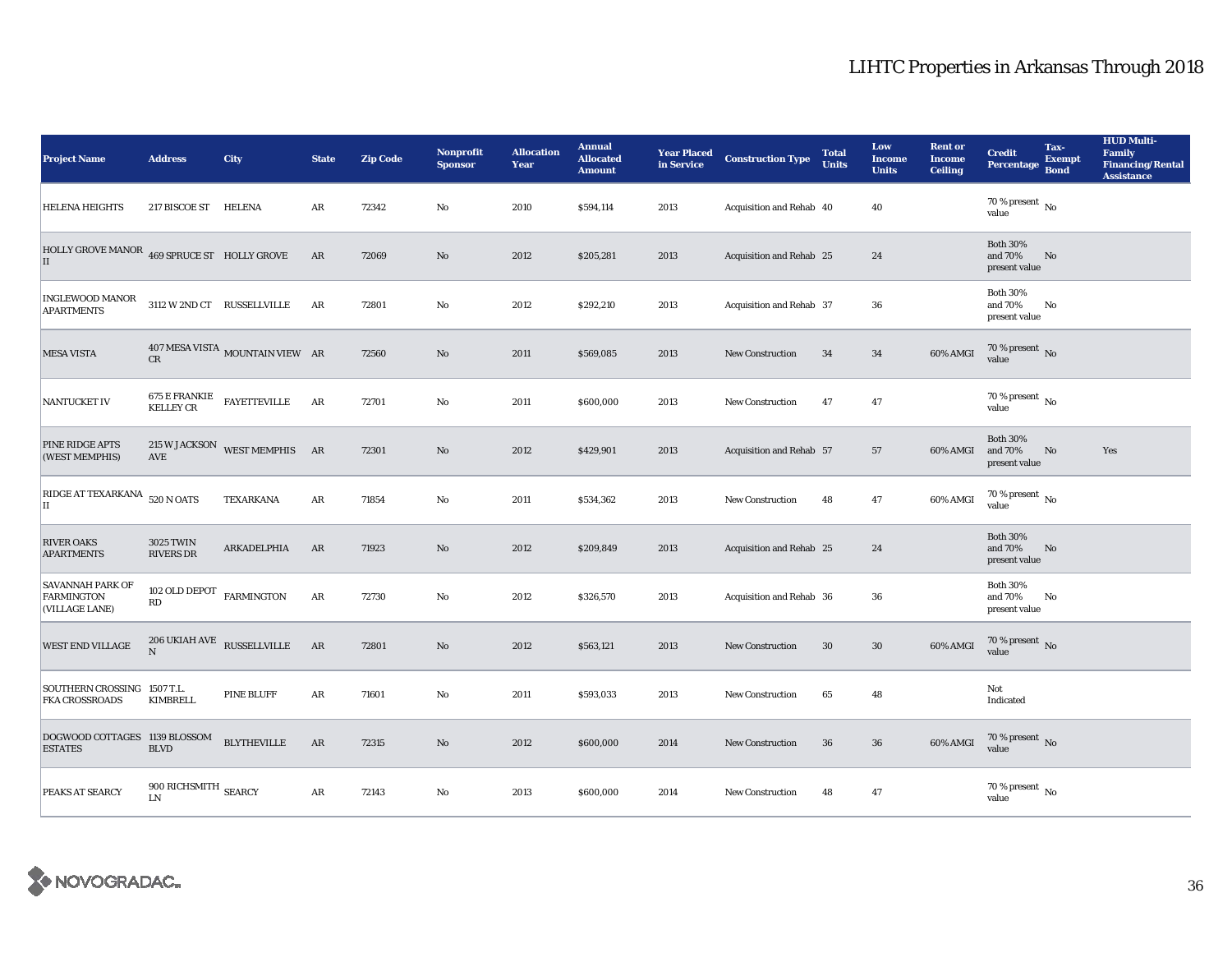| <b>Project Name</b>                               | <b>Address</b>                                                             | <b>City</b>                      | <b>State</b> | <b>Zip Code</b> | <b>Nonprofit</b><br><b>Sponsor</b> | <b>Allocation</b><br>Year | <b>Annual</b><br><b>Allocated</b><br><b>Amount</b> |      | <b>Year Placed Construction Type</b><br>in Service | <b>Total</b><br><b>Units</b> | Low<br><b>Income</b><br><b>Units</b> | <b>Rent or</b><br><b>Income</b><br><b>Ceiling</b> | <b>Credit</b><br>Percentage Bond            | Tax-<br><b>Exempt</b> | <b>HUD Multi-</b><br>Family<br><b>Financing/Rental</b><br><b>Assistance</b> |
|---------------------------------------------------|----------------------------------------------------------------------------|----------------------------------|--------------|-----------------|------------------------------------|---------------------------|----------------------------------------------------|------|----------------------------------------------------|------------------------------|--------------------------------------|---------------------------------------------------|---------------------------------------------|-----------------------|-----------------------------------------------------------------------------|
| <b>RIVERSIDE PARK</b><br>APARTMENTS, PHASE<br>III | RD                                                                         | 3990 E SERVICE WEST MEMPHIS AR   |              | 72301           | $\rm No$                           | 2013                      | \$659,606                                          | 2014 | Acquisition and Rehab 56                           |                              | 56                                   |                                                   | <b>Both 30%</b><br>and 70%<br>present value | No                    |                                                                             |
| <b>STONEBROOK PARK</b><br>OF RUSSELLVILLE         | S                                                                          | 1012 UTICA AVE $\,$ RUSSELLVILLE | AR           | 72801           | $\rm No$                           | 2012                      | \$508,515                                          | 2014 | <b>New Construction</b>                            | 41                           | $32\,$                               |                                                   | $70\,\%$ present $\,$ No value              |                       |                                                                             |
| <b>VILLAS OF WEST</b><br><b>MEMPHIS PHASE II</b>  | <b>BLDGK</b>                                                               | 141 W JACKSON WEST MEMPHIS AR    |              | 72301           | $\rm No$                           | 2013                      | \$625,000                                          | 2014 | New Construction                                   | 51                           | $50\,$                               |                                                   | 70 % present $\,$ No $\,$<br>value          |                       |                                                                             |
| <b>LEGACY AT EL</b><br><b>DORADO</b>              | 560 BEVERLY<br>DR                                                          | EL DORADO                        | $\rm{AR}$    | 71730           | $\mathbf{No}$                      | 2013                      | \$600,000                                          | 2014 | <b>New Construction</b>                            | 51                           | ${\bf 50}$                           | 60% AMGI                                          | $70$ % present $\,$ No $\,$<br>value        |                       |                                                                             |
| <b>ALBERT PIKE</b><br><b>APARTMENTS</b>           | 701 SCOTT ST LITTLE ROCK                                                   |                                  | AR           | 72201           |                                    | 2012                      | \$625,000                                          | 2014 | Acquisition and Rehab 130                          |                              | 130                                  | <b>50% AMGI</b>                                   | Not<br>Indicated                            | No                    |                                                                             |
| <b>COTTAGES AT</b><br><b>CONWAY</b>               | 1915<br>$\mathop{\rm RICHSMITH}\nolimits$ LN                               | CONWAY                           | $\rm{AR}$    | 72032           | $\rm No$                           | 2013                      | \$600,000                                          | 2015 | <b>New Construction</b>                            | 51                           | 50                                   | 60% AMGI                                          | $70$ % present $\,$ No value                |                       |                                                                             |
| <b>HICKY GARDENS</b>                              | 785 HICKY LN MARIANNA                                                      |                                  | $\rm{AR}$    | 72630           | Yes                                | 2014                      | \$377,125                                          | 2015 | Acquisition and Rehab 56                           |                              | 56                                   | 60% AMGI                                          | $30$ % present $\,$ No $\,$<br>value        |                       | Yes                                                                         |
| <b>HILLSIDE</b><br><b>APARTMENTS</b>              | 401 N 8TH ST                                                               | <b>FLIPPIN</b>                   | AR           | 72634           | $\mathbf{N}\mathbf{o}$             | 2013                      | \$501,052                                          | 2015 | Acquisition and Rehab 48                           |                              | 48                                   |                                                   | $30\,\%$ present $\,$ No $\,$<br>value      |                       |                                                                             |
| LOFTS AT TEXARKANA 620 E 3RD ST                   |                                                                            | TEXARKANA                        | AR           | 71854           | Yes                                | 2013                      | \$625,000                                          | 2015 | Acquisition and Rehab 47                           |                              | $\bf{0}$                             |                                                   | Not<br>Indicated                            | $\rm No$              | No                                                                          |
| <b>MAJESTIC VIEW APTS</b>                         | 1628<br><b>MOUNTAIN</b><br><b>VIEW DR</b>                                  | <b>HARRISON</b>                  | AR           | 72601           | Yes                                | 2013                      | \$6,666,667                                        | 2015 | New Construction                                   | 40                           | 40                                   | 60% AMGI                                          | 70 % present $\,$ No $\,$<br>value          |                       | No                                                                          |
| <b>PRESTON</b><br><b>APARTMENTS</b>               | <b>436 RENFROE</b><br><b>ST</b>                                            | <b>MAGNOLIA</b>                  | $\rm{AR}$    | 71754           | No                                 | 2013                      | \$600,000                                          | 2015 | New Construction                                   | 40                           | 40                                   | 60% AMGI                                          | Not<br>Indicated                            | No                    |                                                                             |
| <b>CHICOT APARTMENTS</b>                          | 604 E<br><b>COMPRESS ST</b>                                                | <b>EUDORA</b>                    | AR           | 71640           | No                                 | 2014                      | \$526,893                                          | 2015 | Acquisition and Rehab 50                           |                              | 50                                   |                                                   | Not<br>Indicated                            |                       |                                                                             |
| <b>CYPRESS GROVE -</b><br><b>WARREN</b>           | <b>CYPRESS</b><br><b>GROVE STREET</b><br><b>OAK GROVE</b><br><b>CIRCLE</b> | <b>WARREN</b>                    | AR           | 71671           | No                                 | 2014                      | \$483,725                                          | 2015 | <b>New Construction</b>                            | 36                           | 36                                   |                                                   | Not<br>Indicated                            |                       |                                                                             |

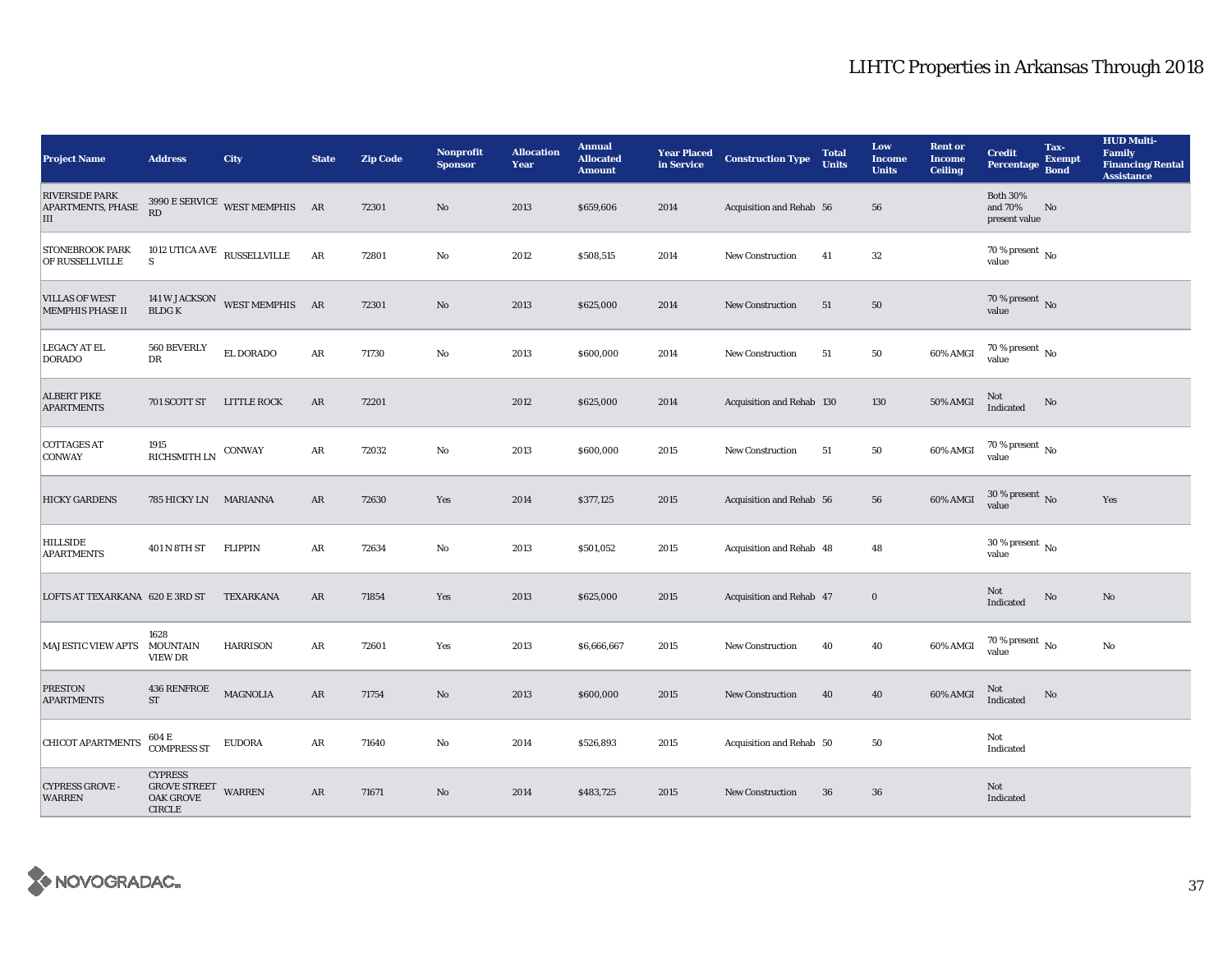| <b>Project Name</b>                                                 | <b>Address</b>                     | <b>City</b>                | <b>State</b> | <b>Zip Code</b> | Nonprofit<br><b>Sponsor</b> | <b>Allocation</b><br>Year | <b>Annual</b><br><b>Allocated</b><br><b>Amount</b> | <b>Year Placed</b><br>in Service | <b>Construction Type</b> | <b>Total</b><br><b>Units</b> | Low<br><b>Income</b><br><b>Units</b> | <b>Rent or</b><br><b>Income</b><br><b>Ceiling</b> | Tax-<br><b>Credit</b><br><b>Exempt</b><br><b>Percentage</b><br><b>Bond</b> | <b>HUD Multi-</b><br><b>Family</b><br><b>Financing/Rental</b><br><b>Assistance</b> |
|---------------------------------------------------------------------|------------------------------------|----------------------------|--------------|-----------------|-----------------------------|---------------------------|----------------------------------------------------|----------------------------------|--------------------------|------------------------------|--------------------------------------|---------------------------------------------------|----------------------------------------------------------------------------|------------------------------------------------------------------------------------|
| <b>GARDEN WALK ON</b><br>2ND                                        | 812 NORTH 2ND OZARK                |                            | AR           | 72949           | $\mathbf{No}$               | 2013                      | \$406,927                                          | 2015                             | Acquisition and Rehab 45 |                              | 44                                   |                                                   | Not<br>Indicated                                                           |                                                                                    |
| <b>HICKY GARDEN</b>                                                 | 785 HICKY RD MARIANNA              |                            | AR           | 72360           | $\rm No$                    | 2014                      | \$485,696                                          | 2015                             | Acquisition and Rehab 56 |                              | 56                                   |                                                   | Not<br>Indicated                                                           |                                                                                    |
| <b>LOFTS</b>                                                        | 620 E 3RD ST                       | TEXARKANA                  | AR           | 71854           | $\mathbf{No}$               | 2013                      | \$625,000                                          | 2015                             | Acquisition and Rehab 47 |                              | 46                                   |                                                   | Not<br>Indicated                                                           |                                                                                    |
| <b>MAJESTIC VIEW</b><br><b>APARTMENTS AT</b><br><b>MAPLE CHURCH</b> | 1628<br><b>MOUNTAIN</b><br>VIEW DR | <b>HARRISON</b>            | $\rm{AR}$    | 72601           | $\rm No$                    | 2013                      | \$600,000                                          | 2015                             | <b>New Construction</b>  | 40                           | 40                                   |                                                   | Not<br>Indicated                                                           |                                                                                    |
| <b>VILLAS OF SEARCY</b>                                             | 5000<br>RICHSMITH LN               | <b>SEARCY</b>              | AR           | 72143           | $\mathbf{No}$               | 2013                      | \$600,000                                          | 2015                             | <b>New Construction</b>  | 52                           | 51                                   |                                                   | Not<br>Indicated                                                           |                                                                                    |
| <b>CYPRESS GROVE -</b><br><b>MCGEHEE</b>                            | 300 ASHLEY ST MCGEHEE              |                            | AR           | 71654           | No                          | Insufficient<br>Data      | $\$0$                                              | 2015                             | Not Indicated            | 36                           | 36                                   |                                                   | Not<br>Indicated                                                           |                                                                                    |
| <b>COLUMBIA HEIGHTS</b><br><b>APARTMENTS</b>                        | 465 COLUMBIA<br><b>AVE SW</b>      | $\mathop{\mathsf{CAMDEN}}$ | AR           | 71701           | $\mathbf{No}$               | 1992                      | \$288,113                                          | 2016                             | Acquisition and Rehab 33 |                              | 32                                   | 60% AMGI                                          | <b>Both 30%</b><br>and 70%<br>No<br>present value                          |                                                                                    |
| ELLISTON PLACE FKA 222 N 20TH<br><b>ROSS APARTMENTS</b>             | <b>STREET</b>                      | ARKADELPHIA                | AR           | 71923           | No                          | 2015                      | \$1,099,894                                        | 2016                             | Acquisition and Rehab 50 |                              | 49                                   |                                                   | <b>Both 30%</b><br>and 70%<br>No<br>present value                          |                                                                                    |
| EMERALD VILLAGE AT 2406 ROCKY<br>HOPE                               | <b>MOUND RD</b>                    | <b>HOPE</b>                | AR           | 71801           | $\mathbf{No}$               | 2015                      | \$549,084                                          | 2016                             | <b>New Construction</b>  | 48                           | 48                                   |                                                   | $70$ % present $\,$ No $\,$<br>value                                       |                                                                                    |
| <b>FOSTER COLLIER</b><br><b>GORDON MANOR</b>                        | 100 SARAH<br><b>SAULS DR</b>       | <b>MARIANNA</b>            | AR           | 72360           | $\rm No$                    | 2014                      | \$331,537                                          | 2016                             | Acquisition and Rehab 36 |                              | 36                                   |                                                   | <b>Both 30%</b><br>No<br>and 70%<br>present value                          |                                                                                    |
| <b>HUGHES VILLAS II</b>                                             | 321 BUSH ST                        | <b>HUGHES</b>              | AR           | 72348           | No                          | 1996                      | \$199,223                                          | 2016                             | Acquisition and Rehab 21 |                              | 20                                   |                                                   | <b>Both 30%</b><br>and 70%<br>No<br>present value                          |                                                                                    |
| <b>IMPERIAL HOMES</b><br><b>NORTH</b>                               | 2950 E<br><b>JACKSON AVE</b>       | WEST MEMPHIS AR            |              | 72301           | Yes                         | 2014                      | \$559,912                                          | 2016                             | Acquisition and Rehab 64 |                              | 64                                   | 60% AMGI                                          | <b>Both 30%</b><br>and 70%<br>No<br>present value                          | Yes                                                                                |
| <b>MEADOW PARK</b><br><b>APARTMENTS</b>                             | 840 N 16TH ST                      | <b>ROGERS</b>              | AR           | 72756           | $\mathbf{N}\mathbf{o}$      | 2015                      | \$600,000                                          | 2016                             | Acquisition and Rehab 70 |                              | 70                                   |                                                   | <b>Both 30%</b><br>No<br>and 70%<br>present value                          |                                                                                    |

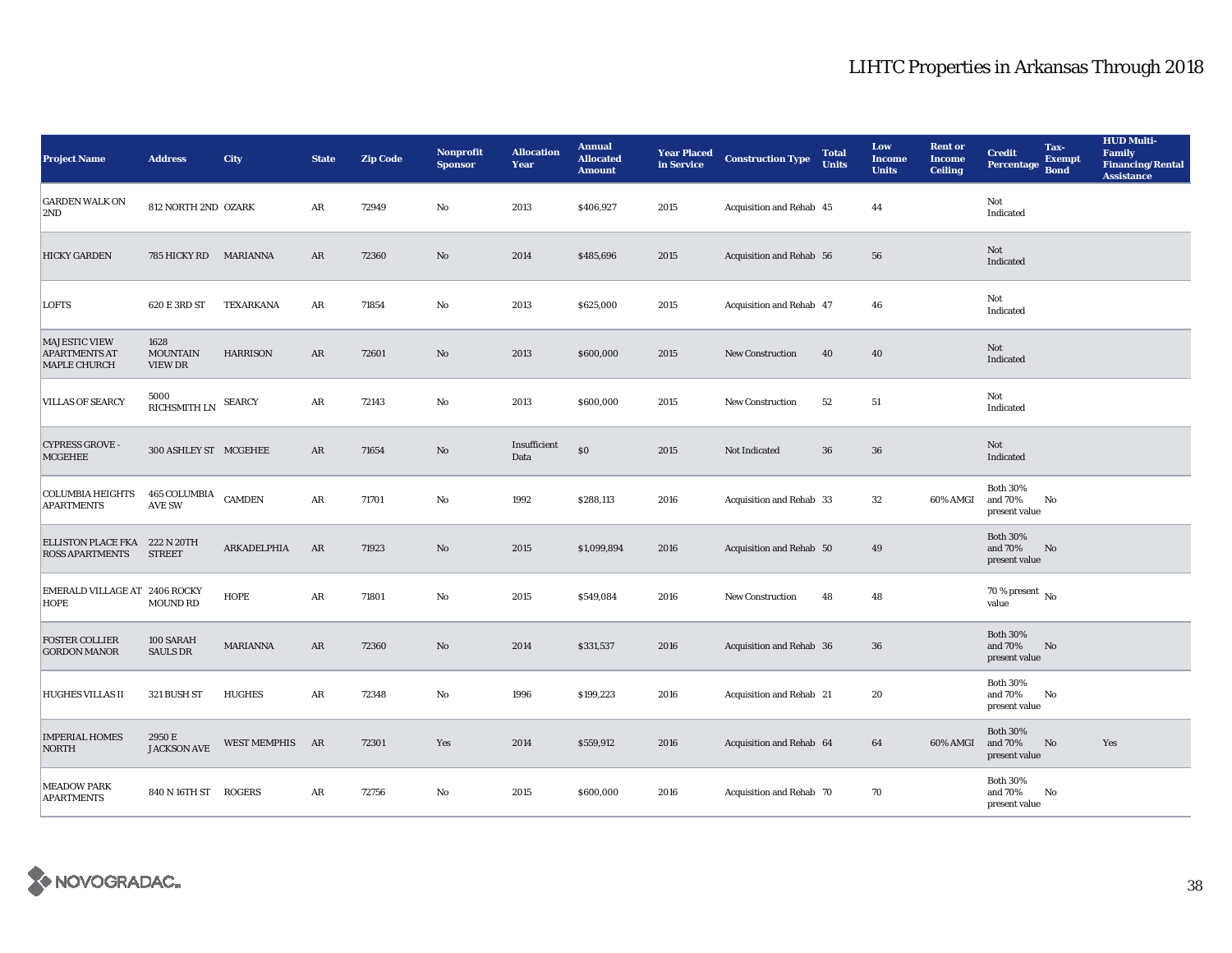| <b>Project Name</b>                            | <b>Address</b>                         | <b>City</b>         | <b>State</b> | <b>Zip Code</b> | <b>Nonprofit</b><br><b>Sponsor</b> | <b>Allocation</b><br>Year | <b>Annual</b><br><b>Allocated</b><br><b>Amount</b> | <b>Year Placed</b><br>in Service | <b>Construction Type</b> | <b>Total</b><br><b>Units</b> | Low<br>Income<br><b>Units</b> | <b>Rent or</b><br><b>Income</b><br><b>Ceiling</b> | <b>Credit</b><br>Percentage                 | Tax-<br><b>Exempt</b><br><b>Bond</b> | <b>HUD Multi-</b><br><b>Family</b><br><b>Financing/Rental</b><br><b>Assistance</b> |
|------------------------------------------------|----------------------------------------|---------------------|--------------|-----------------|------------------------------------|---------------------------|----------------------------------------------------|----------------------------------|--------------------------|------------------------------|-------------------------------|---------------------------------------------------|---------------------------------------------|--------------------------------------|------------------------------------------------------------------------------------|
| <b>MEADOWS AT</b><br><b>FORREST CITY</b>       | 1495 DAWSON<br>RD                      | <b>FORREST CITY</b> | AR           | 72335           | No                                 | 2014                      | \$468,890                                          | 2016                             | <b>New Construction</b>  | 48                           | 48                            |                                                   | 70 % present $\overline{N_0}$<br>value      |                                      |                                                                                    |
| MILLWOOD PLACE                                 | $300\,\rm MLLWOOD$ CLARKSVILLE<br>ROAD |                     | $\rm{AR}$    | 72830           | $\mathbf{No}$                      | 2014                      | \$600,000                                          | 2016                             | New Construction         | 48                           | 48                            |                                                   | 70 % present $\,$ No $\,$<br>value          |                                      |                                                                                    |
| <b>PINEWOOD</b><br><b>APARTMENTS</b>           | 806 WEST ELM<br>ST 813 VINE ST         | CORNING             | $\rm{AR}$    | 72422           | $\rm No$                           | 2014                      | \$177,652                                          | 2016                             | Acquisition and Rehab 29 |                              | 29                            | 60% AMGI                                          | <b>Both 30%</b><br>and 70%<br>present value | No                                   |                                                                                    |
| STONEBROOK PARK<br>OF VAN BUREN                | 105 N 38TH<br><b>STREET</b>            | VAN BUREN           | AR           | 72956           | Yes                                | 2015                      | \$589,452                                          | 2016                             | <b>New Construction</b>  | 41                           | 40                            |                                                   | 70 % present $\,$ No $\,$<br>value          |                                      | No                                                                                 |
| <b>TOWN BRANCH</b><br><b>APARTMENTS</b>        | 301 AMBER ST HUNTSVILLE                |                     | $\rm{AR}$    | 72740           | $\rm No$                           | 2014                      | \$151,160                                          | 2016                             | Acquisition and Rehab 25 |                              | 24                            |                                                   | <b>Both 30%</b><br>and 70%<br>present value | No                                   |                                                                                    |
| <b>WALKER COURTS</b><br>NORTH APARTMETNS PLACE | 1133 WALKER                            | <b>JONESBORO</b>    | AR           | 72401           | No                                 | 2015                      | \$450,798                                          | 2016                             | Acquisition and Rehab 49 |                              | 49                            | 60% AMGI                                          | <b>Both 30%</b><br>and 70%<br>present value | No                                   | Yes                                                                                |
| <b>WALKER COURTS</b><br>SOUTH APARTMETNS PLACE | 1129 WALKER                            | <b>JONESBORO</b>    | $\rm{AR}$    | 72401           | No                                 | 2015                      | \$576,644                                          | 2016                             | Acquisition and Rehab 64 |                              | 64                            |                                                   | <b>Both 30%</b><br>and 70%<br>present value | No                                   | Yes                                                                                |
| <b>WEST HELENA</b><br>VILLAGE                  | <b>795 MLK DR</b>                      | <b>WEST HELENA</b>  | AR           | 72390           | $\mathbf{N}\mathbf{o}$             | 2014                      | \$606,100                                          | 2016                             | <b>New Construction</b>  | 47                           | 47                            |                                                   | $70$ % present $\,$ No $\,$<br>value        |                                      |                                                                                    |
| <b>HUGHES TOWERS II</b>                        | 1003<br><b>BLACKWOOD</b>               | <b>HUGHES</b>       | $\rm{AR}$    | 72348           | No                                 | 1999                      | \$253,181                                          | 2016                             | Acquisition and Rehab 21 |                              | 20                            |                                                   | Not<br>Indicated                            |                                      |                                                                                    |
| <b>WALKER COURTS</b><br><b>NORTH APTS</b>      | 1129 WALKER<br>PL.                     | <b>JONESBORO</b>    | $\rm{AR}$    | 72401           | No                                 | 2015                      | \$450,798                                          | 2016                             | Acquisition and Rehab 49 |                              | 49                            |                                                   | Not<br>Indicated                            |                                      |                                                                                    |
| <b>WALKER COURTS</b><br><b>SOUTH APTS</b>      | 1129 WALKER<br>PL                      | <b>JONESBORO</b>    | AR           | 72401           | No                                 | 2015                      | \$576,644                                          | 2016                             | Acquisition and Rehab 64 |                              | 64                            |                                                   | Not<br>Indicated                            |                                      |                                                                                    |
| WOODLAKE<br><b>APARTMENTS</b>                  | 1014 N CENTER<br>ST                    | <b>LONOKE</b>       | AR           | 72086           |                                    | 2015                      | \$187,480                                          | 2016                             | Acquisition and Rehab 24 |                              | 24                            | 50% AMGI                                          | $70$ % present $\,$ No $\,$<br>value        |                                      |                                                                                    |
| <b>COTTAGES AT</b><br><b>CONWAY PHASE II</b>   | 1905<br><b>RICHSMITH</b><br>LANE       | <b>CONWAY</b>       | AR           | 72032           | No                                 | 2015                      | \$522,432                                          | 2017                             | <b>New Construction</b>  | 40                           | $32\phantom{.0}$              |                                                   | Not<br>Indicated                            |                                      |                                                                                    |

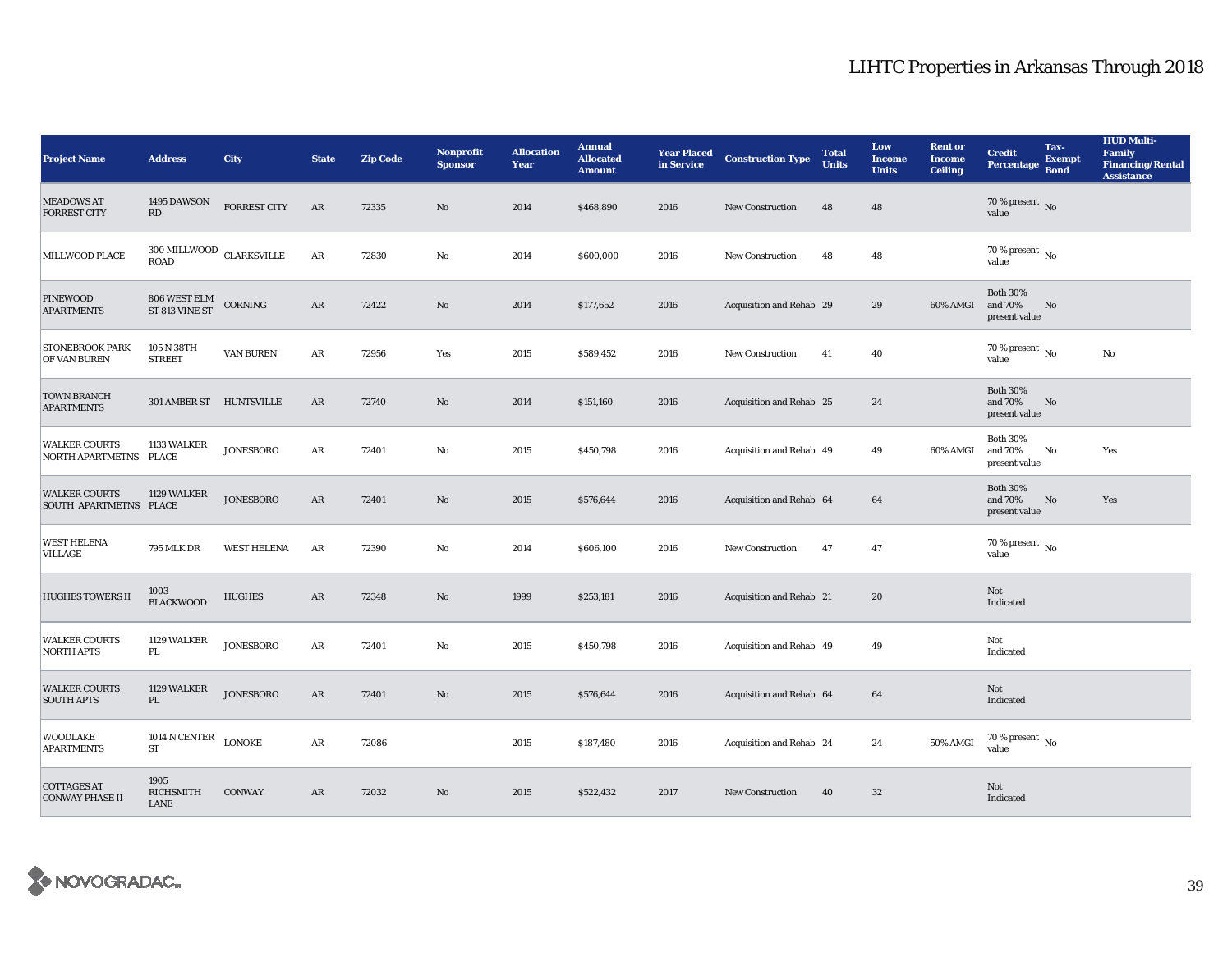| <b>Project Name</b>                                              | <b>Address</b>                                    | City              | <b>State</b>  | <b>Zip Code</b> | Nonprofit<br><b>Sponsor</b> | <b>Allocation</b><br>Year | <b>Annual</b><br><b>Allocated</b><br><b>Amount</b> | <b>Year Placed<br/>in Service</b> | <b>Construction Type</b>  | <b>Total</b><br><b>Units</b> | Low<br><b>Income</b><br><b>Units</b> | <b>Rent or</b><br><b>Income</b><br><b>Ceiling</b> | Tax-<br><b>Credit</b><br><b>Exempt</b><br>Percentage<br><b>Bond</b> | <b>HUD Multi-</b><br><b>Family</b><br><b>Financing/Rental</b><br><b>Assistance</b> |
|------------------------------------------------------------------|---------------------------------------------------|-------------------|---------------|-----------------|-----------------------------|---------------------------|----------------------------------------------------|-----------------------------------|---------------------------|------------------------------|--------------------------------------|---------------------------------------------------|---------------------------------------------------------------------|------------------------------------------------------------------------------------|
| <b>WALNUT LANE</b><br><b>APARTMENTS</b>                          | 419 WALNUT<br><b>HILL LANE</b>                    | <b>COTTER</b>     | AR            | 72626           | $\mathbf{No}$               | 2015                      | \$142,296                                          | 2017                              | Acquisition and Rehab 25  |                              | 24                                   |                                                   | Not<br>Indicated                                                    |                                                                                    |
| <b>BRAD BLACK RIVER</b><br>HOUSING                               | $1902$ $\mbox{TRAMCAR}$ $\mbox{pOCAHONTAS}$       |                   | $\mathbf{AR}$ | 72455           | $\rm\thinspace No$          | Insufficient<br>Data      | $\$0$                                              | 2017                              | Not Indicated             | $32\,$                       | $32\,$                               |                                                   | Not<br>Indicated                                                    |                                                                                    |
| BRIARWOOD ESTATES 1699 PATRICK<br><b>AT JONESBORO</b>            | ${\cal ST}$                                       | <b>JONESBORO</b>  | $\rm{AR}$     | 72401           | $\mathbf{No}$               | Insufficient<br>Data      | $\$0$                                              | 2017                              | Not Indicated             | 41                           | 40                                   |                                                   | Not<br>Indicated                                                    |                                                                                    |
| EMERALD VILLAGE AT 1688 PATRICK<br><b>JONESBORO</b>              | $\operatorname{ST}$                               | <b>JONESBORO</b>  | $\rm{AR}$     | 72401           | $\rm No$                    | Insufficient<br>Data      | $\$0$                                              | 2017                              | Not Indicated             | 45                           | 44                                   |                                                   | Not<br>Indicated                                                    |                                                                                    |
| <b>RIDGE ESTATES OF</b><br><b>JONESBORO</b>                      | 1100-1300<br><b>BLOCKS OF N</b><br><b>PATRICT</b> | <b>JONESBORO</b>  | AR            | 72401           | $\mathbf{N}\mathbf{o}$      | Insufficient<br>Data      | $\$0$                                              | 2017                              | Not Indicated             | 46                           | 35                                   |                                                   | Not<br>Indicated                                                    |                                                                                    |
| <b>VINEYARDS OF</b><br>MONTICELLO                                | <b>SMAIN AND</b><br><b>MIDWAY</b><br>ROUTE        | MONTICELLO        | $\rm{AR}$     | 71655           | $\rm No$                    | Insufficient<br>Data      | $\$0$                                              | 2017                              | Not Indicated             | 48                           | 38                                   |                                                   | Not<br>Indicated                                                    |                                                                                    |
| <b>CEDAR HILL</b><br><b>APARTMENTS II</b>                        | 839 S GABBERT<br>${\cal ST}$                      | MONTICELLO        | $\rm{AR}$     | 71655           | $\mathbf{N}\mathbf{o}$      | 2015                      | \$0                                                | 2017                              | Not Indicated             | $\bf{60}$                    | $60\,$                               |                                                   | Not<br>Indicated                                                    |                                                                                    |
| <b>CLIFFRIDGE</b><br><b>APARTMENTS</b>                           | 850 E<br><b>ELDRIDGE AVE</b>                      | <b>WYNNE</b>      | AR            | 72396           | $\rm No$                    | 2016                      | \$0                                                | 2017                              | Not Indicated             | 64                           | 64                                   |                                                   | Not<br>Indicated                                                    |                                                                                    |
| <b>CARROLL HOUSE</b><br><b>APARTMENTS</b>                        | <b>403 SMALLEY</b><br>${\cal ST}$                 | <b>BERRYVILLE</b> | AR            | 72616           | $\mathbf{No}$               | 2016                      | \$0                                                | 2018                              | Not Indicated             | 64                           | 64                                   |                                                   | Not<br>Indicated                                                    |                                                                                    |
| <b>CHAPEL OAKS</b><br><b>APARTMENTS</b>                          | 211 E RANEY<br>AVE                                | MC CRORY          | $\mathbf{AR}$ | 72101           | $\rm No$                    | 2016                      | $\$0$                                              | 2018                              | Not Indicated             | 60                           | $\bf{60}$                            |                                                   | Not<br>Indicated                                                    |                                                                                    |
| TERRA VISTA II FKA<br><b>ARBOR PLACE II</b><br><b>APARTMENTS</b> | 4811 ARBOR<br><b>PLACE CR</b>                     | LITTLE ROCK       | ${\bf AR}$    | 72209           | $\mathbf{N}\mathbf{o}$      | 1998                      | \$175,097                                          | 2001                              | Acquisition and Rehab 107 |                              | 107                                  | 60% AMGI                                          | $30\,\%$ present $\,\mathrm{Yes}$ value                             |                                                                                    |
| <b>BRADFORD</b><br><b>APARTMENTS</b>                             | 411 DENSON ST BRADFORD                            |                   | AR            | 72020           | $\rm No$                    | 2000                      | \$55,594                                           | 2001                              | Acquisition and Rehab 20  |                              | 20                                   | 60% AMGI                                          | <b>Both 30%</b><br>and 70%<br>No<br>present value                   |                                                                                    |
| <b>BRIARWOOD I</b>                                               | 210 HAZEL ST MARSHALL                             |                   | AR            | 72650           | $\mathbf{N}\mathbf{o}$      | 1999                      | \$13,575                                           | 2001                              | Acquisition and Rehab 25  |                              | 24                                   | 60% AMGI                                          | $30$ % present $\,$ No $\,$<br>value                                |                                                                                    |

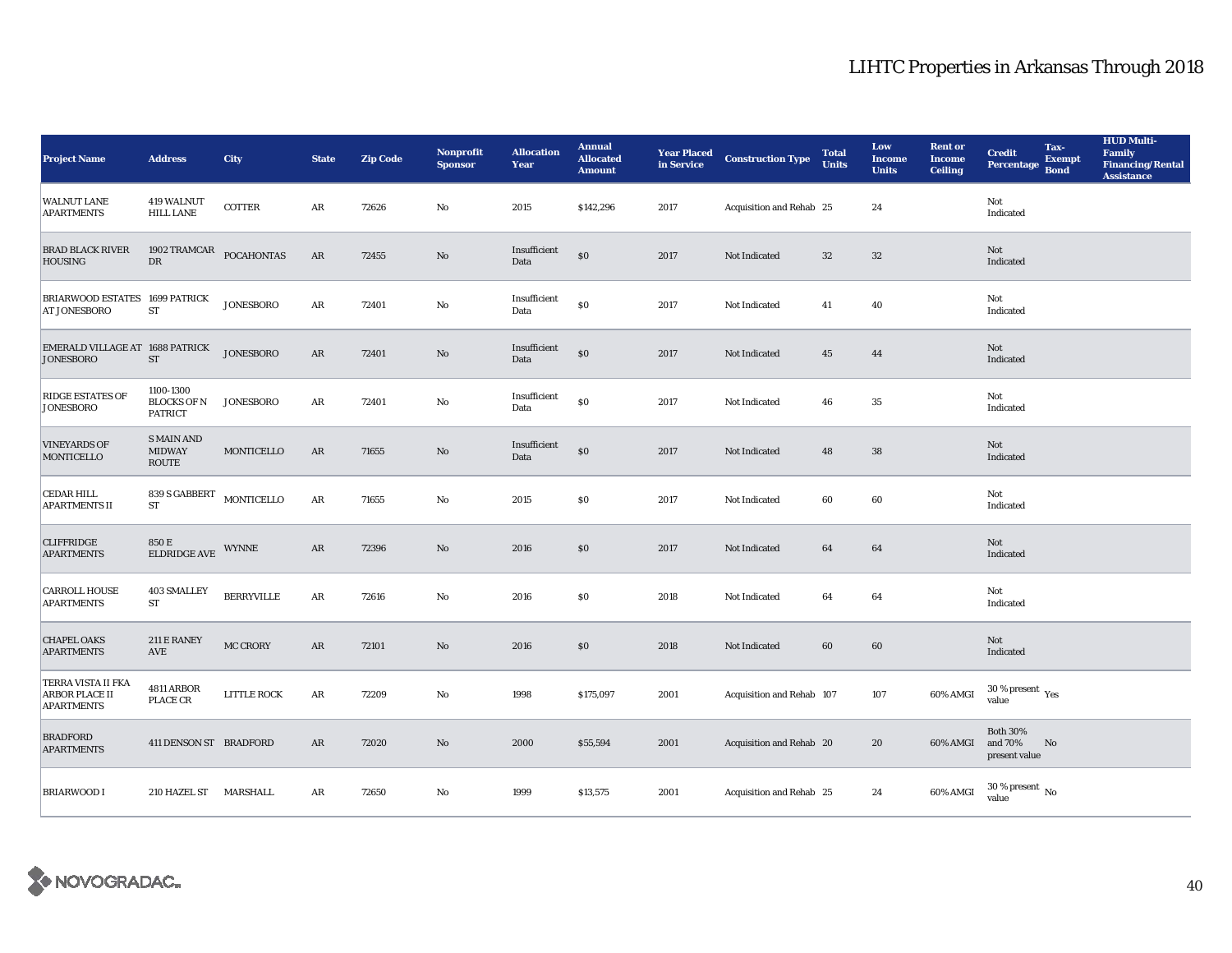| <b>Project Name</b>                                            | <b>Address</b>                                          | <b>City</b>         | <b>State</b> | <b>Zip Code</b> | Nonprofit<br><b>Sponsor</b> | <b>Allocation</b><br>Year | <b>Annual</b><br><b>Allocated</b><br><b>Amount</b> |      | <b>Year Placed Construction Type</b><br>in Service <b>Construction</b> Type | <b>Total</b><br><b>Units</b> | Low<br><b>Income</b><br><b>Units</b> | <b>Rent or</b><br><b>Income</b><br><b>Ceiling</b> | <b>Credit</b><br><b>Percentage</b>              | Tax-<br><b>Exempt</b><br><b>Bond</b> | <b>HUD Multi-</b><br><b>Family</b><br><b>Financing/Rental</b><br><b>Assistance</b> |
|----------------------------------------------------------------|---------------------------------------------------------|---------------------|--------------|-----------------|-----------------------------|---------------------------|----------------------------------------------------|------|-----------------------------------------------------------------------------|------------------------------|--------------------------------------|---------------------------------------------------|-------------------------------------------------|--------------------------------------|------------------------------------------------------------------------------------|
| WOODLAND STATION<br><b>APARTMENTS FKA</b><br><b>CABOT APTS</b> | $38\mbox{-}44$ SHANE<br>${\rm DR}$                      | CABOT               | $\rm{AR}$    | 72023           | No                          | 2000                      | \$50,068                                           | 2001 | New Construction                                                            | 24                           | $\bf 24$                             | 60% AMGI                                          | $30$ % present $\,$ No $\,$<br>value            |                                      |                                                                                    |
| <b>CHAPEL RIDGE OF</b><br><b>FORREST CITY PHASE I DR</b>       | 1085 HOLIDAY                                            | <b>FORREST CITY</b> | $\rm{AR}$    | 72335           | No                          | 2000                      | \$300,000                                          | 2001 | <b>New Construction</b>                                                     | 64                           | 64                                   |                                                   | $70$ % present $\,$ No $\,$<br>value            |                                      | Yes                                                                                |
| <b>CHAPEL RIDGE OF</b><br><b>JACKSONVILLE PHASE</b>            | 950 MILITARY<br>RD                                      | <b>JACKSONVILLE</b> | AR           | 72076           | $\rm No$                    | 2000                      | \$147,673                                          | 2001 | <b>New Construction</b>                                                     | 88                           | $70\,$                               | 60% AMGI                                          | $30\,\%$ present $\,\mathrm{Yes}$ value         |                                      | Yes                                                                                |
| <b>COVE CREEK SENIOR</b><br><b>CITIZEN APARTMENTS</b>          | <b>803 OAK ST</b>                                       | <b>LESLIE</b>       | AR           | 72645           | No                          | 2000                      | \$56,231                                           | 2001 | Acquisition and Rehab 21                                                    |                              | 21                                   | 60% AMGI                                          | <b>Both 30%</b><br>and 70%<br>present value     | No                                   |                                                                                    |
| <b>DELTA ACRES</b><br><b>APARTMENTS</b>                        | 600 N 7TH ST                                            | <b>CLARENDON</b>    | AR           | 72029           | No                          | 2000                      | \$50,056                                           | 2001 | <b>New Construction</b>                                                     | 25                           | 24                                   |                                                   | $30\,\%$ present $\,$ No value                  |                                      |                                                                                    |
| <b>HOMES AT GRANITE</b><br><b>MOUNTAIN</b>                     | <b>6 HARRIS CR</b><br>APT 6C                            | LITTLE ROCK         | AR           | 72206           | No                          | 1999                      | \$245,176                                          | 2001 | New Construction                                                            | 52                           | 53                                   | 60% AMGI                                          | $30\,\%$ present $\,$ No $\,$<br>value          |                                      |                                                                                    |
| <b>KENMONT</b><br><b>APARTMENTS</b>                            | 1900 STATE ST NEWPORT                                   |                     | $\rm{AR}$    | 72112           | $\rm No$                    | 2000                      | \$83,034                                           | 2001 | Acquisition and Rehab 42                                                    |                              | 41                                   | 60% AMGI                                          | 30 % present $\,$ No $\,$<br>value              |                                      |                                                                                    |
| <b>SOUTH POINTE</b><br>APARTMENTS FKA<br>MARIANNA MANOR AP     | 340<br>$\textsc{CALIFORNIA}\xspace\textsc{ST}$ MARIANNA |                     | AR           | 72360           | No                          | 2000                      | \$71,683                                           | 2001 | Acquisition and Rehab 80                                                    |                              | 79                                   |                                                   | $30\,\%$ present $\rm\thinspace_{Yes}$<br>value |                                      |                                                                                    |
| MILLER CROSSING<br><b>APARTMENTS</b>                           | 1604 E 50TH ST TEXARKANA                                |                     | $\rm{AR}$    | 71854           | $\rm No$                    | 1999                      | \$152,162                                          | 2001 | New Construction                                                            | 36                           | 36                                   | 60% AMGI                                          | 70 % present $\,$ No $\,$<br>value              |                                      |                                                                                    |
| OAK GROVE APTS OF<br><b>MCGEHEE</b>                            | $417$ OAKGROVE $\hfill \text{MC}$ GEHEE<br>DR           |                     | $\rm{AR}$    | 71654           | $\mathbf{N}\mathbf{o}$      | 2000                      | \$55,696                                           | 2001 | Acquisition and Rehab 24                                                    |                              | 24                                   | 60% AMGI                                          | $30$ % present $\,$ No $\,$<br>value            |                                      | $\rm No$                                                                           |
| OMAHA APARTMENTS 11417 HWY 14 W OMAHA                          |                                                         |                     | AR           | 72662           | No                          | 2000                      | \$69,430                                           | 2001 | <b>New Construction</b>                                                     | 12                           | 12                                   |                                                   | 70 % present $\,$ No $\,$<br>value              |                                      |                                                                                    |
| PARKWOOD SENIOR 200 PARKWOOD BENTONVILLE<br><b>APARTMENTS</b>  | ${\rm LN}$                                              |                     | AR           | 72712           | No                          | 2000                      | \$80,946                                           | 2001 | <b>New Construction</b>                                                     | 13                           | 13                                   |                                                   | $70$ % present $\,$ No $\,$<br>value            |                                      |                                                                                    |
| SENIOR RESIDENCES 818 E MARTIN<br><b>OF JACKSONVILLE</b>       | <b>ST</b>                                               | <b>JACKSONVILLE</b> | AR           | 72076           | No                          | 1999                      | \$249,247                                          | 2001 | <b>New Construction</b>                                                     | 63                           | 80                                   | 60% AMGI                                          | $70\,\%$ present $\,$ No value                  |                                      |                                                                                    |

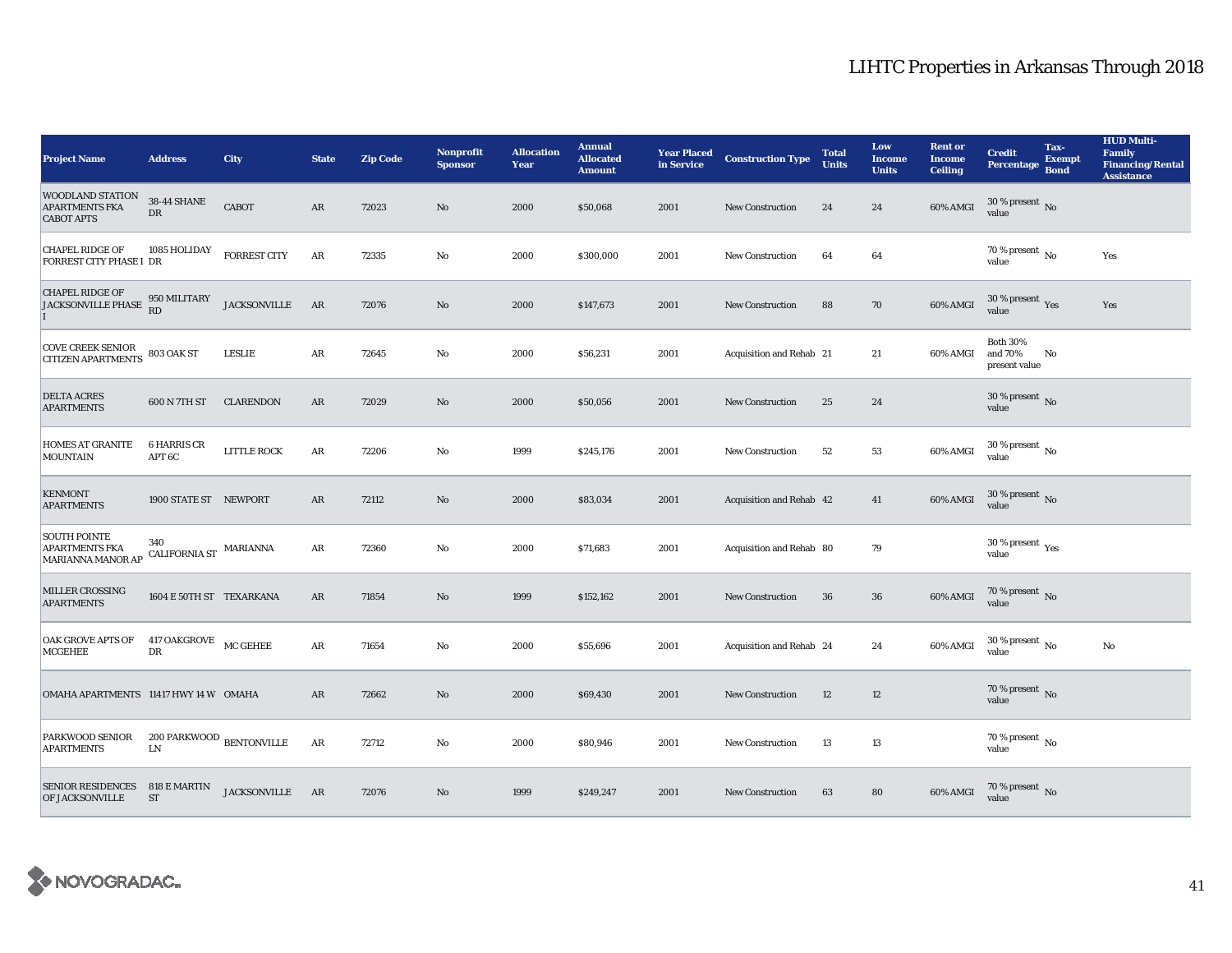| <b>Project Name</b>                                                                                                                               | <b>Address</b>                             | <b>City</b>                                            | <b>State</b>  | <b>Zip Code</b> | <b>Nonprofit</b><br><b>Sponsor</b> | <b>Allocation</b><br>Year | <b>Annual</b><br><b>Allocated</b><br><b>Amount</b> |      | <b>Year Placed Construction Type</b><br>in Service | <b>Total</b><br><b>Units</b> | Low<br><b>Income</b><br><b>Units</b> | <b>Rent or</b><br><b>Income</b><br><b>Ceiling</b> | <b>Credit</b><br><b>Percentage</b>          | Tax-<br><b>Exempt</b><br><b>Bond</b> | <b>HUD Multi-</b><br>Family<br><b>Financing/Rental</b><br><b>Assistance</b> |
|---------------------------------------------------------------------------------------------------------------------------------------------------|--------------------------------------------|--------------------------------------------------------|---------------|-----------------|------------------------------------|---------------------------|----------------------------------------------------|------|----------------------------------------------------|------------------------------|--------------------------------------|---------------------------------------------------|---------------------------------------------|--------------------------------------|-----------------------------------------------------------------------------|
| <b>SENIOR RESIDENCES</b><br>OF WEST MEMPHIS                                                                                                       | <b>AVE</b>                                 | $300\,\rm{W}\,$ JACKSON $\,$ WEST MEMPHIS $\,$ $\,$ AR |               | 72301           | No                                 | 1999                      | \$158,144                                          | 2001 | New Construction                                   | 38                           | 48                                   | 60% AMGI                                          | 70 % present $\,$ No $\,$<br>value          |                                      |                                                                             |
| $\begin{tabular}{ll} \textbf{COTTAGES OF OTTER} & \textbf{1 QUAIL CREEK} & \textbf{LITTLE ROCK} \\ \textbf{CREEK} & \textbf{CIR} & \end{tabular}$ |                                            |                                                        | AR            | 72210           | $\rm No$                           | 2000                      | \$300,000                                          | 2001 | New Construction                                   | 96                           | 76                                   | 60% AMGI                                          | $70$ % present $\,$ No value                |                                      |                                                                             |
| PINES APTS                                                                                                                                        | 5813 BASELINE<br>RD                        | <b>LITTLE ROCK</b>                                     | $\rm{AR}$     | 72209           | $\rm No$                           | 2000                      | \$0                                                | 2001 | Acquisition and Rehab 239                          |                              | 239                                  |                                                   | $30$ % present $\,$ No $\,$<br>value        |                                      |                                                                             |
| VALLEY VIEW SENIOR 501 W<br>CITIZEN APARTMENTS MOUNTAIN                                                                                           |                                            | <b>JASPER</b>                                          | AR            | 72641           | $\rm No$                           | 2000                      | \$108,870                                          | 2001 | Acquisition and Rehab 22                           |                              | $22\,$                               | 60% AMGI                                          | $30$ % present $\,$ No $\,$<br>value        |                                      |                                                                             |
| TERRA VISTA I FKA<br><b>ARBOR PLACE I</b>                                                                                                         | 4811 ARBOR<br>PLACE CR                     | LITTLE ROCK                                            | $\rm{AR}$     | 72209           | $\mathbf{N}\mathbf{o}$             | 1998                      | \$257,627                                          | 2001 | Acquisition and Rehab 98                           |                              | 98                                   | 60% AMGI                                          | <b>Both 30%</b><br>and 70%<br>present value | No                                   |                                                                             |
| $\begin{tabular}{ll} {\bf SPRINGDALE\,RIDGE\,II} & {\bf 770\,S\,40TH\,ST} & {\bf SPRINGDALE} \end{tabular}$<br><b>FKA FOX RUN</b>                 |                                            |                                                        | AR            | 72762           | $\rm No$                           | 1999                      | \$251,210                                          | 2001 | New Construction                                   | 84                           | 84                                   | <b>60% AMGI</b>                                   | Not<br>Indicated                            | Yes                                  |                                                                             |
| WOODLAND STATION<br><b>SENIOR APTS</b>                                                                                                            | <b>8 SHANE DR</b>                          | CABOT                                                  | $\rm{AR}$     | 72023           | $\mathbf{No}$                      | 2001                      | \$215,632                                          | 2001 | New Construction                                   | 59                           | 47                                   | 60% AMGI                                          | 70 % present $\,$ No $\,$<br>value          |                                      | Yes                                                                         |
| ARGENTA SCATTERED 617 N MAPLE<br><b>SITE</b>                                                                                                      | <b>STE 102</b>                             | NORTH LITTLE<br><b>ROCK</b>                            | $\rm{AR}$     | 72114           | No                                 | 1999                      | \$136,219                                          | 2001 | Acquisition and Rehab 31                           |                              | 31                                   | 60% AMGI                                          | <b>Both 30%</b><br>and 70%<br>present value | No                                   |                                                                             |
| <b>ROSELAND</b><br><b>APARTMENTS</b>                                                                                                              | 816 N DAVIS                                | <b>MANILA</b>                                          | AR            | 72442           | $\mathbf{N}\mathbf{o}$             | 2000                      | \$38,266                                           | 2001 | New Construction                                   | 21                           | 20                                   |                                                   | $30$ % present $\,$ No $\,$<br>value        |                                      |                                                                             |
| <b>CHAPEL RIDGE OF EL</b><br><b>DORADO II</b>                                                                                                     | 301<br>MOOREWOOD EL DORADO<br>RD           |                                                        | $\rm{AR}$     | 71730           | No                                 | 2000                      | \$230,460                                          | 2001 | <b>New Construction</b>                            | 64                           | 48                                   |                                                   | $70\,\%$ present $\,$ No value              |                                      |                                                                             |
| MAPLE CHURCH<br>APARTMENTS PHASE<br>$\mathbf{I}$                                                                                                  | $1627\,\mathrm{MOUNTAIN}$ HARRISON VIEW DR |                                                        | $\rm{AR}$     | 72601           | No                                 | 1999                      | \$36,429                                           | 2001 | New Construction                                   | 22                           | 23                                   | $60\%$ AMGI                                       | $30\,\%$ present $\,$ No $\,$<br>value      |                                      |                                                                             |
| CAMDEN MANOR APTS 830 SHARP AVE CAMDEN                                                                                                            |                                            |                                                        | AR            | 71701           | No                                 | 1991                      | \$56,950                                           | 2001 | Not Indicated                                      | 32                           | $32\phantom{.0}$                     | 60% AMGI                                          | $30\,\%$ present $\,$ No value              |                                      | No                                                                          |
| <b>CARAWAY COMMONS</b>                                                                                                                            | 3308 CARAWAY<br>COMMONS RD                 | <b>JONESBORO</b>                                       | $\mathbf{AR}$ | 72404           | No                                 | 1999                      | \$1,080,697                                        | 2001 | <b>New Construction</b>                            | 132                          | 130                                  | 60% AMGI                                          | $30$ % present $\,$ $\rm Yes$<br>value      |                                      |                                                                             |

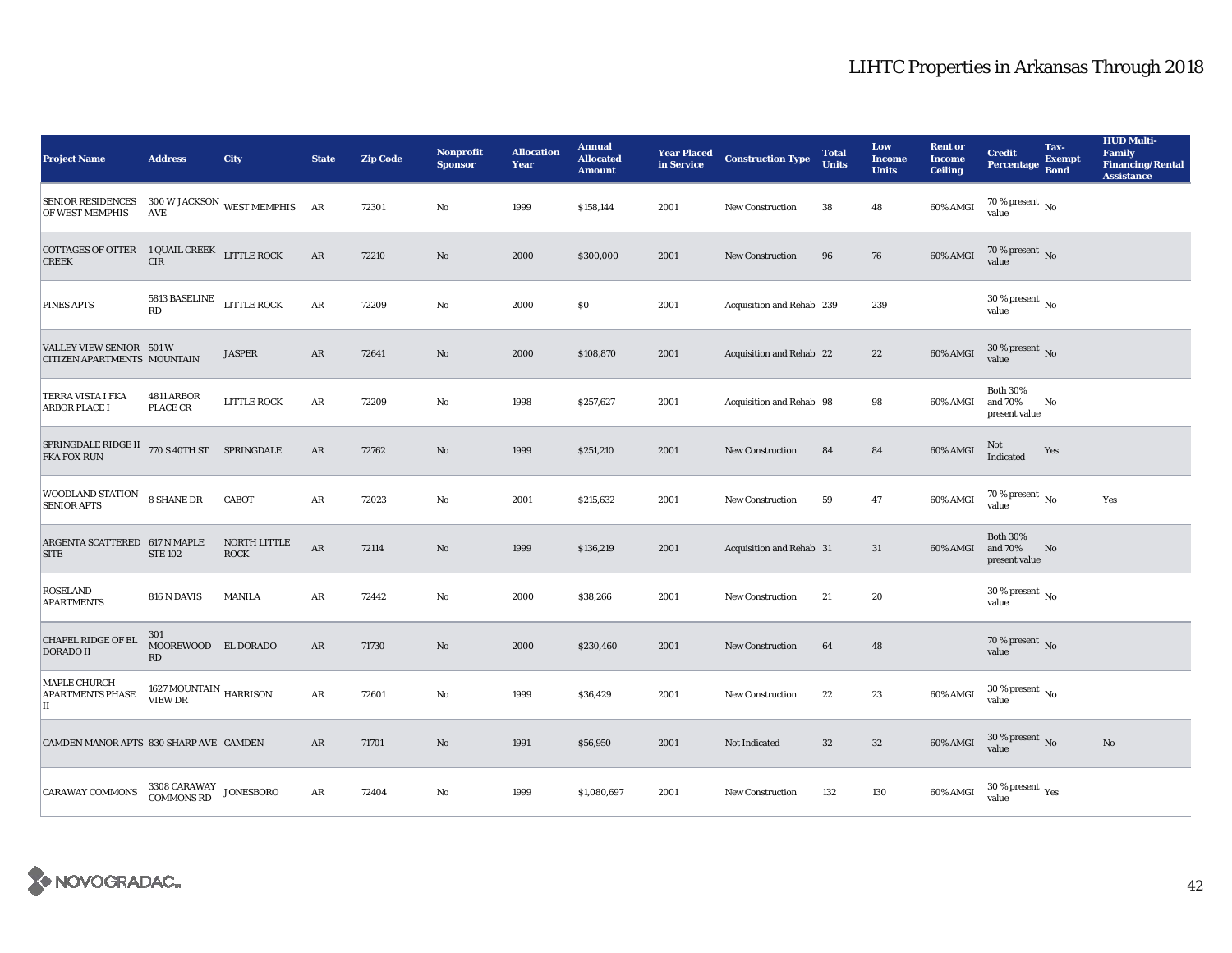| <b>Project Name</b>                                               | <b>Address</b>                          | <b>City</b>                        | <b>State</b>  | <b>Zip Code</b> | <b>Nonprofit</b><br><b>Sponsor</b> | <b>Allocation</b><br>Year | <b>Annual</b><br><b>Allocated</b><br><b>Amount</b> | in Service | <b>Year Placed Construction Type</b>  | <b>Total</b><br><b>Units</b> | Low<br><b>Income</b><br><b>Units</b> | <b>Rent or</b><br><b>Income</b><br><b>Ceiling</b> | <b>Credit</b><br><b>Percentage</b>              | Tax-<br><b>Exempt</b><br><b>Bond</b> | <b>HUD Multi-</b><br><b>Family</b><br><b>Financing/Rental</b><br><b>Assistance</b> |
|-------------------------------------------------------------------|-----------------------------------------|------------------------------------|---------------|-----------------|------------------------------------|---------------------------|----------------------------------------------------|------------|---------------------------------------|------------------------------|--------------------------------------|---------------------------------------------------|-------------------------------------------------|--------------------------------------|------------------------------------------------------------------------------------|
| EASTSIDE LOFTS APTS $1401$ SCOTT ST LITTLE ROCK<br><b>PHASE I</b> |                                         |                                    | $\mathbf{AR}$ | 72202           | Yes                                | 2000                      | \$237,510                                          | 2001       | Acquisition and Rehab 41              |                              | 41                                   |                                                   | Not<br>Indicated                                | $\rm No$                             |                                                                                    |
| <b>GARDEN WALK OF</b><br><b>OZARK FKA HILLVIEW</b>                | 1951 W<br>COMMERICAL OZARK<br><b>ST</b> |                                    | AR            | 72949           | $\mathbf{No}$                      | 1999                      | \$39,259                                           | 2001       | <b>New Construction</b>               | 24                           | 24                                   |                                                   | $30$ % present $\,$ No $\,$<br>value            |                                      |                                                                                    |
| <b>STEEPLE CHASE</b><br><b>APARTMENTS</b>                         | 2695 S 2ND ST CABOT                     |                                    | AR            | 72023           | $\rm No$                           | 1999                      | \$269,077                                          | 2001       | <b>New Construction</b>               | 128                          | 127                                  | 60% AMGI                                          | $30\,\%$ present $\,$ Yes value                 |                                      |                                                                                    |
| <b>OAK GROVE</b><br><b>APARTMENTS -</b><br>MCGEHEE                | $417$ OAKGROVE $$\tt MCGEHEE$$<br>DR    |                                    | ${\bf AR}$    | 71654           | $\mathbf{No}$                      | 2000                      | \$55,696                                           | 2001       | Acquisition and Rehab 24              |                              | 23                                   |                                                   | Not<br>Indicated                                |                                      |                                                                                    |
| ARGENTA SQUARE<br><b>APARTMENTS</b>                               | 617 N MAPLE<br><b>STE 102</b>           | <b>NORTH LITTLE</b><br><b>ROCK</b> | ${\sf AR}$    | 72114           | No                                 | 2001                      | \$300,000                                          | 2002       | <b>New Construction</b>               | 56                           | 37                                   | 60% AMGI                                          | $70$ % present $\,$ No value                    |                                      |                                                                                    |
| <b>BIRCHWOOD APTS OF</b><br><b>LEWISVILLE</b>                     | 2518 SPRUCE ST LEWISVILLE               |                                    | ${\bf AR}$    | 71845           | $\rm No$                           | 2001                      | \$114,894                                          | 2002       | <b>New Construction</b>               | 24                           | 24                                   |                                                   | $70$ % present $\,$ No $\,$<br>value            |                                      | Yes                                                                                |
| <b>BROADMOOR ARMS</b><br><b>APTS</b>                              | 801 S<br><b>WISCONSIN ST</b>            | PINE BLUFF                         | $\rm{AR}$     | 71601           | $\rm No$                           | 1988                      | \$0                                                | 2002       | Both New Construction 70<br>and $A/R$ |                              | 70                                   |                                                   | $30$ % present $\,$ No $\,$<br>value            |                                      |                                                                                    |
| <b>BROADWAY TERRACE</b><br>(GLENWOOD)                             | 612 E<br><b>BROADWAY</b>                | <b>GLENWOOD</b>                    | AR            | 71943           | $\mathbf{No}$                      | 2001                      | \$28,199                                           | 2002       | Acquisition and Rehab 15              |                              | 16                                   |                                                   | 30 % present $\,$ No $\,$<br>value              |                                      | No                                                                                 |
| <b>BROOKSTONE PARK</b><br>OF CLARKSVILLE                          | 27 CYPRESS AVE CLARKSVILLE              |                                    | $\mathbf{AR}$ | 72830           | $\mathbf{N}\mathbf{o}$             | 2001                      | \$221,880                                          | 2002       | <b>New Construction</b>               | 44                           | 44                                   | 60% AMGI                                          | $70$ % present $\,$ No $\,$ value $\,$          |                                      | Yes                                                                                |
| <b>CHAPEL RIDGE OF</b><br><b>CONWAY</b>                           | 401 SECOND ST CONWAY                    |                                    | AR            | 72032           | $\mathbf{N}\mathbf{o}$             | 2000                      | \$260,169                                          | 2002       | <b>New Construction</b>               | 116                          | 96                                   | 60% AMGI                                          | $30\,\%$ present $\rm\thinspace_{Yes}$<br>value |                                      |                                                                                    |
| <b>COLT SENIOR CITIZEN 449 OLD</b><br><b>APARTMENTS</b>           | MILITARY RD                             | <b>COLT</b>                        | AR            | 72326           | No                                 | 2000                      | \$41,617                                           | 2002       | <b>New Construction</b>               | 20                           | 20                                   |                                                   | 30 % present $\,$ No $\,$<br>value              |                                      |                                                                                    |
| DELTA DREAM<br><b>DEVELOPERS</b>                                  |                                         | 3 S BARINGO CT WEST HELENA         | AR            | 72390           | $\mathbf{No}$                      | 2001                      | \$224,780                                          | 2002       | New Construction                      | 20                           | 20                                   |                                                   | 70 % present $\,$ No $\,$<br>value              |                                      |                                                                                    |
| <b>FAMILIES FIRST</b>                                             |                                         | ARRINGTON DR WEST MEMPHIS AR       |               | 72301           | No                                 | 2001                      | \$188,295                                          | 2002       | <b>New Construction</b>               | 51                           | 40                                   |                                                   | $70\,\%$ present $_{\rm{No}}$                   |                                      |                                                                                    |

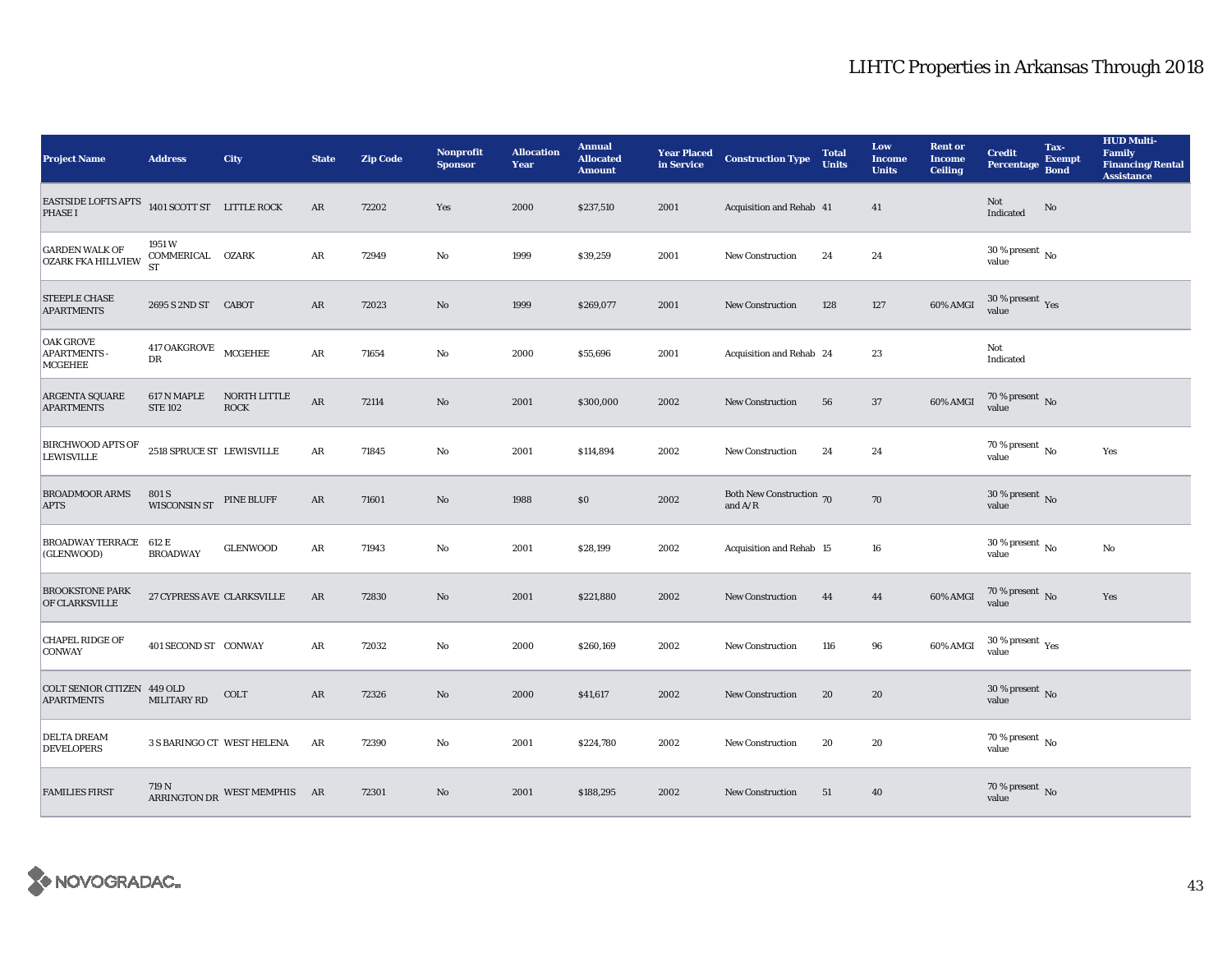| <b>Project Name</b>                                                      | <b>Address</b>                                         | <b>City</b>         | <b>State</b> | <b>Zip Code</b> | <b>Nonprofit</b><br><b>Sponsor</b> | <b>Allocation</b><br>Year | <b>Annual</b><br><b>Allocated</b><br><b>Amount</b> | in Service | <b>Year Placed Construction Type</b> | <b>Total</b><br><b>Units</b> | Low<br><b>Income</b><br><b>Units</b> | <b>Rent or</b><br><b>Income</b><br><b>Ceiling</b> | <b>Credit</b><br>Percentage                 | Tax-<br><b>Exempt</b><br><b>Bond</b> | <b>HUD Multi-</b><br><b>Family</b><br><b>Financing/Rental</b><br><b>Assistance</b> |
|--------------------------------------------------------------------------|--------------------------------------------------------|---------------------|--------------|-----------------|------------------------------------|---------------------------|----------------------------------------------------|------------|--------------------------------------|------------------------------|--------------------------------------|---------------------------------------------------|---------------------------------------------|--------------------------------------|------------------------------------------------------------------------------------|
| <b>FAMILIES FIRST 2001</b>                                               | <b>2900 E POLK</b><br>$\mathbf{A}\mathbf{V}\mathbf{E}$ | <b>WEST MEMPHIS</b> | AR           | 72301           | $\mathbf{No}$                      | 2001                      | \$0                                                | 2002       | New Construction                     | 51                           | 40                                   |                                                   | 70 % present $\hbox{~No}$<br>value          |                                      |                                                                                    |
| <b>KEN DEL</b><br><b>APARTMENTS</b>                                      | 202 SE 4TH ST ATKINS                                   |                     | AR           | 72823           | $\rm No$                           | 2001                      | \$36,221                                           | 2002       | Acquisition and Rehab 25             |                              | 24                                   |                                                   | $30\,\%$ present $\,$ No value              |                                      |                                                                                    |
| KENWOOD VILLAGE II 2503 E<br><b>APARTMENTS</b>                           | <b>KENWOOD</b>                                         | SILOAM SPRINGS AR   |              | 72761           | $\rm No$                           | 2000                      | \$51,751                                           | 2002       | <b>New Construction</b>              | $25\,$                       | 24                                   | 60% AMGI                                          | $30$ % present $\,$ No value                |                                      |                                                                                    |
| MONTICELLO ESTATES 233 W COLLEGE MONTICELLO                              |                                                        |                     | AR           | 71665           | $\rm\thinspace No$                 | 2000                      | \$197,365                                          | 2002       | New Construction                     | $32\,$                       | $32\,$                               | 60% AMGI                                          | 70 % present $\hbox{~No}$<br>value          |                                      |                                                                                    |
| <b>BELLA VISTA</b>                                                       | 6510<br>MABELVALE<br><b>CUT OFF</b>                    | <b>LITTLE ROCK</b>  | ${\bf AR}$   | 72209           | $\mathbf {No}$                     | 2001                      | \$299,588                                          | 2002       | Acquisition and Rehab 200            |                              | 199                                  |                                                   | 30 % present $\rm \gamma_{\rm es}$<br>value |                                      |                                                                                    |
| <b>OSAGE TERRACE II</b><br><b>FKA GARDENS AT</b><br><b>OSAGE TERRACE</b> | 3317 SE L ST                                           | <b>BENTONVILLE</b>  | AR           | 72712           | No                                 | 2001                      | \$241,500                                          | 2002       | <b>New Construction</b>              | 45                           | 45                                   |                                                   | $70$ % present $\,$ No value                |                                      |                                                                                    |
| PARK RIDGE OF<br><b>MONTICELLO</b>                                       | 141 MARKET ST MONTICELLO                               |                     | AR           | 71655           | No                                 | 2001                      | \$270,527                                          | 2002       | <b>New Construction</b>              | 64                           | 48                                   | 60% AMGI                                          | 70 % present $\,$ No $\,$<br>value          |                                      |                                                                                    |
| PARK WEST SENIOR<br><b>CITIZENS</b><br><b>APARTMENTS</b>                 | 559 EMBASSY<br><b>PKWY</b>                             | MOUNTAIN HOME AR    |              | 72653           | $\mathbf{N}\mathbf{o}$             | 2000                      | \$222,067                                          | 2002       | <b>New Construction</b>              | 32                           | 33                                   | 60% AMGI                                          | 70 % present $\overline{N}$<br>value        |                                      |                                                                                    |
| PARKVIEW MANOR<br><b>APARTMENTS</b>                                      | 206 W SOUTH<br>${\cal ST}$                             | <b>CAVE CITY</b>    | AR           | 72521           | $\mathbf {No}$                     | 2000                      | \$50,239                                           | 2002       | Acquisition and Rehab 20             |                              | 20                                   | 60% AMGI                                          | <b>Both 30%</b><br>and 70%<br>present value | No                                   |                                                                                    |
| PINE RIDGE<br><b>APARTMENTS -</b><br><b>GURDON</b>                       | 1 MICAH LN                                             | <b>GURDON</b>       | ${\bf AR}$   | 71743           | $\mathbf{N}\mathbf{o}$             | 2001                      | \$96,334                                           | 2002       | <b>New Construction</b>              | 21                           | 20                                   |                                                   | $70\,\%$ present $\,$ No value              |                                      |                                                                                    |
| MILL CREEK FKA<br><b>SPRINGDALE SR CIT</b><br><b>APTS</b>                | 126 RHODES<br><b>AVE</b>                               | SPRINGDALE          | AR           | 72764           | No                                 | 2000                      | \$257,164                                          | 2002       | New Construction                     | 63                           | 51                                   | $50\%$ AMGI                                       | $70$ % present $\,$ No $\,$<br>value        |                                      |                                                                                    |
| TAR-PAS APARTMENTS 621 HWY 13 N                                          |                                                        | CARLISLE            | AR           | 72024           | No                                 | 2001                      | \$123,177                                          | 2002       | <b>New Construction</b>              | 24                           | $22\,$                               |                                                   | 70 % present $\,$ No $\,$<br>value          |                                      |                                                                                    |
| <b>VILLAGE OAKS</b><br><b>APARTMENTS</b>                                 | 1004 BYRUM RD BLYTHEVILLE                              |                     | AR           | 72315           | No                                 | 2001                      | \$36,344                                           | 2002       | <b>New Construction</b>              | 19                           | 18                                   |                                                   | 30 % present $\,$ No $\,$<br>value          |                                      |                                                                                    |

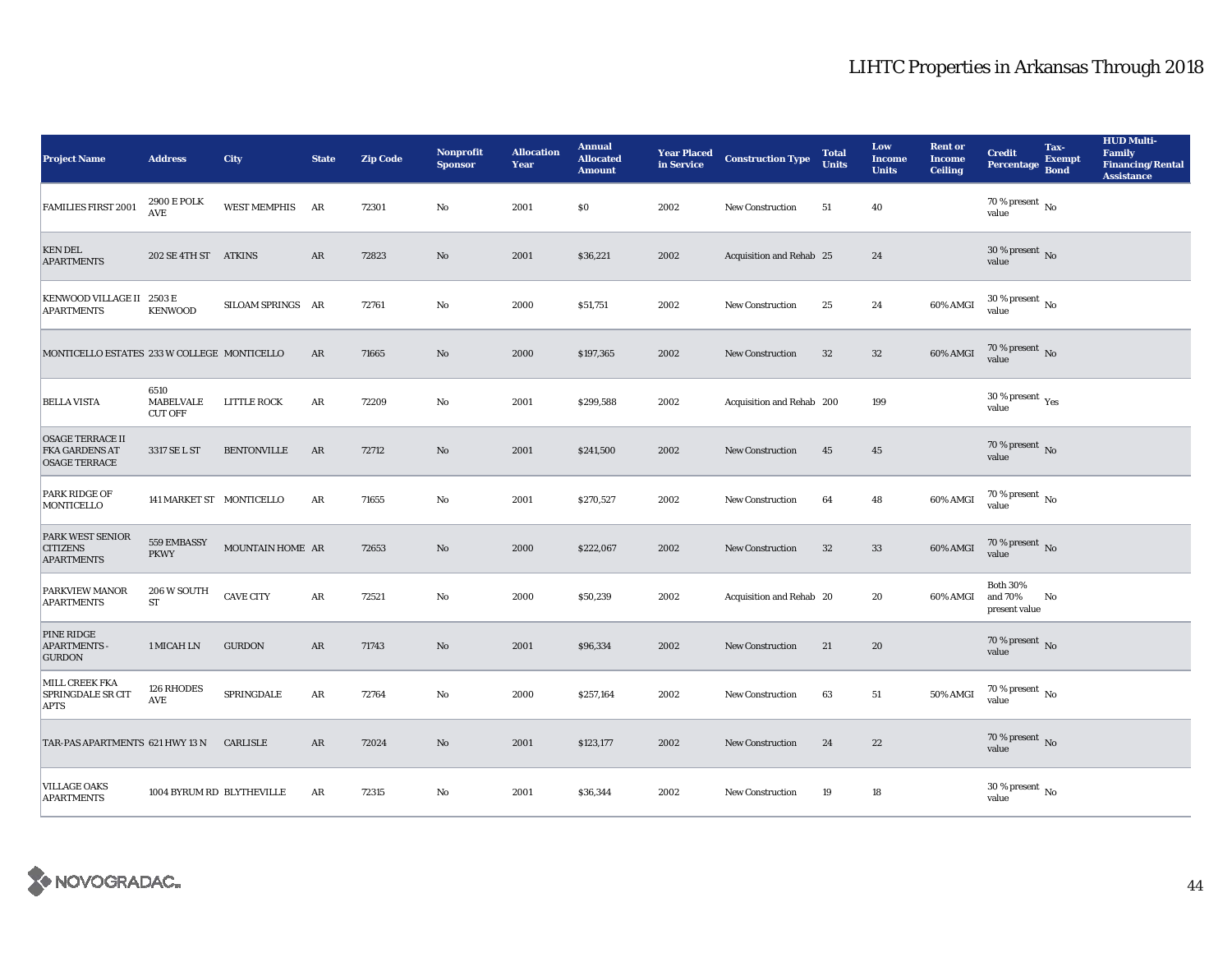| <b>Project Name</b>                                                | <b>Address</b>                    | <b>City</b>                    | <b>State</b> | <b>Zip Code</b> | <b>Nonprofit</b><br><b>Sponsor</b> | <b>Allocation</b><br>Year | <b>Annual</b><br><b>Allocated</b><br><b>Amount</b> |      | <b>Year Placed Construction Type</b><br>in Service | <b>Total</b><br><b>Units</b> | Low<br><b>Income</b><br><b>Units</b> | <b>Rent or</b><br><b>Income</b><br><b>Ceiling</b> | <b>Credit</b><br><b>Percentage</b>          | Tax-<br><b>Exempt</b><br><b>Bond</b> | <b>HUD Multi-</b><br><b>Family</b><br><b>Financing/Rental</b><br><b>Assistance</b> |
|--------------------------------------------------------------------|-----------------------------------|--------------------------------|--------------|-----------------|------------------------------------|---------------------------|----------------------------------------------------|------|----------------------------------------------------|------------------------------|--------------------------------------|---------------------------------------------------|---------------------------------------------|--------------------------------------|------------------------------------------------------------------------------------|
| <b>WEDINGTON PLACE</b><br>SENIOR APARTMENTS TELLURIDE DR           | 3130                              | <b>FAYETTEVILLE</b>            | AR           | 72704           | No                                 | 2001                      | \$241,564                                          | 2002 | New Construction                                   | 72                           | 57                                   |                                                   | 70 % present $\,$ No $\,$<br>value          |                                      |                                                                                    |
| <b>WILMINGTON</b><br><b>APARTMENTS</b>                             | 617 DONOVAN<br><b>BRILEY BLVD</b> | NORTH LITTLE<br><b>ROCK</b>    | $\rm{AR}$    | 72115           | No                                 | 2000                      | \$255,813                                          | 2002 | <b>New Construction</b>                            | 120                          | 120                                  | 60% AMGI                                          | $30\ \%$ present $\ _{\mbox{Yes}}$ value    |                                      |                                                                                    |
| <b>MADISON HEIGHTS</b><br>PHASE II                                 | 1401 MADISON<br>${\rm ST}$        | LITTLE ROCK                    | $\rm{AR}$    | 72204           | $\rm No$                           | 1999                      | \$250,605                                          | 2002 | <b>New Construction</b>                            | 101                          | ${\bf 83}$                           |                                                   | $70$ % present $\,$ No value                |                                      |                                                                                    |
| <b>FOREST COURT</b><br><b>APARTMENTS</b>                           | 208 N<br>SPRINGFIELD              | <b>GREEN FOREST</b>            | AR           | 72638           | $\mathbf{No}$                      | 1999                      | \$46,544                                           | 2002 | Acquisition and Rehab 21                           |                              | 20                                   | 60% AMGI                                          | $30$ % present $\,$ No $\,$<br>value        |                                      |                                                                                    |
| <b>GABLES OF</b><br><b>MAUMELLE</b>                                | 1500 UNION CT MAUMELLE            |                                | AR           | 72213           | No                                 | 2003                      | \$263,815                                          | 2002 | <b>New Construction</b>                            | 120                          | 120                                  | 60% AMGI                                          | $30\,\%$ present $\,\mathrm{Yes}$ value     |                                      |                                                                                    |
| <b>GASSVILLE GARDENS</b><br><b>APARTMENTS</b>                      | 448 GASSVILLE<br>GARDENS LP       | ${\sf GASSVILLE}$              | $\rm{AR}$    | 72635           | $\mathbf{N}\mathbf{o}$             | 2000                      | \$241,660                                          | 2002 | New Construction                                   | 40                           | 40                                   | 60% AMGI                                          | $70$ % present $\,$ No value                |                                      |                                                                                    |
| <b>BIG OAKS APTS</b>                                               | 200 RICHARD<br><b>AVE</b>         | <b>HARRISON</b>                | $\rm{AR}$    | 72601           | $\rm No$                           | 1999                      | \$30,634                                           | 2002 | Acquisition and Rehab 10                           |                              | 10                                   |                                                   | <b>Both 30%</b><br>and 70%<br>present value | No                                   | $\rm No$                                                                           |
| PARK PLAZA APTS<br>PHASES III & IV                                 | $\mathbf{R}\mathbf{D}$            | 3950 E SERVICE WEST MEMPHIS AR |              | 72301           | No                                 | 2001                      | \$157,067                                          | 2002 | New Construction                                   | 24                           | 24                                   | 60% AMGI                                          | $70$ % present $\,$ $_{\rm No}$<br>value    |                                      | Yes                                                                                |
| <b>TIMBER RIDGE</b><br>MANOR APARTMENTS RIDGE                      | 202 TIMBER                        | <b>DIERKS</b>                  | $\rm{AR}$    | 71833           | $\rm No$                           | 2001                      | \$33,605                                           | 2002 | New Construction                                   | 17                           | 16                                   |                                                   | $30\,\%$ present $\,$ No $\,$<br>value      |                                      |                                                                                    |
| <b>BIRCHWOOD</b><br><b>APARTMENTS</b>                              | $2518$ N SPRUCE<br>ST             | <b>LEWISVILLE</b>              | $\rm{AR}$    | 71845           | $\mathbf{No}$                      | 2001                      | \$114,894                                          | 2002 | New Construction                                   | 24                           | 24                                   |                                                   | Not<br>Indicated                            |                                      |                                                                                    |
| <b>BROADWAY</b><br><b>APARTMENTS</b>                               | 612 E<br><b>BROADWAY</b>          | <b>GLENWOOD</b>                | AR           | 71943           | No                                 | 2001                      | \$24,258                                           | 2002 | Acquisition and Rehab 15                           |                              | 15                                   |                                                   | Not<br>Indicated                            |                                      |                                                                                    |
| <b>TOUCHSTONE</b><br>VILLAGE APARTMENTS 501 SW 20TH ST BENTONVILLE |                                   |                                | $\rm{AR}$    | 72712           | $\mathbf{No}$                      | Insufficient<br>Data      | \$415,835                                          | 2002 | <b>New Construction</b>                            | 190                          | 189                                  |                                                   | Not<br>Indicated                            |                                      |                                                                                    |
| <b>ALCOTT MANOR</b>                                                | 7923 HWY 70                       | <b>PALESTINE</b>               | AR           | 72372           | $\rm No$                           | 2003                      | \$32,095                                           | 2003 | <b>New Construction</b>                            | 18                           | 18                                   | 60% AMGI                                          | $30\,\%$ present $\,$ No value              |                                      |                                                                                    |

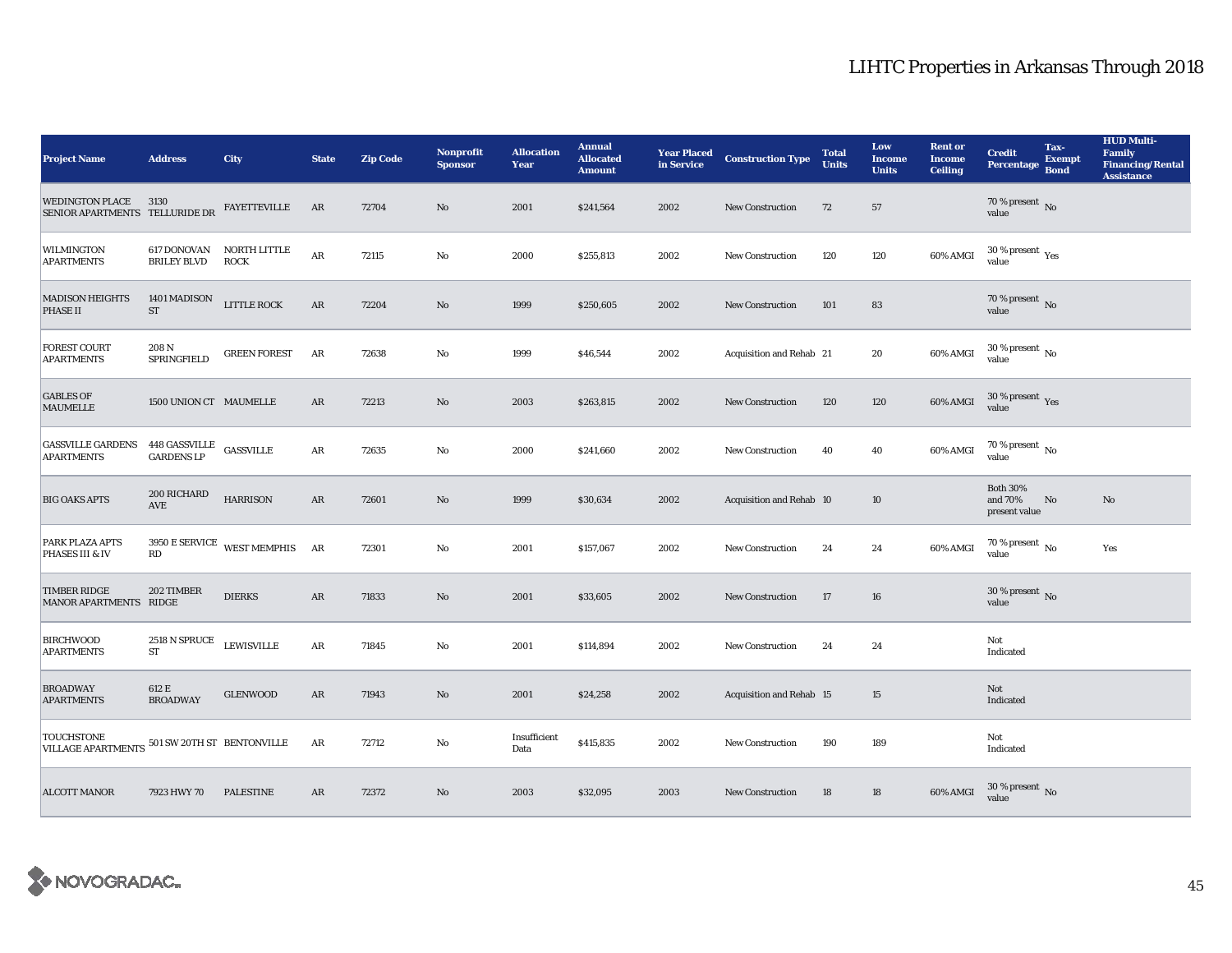| <b>Project Name</b>                                               | <b>Address</b>                                  | City                          | <b>State</b>  | <b>Zip Code</b> | <b>Nonprofit</b><br><b>Sponsor</b> | <b>Allocation</b><br>Year | <b>Annual</b><br><b>Allocated</b><br><b>Amount</b> | in Service | <b>Year Placed Construction Type</b>   | <b>Total</b><br><b>Units</b> | Low<br><b>Income</b><br><b>Units</b> | <b>Rent or</b><br><b>Income</b><br><b>Ceiling</b> | <b>Credit</b><br><b>Percentage</b>          | Tax-<br><b>Exempt</b><br><b>Bond</b> | <b>HUD Multi-</b><br><b>Family</b><br><b>Financing/Rental</b><br><b>Assistance</b> |
|-------------------------------------------------------------------|-------------------------------------------------|-------------------------------|---------------|-----------------|------------------------------------|---------------------------|----------------------------------------------------|------------|----------------------------------------|------------------------------|--------------------------------------|---------------------------------------------------|---------------------------------------------|--------------------------------------|------------------------------------------------------------------------------------|
| <b>BRIARWOOD</b><br><b>APARTMENTS</b>                             | 3400 DUKE AVE FORT SMITH                        |                               | AR            | 72903           | No                                 | 2003                      | \$172,531                                          | 2003       | Acquisition and Rehab 128              |                              | 128                                  | 60% AMGI                                          | $30$ % present $\,$ $\rm Yes$<br>value      |                                      |                                                                                    |
| CALICO TERRACE                                                    | $200\,$ HIGHLAND $\,$ CALICO ROCK ST            |                               | $\rm{AR}$     | 72519           | No                                 | 2003                      | \$64,002                                           | 2003       | Acquisition and Rehab 29               |                              | 28                                   | 60% AMGI                                          | $30$ % present $\,$ No value                |                                      |                                                                                    |
| <b>CHAPEL RIDGE OF</b><br><b>BENTON</b>                           | 6101 ALCOA RD BENTON                            |                               | ${\bf AR}$    | 72015           | $\rm No$                           | 2002                      | \$221,670                                          | 2003       | <b>New Construction</b>                | 160                          | 116                                  | 60% AMGI                                          | $30$ % present $\,$ $\rm Yes$<br>value      |                                      |                                                                                    |
| <b>CHAPEL RIDGE OF</b><br><b>FORREST CITY II</b>                  | 1075 HOLIDAY<br>$_{\rm DR}$                     | <b>FORREST CITY</b>           | AR            | 72335           | $\mathbf{N}\mathbf{o}$             | 2003                      | \$254,686                                          | 2003       | New Construction                       | 68                           | 48                                   | 60% AMGI                                          | $70$ % present $\,$ No value                |                                      |                                                                                    |
| <b>CHAPEL RIDGE OF</b><br><b>JACKSONVILLE II</b>                  | 1415 STANPHIL<br>RD                             | <b>JACKSONVILLE</b>           | AR            | 72076           | $\mathbf {No}$                     | 2003                      | \$163,441                                          | 2003       | New Construction                       | 116                          | 88                                   | 60% AMGI                                          | $30\,\%$ present $\,\mathrm{Yes}$ value     |                                      |                                                                                    |
| PARK AT WHISPERING<br><b>PINES APARTMENTS</b>                     | $601\,1ST\,\mathrm{AVE}$                        | <b>CONWAY</b>                 | AR            | 72032           | No                                 | 2003                      | \$285,041                                          | 2003       | <b>New Construction</b>                | 40                           | 32                                   | 60% AMGI                                          | $70$ % present $\,$ No value                |                                      |                                                                                    |
| COTTONWOOD<br><b>HEIGHTS</b><br><b>APARTMENTS</b>                 | 825<br>COTTONWOOD HARRISON<br><b>RD STE 600</b> |                               | AR            | 72601           | No                                 | 2003                      | \$107,582                                          | 2003       | Acquisition and Rehab 64               |                              | 64                                   | 60% AMGI                                          | <b>Both 30%</b><br>and 70%<br>present value | No                                   |                                                                                    |
| <b>LOWELL SENIOR</b><br>CITIZEN APARTMENTS ROBINSON AVE LOWELL    | 303W                                            |                               | AR            | 72745           | $\mathbf{N}\mathbf{o}$             | 2003                      | \$63,180                                           | 2003       | <b>New Construction</b>                | 25                           | 24                                   | 60% AMGI                                          | $30\,\%$ present $\,$ No $\,$<br>value      |                                      |                                                                                    |
| <b>NORFORK VILLAS</b>                                             | 13784 HWY 5 S NORFORK                           |                               | AR            | 72658           | No                                 | 2001                      | \$166,802                                          | 2003       | New Construction                       | 24                           | 24                                   | $60\%$ AMGI                                       | $70$ % present $\,$ No $\,$<br>value        |                                      |                                                                                    |
| <b>OAK GROVE</b><br><b>COMMONS</b>                                | 1620 MIDDLE<br>$\mathbf{R}\mathbf{D}$           | <b>CONWAY</b>                 | $\mathbf{AR}$ | 72032           | $\mathbf{N}\mathbf{o}$             | 2003                      | \$324,917                                          | 2003       | Both New Construction 168<br>and $A/R$ |                              | 168                                  | <b>60% AMGI</b>                                   | $30\,\%$ present $\,\mathrm{Yes}$ value     |                                      | Yes                                                                                |
| PARK WEST PATIO<br><b>HOMES FKA PARK</b><br><b>WEST APARTMENT</b> | 567-595                                         | EMBASSY PKWY MOUNTAIN HOME AR |               | 72653           | No                                 | 2003                      | \$49,646                                           | 2003       | New Construction                       | 36                           | 8                                    | 50% AMGI                                          | $70$ % present $\,$ No $\,$<br>value        |                                      |                                                                                    |
| <b>RIVERDALE APTS</b>                                             | 2000<br><b>REBSAMEN</b><br>PARK RD              | LITTLE ROCK                   | AR            | 72202           | No                                 | 2002                      | \$125,957                                          | 2003       | Acquisition and Rehab 72               |                              | 72                                   | 60% AMGI                                          | $30\,\%$ present $\,$ Yes value             |                                      |                                                                                    |
| <b>ROBINSON</b><br><b>APARTMENTS</b>                              | 301-3011 W<br><b>ROBINSON AVE</b>               | LOWELL                        | ${\bf AR}$    | 72745           | No                                 | 2001                      | \$202,623                                          | 2003       | <b>New Construction</b>                | 40                           | 40                                   | 60% AMGI                                          | 70 % present $\,$ No $\,$<br>value          |                                      |                                                                                    |

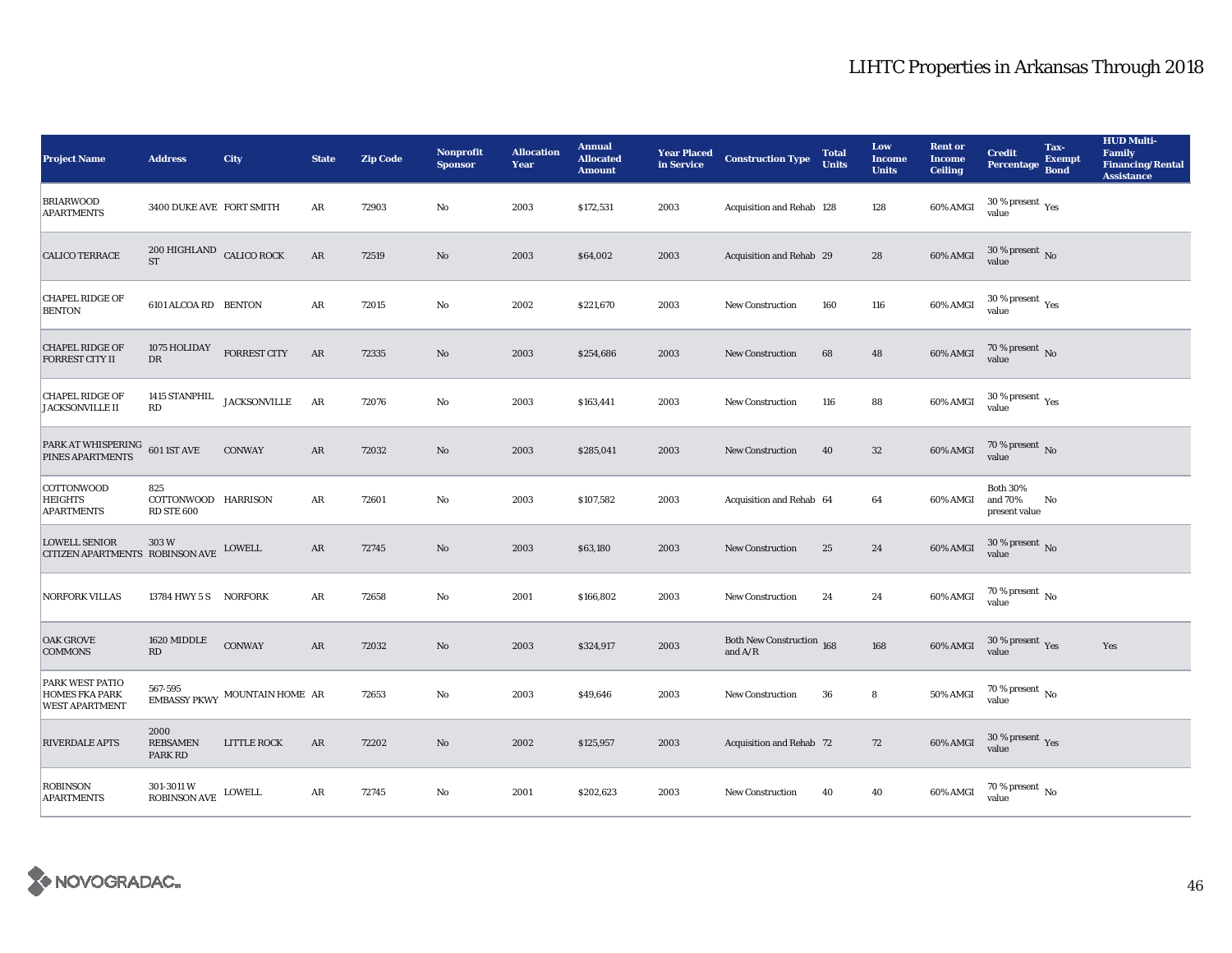| <b>Project Name</b>                                | <b>Address</b>                             | City                        | <b>State</b> | <b>Zip Code</b> | <b>Nonprofit</b><br><b>Sponsor</b> | <b>Allocation</b><br>Year | <b>Annual</b><br><b>Allocated</b><br><b>Amount</b> | <b>Year Placed</b><br>in Service | <b>Construction Type</b>  | <b>Total</b><br><b>Units</b> | Low<br><b>Income</b><br><b>Units</b> | <b>Rent or</b><br><b>Income</b><br><b>Ceiling</b> | <b>Credit</b><br>Percentage                 | Tax-<br><b>Exempt</b><br><b>Bond</b> | <b>HUD Multi-</b><br><b>Family</b><br><b>Financing/Rental</b><br><b>Assistance</b> |
|----------------------------------------------------|--------------------------------------------|-----------------------------|--------------|-----------------|------------------------------------|---------------------------|----------------------------------------------------|----------------------------------|---------------------------|------------------------------|--------------------------------------|---------------------------------------------------|---------------------------------------------|--------------------------------------|------------------------------------------------------------------------------------|
| <b>SUMMERTREE &amp;</b><br><b>VALLEY VIEW APTS</b> | 5000<br><b>SUMMERTREE</b><br>$_{\rm DR}$   | NORTH LITTLE<br><b>ROCK</b> | $\rm{AR}$    | 72116           | $\mathbf{N}\mathbf{o}$             | 2003                      | \$411,450                                          | 2003                             | Acquisition and Rehab 240 |                              | 240                                  | 60% AMGI                                          | $30\,\%$ present $\,$ Yes<br>value          |                                      | Yes                                                                                |
| RIDGE AT LAKE<br><b>HAMILTON</b>                   | 329 AMITY RD HOT SPRINGS                   |                             | $\rm{AR}$    | 71913           | $\mathbf{N}\mathbf{o}$             | 2003                      | \$325,000                                          | 2003                             | New Construction          | 96                           | 76                                   | 60% AMGI                                          | $70$ % present $\,$ No value                |                                      |                                                                                    |
| <b>WESTLAND HEIGHTS</b><br><b>APARTMENTS</b>       | 11300 MESA DR LITTLE ROCK                  |                             | $\rm{AR}$    | 72211           | $\mathbf{N}\mathbf{o}$             | 2002                      | \$24,732                                           | 2003                             | Acquisition and Rehab 258 |                              | 206                                  | 60% AMGI                                          | $30\,\%$ present $\,$ Yes value             |                                      |                                                                                    |
| <b>WESTRIDGE</b><br><b>APARTMENTS</b>              | 202 SHANNON<br>RD                          | <b>GRADY</b>                | AR           | 71644           | $\mathbf{N}\mathbf{o}$             | 2002                      | \$33,716                                           | 2003                             | Acquisition and Rehab 16  |                              | 16                                   | 60% AMGI                                          | $30\,\%$ present $\,$ No $\,$<br>value      |                                      |                                                                                    |
| <b>GREENBRIER</b><br><b>GARDENS</b>                | 54 MOUNTAIN<br>DR                          | <b>GREENBRIER</b>           | $\rm{AR}$    | 72058           | $\mathbf{N}\mathbf{o}$             | 2001                      | \$205,498                                          | 2003                             | <b>New Construction</b>   | 40                           | 40                                   |                                                   | 70 % present $\,$ No $\,$<br>value          |                                      |                                                                                    |
| <b>BENTONVILLE</b><br><b>COMMONS</b>               | 1000 SE<br><b>FALCON LN</b>                | <b>BENTONVILLE</b>          | AR           | 72712           | No                                 | 2004                      | \$513,260                                          | 2003                             | <b>New Construction</b>   | 240                          | 240                                  | 60% AMGI                                          | $30\,\%$ present $\,\mathrm{Yes}$ value     |                                      | Yes                                                                                |
| <b>MEADOWS AT WEST</b><br><b>MEMPHIS</b>           | 1101 S AVALON<br>${\cal S}{\cal T}$        | WEST MEMPHIS AR             |              | 72301           | $\mathbf{N}\mathbf{o}$             | 2003                      | \$285,804                                          | 2003                             | <b>New Construction</b>   | 120                          | 120                                  | 60% AMGI                                          | $30\,\%$ present $\,\mathrm{Yes}$ value     |                                      | Yes                                                                                |
| <b>MAGNOLIA LANE</b><br><b>APARTMENTS</b>          | $300\,{\rm MAGNOLIA}$ DEWITT<br>${\rm LN}$ |                             | $\rm{AR}$    | 72042           | No                                 | 2003                      | \$34,149                                           | 2003                             | <b>New Construction</b>   | 20                           | 19                                   | 60% AMGI                                          | $30\,\%$ present $\,$ No $\,$<br>value      |                                      |                                                                                    |
| <b>ARRINGTON APTS</b><br><b>PHASE I</b>            | <b>6301 CAMP</b><br>ROBINSON RD ROCK       | NORTH LITTLE                | $\rm{AR}$    | 72118           | $\mathbf{N}\mathbf{o}$             | 2003                      | \$138,587                                          | 2003                             | Acquisition and Rehab 120 |                              | 120                                  | 60% AMGI                                          | <b>Both 30%</b><br>and 70%<br>present value | Yes                                  | Yes                                                                                |
| <b>WESTSIDE LOFTS</b>                              | 1300<br><b>MARSHALL ST</b>                 | <b>LITTLE ROCK</b>          | $\rm{AR}$    | 72202           | No                                 | 2003                      | \$300,000                                          | 2003                             | Acquisition and Rehab 43  |                              | 34                                   | 60% AMGI                                          | 70 % present $\,$ No $\,$<br>value          |                                      |                                                                                    |
| <b>CHAPEL RIDGE OF</b><br><b>CABOT</b>             | 300 CHAPEL<br>RIDGE DR                     | CABOT                       | AR           | 72023           | $\mathbf{N}\mathbf{o}$             | 2001                      | \$253,064                                          | 2003                             | New Construction          | 144                          | 128                                  | 60% AMGI                                          | $30\,\%$ present $\,\mathrm{Yes}$ value     |                                      |                                                                                    |
| <b>TOUCHSTONE APTS</b>                             | 501 SW 20TH ST BENTONVILLE                 |                             | AR           | 72712           | No                                 | 2003                      | \$315,531                                          | 2003                             | <b>New Construction</b>   | 190                          | 189                                  | 60% AMGI                                          | $30\,\%$ present $\,\mathrm{Yes}$ value     |                                      | Yes                                                                                |
| SHADY CREEK APTS OF 204 S FOURTH<br><b>FOREMAN</b> | <b>ST</b>                                  | <b>FOREMAN</b>              | ${\sf AR}$   | 71836           | No                                 | 2003                      | \$74,344                                           | 2003                             | Acquisition and Rehab 24  |                              | 24                                   |                                                   | <b>Both 30%</b><br>and 70%<br>present value | No                                   | No                                                                                 |

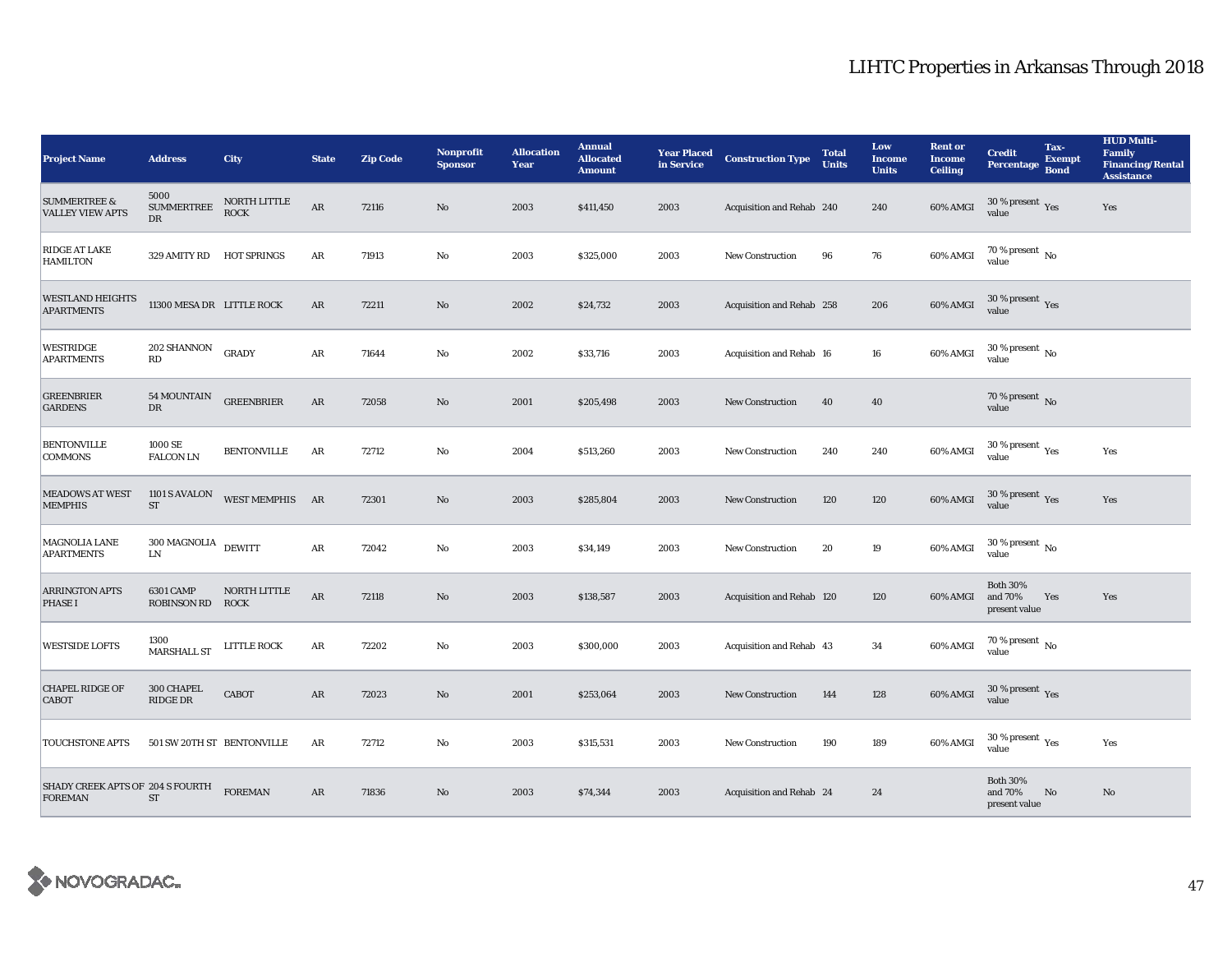| <b>Project Name</b>                                                                                                                                                                                                                                   | <b>Address</b>                                          | <b>City</b>                               | <b>State</b>  | <b>Zip Code</b> | Nonprofit<br><b>Sponsor</b> | <b>Allocation</b><br>Year | <b>Annual</b><br><b>Allocated</b><br><b>Amount</b> | <b>Year Placed<br/>in Service</b> | <b>Construction Type</b>  | <b>Total</b><br><b>Units</b> | Low<br><b>Income</b><br><b>Units</b> | <b>Rent or</b><br><b>Income</b><br><b>Ceiling</b> | <b>Credit</b><br><b>Percentage</b>          | Tax-<br><b>Exempt</b><br><b>Bond</b> | <b>HUD Multi-</b><br><b>Family</b><br><b>Financing/Rental</b><br><b>Assistance</b> |
|-------------------------------------------------------------------------------------------------------------------------------------------------------------------------------------------------------------------------------------------------------|---------------------------------------------------------|-------------------------------------------|---------------|-----------------|-----------------------------|---------------------------|----------------------------------------------------|-----------------------------------|---------------------------|------------------------------|--------------------------------------|---------------------------------------------------|---------------------------------------------|--------------------------------------|------------------------------------------------------------------------------------|
| <b>ARRINGTON</b><br><b>APARTMENTS</b>                                                                                                                                                                                                                 | <b>6301 CAMP</b><br><b>ROBINSON RD</b>                  | NORTH LITTLE<br><b>ROCK</b>               | $\rm{AR}$     | 72118           | No                          | Insufficient<br>Data      | \$93,127                                           | 2003                              | Acquisition and Rehab 120 |                              | 96                                   |                                                   | Not<br>Indicated                            |                                      |                                                                                    |
| <b>MEADOWS - WEST</b><br><b>MEMPHIS</b>                                                                                                                                                                                                               | $1101$ S AVALON<br>${\cal S}{\cal T}$                   | WEST MEMPHIS AR                           |               | 72301           | $\rm No$                    | Insufficient<br>Data      | \$285,803                                          | 2003                              | <b>New Construction</b>   | 120                          | 120                                  |                                                   | Not<br>Indicated                            |                                      |                                                                                    |
| <b>SHADY CREEK</b><br><b>APARTMENTS</b>                                                                                                                                                                                                               | 204 S 4TH ST                                            | <b>FOREMAN</b>                            | AR            | 71836           | $\mathbf{No}$               | 2003                      | \$74,344                                           | 2003                              | Acquisition and Rehab 25  |                              | 24                                   |                                                   | Not<br>Indicated                            |                                      |                                                                                    |
| <b>BIG CEDAR</b><br><b>APARTMENTS</b>                                                                                                                                                                                                                 | 315 N<br><b>INDUSTRIAL</b><br>PARK RD                   | <b>HARRISON</b>                           | $\rm{AR}$     | 72601           | $\rm No$                    | 2003                      | \$100,517                                          | 2004                              | Acquisition and Rehab 44  |                              | 43                                   | 60% AMGI                                          | <b>Both 30%</b><br>and 70%<br>present value | No                                   |                                                                                    |
| <b>BROOKSTONE PARK</b><br>OF EL DORADO                                                                                                                                                                                                                | 301<br>MOOREWOOD EL DORADO<br>RD                        |                                           | AR            | 71730           | $\mathbf{No}$               | 2003                      | \$97,189                                           | 2004                              | <b>New Construction</b>   | 19                           | 15                                   |                                                   | $70$ % present $\,$ No $\,$ value $\,$      |                                      |                                                                                    |
| <b>CHAPEL RIDGE OF</b><br>BETHEL HEIGHTS FKA 5325 N OAK ST SPRINGDALE<br>CR OF SPRI                                                                                                                                                                   |                                                         |                                           | AR            | 72764           | $\rm No$                    | 2004                      | \$271,339                                          | 2004                              | <b>New Construction</b>   | 184                          | 140                                  | 60% AMGI                                          | $30\,\%$ present $\,$ Yes value             |                                      |                                                                                    |
| <b>CHAPEL RIDGE OF</b><br>LITTLE ROCK II                                                                                                                                                                                                              | 9400<br>STAGECOACH LITTLE ROCK<br>RD                    |                                           | AR            | 72210           | $\mathbf{N}\mathbf{o}$      | 2004                      | \$203,606                                          | 2004                              | <b>New Construction</b>   | 122                          | 82                                   | 60% AMGI                                          | 30 % present $\rm\thinspace_{Yes}$<br>value |                                      |                                                                                    |
| <b>CHAPEL RIDGE OF</b><br><b>TEXARKANA II</b>                                                                                                                                                                                                         | 4717 COUNTY<br>$\operatorname{AVE}$                     | TEXARKANA                                 | $\mathbf{AR}$ | 71854           | No                          | 2003                      | \$204,900                                          | 2004                              | <b>New Construction</b>   | 72                           | 48                                   | 60% AMGI                                          | $70\,\%$ present $\,$ No value              |                                      |                                                                                    |
| <b>CHICOT LAKE</b><br><b>APARTMENTS</b>                                                                                                                                                                                                               | $920\,\mathrm{MULBERRY}$ $\_$ LAKE VILLAGE<br><b>ST</b> |                                           | $\rm{AR}$     | 71653           | $\mathbf{N}\mathbf{o}$      | 2003                      | \$44,860                                           | 2004                              | Acquisition and Rehab 44  |                              | 43                                   | 60% AMGI                                          | $30\,\%$ present $\,$ No value              |                                      |                                                                                    |
| <b>FAMILIES FIRST II</b>                                                                                                                                                                                                                              | 2211 JACKSON<br><b>HTS</b>                              | WEST MEMPHIS AR                           |               | 72301           | $\rm No$                    | 2001                      | \$300,238                                          | 2004                              | <b>New Construction</b>   | 66                           | 52                                   | 60% AMGI                                          | $70\,\%$ present $\,$ No value              |                                      |                                                                                    |
| $\begin{array}{ l } \hline \texttt{MEADOWBROOK} \texttt{PARK} \begin{array}{l} \texttt{716} \\ \texttt{MEADOWBROO} \end{array} \texttt{MARIANNA} \\ \hline \texttt{HOMES OF MARIANNA} \begin{array}{l} \hline \texttt{K WAY} \end{array} \end{array}$ |                                                         |                                           | $\rm{AR}$     | 72360           | $\rm No$                    | 2003                      | \$269,412                                          | 2004                              | <b>New Construction</b>   | 34                           | 34                                   | 60% AMGI                                          | $70\,\%$ present $\,$ No value              |                                      |                                                                                    |
| MOUNTAIN STATION II 1749<br><b>APARTMENTS</b>                                                                                                                                                                                                         | <b>GLENBRIAR DR</b>                                     | MOUNTAIN HOME AR                          |               | 72653           | $\mathbf{N}\mathbf{o}$      | 2003                      | \$288,245                                          | 2004                              | <b>New Construction</b>   | 52                           | 41                                   | 60% AMGI                                          | $70\,\%$ present $\,$ No value              |                                      |                                                                                    |
| <b>OLD LAKESHORE</b><br><b>APARTMENTS</b>                                                                                                                                                                                                             | 201 N                                                   | ${\rm LAKESHORE \, DR}$ $\;$ LAKE VILLAGE | AR            | 71653           | No                          | 2003                      | \$44,743                                           | 2004                              | Acquisition and Rehab 23  |                              | 23                                   | 60% AMGI                                          | $30$ % present $\,$ No $\,$<br>value        |                                      |                                                                                    |

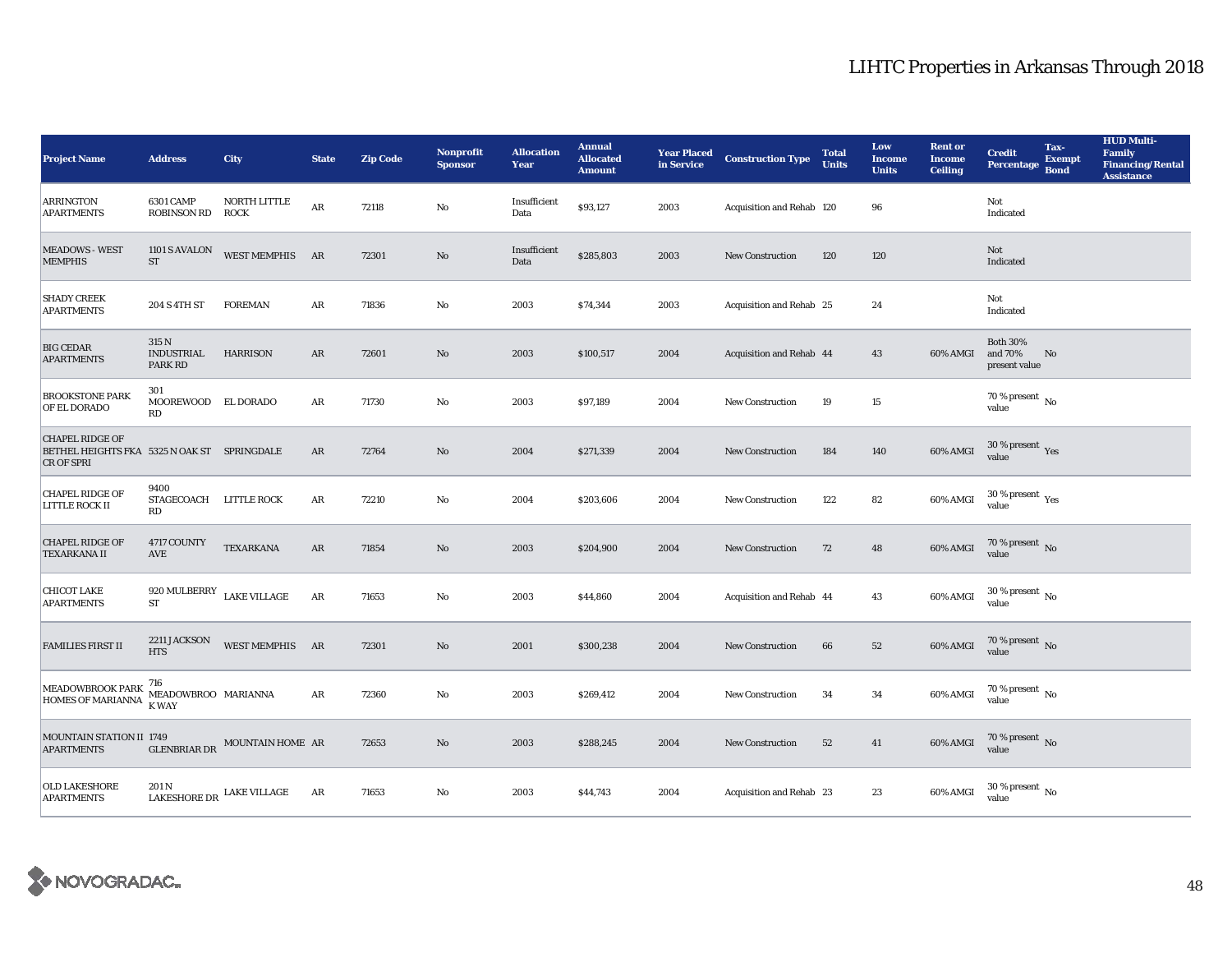| <b>Project Name</b>                                            | <b>Address</b>                      | City                        | <b>State</b>  | <b>Zip Code</b> | <b>Nonprofit</b><br><b>Sponsor</b> | <b>Allocation</b><br>Year | <b>Annual</b><br><b>Allocated</b><br><b>Amount</b> | <b>Year Placed</b><br>in Service | <b>Construction Type</b>  | <b>Total</b><br><b>Units</b> | Low<br><b>Income</b><br><b>Units</b> | <b>Rent or</b><br><b>Income</b><br><b>Ceiling</b> | <b>Credit</b><br><b>Percentage</b>              | Tax-<br><b>Exempt</b><br><b>Bond</b> | <b>HUD Multi-</b><br><b>Family</b><br><b>Financing/Rental</b><br><b>Assistance</b> |
|----------------------------------------------------------------|-------------------------------------|-----------------------------|---------------|-----------------|------------------------------------|---------------------------|----------------------------------------------------|----------------------------------|---------------------------|------------------------------|--------------------------------------|---------------------------------------------------|-------------------------------------------------|--------------------------------------|------------------------------------------------------------------------------------|
| <b>PROMENADE</b><br><b>APARTMENTS</b>                          | 550 E 4TH ST                        | MOUNTAIN HOME AR            |               | 72653           | No                                 | 2003                      | \$61,884                                           | 2004                             | Acquisition and Rehab 46  |                              | 45                                   | 60% AMGI                                          | 30 % present $\,$ No $\,$<br>value              |                                      |                                                                                    |
| RIDGE AT MAGNOLIA 1640 E MAIN ST MAGNOLIA                      |                                     |                             | AR            | 71753           | $\mathbf{No}$                      | 2003                      | \$325,000                                          | 2004                             | <b>New Construction</b>   | 64                           | 45                                   | 60% AMGI                                          | $70$ % present $\,$ No $\,$<br>value            |                                      |                                                                                    |
| RIDGE AT TEXARKANA 701 OATS ST                                 |                                     | TEXARKANA                   | $\mathbf{AR}$ | 71854           | $\rm No$                           | 2003                      | \$325,000                                          | 2004                             | <b>New Construction</b>   | 64                           | ${\bf 46}$                           | 60% AMGI                                          | $70\,\%$ present $\,$ No value                  |                                      |                                                                                    |
| <b>OLD OAKS</b><br><b>APARTMENTS</b>                           | 7700 N CHICOT LITTLE ROCK<br>RD     |                             | $\rm{AR}$     | 72209           | $\mathbf{N}\mathbf{o}$             | 2003                      | \$109,664                                          | 2004                             | Acquisition and Rehab 112 |                              | 112                                  | 60% AMGI                                          | $30$ % present $\,$ $\rm Yes$<br>value          |                                      |                                                                                    |
| <b>WEST VIEW</b><br><b>APARTMENTS</b>                          | 101 WEST VIEW<br>$_{\rm DR}$        | <b>BERRYVILLE</b>           | $\mathbf{AR}$ | 72616           | $\rm No$                           | 2003                      | \$64,977                                           | 2004                             | <b>New Construction</b>   | $12\,$                       | $12\,$                               |                                                   | $30\,\%$ present $\,$ No $\,$<br>value          |                                      |                                                                                    |
| <b>ALMA GARDENS</b><br><b>APARTMENTS</b>                       | 210 MARLIN DR ALMA                  |                             | ${\bf AR}$    | 72921           | $\mathbf{N}\mathbf{o}$             | 2003                      | \$294,338                                          | 2004                             | <b>New Construction</b>   | 56                           | 56                                   | 60% AMGI                                          | $70$ % present $\,$ No $\,$ value $\,$          |                                      |                                                                                    |
| <b>GRANDVIEW</b><br><b>APARTMENTS -</b><br><b>FAYETTEVILLE</b> |                                     | 401 W 24TH ST FAYETTEVILLE  | AR            | 72701           | $\rm No$                           | 2004                      | \$179,879                                          | 2004                             | Acquisition and Rehab 128 |                              | 128                                  | 60% AMGI                                          | $30$ % present $\,$ $\rm Yes$<br>value          |                                      |                                                                                    |
| PRESCOTT APTS                                                  | 420 E SIXTH ST<br>S                 | PRESCOTT                    | ${\bf AR}$    | 71857           | $\mathbf{No}$                      | 1997                      | \$24,798                                           | 2004                             | Acquisition and Rehab 12  |                              | 12                                   | 60% AMGI                                          | $30$ % present $\,$ No $\,$<br>value            |                                      | $\rm No$                                                                           |
| <b>OAK GROVE</b><br><b>APARTMENTS -</b><br><b>OSCEOLA</b>      | <b>300 KEN DR</b>                   | <b>OSCEOLA</b>              | AR            | 72370           | $\rm No$                           | 2001                      | \$52,820                                           | 2004                             | Acquisition and Rehab 25  |                              | 24                                   | 60% AMGI                                          | $30\,\%$ present $\,$ No value                  |                                      |                                                                                    |
| <b>CHAPEL RIDGE OF</b><br>NORTH LITTLE ROCK                    | 5900 MCCAIN<br>PL                   | NORTH LITTLE<br><b>ROCK</b> | $\rm{AR}$     | 72117           | $\mathbf{N}\mathbf{o}$             | 2003                      | \$374,581                                          | 2005                             | <b>New Construction</b>   | 172                          | 172                                  | 60% AMGI                                          | $30\,\%$ present $\rm\thinspace_{Yes}$<br>value |                                      |                                                                                    |
| <b>CHAPEL RIDGE OF</b><br>SHERWOOD                             | 10401<br>BROCKINGTON SHERWOOD<br>RD |                             | AR            | 72120           | No                                 | 2004                      | \$326,493                                          | 2005                             | <b>New Construction</b>   | 160                          | 136                                  | 60% AMGI                                          | $30\,\%$ present $\,\mathrm{Yes}$ value         |                                      |                                                                                    |
| <b>COTTER SENIOR</b><br><b>CITIZENS</b><br><b>APARTMENTS</b>   | 262 N SECTION<br><b>LINE RD</b>     | COTTER                      | ${\bf AR}$    | 72626           | $\mathbf{No}$                      | 2003                      | \$100,998                                          | 2005                             | <b>New Construction</b>   | 16                           | 15                                   | 60% AMGI                                          | $70$ % present $\,$ No $\,$<br>value            |                                      |                                                                                    |
| COTTONWOOD<br><b>TOWNHOMES</b>                                 | 1035 DAWSON<br>RD                   | <b>FORREST CITY</b>         | AR            | 72335           | $\rm No$                           | 2003                      | \$160,507                                          | 2005                             | Acquisition and Rehab 45  |                              | 44                                   | 60% AMGI                                          | $30$ % present $\,$ No $\,$<br>value            |                                      |                                                                                    |

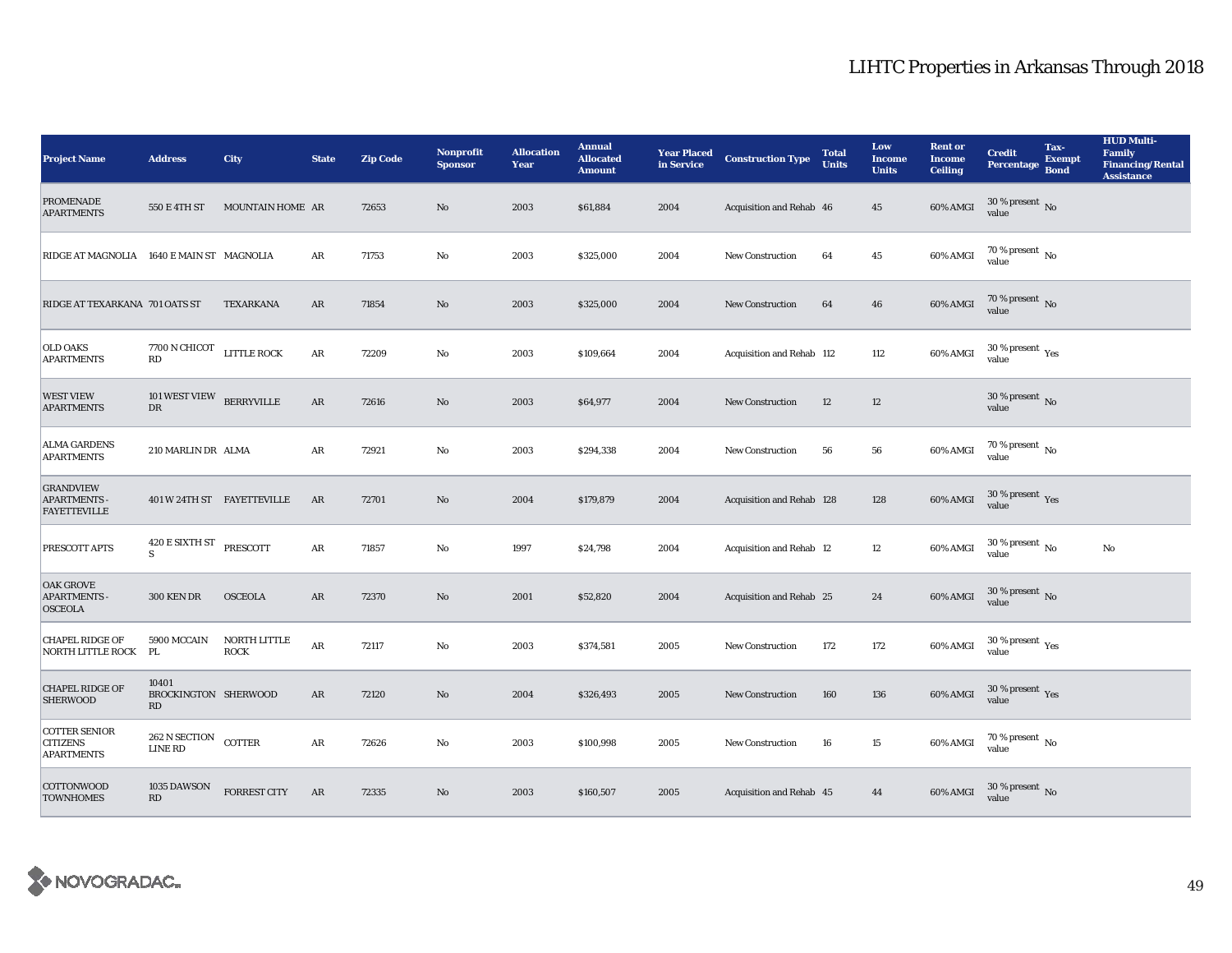| <b>Project Name</b>                            | <b>Address</b>                         | <b>City</b>                                       | <b>State</b>           | <b>Zip Code</b> | <b>Nonprofit</b><br><b>Sponsor</b> | <b>Allocation</b><br>Year | <b>Annual</b><br><b>Allocated</b><br><b>Amount</b> |      | <b>Year Placed Construction Type</b><br>in Service <b>Construction</b> Type | <b>Total</b><br><b>Units</b> | Low<br><b>Income</b><br><b>Units</b> | <b>Rent or</b><br><b>Income</b><br><b>Ceiling</b> | <b>Credit</b><br><b>Percentage</b>          | Tax-<br><b>Exempt</b><br><b>Bond</b> | <b>HUD Multi-</b><br><b>Family</b><br><b>Financing/Rental</b><br><b>Assistance</b> |
|------------------------------------------------|----------------------------------------|---------------------------------------------------|------------------------|-----------------|------------------------------------|---------------------------|----------------------------------------------------|------|-----------------------------------------------------------------------------|------------------------------|--------------------------------------|---------------------------------------------------|---------------------------------------------|--------------------------------------|------------------------------------------------------------------------------------|
| <b>CURIA CREEK II</b><br><b>APARTMENTS</b>     | 352 CURIA<br><b>CREEK LN</b>           | <b>CAVE CITY</b>                                  | AR                     | 72521           | No                                 | 2003                      | \$86,804                                           | 2005 | <b>New Construction</b>                                                     | 20                           | 16                                   | 60% AMGI                                          | 70 % present $\,$ No $\,$<br>value          |                                      |                                                                                    |
| <b>DONAGHEY COURT</b><br><b>APARTMENTS</b>     | 801 S GERMAN<br>${\rm LN}$             | <b>CONWAY</b>                                     | AR                     | 72033           | No                                 | 2003                      | \$246,355                                          | 2005 | <b>New Construction</b>                                                     | 40                           | $32\,$                               | 60% AMGI                                          | $70$ % present $\,$ No value                |                                      |                                                                                    |
| <b>EASTWOOD</b><br><b>APARTMENTS</b>           | 603 HWY 63 N HAZEN                     |                                                   | $\rm{AR}$              | 72064           | $\rm No$                           | 2004                      | \$17,773                                           | 2005 | Acquisition and Rehab 12                                                    |                              | 12                                   | 60% AMGI                                          | $30$ % present $\,$ No value                |                                      |                                                                                    |
| <b>HILLVIEW VILLAGE</b><br><b>APARTMENTS</b>   | 2540W<br>PERSHING<br><b>BLVD</b>       | NORTH LITTLE<br><b>ROCK</b>                       | $\rm{AR}$              | 72114           | $\mathbf{No}$                      | 2003                      | \$300,000                                          | 2005 | New Construction                                                            | 55                           | 44                                   | 60% AMGI                                          | $70$ % present $\,$ No value                |                                      |                                                                                    |
| HOT SPRINGS HIGH<br><b>SCHOOL LOFTS</b>        | <b>125 OAK ST</b>                      | HOT SPRINGS                                       | $\rm{AR}$              | 71901           | $\mathbf{N}\mathbf{o}$             | 2004                      | \$184,996                                          | 2005 | Acquisition and Rehab 32                                                    |                              | 21                                   | 60% AMGI                                          | <b>Both 30%</b><br>and 70%<br>present value | No                                   |                                                                                    |
| <b>HUGHES MEADOWS</b>                          | 111 MAPLE ST                           | <b>HUGHES</b>                                     | AR                     | 72348           | $\mathbf{No}$                      | 2004                      | \$53,891                                           | 2005 | <b>New Construction</b>                                                     | 25                           | 24                                   |                                                   | $30\,\%$ present $\,$ No value              |                                      |                                                                                    |
| <b>MADISON HEIGHTS</b><br>PHASE III            | 1401 MADISON<br>ST                     | LITTLE ROCK                                       | $\rm{AR}$              | 72204           | $\mathbf{N}\mathbf{o}$             | 2003                      | \$300,000                                          | 2005 | New Construction                                                            | 60                           | 48                                   |                                                   | 70 % present $\,$ No $\,$<br>value          |                                      |                                                                                    |
| PEAKS AT PINE BLUFF 4601 MAIN ST PINE BLUFF    |                                        |                                                   | AR                     | 71611           | No                                 | 2003                      | \$309,979                                          | 2005 | New Construction                                                            | 72                           | 57                                   | 60% AMGI                                          | $70$ % present $\,$ No value                |                                      |                                                                                    |
| <b>PINE GROVE APTS</b>                         | 500 KNOSS AVE STAR CITY                |                                                   | $\rm{AR}$              | 71667           | $\rm\, No$                         | 2004                      | \$70,385                                           | 2005 | Acquisition and Rehab 24                                                    |                              | 24                                   |                                                   | <b>Both 30%</b><br>and 70%<br>present value | No                                   | $\rm No$                                                                           |
| RIDGE AT JONESBORO                             | $1001$ N PATRICK $_{\rm JONESBORO}$ ST |                                                   | $\rm{AR}$              | 72401           | $\rm No$                           | 2004                      | \$300,000                                          | 2005 | New Construction                                                            | 48                           | ${\bf 38}$                           | 60% AMGI                                          | $70\,\%$ present $\,$ No value              |                                      |                                                                                    |
| RIDGE AT NORTH<br><b>LITTLE ROCK</b>           | 900 W SCENIC<br>DR                     | NORTH LITTLE<br><b>ROCK</b>                       | $\mathbf{A}\mathbf{R}$ | 72118           | $\mathbf{No}$                      | 2004                      | \$300,000                                          | 2005 | <b>New Construction</b>                                                     | 64                           | 51                                   | 60% AMGI                                          | $70\,\%$ present $\,$ No value              |                                      |                                                                                    |
| RIDGE AT SEARCY<br>PHASE I                     | 2001 QUALITY<br>DR                     | <b>SEARCY</b>                                     | AR                     | 72143           | $\mathbf{No}$                      | 2003                      | \$325,000                                          | 2005 | <b>New Construction</b>                                                     | 64                           | 64                                   |                                                   | 70 % present $\,$ No $\,$<br>value          |                                      | Yes                                                                                |
| <b>RIDGE AT WEST</b><br><b>MEMPHIS PHASE I</b> | <b>AVE</b>                             | $210\,\rm{W}\,$ JACKSON $\_$ WEST MEMPHIS $\_$ AR |                        | 72301           | No                                 | 2004                      | \$325,000                                          | 2005 | <b>New Construction</b>                                                     | 64                           | 64                                   |                                                   | $70\,\%$ present $\,$ No value              |                                      | Yes                                                                                |